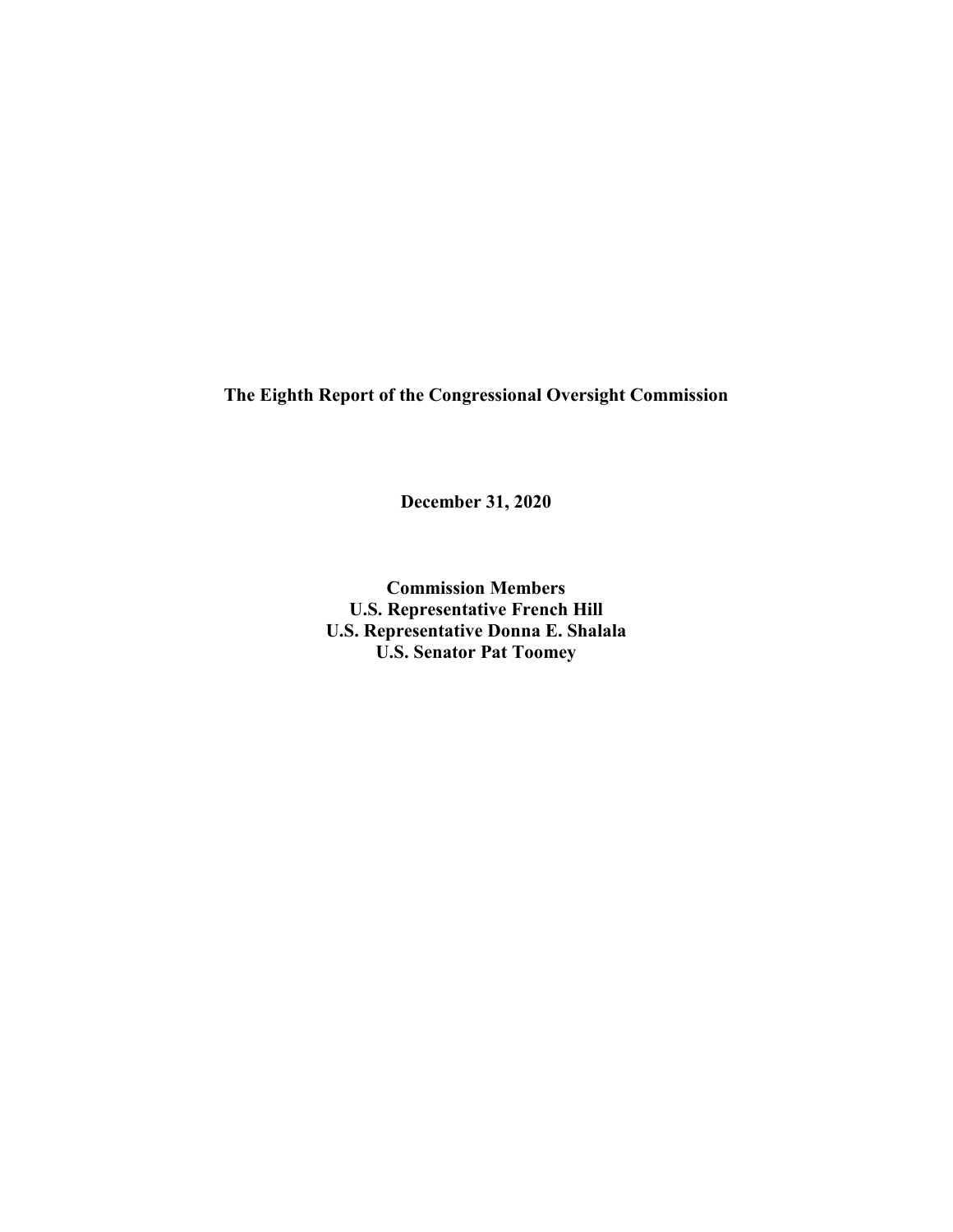### **TABLE OF CONTENTS**

Introduction

Executive Summary

Discussion of Treasury's National Security Loan Program

Treasury and Federal Reserve Recent Developments

- Appendix A: Answers to Follow-Up Questions Submitted to the Honorable Ellen Lord at the Department of Defense
- Appendix B: Preliminary Transcript of National Security Loan Program Hearing on December 10, 2020
- Appendix C: National Security Loan Program Transactions Summary
- Appendix D: Sample Application to Treasury
- Appendix E: Questions for the Record Submitted to Treasury by Rep. Hill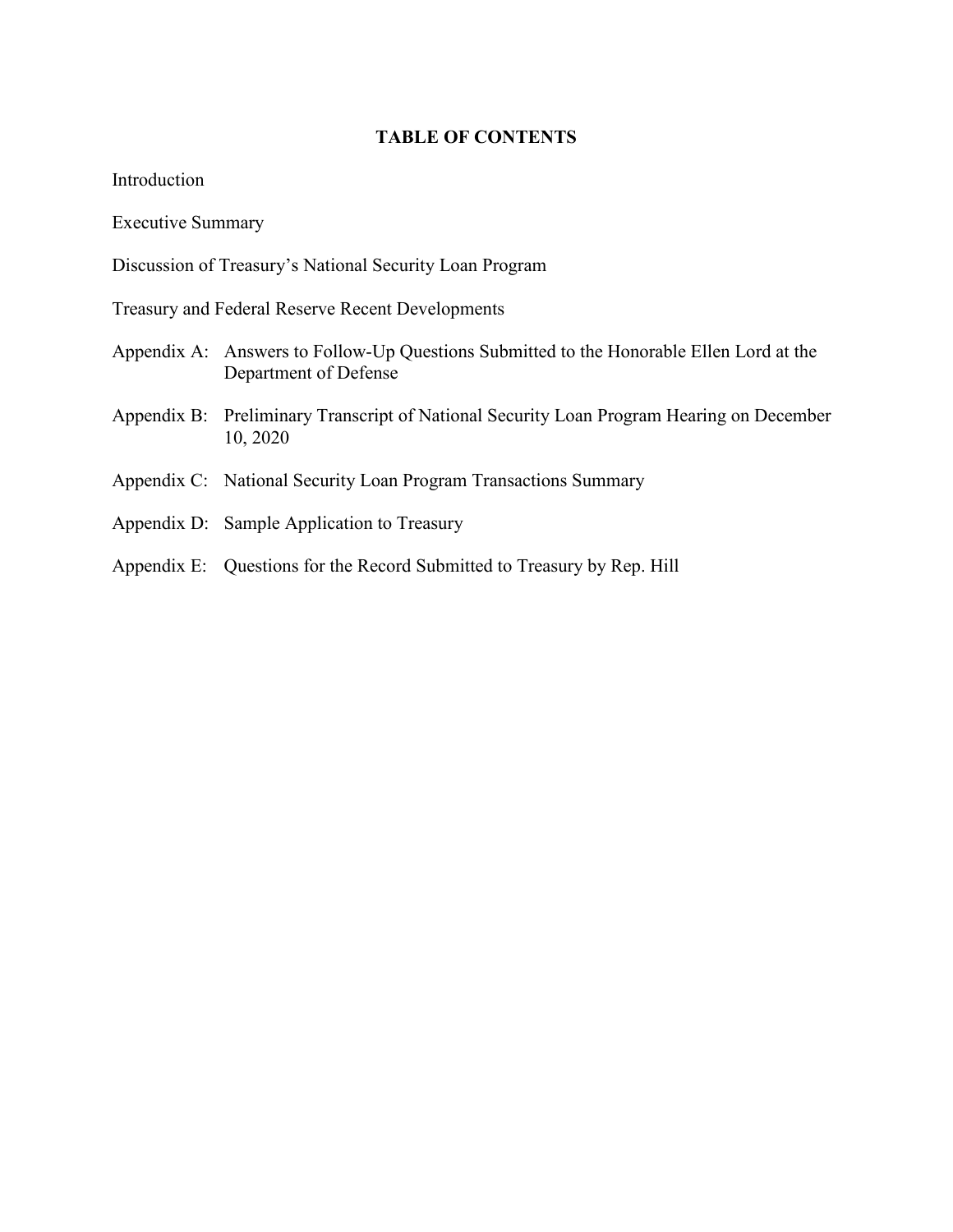#### **INTRODUCTION**

This is the eighth report of the Congressional Oversight Commission ("Commission") created by the Coronavirus Aid, Relief, and Economic Security Act ("CARES Act").<sup>[1](#page-2-0)</sup> The Commission's role is to conduct oversight of the implementation of Division A, Title IV, Subtitle A of the CARES Act ("Subtitle A") by the U.S. Department of the Treasury ("Treasury") and the Board of Governors of the Federal Reserve System ("Federal Reserve"). Subtitle A provides \$500 billion to the Treasury for lending and other investments "to provide liquidity to eligible businesses, States, and municipalities related to losses incurred as a result of coronavirus."[2](#page-2-1)

Of this amount, \$46 billion is set aside for the Treasury itself to provide loans or loan guarantees to certain types of companies. Up to \$25 billion is available for passenger air carriers, eligible businesses certified to inspect, repair, replace, or overhaul services, and ticket agents. Up to \$4 billion is available for cargo air carriers, and up to \$17 billion is available for businesses "critical to maintaining national security."[3](#page-2-2) Any unused portions of this \$46 billion, and the remaining \$454 billion, may be used to support emergency lending facilities established by the Federal Reserve.

The CARES Act charges the Commission with submitting regular reports to Congress on:

- The Federal Reserve's use of its authority under Subtitle A, including the use of contracting authority and administration of the provisions of Subtitle A.
- The impact of loans, loan guarantees, and investments made under Subtitle A on the financial well-being of the U.S. economy.
- The extent to which the information made available on transactions under Subtitle A has contributed to market transparency.
- The effectiveness of loans, loan guarantees, and investments made under Subtitle A in minimizing long-term costs to the taxpayers and maximizing the benefits for taxpayers.<sup>[4](#page-2-3)</sup>

In its first report to Congress on May 18, 2020, the Commission stated that it is responsible for answering two basic questions:

• What are the Treasury and the Federal Reserve doing with \$500 billion of taxpayer money?

 $\overline{\phantom{a}}$ 

<span id="page-2-0"></span><sup>&</sup>lt;sup>1</sup> CARES Act, Pub. L. No. 116-136, § 4020, 134 Stat. 281 (2020).<br><sup>2</sup> Id. § 4003(a).

<span id="page-2-1"></span>

<span id="page-2-2"></span><sup>&</sup>lt;sup>3</sup> *Id.* § 4003(b). In addition, Division A, Title IV, Subtitle B of the CARES Act ("Subtitle B") authorized the Treasury to provide up to \$32 billion in financial assistance to passenger air carriers, cargo air carriers, and certain airline industry contractors that must be exclusively used for the continuation of payment of employee wages, salaries, and benefits. Of this amount, up to \$25 billion is available for passenger air carriers; up to \$4 billion is available for cargo air carriers; and up to \$3 billion is available for certain airline industry contractors. Subtitle B is not within the jurisdiction of the Commission.

<span id="page-2-3"></span><sup>4</sup> *Id.* § 4020.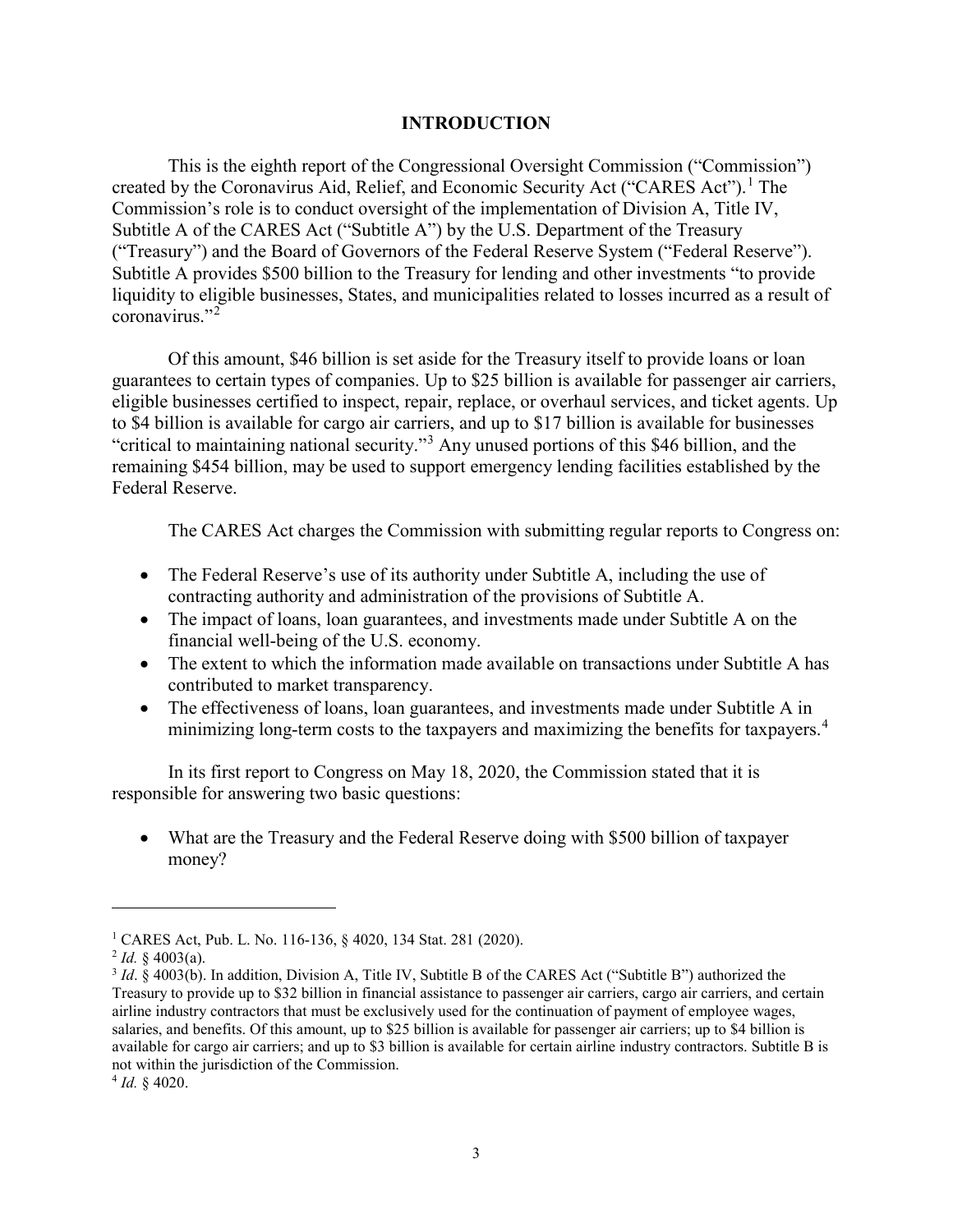• Who is that money helping?<sup>[5](#page-3-0)</sup>

 $\overline{a}$ 

At this time, the emergency lending facilities established by the Federal Reserve that are receiving CARES Act funds are:

Primary Market Corporate Credit Facility ("PMCCF") and Secondary Market Corporate Credit Facility ("SMCCF"): Through a special purpose vehicle ("SPV"), the PMCCF enables the Federal Reserve to purchase newly issued corporate bonds and portions of syndicated loans, and the SMCCF enables the Federal Reserve to purchase previously issued corporate bonds and exchange-traded funds ("ETFs") that invest in corporate bonds.<sup>[6](#page-3-1)</sup> The Treasury initially announced it intended to make a total equity investment of \$[7](#page-3-2)5 billion in the SPV, which can collectively support up to \$750 billion in purchases.<sup>7</sup> As of December 23, 2020, the Treasury had invested \$37.5 billion.<sup>[8](#page-3-3)</sup> As of the last disclosure, there had been no purchases by the PMCCF. $9$  As of December 23, the SMCCF had an outstanding amount of bond ETFs and individual corporate bond purchases of \$14.2 billion.<sup>[10](#page-3-5)</sup> Upon the Treasury's request, the Federal Reserve agreed to return the Treasury's excess unused capital in the PMCCF and SMCCF in connection with the facilities' December 31, 2020 expiration.<sup>[11](#page-3-6)</sup>

Main Street Lending Program ("MSLP"): The MSLP is comprised of five facilities three dedicated to for-profit businesses and two dedicated to non-profit organizations. The Federal Reserve, through an SPV, acquires loans issued by lenders to small and medium-sized businesses and non-profit organizations with up to 15,000 employees or

<span id="page-3-0"></span><sup>5</sup> Congressional Oversight Commission, *Questions About the CARES Act's \$500 Billion Emergency Economic Stabilization Funds*, May 18, 2020, at 5[, https://coc.senate.gov/sites/default/files/2020-](https://coc.senate.gov/sites/default/files/2020-08/20200518_Congressional_Oversight_Committee_1st_Report.pdf) 08/20200518 Congressional Oversight Committee 1st Report.pdf.

<span id="page-3-1"></span><sup>6</sup> Board of Governors of the Federal Reserve System, *Primary Market Corporate Credit Facility Term Sheet,* July 28, 2020, [https://www.federalreserve.gov/newsevents/pressreleases/files/monetary20200728a9.pdf;](https://www.federalreserve.gov/newsevents/pressreleases/files/monetary20200728a9.pdf) Board of Governors of the Federal Reserve System, *Secondary Market Corporate Credit Facility Term Sheet*, July 28, 2020,

<span id="page-3-2"></span>[https://www.federalreserve.gov/newsevents/pressreleases/files/monetary20200728a1.pdf.](https://www.federalreserve.gov/newsevents/pressreleases/files/monetary20200728a1.pdf) <sup>7</sup> Board of Governors of the Federal Reserve System, *Secondary Market Corporate Credit Facility Term Sheet*, July 28, 2020, [https://www.federalreserve.gov/newsevents/pressreleases/files/monetary20200728a1.pdf.](https://www.federalreserve.gov/newsevents/pressreleases/files/monetary20200728a1.pdf)

<span id="page-3-3"></span><sup>8</sup> Board of Governors of the Federal Reserve System, Statistical Release H.4.1, *Factors Affecting Reserve Balances of the Depository Institutions and Condition Statement of Federal Reserve Banks*, Dec. 28, 2020, at n.14, https://www.federalreserve.gov/releases/h41/. The SPV for the PMCCF and the SMCCF is Corporate Credit

<span id="page-3-4"></span>Facilities LLC.<br><sup>9</sup> Board of Governors of the Federal Reserve System, *Periodic Report: Update on Outstanding Lending Facilities Authorized by the Board under Section 13(3) of the Federal Reserve Act*, Dec. 11, 2020, [https://www.federalreserve.gov/monetarypolicy/files/pdcf-mmlf-cpff-pmccf-smccf-talf-mlf-ppplf-msnlf-mself-](https://www.federalreserve.gov/monetarypolicy/files/pdcf-mmlf-cpff-pmccf-smccf-talf-mlf-ppplf-msnlf-mself-msplf-nonlf-noelf-12-11-20.pdf#page=7)

<span id="page-3-5"></span>[msplf-nonlf-noelf-12-11-20.pdf#page=7.](https://www.federalreserve.gov/monetarypolicy/files/pdcf-mmlf-cpff-pmccf-smccf-talf-mlf-ppplf-msnlf-mself-msplf-nonlf-noelf-12-11-20.pdf#page=7) 10 Board of Governors of the Federal Reserve System, Statistical Release H.4.1, *Factors Affecting Reserve Balances of the Depository Institutions and Condition Statement of Federal Reserve Banks*, Dec. 28, 2020, at n.4, https://www.federalreserve.gov/releases/h41/. The SPV is the Corporate Credit Facilities LLC.

<span id="page-3-6"></span><sup>11</sup> U.S. Department of the Treasury, *Letter from Treasury Secretary Steven T. Mnuchin to Chair Jerome Powell*, Nov. 19, 2020, [https://home.treasury.gov/system/files/136/letter11192020.pdf;](https://home.treasury.gov/system/files/136/letter11192020.pdf) Board of Governors of the Federal Reserve System, *Letter from Chair Jerome Powell to Treasury Secretary Steven T. Mnuchin*, Nov. 20, 2020, <https://www.federalreserve.gov/foia/files/mnuchin-letter-20201120.pdf>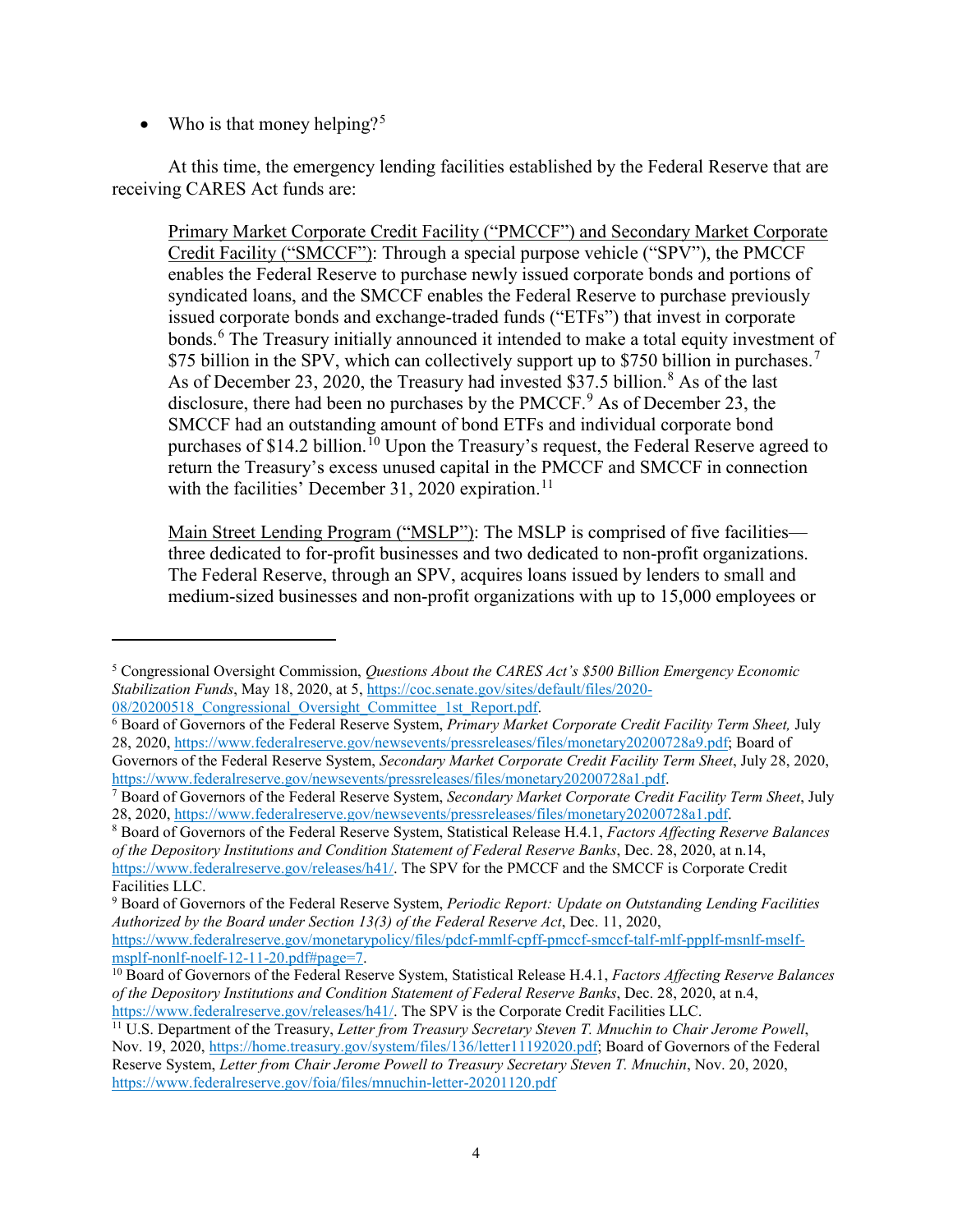2019 revenues of \$5 billion or less. The Treasury initially announced it intended to make an equity investment of \$75 billion in this program, which can support up to \$600 billion in lending.<sup>[12](#page-4-0)</sup> All MSLP facilities are operational and are able to purchase eligible loans submitted by lenders registered to participate in the program. As of December 14, 2020, 644 lenders had registered to participate in the program which has not received new submissions.<sup>[13](#page-4-1)</sup> As of December 23, 2020, the Treasury had invested \$37.5 billion.<sup>[14](#page-4-2)</sup> As of December 23, 2020, the Federal Reserve held \$14.5 billion in loan participations purchased under the MSLP.<sup>[15](#page-4-3)</sup> Upon the Treasury's request, the Federal Reserve agreed to return the Treasury's excess unused capital in the MSLP in connection with the facility's initial December 31, 2020 expiration.<sup>[16](#page-4-4)</sup> However, the Federal Reserve announced on December 29, 2020 that the program would be extended until January 8, 2021 to have enough time to process all loans received.

Municipal Liquidity Facility ("MLF"): Announced on April 9, 2020, the MLF enables the Federal Reserve, through a SPV, to purchase short-term notes issued by state and local governments. The Treasury initially announced it intended to make an equity investment of \$35 billion in the SPV, which can support up to \$500 billion in lending.<sup>[17](#page-4-5)</sup> As of December 23, 2020, the Treasury invested \$17.5 billion.<sup>[18](#page-4-6)</sup> As of December 23, 2020, the MLF has purchased \$6.4 billion in municipal notes.<sup>[19](#page-4-7)</sup> Upon the Treasury's request, the Federal Reserve agreed to return the Treasury's excess unused capital in the MLF in connection with the facility's December 31, [20](#page-4-8)20 expiration.<sup>20</sup>

 $\overline{\phantom{a}}$ 

<span id="page-4-0"></span><sup>12</sup> Federal Reserve Bank of Boston, *Main Street Lending Program For-Profit Businesses Frequently Asked Questions*, July 31, 2020, [https://www.bostonfed.org/mslp-faqs;](https://www.bostonfed.org/mslp-faqs) Federal Reserve Bank of Boston, Aug. 6, 2020, [https://www.bostonfed.org/-/media/Documents/special-lending-facilities/mslp/legal/frequently-asked-questions](https://www.bostonfed.org/-/media/Documents/special-lending-facilities/mslp/legal/frequently-asked-questions-faqs-nonprofit.pdf)[faqs-nonprofit.pdf.](https://www.bostonfed.org/-/media/Documents/special-lending-facilities/mslp/legal/frequently-asked-questions-faqs-nonprofit.pdf)

<span id="page-4-1"></span><sup>&</sup>lt;sup>13</sup> The lender registration summary data was provided by the Federal Reserve on November 28, 2020. Registered lenders that are accepting new applicants are listed on a state-by-state basis at:

[https://www.bostonfed.org/supervision-and-regulation/supervision/special-facilities/main-street-lending](https://www.bostonfed.org/supervision-and-regulation/supervision/special-facilities/main-street-lending-program/information-for-borrowers.aspx)[program/information-for-borrowers.aspx.](https://www.bostonfed.org/supervision-and-regulation/supervision/special-facilities/main-street-lending-program/information-for-borrowers.aspx)

<span id="page-4-2"></span><sup>14</sup> Board of Governors of the Federal Reserve System, Statistical Release H.4.1, *Factors Affecting Reserve Balances of the Depository Institutions and Condition Statement of Federal Reserve Banks*, Dec. 28, 2020, at n.14, https://www.federalreserve.gov/releases/h41/. The SPV for the MSLP is MS Facilities LLC. <sup>15</sup> *Id.* at table 4.

<span id="page-4-4"></span><span id="page-4-3"></span><sup>16</sup> U.S. Department of the Treasury, *Letter from Treasury Secretary Steven T. Mnuchin to Chair Jerome Powell*, Nov. 19, 2020, [https://home.treasury.gov/system/files/136/letter11192020.pdf;](https://home.treasury.gov/system/files/136/letter11192020.pdf) Board of Governors of the Federal Reserve System, *Letter from Chair Jerome Powell to Treasury Secretary Steven T. Mnuchin*, Nov. 20, 2020, <https://www.federalreserve.gov/foia/files/mnuchin-letter-20201120.pdf>

<span id="page-4-5"></span><sup>17</sup> Board of Governors of the Federal Reserve System, *Municipal Liquidity Facility Term Sheet,* Aug. 11, 2020, [https://www.federalreserve.gov/newsevents/pressreleases/files/monetary20200811a1.pdf;](https://www.federalreserve.gov/newsevents/pressreleases/files/monetary20200811a1.pdf) Federal Reserve Bank of New York, *FAQs: Municipal Liquidity Facility,* Aug. 11, 2020[, https://www.newyorkfed.org/markets/municipal](https://www.newyorkfed.org/markets/municipal-liquidity-facility/municipal-liquidity-facility-faq)[liquidity-facility/municipal-liquidity-facility-faq.](https://www.newyorkfed.org/markets/municipal-liquidity-facility/municipal-liquidity-facility-faq)

<span id="page-4-6"></span><sup>18</sup> Board of Governors of the Federal Reserve System, Statistical Release H.4.1, *Factors Affecting Reserve Balances of the Depository Institutions and Condition Statement of Federal Reserve Banks*, Dec. 28, 2020, at n.14, [https://www.federalreserve.gov/releases/h41/.](https://www.federalreserve.gov/releases/h41/) The SPV for the MLF is Municipal Liquidity Facility LLC.  $\frac{19}{19}$  *Id.* at table 4.

<span id="page-4-8"></span><span id="page-4-7"></span><sup>20</sup> U.S. Department of the Treasury, *Letter from Treasury Secretary Steven T. Mnuchin to Chair Jerome Powell*, Nov. 19, 2020, [https://home.treasury.gov/system/files/136/letter11192020.pdf;](https://home.treasury.gov/system/files/136/letter11192020.pdf) Board of Governors of the Federal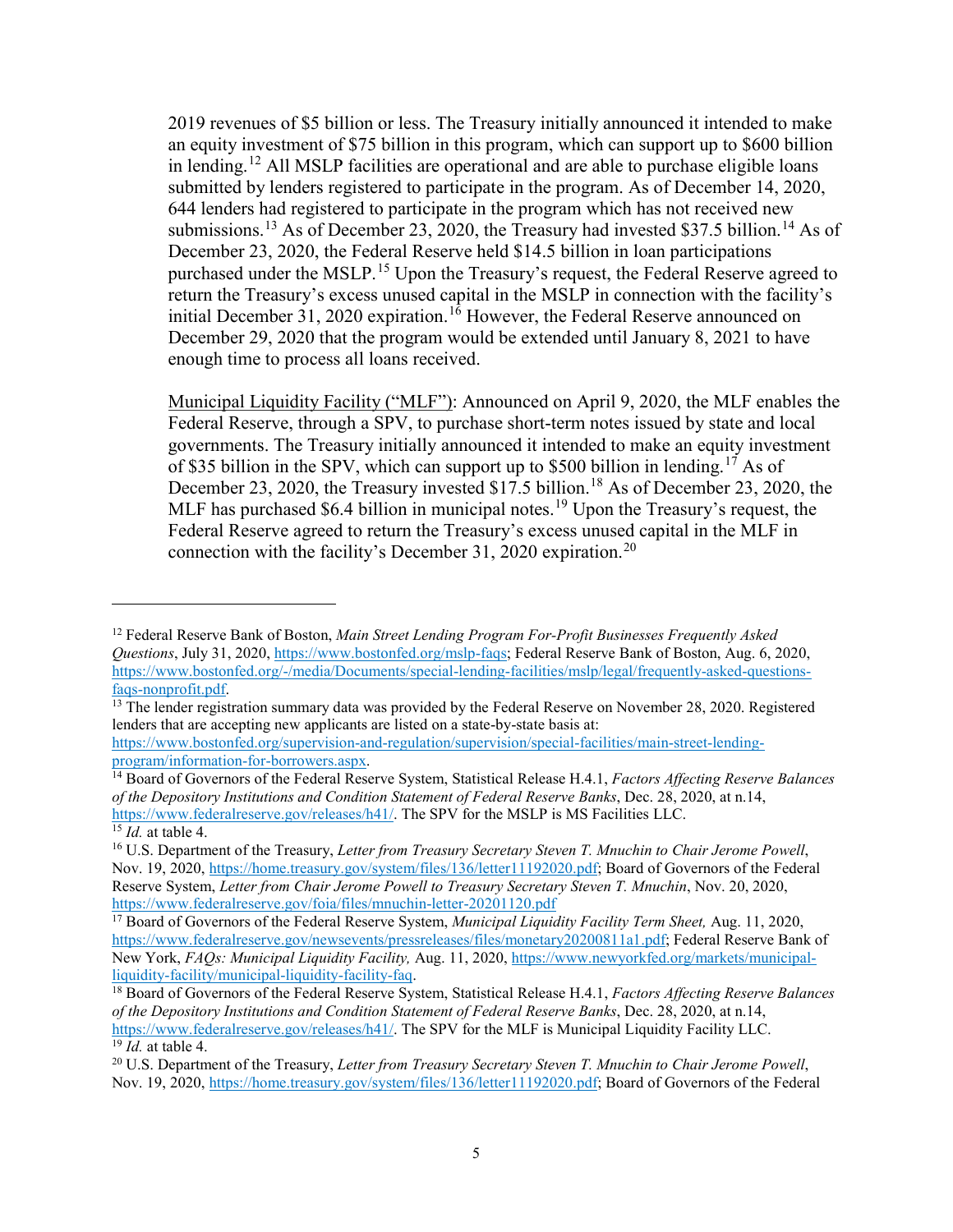Term Asset-Backed Securities Loan Facility ("TALF"): The TALF enables the Federal Reserve, through an SPV, to make loans to U.S. companies secured by asset-backed securities ("ABS") backed by student loans, auto loans, credit card loans, commercial mortgages, leveraged loans, loans guaranteed by the Small Business Administration, and certain other assets.<sup>[21](#page-5-0)</sup> The Treasury's \$10 billion equity investment in this facility can provide up to \$100 billion in lending.<sup>[22](#page-5-1)</sup> TALF had a total outstanding amount of \$3.7 billion in loans as of December [23](#page-5-2), 2020.<sup>23</sup> Upon the Treasury's request, the Federal Reserve agreed to return the Treasury's excess unused capital in the TALF in connection with the facility's December 31, 2020 expiration.<sup>[24](#page-5-3)</sup>

### The Treasury's Loans for National Security Businesses

The Treasury also has \$17 billion available to make loans to businesses critical to maintaining national security under Subtitle A. As of December 8, 2020, the Treasury reported that it has provided national security loans to eleven businesses, totaling \$735.9 million.<sup>[25](#page-5-4)</sup> One business, YRC Worldwide, Inc., accounts for 95% of the total outstanding.<sup>[26](#page-5-5)</sup> This loan program will expire on December 31, 2020.<sup>[27](#page-5-6)</sup> Secretary Mnuchin confirmed that, "everything is finished. Treasury approved 11 loans, and there are no other loans."<sup>[28](#page-5-7)</sup>

The Treasury's Loans for the Airline Industry

 $\overline{\phantom{a}}$ 

[https://www.federalreserve.gov/newsevents/pressreleases/files/monetary20200728a6.pdf.](https://www.federalreserve.gov/newsevents/pressreleases/files/monetary20200728a6.pdf)

Reserve System, *Letter from Chair Jerome Powell to Treasury Secretary Steven T. Mnuchin*, Nov. 20, 2020, [https://www.federalreserve.gov/foia/files/mnuchin-letter-20201120.pdf.](https://www.federalreserve.gov/foia/files/mnuchin-letter-20201120.pdf)

<span id="page-5-0"></span><sup>21</sup> Board of Governors of the Federal Reserve, *Term Asset-Backed Securities Loan Facility Term Sheet*, July 28, 2020, [https://www.federalreserve.gov/newsevents/pressreleases/files/monetary20200728a6.pdf.](https://www.federalreserve.gov/newsevents/pressreleases/files/monetary20200728a6.pdf)

<span id="page-5-1"></span><sup>22</sup> Board of Governors of the Federal Reserve System, Statistical Release H.4.1, *Factors Affecting Reserve Balances of the Depository Institutions and Condition Statement of Federal Reserve Banks*, Dec. 28, 2020, at n.14, [https://www.federalreserve.gov/releases/h41/;](https://www.federalreserve.gov/releases/h41/) Board of Governors of the Federal Reserve, *Term Asset-Backed Securities Loan Facility Term Sheet*, July 28, 2020,

<span id="page-5-2"></span><sup>23</sup> Board of Governors of the Federal Reserve System, Statistical Release H.4.1, *Factors Affecting Reserve Balances of the Depository Institutions and Condition Statement of Federal Reserve Banks*, Dec. 28, 2020, at table 4, https://www.federalreserve.gov/releases/h41/.

<span id="page-5-3"></span><sup>&</sup>lt;sup>24</sup> U.S. Department of the Treasury, *Letter from Treasury Secretary Steven T. Mnuchin to Chair Jerome Powell*, Nov. 19, 2020, [https://home.treasury.gov/system/files/136/letter11192020.pdf;](https://home.treasury.gov/system/files/136/letter11192020.pdf) Board of Governors of the Federal Reserve System, *Letter from Chair Jerome Powell to Treasury Secretary Steven T. Mnuchin*, Nov. 20, 2020, [https://www.federalreserve.gov/foia/files/mnuchin-letter-20201120.pdf.](https://www.federalreserve.gov/foia/files/mnuchin-letter-20201120.pdf)

<span id="page-5-4"></span><sup>25</sup> U.S. Department of the Treasury, *Loans to Air Carriers, Eligible Businesses, and National Security Businesses*, last visited Dec. 24, 2020[, https://home.treasury.gov/policy-issues/cares/preserving-jobs-for-american](https://home.treasury.gov/policy-issues/cares/preserving-jobs-for-american-industry/loans-to-air-carriers-eligible-businesses-and-national-security-businesses)[industry/loans-to-air-carriers-eligible-businesses-and-national-security-businesses.](https://home.treasury.gov/policy-issues/cares/preserving-jobs-for-american-industry/loans-to-air-carriers-eligible-businesses-and-national-security-businesses)

<span id="page-5-5"></span><sup>26</sup> U.S. Department of the Treasury, *Loans to Air Carriers, Eligible Businesses, and National Security Businesses*, last visited Dec. 24, 2020[, https://home.treasury.gov/policy-issues/cares/preserving-jobs-for-american](https://home.treasury.gov/policy-issues/cares/preserving-jobs-for-american-industry/loans-to-air-carriers-eligible-businesses-and-national-security-businesses)[industry/loans-to-air-carriers-eligible-businesses-and-national-security-businesses.](https://home.treasury.gov/policy-issues/cares/preserving-jobs-for-american-industry/loans-to-air-carriers-eligible-businesses-and-national-security-businesses)

<span id="page-5-6"></span><sup>27</sup> U.S. Department of the Treasury, *Letter from Treasury Secretary Steven T. Mnuchin to Chair Jerome Powell*, Nov. 19, 2020, [https://home.treasury.gov/system/files/136/letter11192020.pdf.](https://home.treasury.gov/system/files/136/letter11192020.pdf)

<span id="page-5-7"></span><sup>&</sup>lt;sup>28</sup> Congressional Oversight Commission hearing on the National Security Loan Program, 116th Cong. (Dec. 10, 2020) (Testimony of Secretary Steven Mnuchin, Treasury), at 33.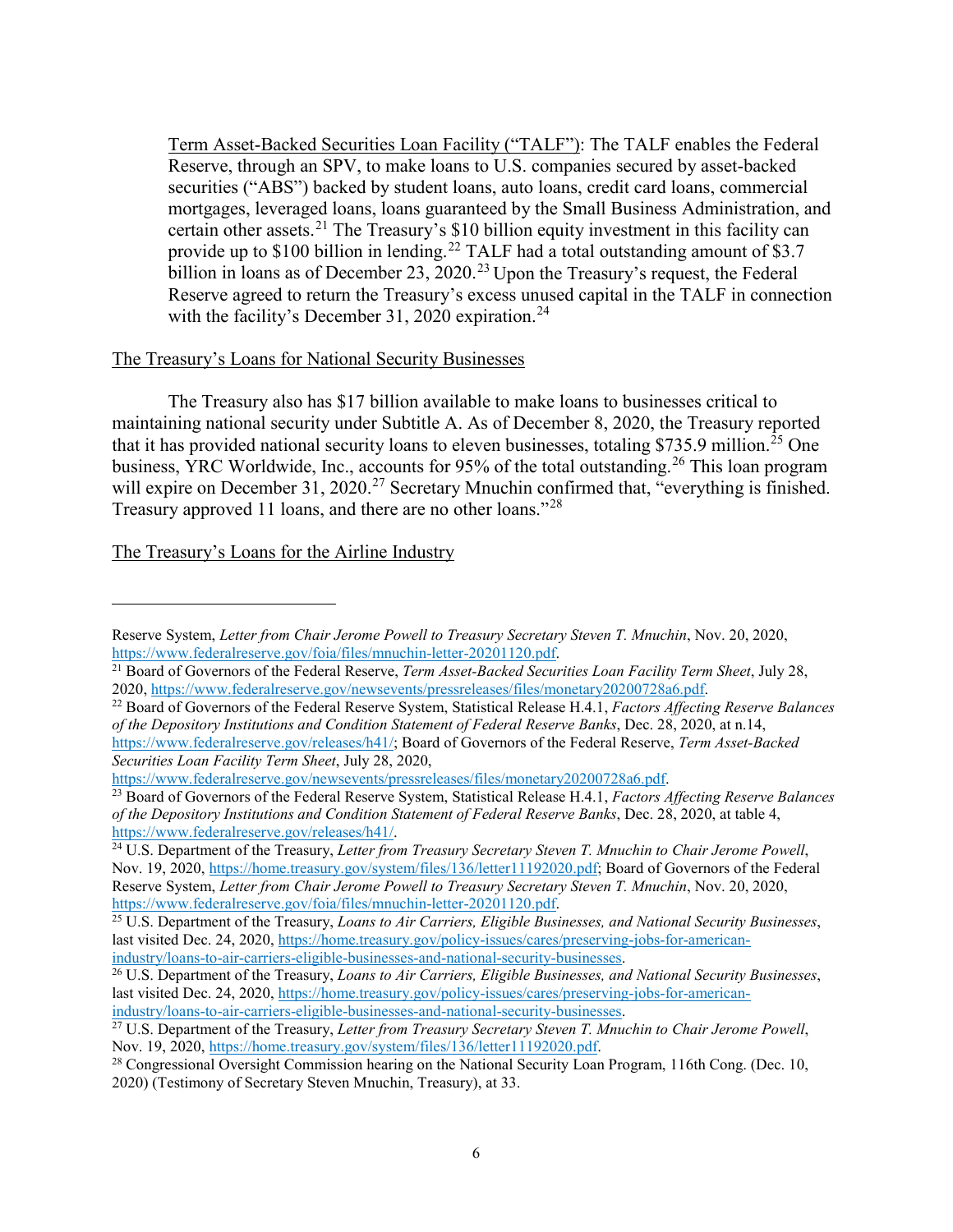In addition, the Treasury has available \$29 billion to make loans to the airline industry under Subtitle A, with \$25 billion available to passenger air carriers, including related businesses, and \$4 billion available to cargo air carriers. [29](#page-6-0) As of November 30, 2020, the Treasury reported that it has provided twenty-four such loans to companies the Treasury characterizes as airlines, ticket agents, a repair station, and a cargo air carrier.<sup>[30](#page-6-1)</sup> Those loans total \$21.2 billion.<sup>[31](#page-6-2)</sup> This loan program will expire on December 31, 2020.<sup>[32](#page-6-3)</sup>

#### Recent Hearing

On December 10, 2020, the Commission held a public hearing regarding the national security loan program, at which Treasury Secretary Steven Mnuchin testified. The Commission has also invited the Director of National Intelligence John Ratcliffe and Undersecretary Ellen Lord of the Department of Defense ("DOD") to testify. The Office of the Director of National Intelligence ("ODNI") has told the Commission that it has not designated any company as "critical to maintaining national security" nor has it provided any input with respect to any DOD company designations. While Undersecretary Lord declined to participate in the hearing on December 10, 2020, she participated in a teleconference with the Commission on December 18, 2020 and the Commission subsequently submitted questions to Undersecretary Lord. Her responses are attached as Appendix A.

The Commission's December 10 hearing was livestreamed on the Commission's website, [http://coc.senate.gov,](http://coc.senate.gov/) and a preliminary transcript of the hearing is available in Appendix B.

#### Commissioner Bharat Ramamurti

Commissioner Ramamurti recently announced he would be joining President-Elect Biden's Administration as the Deputy Director of the National Economic Council and stepped down from his role on the Commission. The Commission thanks Commissioner Ramamurti for his public service and dedication to the Commission's work and wishes him well in his new role.

\*\*\*

In this report, we provide an in-depth analysis of the Treasury's national security loan program. We also provide updates regarding recent key actions taken by the Treasury and the Federal Reserve regarding each of the above lending programs and facilities under Subtitle A, as well as updates regarding the Commission's oversight activities.

 $\overline{a}$ 

<span id="page-6-0"></span><sup>&</sup>lt;sup>29</sup> CARES Act § 4003. Related businesses are eligible businesses that are certified under part 145 of title 14, Code of Federal Regulations, and approved to perform inspection, repair, replace, or overhaul services, and ticket agents (as defined in Section 40102 of Title 49 of the United States Code).<br><sup>30</sup> U.S. Department of the Treasury, *Loans to Air Carriers, Eligible Businesses, and National Security Businesses*,

<span id="page-6-1"></span>last visited Nov. 30, 2020, [https://home.treasury.gov/policy-issues/cares/preserving-jobs-for-american](https://home.treasury.gov/policy-issues/cares/preserving-jobs-for-american-industry/loans-to-air-carriers-eligible-businesses-and-national-security-businesses)[industry/loans-to-air-carriers-eligible-businesses-and-national-security-businesses](https://home.treasury.gov/policy-issues/cares/preserving-jobs-for-american-industry/loans-to-air-carriers-eligible-businesses-and-national-security-businesses) (*see* "Transaction Summary" of each transaction for more details).

<span id="page-6-2"></span><sup>31</sup> *Id.*

<span id="page-6-3"></span><sup>32</sup> U.S. Department of the Treasury, *Letter from Treasury Secretary Steven T. Mnuchin to Chair Jerome Powell*, Nov. 19, 2020, [https://home.treasury.gov/system/files/136/letter11192020.pdf.](https://home.treasury.gov/system/files/136/letter11192020.pdf)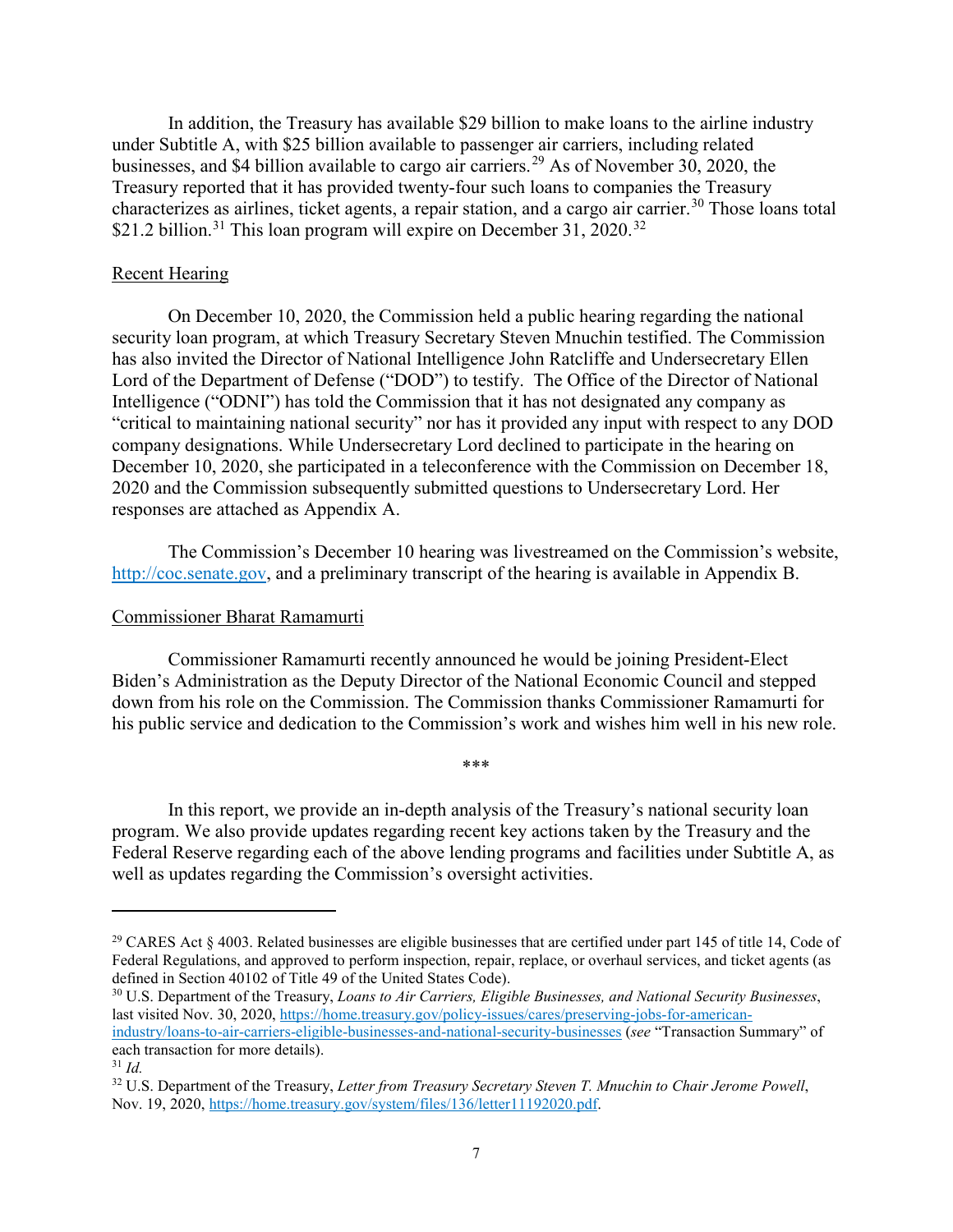The Commission received the Treasury's credit memoranda for the additional ten national security loans and the DOD's follow-up questions with relevant documents requested on December 23, 2020. The Commission had previously only received the YRC credit memorandum. The Commission continues to analyze these documents and may have additional questions or provide additional reporting as warranted in future reports.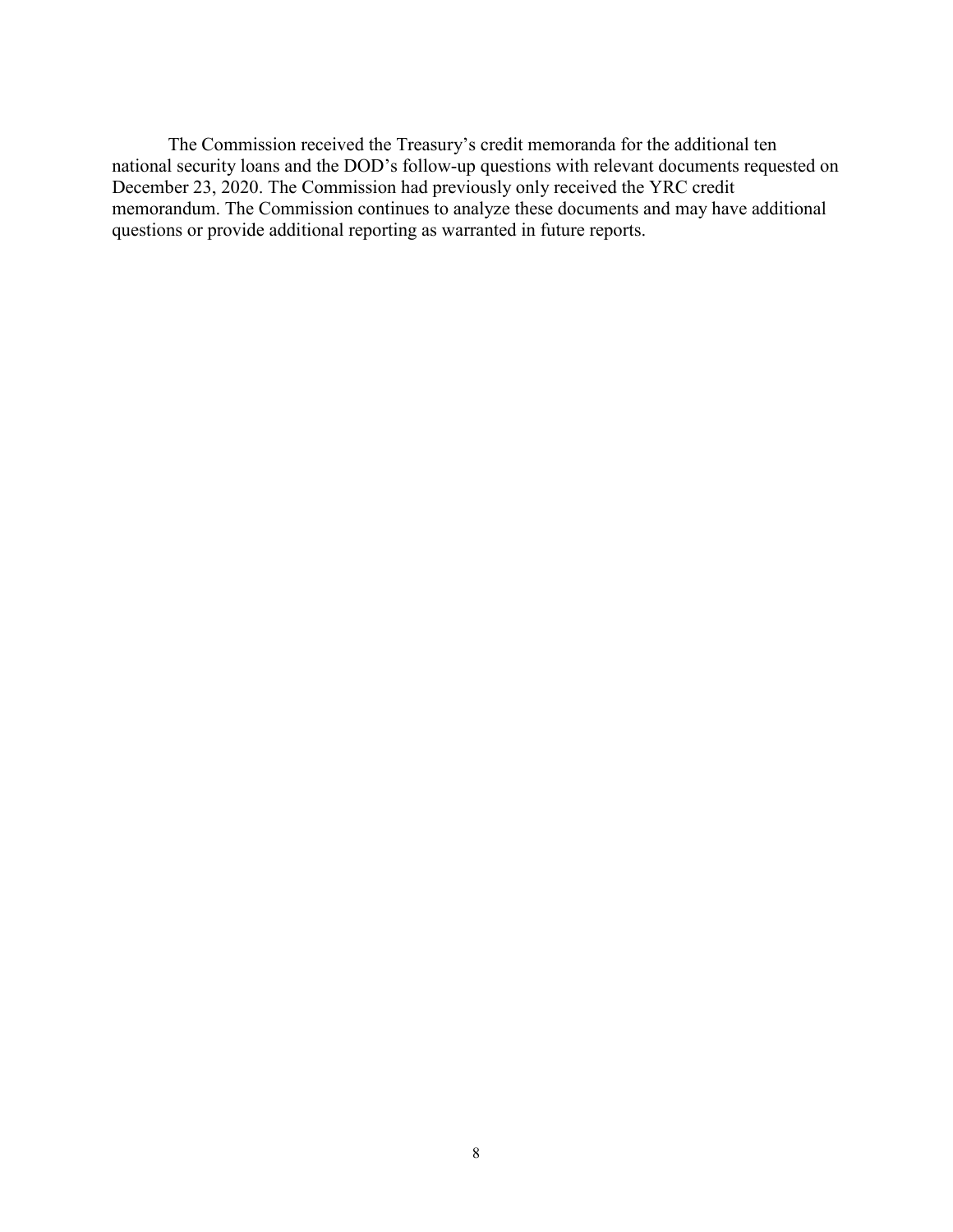#### **EXECUTIVE SUMMARY**

This eighth report of the Commission is a continuation of the seventh report which focused on the Treasury and the DOD's \$700 million loan to YRC Worldwide, Inc. ("YRC"), which was made under the loan program "for businesses critical to maintaining national security." This report also analyzes part of the additional ten smaller loans also executed as part of this program.

Under the program, the Treasury determines the rates and conditions of the loans, while the DOD or ODNI determine whether the business is critical to maintaining national security.

The seventh report highlighted how the DOD did not provide the Commission a satisfactory explanation for how the companies who received these loans were critical to national security. In response, the Commission invited the Treasury, the DOD and the ODNI to testify at a hearing.

On December 10, 2020, the Commission held a public hearing regarding the national security loan program with Treasury Secretary Steven Mnuchin testifying. DOD's Undersecretary Lord participated in a teleconference with the Commission on December 18, 2020 and submitted answers to the Commission's questions for the record following the teleconference. The ODNI told the Commission that it has not designated any company as "critical to maintaining national security" nor has provided any input with respect to any DOD company designations.

Through the Commission's interactions with the Treasury and DOD, the Commission was able to get better answers to the outstanding questions surrounding the terms and conditions of the loans, how a company is determined to be critical to national security and the underlying financial health and growth of the companies receiving the loans.

As outlined in the last report, the Commission is concerned the Treasury may have put the taxpayers in a precarious position. Based on additional analysis, the Commission recommends the Treasury and DOD evaluate their criteria related to their underwriting analysis and national security designation. Specifically, the Commission believes that the DOD should have used a more robust criteria and process for recommending and certifying that a business is critical to maintaining national security and should apply those parameters consistently. The Treasury should better understand the underlying collateral when underwriting a loan and better measure the incurred losses caused by COVID.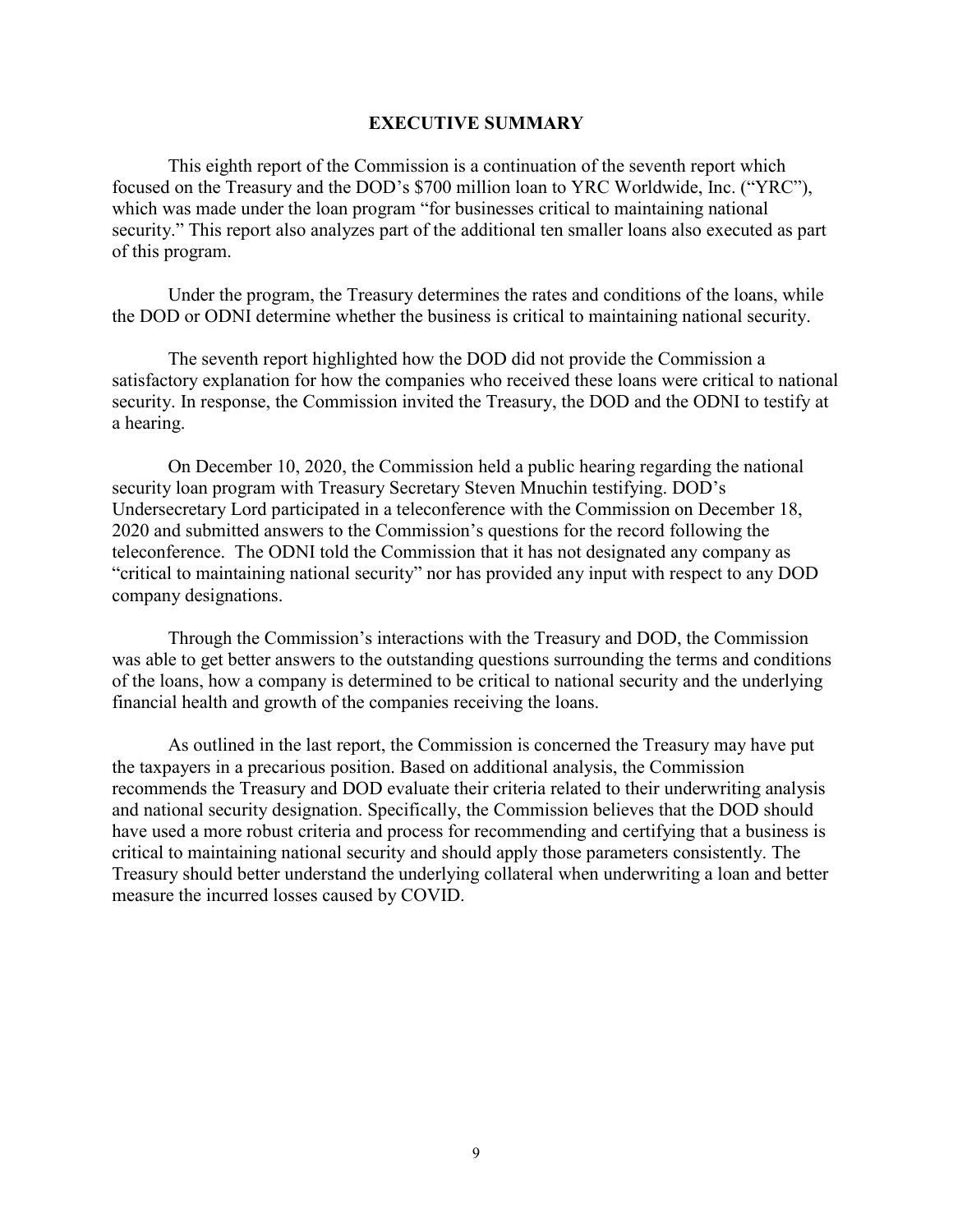# **NATIONAL SECURITY LOAN PROGRAM**

#### **Background on Designating a National Security Business**

The CARES Act authorized the Department of the Treasury ("Treasury") to make up to \$17 billion in loans and loan guarantees in support of "businesses critical to maintaining national security" related to "losses incurred as a result of coronavirus."<sup>[33](#page-9-0)</sup> The statute does not define a business critical to maintaining national security, so on April 10, 2020, the Treasury issued guidance defining this term. At the Commission's December 10, 2020 hearing, Treasury Secretary Steven Mnuchin testified that the Treasury consulted with the Department of Defense ("DOD") and the Office of the Director of National Intelligence ("ODNI") to develop this guidance.[34](#page-9-1)

Under the guidance, a business is critical to maintaining national security if:

- 1. it performs under a "DX"-priority rated contract or order under the Defense Priorities and Allocations System regulations (15 CFR part 700);
- 2. it operates under a valid top secret facility security clearance under the National Industrial Security Program regulations (32 CFR part 2004); or
- 3. the Secretary of the Treasury determines that the applicant is critical to maintaining national security based on a recommendation and certification from the Secretary of Defense or the Director of National Intelligence that the business is critical to maintaining national security. [35](#page-9-2)

Secretary Mnuchin testified at the Commission's December 10, 2020 hearing that these criteria were developed because "there would be small companies that had top secret clearances, and we did not want them to go out of business and have all these people disappear."<sup>[36](#page-9-3)</sup>

The Treasury has made five national security loans to companies that were designated as businesses critical to maintaining national security based on the first two criteria described above and six based on the third criteria. All of these companies were designated as a result of a recommendation and certification from DOD. ODNI has informed the Commission that it has not provided the Treasury with any recommendation and certification to designate a business as critical to maintaining national security and has not provided any input with respect to any DOD recommendations and certifications. Overall, DOD recommended and certificated 20 companies as critical to maintaining national security for the national security loan program. The Treasury

 $\overline{\phantom{a}}$ 

<span id="page-9-1"></span><span id="page-9-0"></span><sup>&</sup>lt;sup>33</sup> CARES Act, Pub. L. No. 116-136, § 4003, 134 Stat. 281 (2020).<br><sup>34</sup> Congressional Oversight Commission hearing on the National Security Loan Program, 116th Cong. (Dec. 10, 2020) (Prepared Testimony of Secretary Steven Mnuchin, Treasury), at 1.<br><sup>35</sup> Treasury, *Q&A: Loans to Air Carriers and Eligible Businesses and National Security Businesses*, Updated as of

<span id="page-9-2"></span>April 10, 2020[, https://home.treasury.gov/system/files/136/CARES-Airline-Loan-Support-Q-and-A-national](https://home.treasury.gov/system/files/136/CARES-Airline-Loan-Support-Q-and-A-national-security.pdf)[security.pdf,](https://home.treasury.gov/system/files/136/CARES-Airline-Loan-Support-Q-and-A-national-security.pdf) see page 1, question 4.<br><sup>36</sup> Congressional Oversight Commission hearing on the National Security Loan Program, 116th Cong. (Dec. 10,

<span id="page-9-3"></span><sup>2020) (</sup>Testimony of Secretary Steven Mnuchin, Treasury), at 42.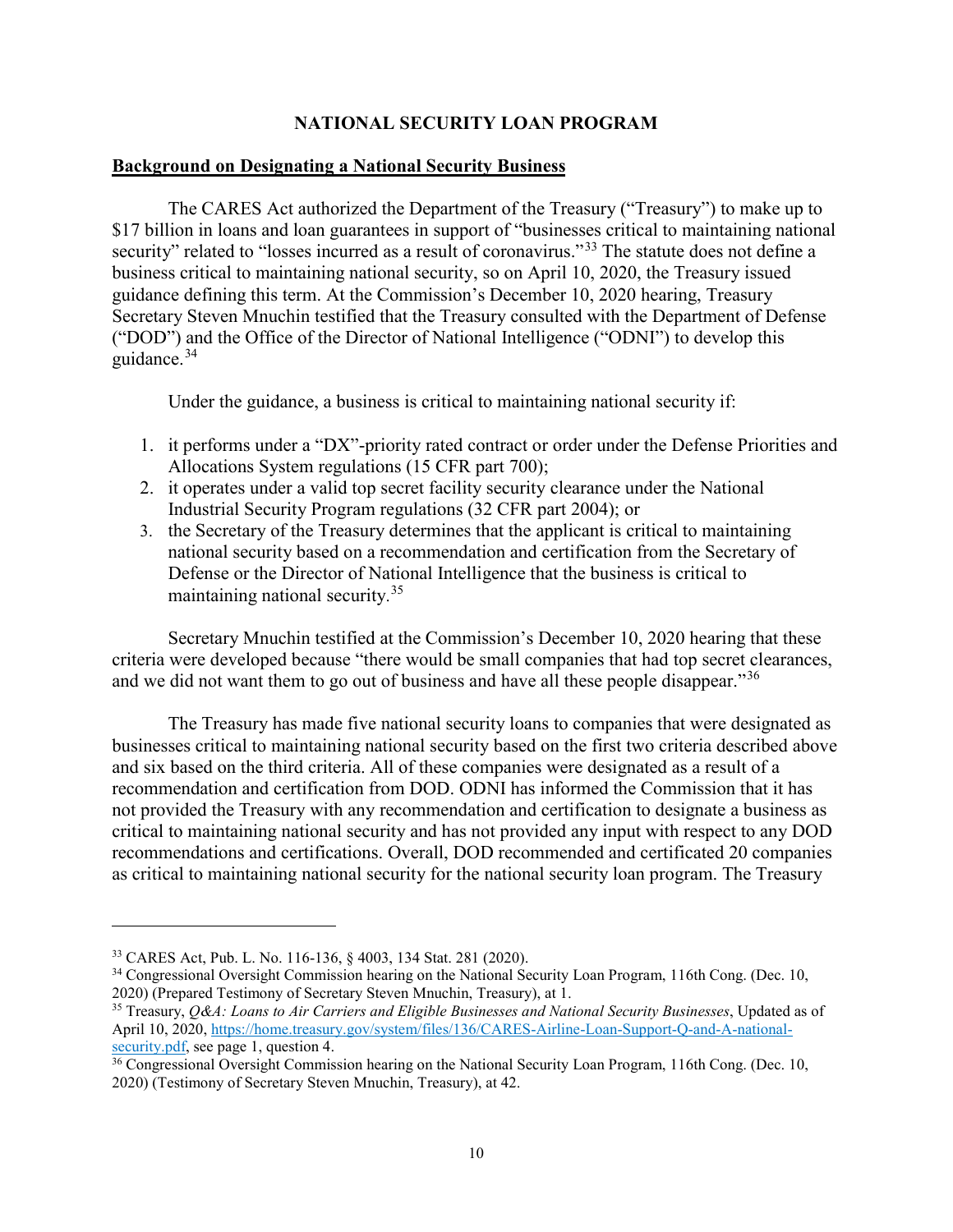ultimately made national security loans to six out of these 20 companies. See Appendix C for an overview of the 11 loans the Treasury has made through the national security loan program.

During the Commission's December 10, 2020 hearing, Rep. Donna Shalala asked Secretary Mnuchin about the Treasury's process for designating a business as critical to maintaining national security based on a recommendation and certification by DOD. She asked whether the Treasury qualifies the recommendations and certifications from DOD or accepts them wholesale.[37](#page-10-0) In response, Secretary Mnuchin stated that "from a practical stand point, we did not second-guess the ODNI or DOD, so we did not do additional diligence."<sup>[38](#page-10-1)</sup> Rep. Shalala also asked whether the Treasury ever disagreed with DOD's recommendations and certifications.[39](#page-10-2) Secretary Mnuchin responded that Treasury did not. He stated: "We relied upon it, and I have written certifications from DOD…We do not have the expertise at Treasury to analyze that."<sup>[40](#page-10-3)</sup>

Further, when the Commission questioned the DOD about this, they stated in the followup answers that DOD was "not involved in creating the guidance or definitions used by Treasury for its application process."<sup>[41](#page-10-4)</sup> Additionally, Undersecretary Lord referred the Commission to the Treasury for additional analysis regarding the national security designation.<sup>[42](#page-10-5)</sup>

The Commission finds something amiss as to which agency was ultimately responsible for the national security designation. The Commission believes the Treasury should have worked with DOD and ODNI to establish more specific criteria for determining what businesses were critical to maintaining national security and/or Treasury should have required DOD and ODNI to provide Treasury with more analysis than simply a statement that a business was critical to maintaining national security.

DOD explained to the Commission in an October 22, 2020 letter that it used the following criteria to evaluate whether a business is critical to maintaining national security:  $43$ 

- 1. Does the company currently supply to DOD via a direct contract or through a subcontract?
- 2. Is the company owned in whole or in part by China or Russia?

l

3. Is the company participating in any other COVID-19 related loan or grant program?

<span id="page-10-0"></span><sup>&</sup>lt;sup>37</sup> Congressional Oversight Commission hearing on the National Security Loan Program, 116th Cong. (Dec. 10, 2020) (Statement of Representative Donna Shalala), at 39.

<span id="page-10-1"></span><sup>38</sup> Congressional Oversight Commission hearing on the National Security Loan Program, 116th Cong. (Dec. 10, 2020) (Testimony of Secretary Steven Mnuchin, Treasury), at 39.

<span id="page-10-2"></span><sup>&</sup>lt;sup>39</sup> Congressional Oversight Commission hearing on the National Security Loan Program, 116th Cong. (Dec. 10, 2020) (Statement of Representative Donna Shalala), at 39.

<span id="page-10-3"></span><sup>40</sup> Congressional Oversight Commission hearing on the National Security Loan Program, 116th Cong. (Dec. 10, 2020) (Testimony of Secretary Steven Mnuchin, Treasury), at 39 and 40.

<span id="page-10-4"></span><sup>&</sup>lt;sup>41</sup> Congressional Oversight Commission Follow-Up Questions Submitted to the Honorable Ellen Lord. (December 23, 2020) at Question 7.

<span id="page-10-5"></span><sup>&</sup>lt;sup>42</sup> Congressional Oversight Commission Follow-Up Questions Submitted to the Honorable Ellen Lord. (December 23, 2020) at Question 1. 43 Treasury, *Letter from U.S. Department of the Treasury to Congressional Oversight Commission*, July 30, 2020.

<span id="page-10-6"></span>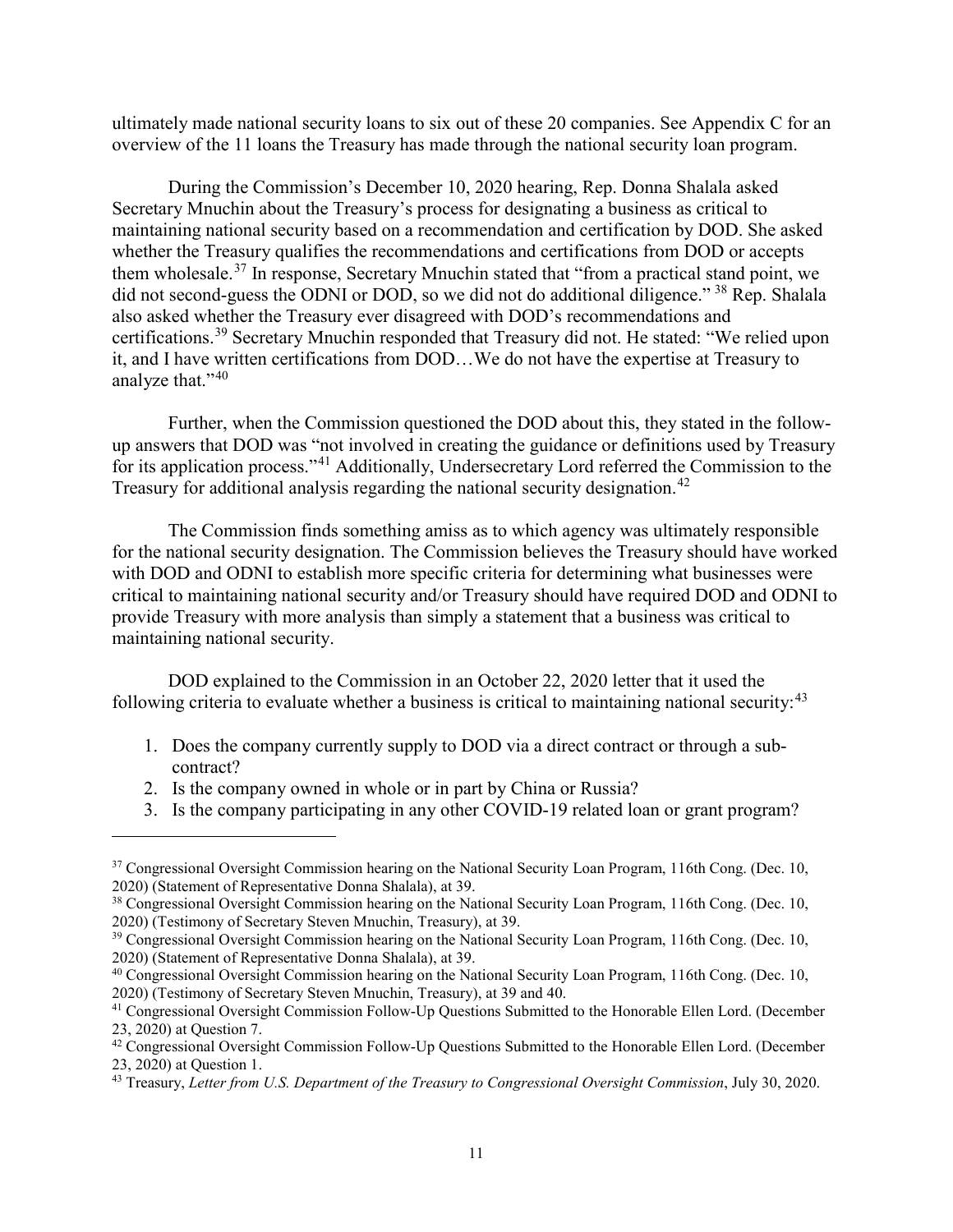- 4. Are there alternate sources for the item a company supplies?
- 5. Is what the company supplies a commodity or commercially available item?

DOD stated that criterion 1 is a requirement, criterion 2 would preclude a company from certification, and criteria 3, 4, and 5 inform DOD's decision of whether to recommend and certify that a company is critical to maintaining national security.

In the Commission's view, DOD's criteria and process for determining whether a business is critical to maintaining national security is inadequate. Based on DOD's criteria, countless contractors and subcontractors connected to DOD's \$597 billion in annual spending could qualify as a business critical to maintaining national security.<sup>[44](#page-11-0)</sup> If Congress had wanted the national security loan program to apply to such a wide scope of businesses it would have used statutory language referring to DOD contractors and subcontractors generally as it did in other provisions in the CARES Act.<sup>[45](#page-11-1)</sup> But Congress did not do that in Section  $4003(b)(3)$  of the CARES Act. Rather it used more targeted language—"businesses critical to maintaining national security"—that clearly has a more narrow meaning than DOD contractors and subcontractors generally.

The Commission raised this point with Undersecretary Lord during their briefing on December 18, 2020 and in the subsequent questions for the record. In her written response, Undersecretary Lord simply stated that "DOD has visibility into some, but not all, subcontractors"[46](#page-11-2) which the Commission finds as an inadequate understanding of DOD's contracting services. Specifically, as it relates to YRC, Undersecretary Lord continually emphasized the extensive amount of work DOD does to ensure effective and efficient oversight of their prime contractors. However, all oversight of subcontractors is left to the prime contractors, yet YRC, which is a subcontractor of Crowley Logistics, the prime contractor to the DOD, was deemed as critical to national security even though the DOD did not even question Crowley Logistics about the nature of YRC's financial health, business or operations for DOD.

Furthermore, the Commission believes the DOD provides a very weak case for YRC as it relates to questions four and five of the above criteria. For example, there are many other companies that provide less-than-truckload ("LTL") services aside from YRC and services, like LTL trucking, could be considered a commodity. When questioned about this, the DOD stated,

 $\overline{\phantom{a}}$ 

<span id="page-11-0"></span><sup>44</sup> Bloomberg Government, *BGOV200 Federal Industry Leaders 2019*, [https://data.bloomberglp.com/bna/sites/3/2020/06/2020-BGOV200-](https://data.bloomberglp.com/bna/sites/3/2020/06/2020-BGOV200-Report.pdf?utm_campaign=BGOV_Confirmations_Report&utm_medium=email&utm_source=Eloqua)

<span id="page-11-1"></span>[Report.pdf?utm\\_campaign=BGOV\\_Confirmations\\_Report&utm\\_medium=email&utm\\_source=Eloqua,](https://data.bloomberglp.com/bna/sites/3/2020/06/2020-BGOV200-Report.pdf?utm_campaign=BGOV_Confirmations_Report&utm_medium=email&utm_source=Eloqua) at 1.  $\overline{^{45}$  CARES Act, Pub. L. No. 116-136, § 3610, 134 Stat. 281 (2020). This section, Federal Contractor Authority, is an example of CARES Act language targeted to affected government contractors in general, and the section applies to government contractors whose employees or subcontractors cannot perform work on a site that has been approved by the federal government

<span id="page-11-2"></span><sup>&</sup>lt;sup>46</sup> Congressional Oversight Commission Follow-Up Questions Submitted to the Honorable Ellen Lord. (December 23, 2020) at Question 9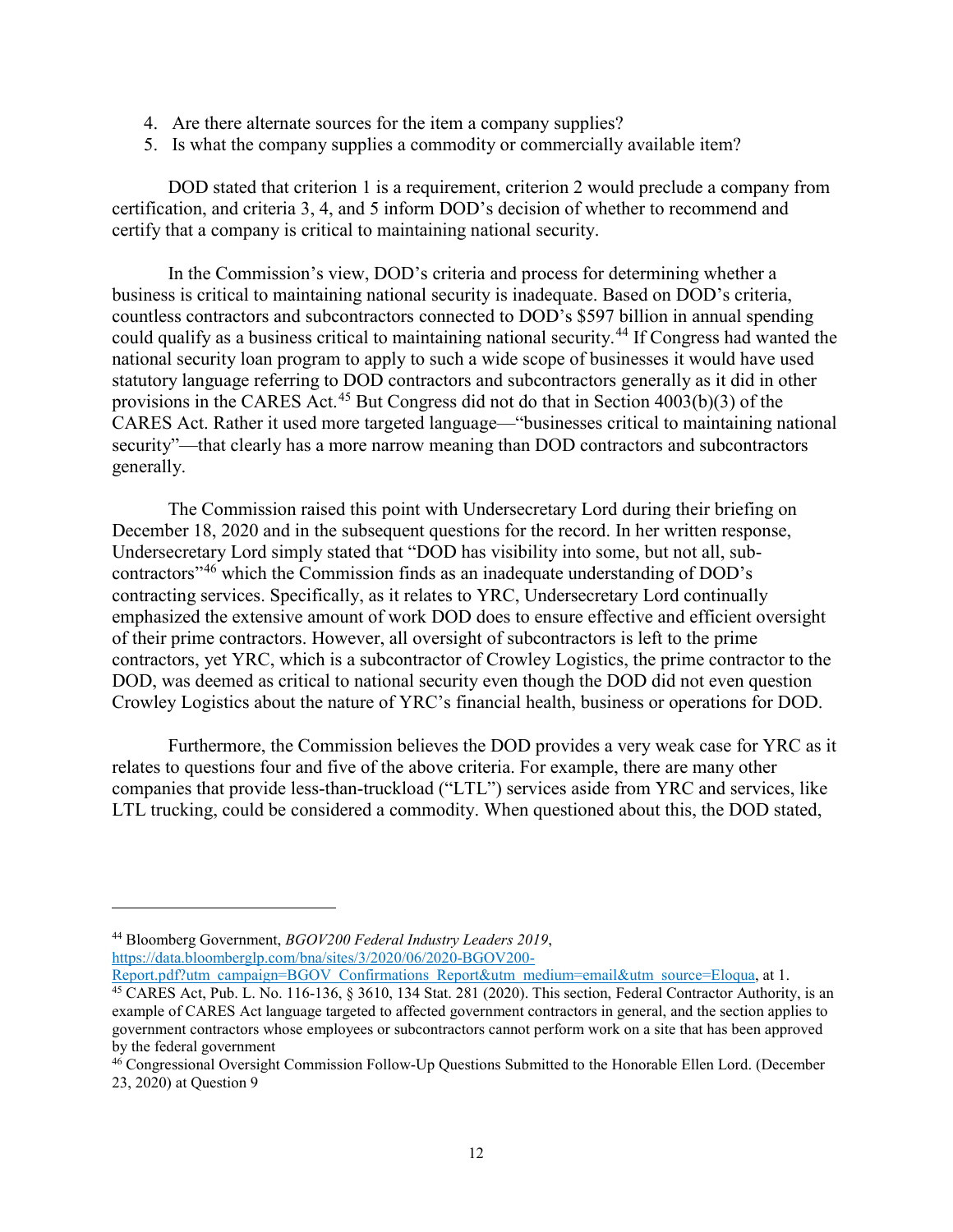"DOD did not inquire with other LTL service providers to determine whether they could have stepped in to satisfy DOD requirements should YRC cease operating."<sup>[47](#page-12-0)</sup>

Based on the analysis above, the Commission believes DOD should have used a more robust criteria and process for recommending and certifying that a business is critical to maintaining national security. Additionally, the Commission believes DOD applies their national security designation inconsistently and encourages them to reevaluate their process in the future.

# **Loan Purpose: COVID-19-related Losses**

The CARES Act authorized the Treasury to make loans "to provide liquidity to eligible businesses . . . related to losses incurred as a result of the coronavirus."[48](#page-12-1) The CARES Act also provides that loans made to provide such liquidity "shall be made . . . in such form and on such terms and conditions . . . as the Secretary determines appropriate."[49](#page-12-2) The Treasury's application for national security loans contains a section entitled "Covered Losses" that requests information about a company's COVID-19-related losses. This section asks applicants to report 2019 revenues and expenses, and to list "each category of revenue loss or new unbudgeted expense that the [company] has incurred or expects to incur directly or indirectly as a result of the coronavirus through March 30, 2021, and the actual or expected revenue loss or new expense for each category."<sup>[50](#page-12-3)</sup> The categories of covered losses identified in the applications are:

- 1. Losses of revenue related to reductions in demand or delayed contracts; and
- 2. Increased expenses relating to higher fixed costs, unexpected expenses, or purchase of work from home equipment.

At the Commission's December 10, 2020 hearing, Secretary Mnuchin discussed how the Treasury approached whether a company's losses were incurred as a result of the coronavirus. He stated "the intent was supposed to be COVID. When COVID impacted the entire business, it was very difficult to figure out COVID versus non-COVID."<sup>[51](#page-12-4)</sup> While the Commission agrees that reconciling covered losses is a difficult exercise, a review of the national security applications showed that seven of the 11 national security loans were made to companies that reported covered losses at, or exceeding, 2019 revenues. One company, SpinLaunch Inc., reported covered losses to be at levels 14,000% greater than 2019 revenues. Additionally, five companies were granted loans in excess of 2019 revenues. In one instance, a company reported COVID-19 losses higher than their 2019 revenues, yet Earnings Before Interest, Taxes, Depreciation, and Amortization ("EBITDA"), and profitability was projected to increase steadily

 $\overline{\phantom{a}}$ 

<span id="page-12-0"></span><sup>47</sup> Congressional Oversight Commission Follow-Up Questions Submitted to the Honorable Ellen Lord. (December 23, 2020) at Question 2a.<br><sup>48</sup> CARES Act, Pub. L. No. 116-136, § 4003(a), 134 Stat. 281 (2020).

<span id="page-12-1"></span>

<span id="page-12-3"></span><span id="page-12-2"></span><sup>&</sup>lt;sup>49</sup> CARES Act, Pub. L. No. 116-136, § 4003(c)(1)(a), 134 Stat. 281 (2020).<br><sup>50</sup> Treasury, *Treasury Loan Application Form for Businesses Critical to Maintaining National Security*, April 23, 2020, https://home.treasury.gov/system/files/136/Loan-Application-Form-for-Businesses-Critical-to-Maintaining-National-Security.pdf.

<span id="page-12-4"></span>National Security.pdf.<br><sup>51</sup> Congressional Oversight Commission hearing on the National Security Loan Program, 116th Cong. (Dec. 10, 2020) (Testimony of Secretary Steven Mnuchin, Treasury), at 29.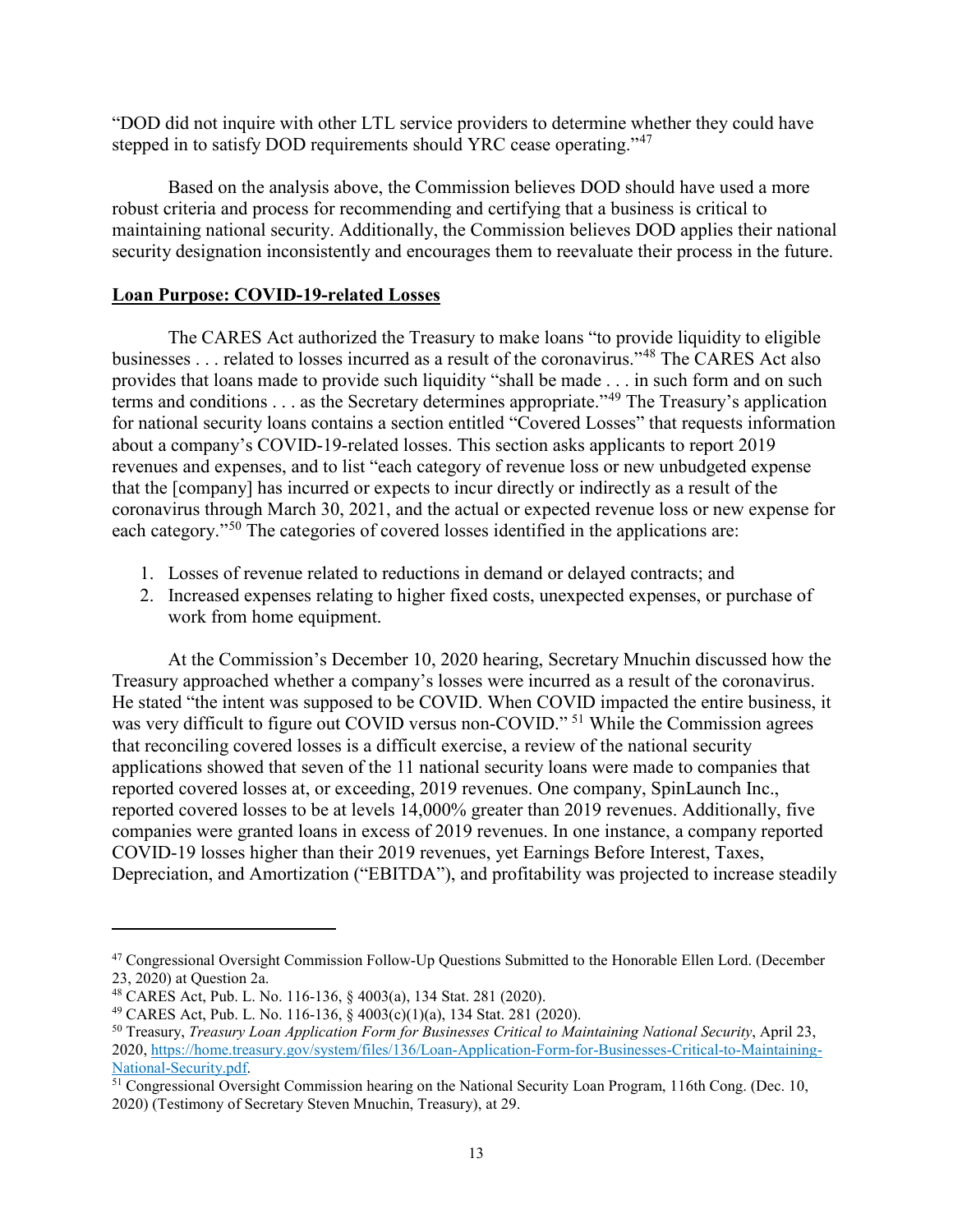from 2020 through 2022. In several loans, companies reported loan proceeds that were expected to be used to finance unexpected increased demand for their products due to COVID-19.

As it relates to YRC, the Commission believes Tranche A made a good faith effort to provide funding in response to offset losses incurred by COVID-19. However, Tranche B funds are for the purchase of new tractors and trailers in accordance with the company's capital expenditures plan. The Commission believes this type of lending is beyond the scope of the CARES Act funding as it is not being used to COVID-19 losses.

Overall, the Commission did not find a strong link between reported COVID-19 losses, loan size, and other projections Treasury used in its underwriting process.

# **Credit Underwriting Process and Results**

In addition to being designated as critical to maintaining national security and demonstrating covered losses, companies also had to pass the Treasury's credit underwriting criteria to obtain a national security loan. At the Commission's December 10, 2020 hearing, Secretary Mnuchin explained the Treasury's approach to credit underwriting for the national security loan program. He stated: "What we tried to do was establish a process so that we were not picking winners or losers. The criteria [that] was there had to be a designation or one of the specific criteria for national security. When it did that, we put it through a credit underwriting, and there was credit determinations both for some of the smaller ones on an unsecured loan and some of the bigger ones…But we made sure that the loans fit our credit criteria and rejected many that did not."<sup>[52](#page-13-0)</sup>

In a letter to the Commission dated July 30, 2020, the Treasury outlined the credit test it used in reviewing applications for national security loans. According to the Treasury, a company passed this credit test if it met any two of the following criteria:

| <b>Credit Criteria:</b>                                  | <b>Required Level:</b> |
|----------------------------------------------------------|------------------------|
| Leverage (existing debt / 2019 adjusted EBITD $A^{53}$ ) | Must be $\leq 6.0x$    |
| Debt service coverage (2019 adjusted EBITDA /            | Must be $> 1.5x$       |
| 2020 existing debt service)                              |                        |
| Collateral (secured debt / tangible assets)              | Must be $\leq 75\%$    |

<span id="page-13-1"></span><sup>53</sup> CFA Institute, *Financial Statements*, [https://www.cfainstitute.org/-](https://www.cfainstitute.org/-/media/documents/support/programs/investment-foundations/7-financial-statements.ashx?la=en&hash=19AC47831720AC9675778BBB6C15BE6CFF4BAF75)

l

[/media/documents/support/programs/investment-foundations/7-financial-](https://www.cfainstitute.org/-/media/documents/support/programs/investment-foundations/7-financial-statements.ashx?la=en&hash=19AC47831720AC9675778BBB6C15BE6CFF4BAF75)

<span id="page-13-0"></span><sup>&</sup>lt;sup>52</sup> Congressional Oversight Commission hearing on the National Security Loan Program, 116th Cong. (Dec. 10, 2020) (Testimony of Secretary Steven Mnuchin, Treasury), at 29 and 30.

[statements.ashx?la=en&hash=19AC47831720AC9675778BBB6C15BE6CFF4BAF75,](https://www.cfainstitute.org/-/media/documents/support/programs/investment-foundations/7-financial-statements.ashx?la=en&hash=19AC47831720AC9675778BBB6C15BE6CFF4BAF75) see page 203, Earnings before interest, taxes, depreciation, and amortization (EBITDA) is an important measure of income. EBITDA is operating income before depreciation and amortization expenses are deducted. The amounts of depreciation and amortization are not cash flows, and they are determined by the choice of accounting method rather than by operating decisions. EBITDA is useful because it offers a closer approximation of operating cash flow than EBIT. It is an indicator of the company's operating performance and its management's ability to generate revenues and control expenses that are related to its operations.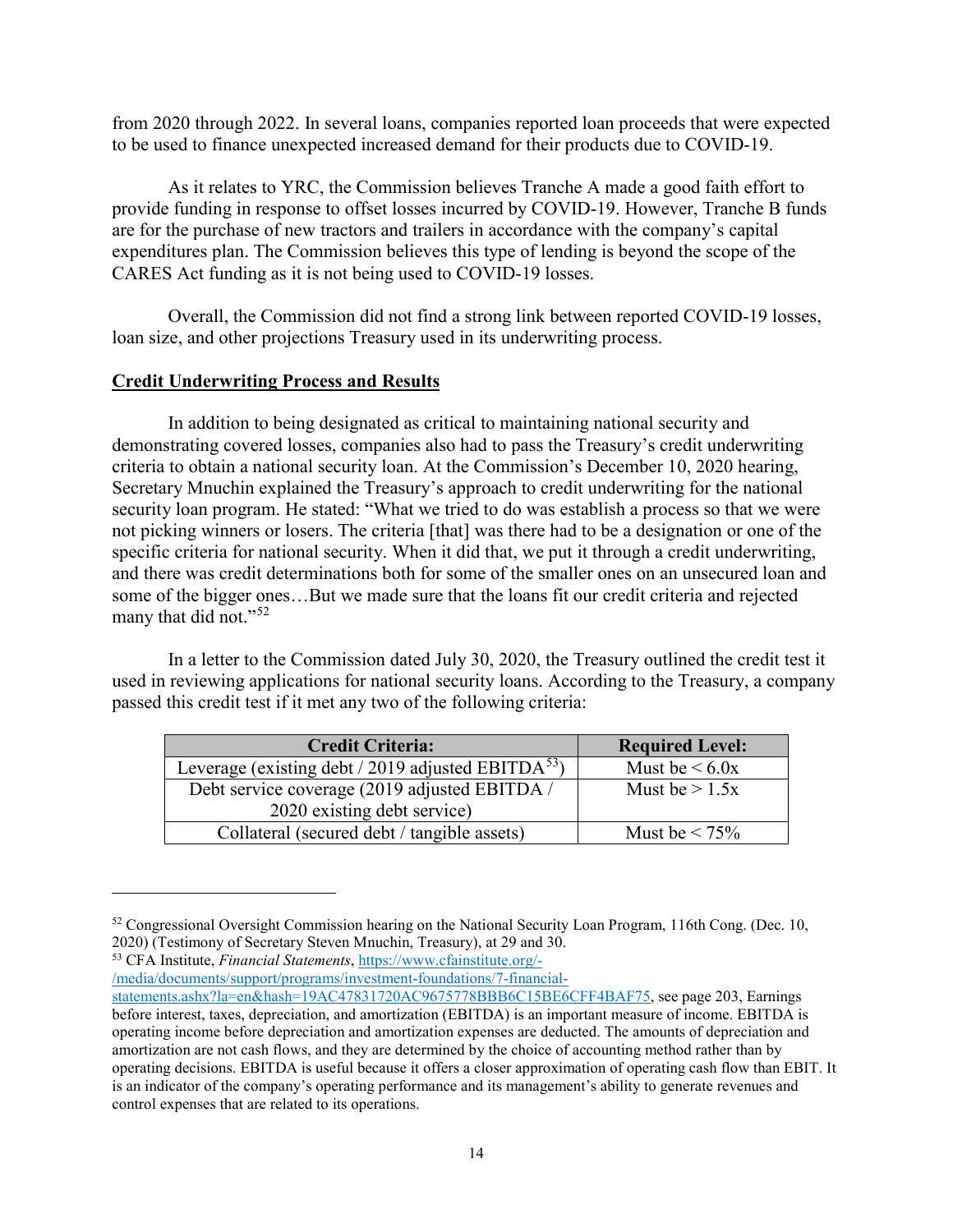The first criterion in the Treasury's credit test—"leverage"—indicates how much debt a business can prudently take on without endangering its operations. The second criterion in the credit test —"debt service coverage"—measures the ability of a business to make principal and interest payments based on its level of operating cash. The last criterion in the credit test— "collateral,"—measures the value of a company's assets available to the Treasury in the event of its default on a loan.

Specifically for YRC, the documentation provided by Treasury related to the firm's loan application outlines how it meets these collateral tests. The Commission, however, upon careful review of the collateral detail, debt service and cash obligations contained in the attachments doubts the reliability and adequacy of the underlying assumptions of cash flow and tangible asset values. In addition, as noted in the Commission's Fourth Report, the terms of the YRC loan are comparable to the terms required under the Main Street Lending Program and it is not clear why these programs offer different credit underwriting criteria.<sup>[54](#page-14-0)</sup>

Following a review of Treasury's credit evaluation memoranda, the Commission concludes that every loan, except for the YRC loan, was underwritten to growth stage companies. The Commission believes the credit evaluation process Treasury created is not suitable for these types of companies. Certain companies did not have positive EBITDA and were not expected to be cash flow positive and thus the underwriting tests could not be utilized. In those instances, loan size was based on expected collateral security. Six of the 11 loan recipients had also received Paycheck Protection Program (PPP) loans and it is not clear to the Commission that this program was intended for businesses of this size. Of note, securing a PPP loan would satisfy DOD's question 3, outlined above, asking about a company's participation in other COVID-19 related loan or grant programs – again further underscoring the DOD's inconsistent designation process.

In addition, downside revenue scenario analysis was not conducted on any of the 11 loan recipients and the Commission does not find that the liquidity analysis conducted instead was sufficient to determine if the loan would be repaid.

#### **Background on National Security Loan Application Process**

 $\overline{a}$ 

On April 23, 2020, the Treasury released an application for businesses seeking national security loans.<sup>[55](#page-14-1)</sup> The application asks a business applying for a loan for contact information, ownership structure, balance sheet composition, current restrictions on debt, available loan security, available loan guarantees, credit ratings, a business plan, a financial plan, tax information, and information relating to number of employees. The business then uploads the

<span id="page-14-0"></span><sup>54</sup> Congressional Oversight Commission, the Fourth Report of the Congressional Oversight Commission, Aug. 21, 2020, [https://coc.senate.gov/sites/default/files/2020-](https://coc.senate.gov/sites/default/files/2020-08/COC%204th%20Report_08.21.2020%20with%20Appendix%208-27%20update.pdf)

[<sup>08/</sup>COC%204th%20Report\\_08.21.2020%20with%20Appendix%208-27%20update.pdf,](https://coc.senate.gov/sites/default/files/2020-08/COC%204th%20Report_08.21.2020%20with%20Appendix%208-27%20update.pdf) see 66.

<span id="page-14-1"></span><sup>55</sup> Treasury, *Treasury Loan Application Form for Businesses Critical to Maintaining National Security*, April 23, 2020, [https://home.treasury.gov/system/files/136/Loan-Application-Form-for-Businesses-Critical-to-Maintaining-](https://home.treasury.gov/system/files/136/Loan-Application-Form-for-Businesses-Critical-to-Maintaining-National-Security.pdf)[National-Security.pdf.](https://home.treasury.gov/system/files/136/Loan-Application-Form-for-Businesses-Critical-to-Maintaining-National-Security.pdf)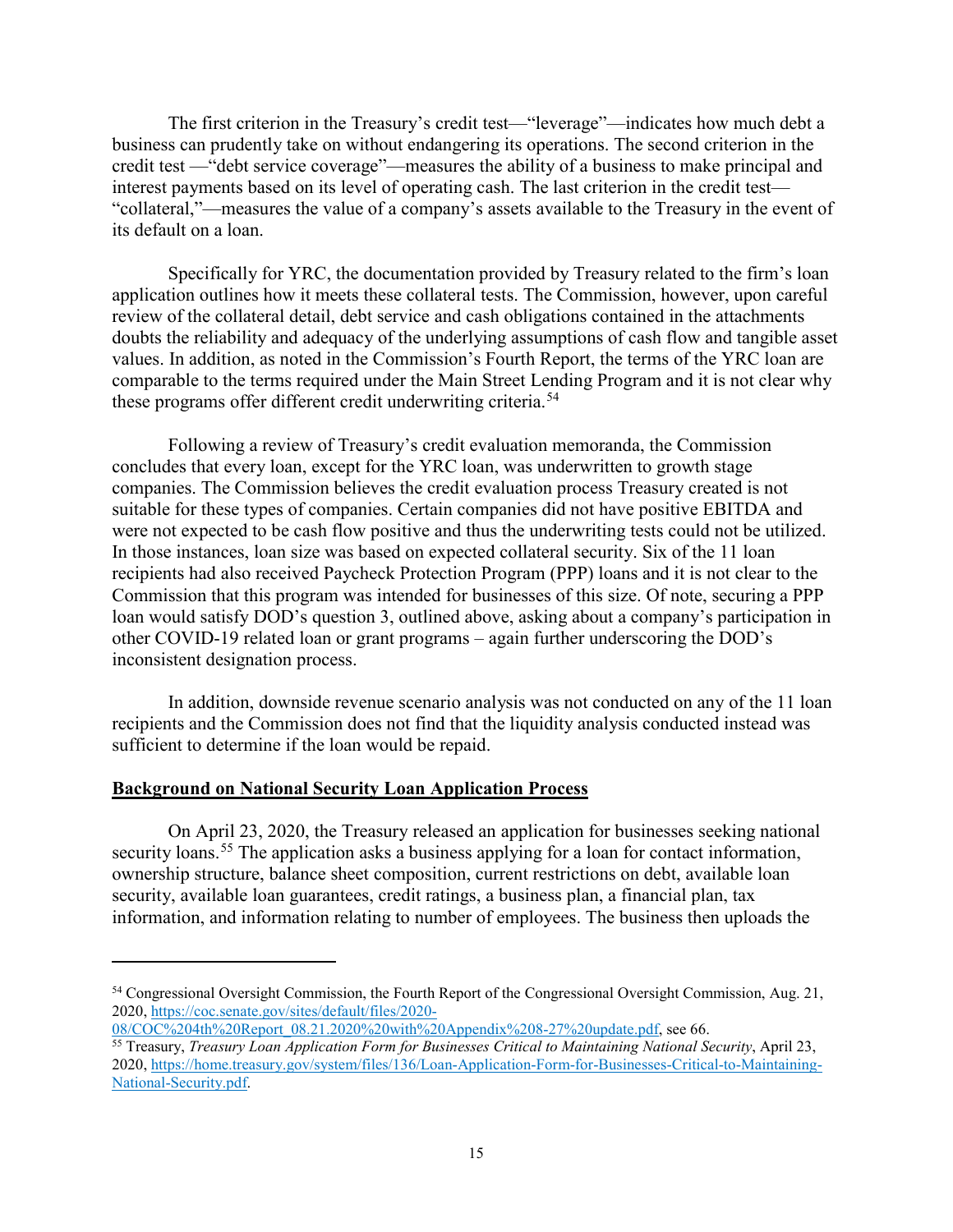requested materials to a loan application portal created by the Treasury. See Appendix D for a sample application.

During the application process, a business must provide the Treasury with appropriate financial instruments that, in the sole determination of the Treasury Secretary, provide for a reasonable participation in equity appreciation or a reasonable interest rate premium appropriate for the benefit of taxpayers.<sup>[56](#page-15-0)</sup> In practice, a business that is publicly traded must provide warrants or an equity interest. For a business that is not publicly traded, the Treasury Secretary may accept senior debt instruments or other interests, including payment-in-kind interest.

Of note, Secretary Mnuchin recommended during the Commission's December 10, 2020 hearing that "next year whoever is Treasury Secretary [should] seriously look at selling this loan, recovering what I think will be a profit to taxpayers, because this [ YRC loan] was a success. But we do not want to be in the long-term business of lending to this type of company or any of the national security companies. But, fortunately, we have made a significant profit,  $57$  and taxpayers should get paid back."[58](#page-15-2) The Commission echoes Secretary Mnuchin's comments and recommends the Treasury try to sell the loan to avoid any losses to taxpayers.

Per the "Financial Agency Agreement for Independent Financial Advice on Programs for Businesses Critical to National Security under the CARES Act," the Treasury retained Perella Weinberg Partners LP as the Financial Advisor for the National Security Loans for a \$500,000 fee for the initial term.[59](#page-15-3) Rep. Hill has followed up the hearing with a question for the record inquiring if there were any additional fees provided based on analysis each application, whether or not a loan was funded, etc. which is attached as Appendix E.

 $\overline{a}$ 

<span id="page-15-0"></span><sup>56</sup> Treasury, *Treasury Loan Application Form for Businesses Critical to Maintaining National Security*, April 23, 2020, [https://home.treasury.gov/system/files/136/Loan-Application-Form-for-Businesses-Critical-to-Maintaining-](https://home.treasury.gov/system/files/136/Loan-Application-Form-for-Businesses-Critical-to-Maintaining-National-Security.pdf)[National-Security.pdf,](https://home.treasury.gov/system/files/136/Loan-Application-Form-for-Businesses-Critical-to-Maintaining-National-Security.pdf) see page 9, *Taxpayer Protection*.

<span id="page-15-1"></span> $\frac{57}{2}$  Due to the appreciation in the price of YRC's common stock from the time of the Treasury's equity participation on July 8, 2020, when the loan was executed, at \$2.55 per share versus the price of \$5.55 per share on December 10, 2020.

<span id="page-15-2"></span><sup>58</sup> Congressional Oversight Commission hearing on the National Security Loan Program, 116th Cong. (Dec. 10, 2020) (Testimony of Secretary Steven Mnuchin, Treasury), at 37.

<span id="page-15-3"></span><sup>59</sup> https://home.treasury.gov/system/files/136/FAA-Financial-Advisor-Business-National-Security-FINAL-Signed\_0.pdf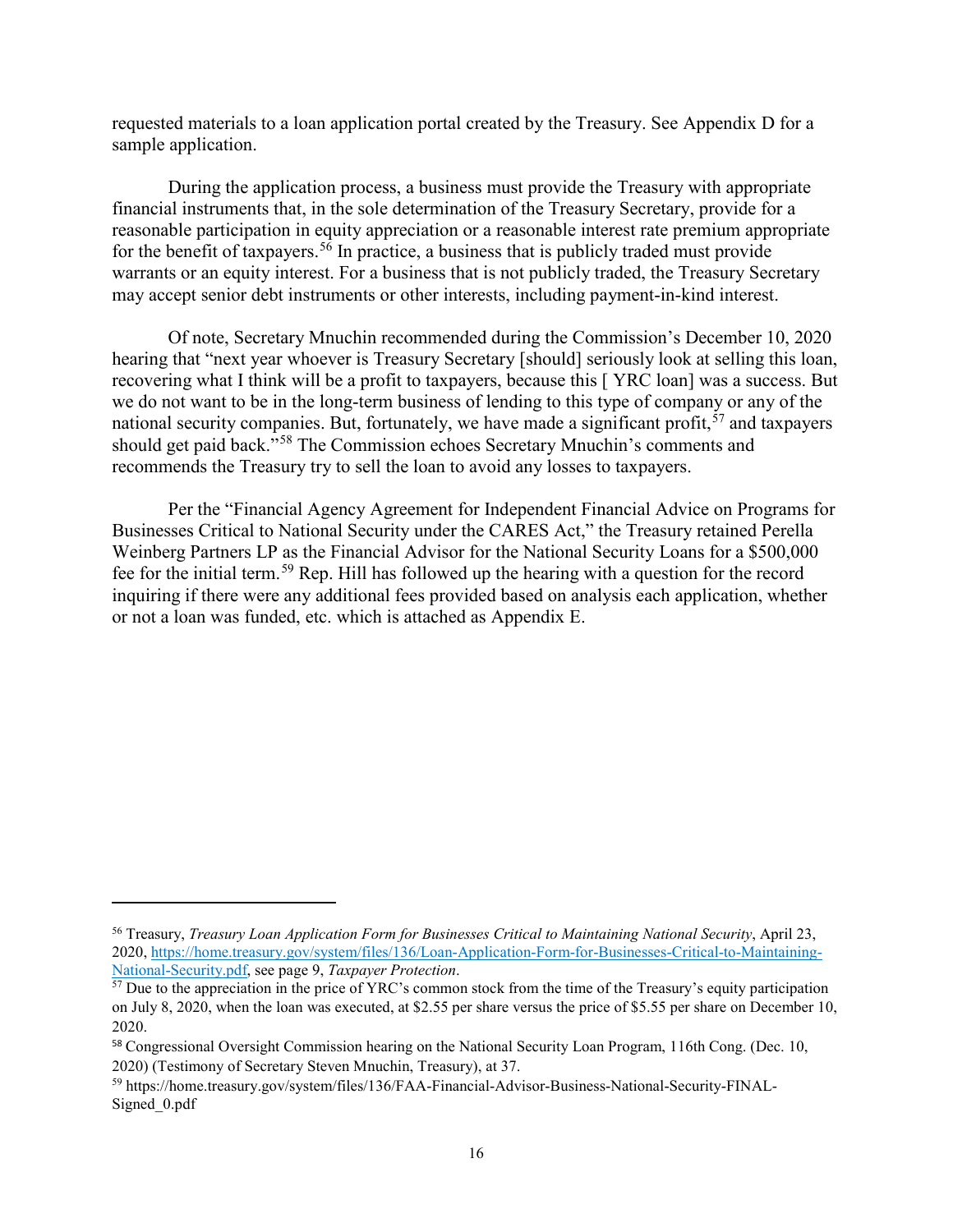# **TREASURY AND FEDERAL RESERVE RECENT DEVELOPMENTS**

In December, the Treasury and the Federal Reserve took a number of actions under Division A, Title IV, Subtitle A of the CARES Act. We describe the key recent developments below. All of the Treasury and Federal Reserve's Subtitle A programs are currently set to expire on December 31, 2020.<sup>[60](#page-16-0)</sup>

# **Primary Market Corporate Credit Facility ("PMCCF")**

There have been no new Federal Reserve announcements regarding the PMCCF. As of the Federal Reserve's last disclosure, the PMCCF has not made any purchases.<sup>[61](#page-16-1)</sup>

# **Secondary Market Corporate Credit Facility ("SMCCF")**

As of November 27, 2020, the SMCCF had purchased corporate bonds from more than 530 different issuers.<sup>[62](#page-16-2)</sup> The amortized cost for these bonds was  $\overline{$5.15$}$  billion.<sup>[63](#page-16-3)</sup> The chart below lists the SMCCF's 10 largest individual bond holdings by issuer as of November 27, 2020. [64](#page-16-4) The bonds of these 10 issuers make up 15.6% of the SMCCF's total individual bond holdings.

| <b>Issuer</b>                              | <b>Sector</b>     | <b>Amortized</b><br>Cost<br>(U.S. \$ Million) | Percentage of<br><b>SMCCF's</b><br><b>Individual Bond</b><br><b>Holdings</b> |  |
|--------------------------------------------|-------------------|-----------------------------------------------|------------------------------------------------------------------------------|--|
| $AT&T$ Inc.                                | Communications    | \$91.6                                        | 1.78%                                                                        |  |
| Volkswagen Group of<br>America Finance LLC | Consumer Cyclical | 89.8                                          | 1.74%                                                                        |  |
| Daimler Finance North<br>America LLC       | Consumer Cyclical | 88.8                                          | 1.72%                                                                        |  |
| Toyota Motor Credit Corp.                  | Consumer Cyclical | 87.9                                          | $1.71\%$                                                                     |  |

<span id="page-16-0"></span><sup>60</sup> U.S. Department of the Treasury, *Letter from Treasury Secretary Steven T. Mnuchin to Chair Jerome Powell*, Nov. 19, 2020, [https://home.treasury.gov/system/files/136/letter11192020.pdf;](https://home.treasury.gov/system/files/136/letter11192020.pdf) Board of Governors of the Federal Reserve System, *Letter from Chair Jerome Powell to Treasury Secretary Steven T. Mnuchin*, Nov. 20, 2020, [https://www.federalreserve.gov/foia/files/mnuchin-letter-20201120.pdf.](https://www.federalreserve.gov/foia/files/mnuchin-letter-20201120.pdf) The Commission's jurisdiction extends only to Subtitle A programs and thus does not include the Commercial Paper Funding Facility, which is currently set to expire on March 17, 2021. Board of Governors of the Federal Reserve, *Commercial Paper Funding Facility: Program Terms and Conditions*, July 23, 2020,

 $\overline{a}$ 

<span id="page-16-1"></span><sup>&</sup>lt;sup>61</sup> Board of Governors of the Federal Reserve System, *Periodic Report: Update on Outstanding Lending Facilities Authorized by the Board under Section 13(3) of the Federal Reserve Act*, Dec. 11, 2020,<br>https://www.federalreserve.gov/monetarypolicy/files/mslp-transaction-specific-disclosures-12-11-20.xlsx.

<span id="page-16-2"></span><sup>&</sup>lt;sup>62</sup> Board of Governors of the Federal Reserve System, *Periodic Report: Update on Outstanding Lending Facilities Authorized by the Board under Section 13(3) of the Federal Reserve Act (Transaction-specific Disclosures)*, Dec., 11 2020[, https://www.federalreserve.gov/monetarypolicy/files/smccf-transaction-specific-disclosures-12-11-20.xlsx.](https://www.federalreserve.gov/monetarypolicy/files/smccf-transaction-specific-disclosures-12-11-20.xlsx) <sup>63</sup> *Id*.

<span id="page-16-4"></span><span id="page-16-3"></span><sup>64</sup> *Id*.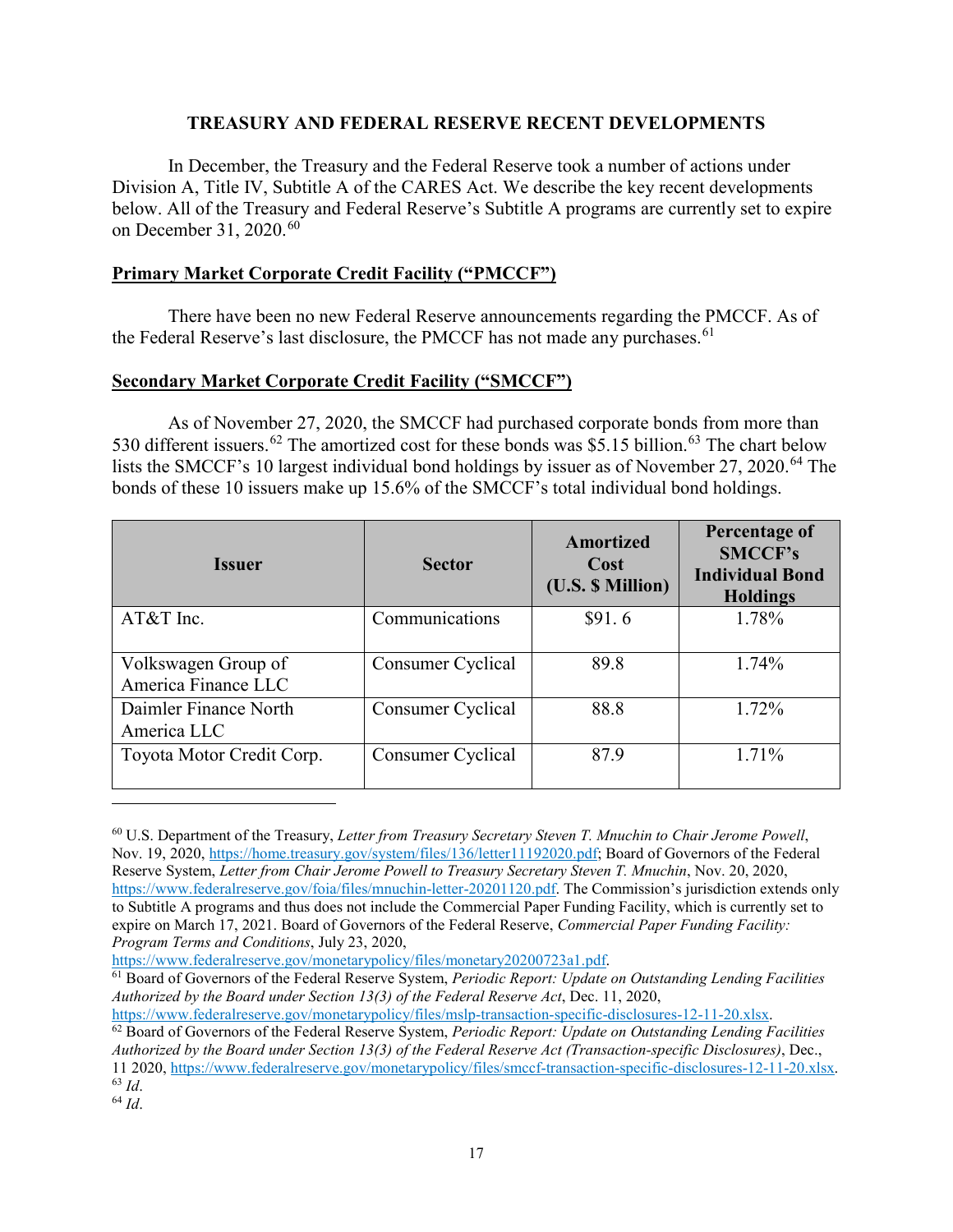| <b>Issuer</b>               | <b>Sector</b>     | <b>Amortized</b><br>Cost<br>(U.S. \$ Million) | Percentage of<br><b>SMCCF's</b><br><b>Individual Bond</b><br><b>Holdings</b> |
|-----------------------------|-------------------|-----------------------------------------------|------------------------------------------------------------------------------|
| Verizon Communications Inc. | Communications    | 86.3                                          | $1.67\%$                                                                     |
| Apple Inc.                  | Technology        | 82.5                                          | $1.60\%$                                                                     |
| Comcast Corp.               | Communications    | 80.3                                          | 1.56%                                                                        |
| <b>BMW US Capital LLC</b>   | Consumer Cyclical | 66.7                                          | 1.29%                                                                        |
| General Electric Co.        | Capital Goods     | 66.4                                          | 1.29%                                                                        |
| Ford Motor Credit Co. LLC   | Consumer Cyclical | 64.2                                          | 1.24%                                                                        |

As of November 27, 2020, the SMCCF had purchased 112.8 million shares of bond Exchange Traded Funds ("ETFs").<sup>[65](#page-17-0)</sup> The facility made no bond ETF purchases since its July 30, 2020 disclosure.<sup>[66](#page-17-1)</sup> The SMCCF has purchased shares from 16 bond ETFs with a market value of \$8.8 billion as of November 27, 2020. [67](#page-17-2)

Noting that primary market investment-grade corporate bond rates were below prepandemic levels, the Commission recommended in its Fifth Report that the SMCCF cease making purchases at that time.<sup>[68](#page-17-3)</sup> Notwithstanding that recommendation, the Federal Reserve has continued to purchase approximately \$20 million worth of corporate bonds per day, prompting the Commission to reiterate its recommendation that the SMCCF cease making purchases in a statement dated November 10, 2020.<sup>[69](#page-17-4)</sup>

l

<span id="page-17-0"></span><sup>65</sup> *Id*.

<span id="page-17-1"></span><sup>66</sup> *Id*.

<span id="page-17-2"></span><sup>67</sup> *Id.* 

<span id="page-17-3"></span><sup>68</sup> The Fifth Report of the Congressional Oversight Commission, Oct. 15, 2020, at 43, [https://coc.senate.gov/sites/default/files/2020-](https://coc.senate.gov/sites/default/files/2020-10/15Oct2020_The%20Fifth%20Report%20FINAL%20Updated%20Appendix%2010-20%20update.pdf)

<span id="page-17-4"></span>[<sup>10/15</sup>Oct2020\\_The%20Fifth%20Report%20FINAL%20Updated%20Appendix%2010-20%20update.pdf.](https://coc.senate.gov/sites/default/files/2020-10/15Oct2020_The%20Fifth%20Report%20FINAL%20Updated%20Appendix%2010-20%20update.pdf) <sup>69</sup> Congressional Oversight Commission, *Oversight Commission Issues Statement on SMCCF*, Nov. 10, 2020, [https://coc.senate.gov/oversight-commission-issues-statement-smccf.](https://coc.senate.gov/oversight-commission-issues-statement-smccf)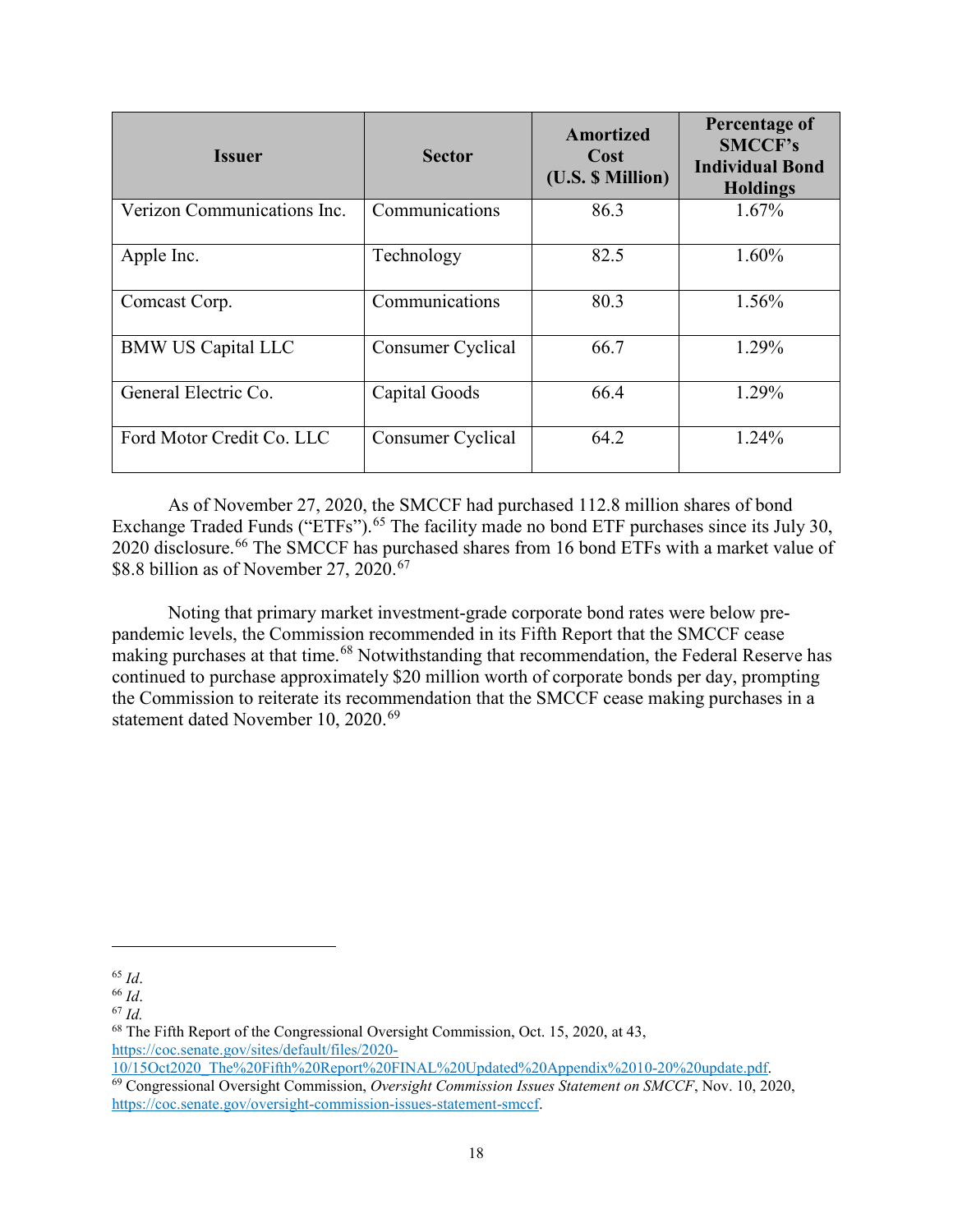

# **Main Street Lending Program ("MSLP")**

On October 30, 2020, the Federal Reserve announced that it lowered the minimum loan size from \$250,000 to \$100,000 for three of the five Main Street facilities available to for-profit and non-profit borrowers—i.e., the Main Street New Loan Facility, Main Street Priority Loan Facility, and Nonprofit Organization New Loan Facility.<sup>[70](#page-18-0)</sup> It also adjusted fees for loans less than \$250,000 made pursuant to these facilities "to encourage the provision of these smaller  $loans.$ "<sup>[71](#page-18-1)</sup>

As of November 30, 2020, eligible lenders made 646 loans through the MSLP.<sup>[72](#page-18-2)</sup> These loans totaled \$6.3 billion, with \$6.0 billion in Federal Reserve participation.<sup>[73](#page-18-3)</sup> Businesses in 48 states participated in the program, led by Texas with 18.4%, followed by California with 14.8%, Florida with 14.6%, and Georgia with 5.4% of the loan proceeds.<sup>[74](#page-18-4)</sup> Loan sizes ranged from \$232,690 to \$300 million.<sup>[75](#page-18-5)</sup>

[https://www.federalreserve.gov/newsevents/pressreleases/monetary20201030a.htm.](https://www.federalreserve.gov/newsevents/pressreleases/monetary20201030a.htm)  $\overline{71}$  *Id.* 

l

<span id="page-18-5"></span><sup>75</sup> *Id*.

<span id="page-18-0"></span><sup>70</sup> Board of Governors of the Federal Reserve System, *Federal Reserve Board adjusts terms of Main Street Lending Program to better target support to smaller businesses that employ millions of workers and are facing continued revenue shortfalls due to the pandemic*, Oct. 30, 2020,

<span id="page-18-2"></span><span id="page-18-1"></span><sup>72</sup> Board of Governors of the Federal Reserve System, *Periodic Report: Update on Outstanding Lending Facilities Authorized by the Board under Section 13(3) of the Federal Reserve Act (Transaction-specific Disclosures)*, Dec. 11, 2020, [https://www.federalreserve.gov/monetarypolicy/mainstreetlending.htm.](https://www.federalreserve.gov/monetarypolicy/mainstreetlending.htm) 73 *Id*.

<span id="page-18-4"></span><span id="page-18-3"></span><sup>74</sup> *Id*.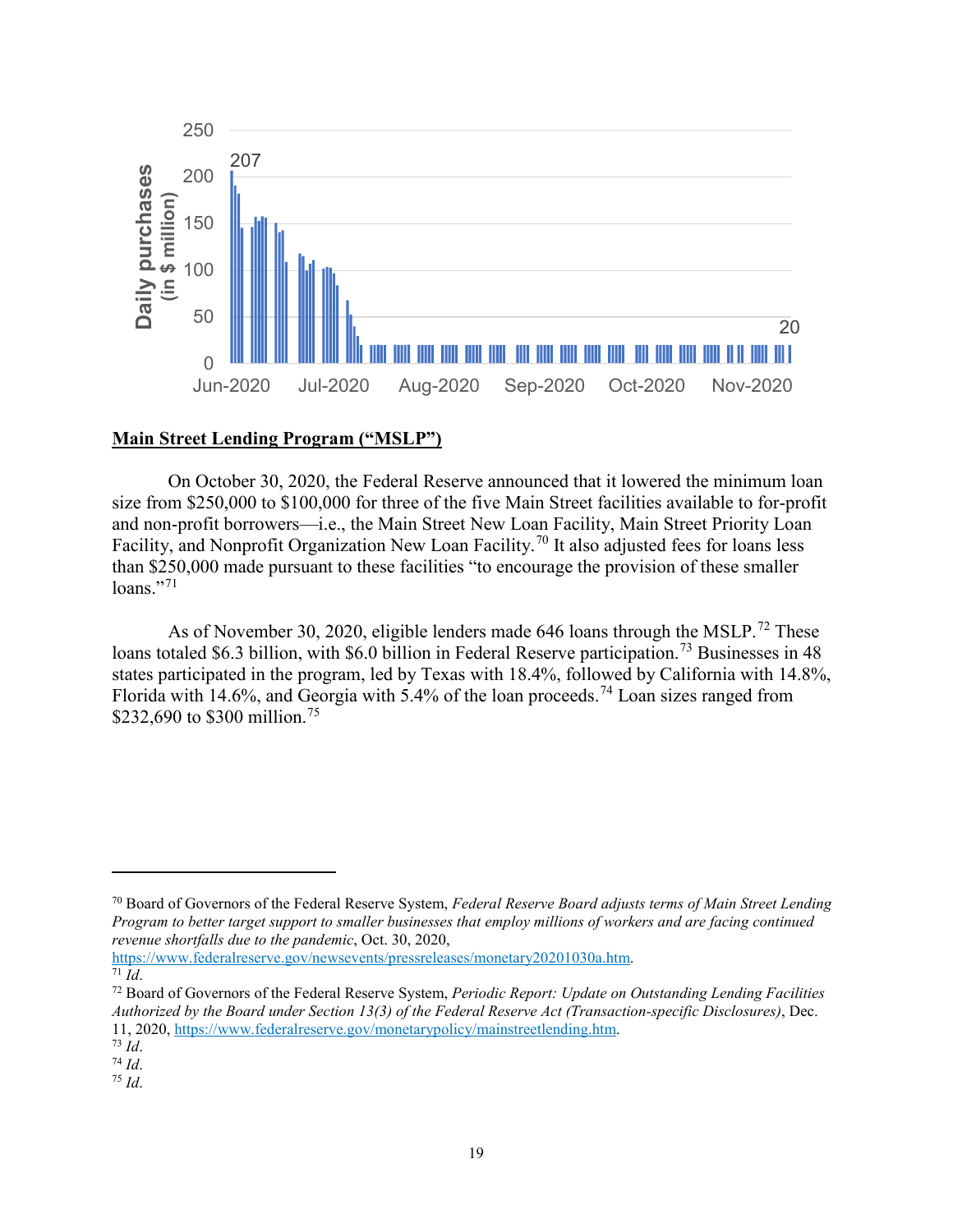As of November 30, 2020, three nonprofit organizations have participated in the program.[76](#page-19-0) These nonprofit loans totaled \$8.0 million, with approximately \$7.6 million in Federal Reserve participation.<sup>[77](#page-19-1)</sup>

As of December 23, 2020, the MSLP has loaned approximately \$14.2 billion, which is less than 2% of its lending capacity. [78](#page-19-2)

The Federal Reserve announced on December 29, 2020 that the termination date for the program would be extended until to January 8, 2021 to be able to process all loans received by December 14, 2020.

### **Municipal Liquidity Facility ("MLF")**

 $\overline{\phantom{a}}$ 

To date, the Federal Reserve has purchased notes from two borrowers through the MLF—one from the state of Illinois, and the other from New York's Metropolitan Transportation Authority ("MTA").<sup>[79](#page-19-3)</sup> On June 5, 2020, Illinois borrowed \$1.2 billion from the MLF through the sale of a one-year note, making it the facility's first participant.<sup>[80](#page-19-4)</sup> On December 22, 2020, Illinois borrowed an additional \$2 billion through the MLF.<sup>[81](#page-19-5)</sup> On August 18, 2020, the MTA, which runs the largest transit system in the United States, borrowed \$450.7 million from the MLF through the sale of a three-year note.<sup>[82](#page-19-6)</sup> On November 18, 2020, the MTA authorized borrowing of up to an additional \$2.9 billion from the MLF. $83$ 

<span id="page-19-0"></span><sup>76</sup> Board of Governors of the Federal Reserve System, *Periodic Report: Update on Outstanding Lending Facilities Authorized by the Board under Section 13(3) of the Federal Reserve Act (Transaction-specific Disclosures)*, Nov. 24, 2020, [https://www.federalreserve.gov/monetarypolicy/mainstreetlending.htm.](https://www.federalreserve.gov/monetarypolicy/mainstreetlending.htm) <sup>77</sup> *Id*.

<span id="page-19-2"></span><span id="page-19-1"></span><sup>78</sup> Board of Governors of the Federal Reserve System, Statistical Release H.4.1, *Factors Affecting Reserve Balances of the Depository Institutions and Condition Statement of Federal Reserve Banks*, Dec. 28, 2020, at n.14, https://www.federalreserve.gov/releases/h41/. The SPV for the PMCCF and the SMCCF is Corporate Credit Facilities LLC.

<span id="page-19-3"></span><sup>79</sup> Board of Governors of the Federal Reserve System, *Periodic Report: Update on Outstanding Lending Facilities Authorized by the Board under Section 13(3) of the Federal Reserve Act (Transaction-specific Disclosures)*, Dec. 11, 2020, https://www.federalreserve.gov/monetarypolicy/files/mlf-transaction-specific-disclosures-12-11-20.xlsx.

<span id="page-19-4"></span><sup>80</sup> Shruti Singh & Amanda Albright, *Illinois Becomes First to Tap Fed Loans After Yields Surge*, Bloomberg, June 2, 2020, [https://www.bloomberg.com/news/articles/2020-06-02/illinois-becomes-first-to-tap-fed-loans-after-bond](https://www.bloomberg.com/news/articles/2020-06-02/illinois-becomes-first-to-tap-fed-loans-after-bond-yields-surge)[yields-surge.](https://www.bloomberg.com/news/articles/2020-06-02/illinois-becomes-first-to-tap-fed-loans-after-bond-yields-surge)

<span id="page-19-5"></span><sup>&</sup>lt;sup>81</sup> Fitch Ratings, Illinois' MLF Borrowing Reflects Deep Challenges, but Options Remain, Dec. 22, 2020, [https://www.fitchratings.com/research/us-public-finance/illinois-mlf-borrowing-reflects-deep-challenges-options](https://www.fitchratings.com/research/us-public-finance/illinois-mlf-borrowing-reflects-deep-challenges-options-remain-22-12-2020)[remain-22-12-2020.](https://www.fitchratings.com/research/us-public-finance/illinois-mlf-borrowing-reflects-deep-challenges-options-remain-22-12-2020)

<span id="page-19-6"></span><sup>82</sup> Karen Pierog & Jonnelle Marte, *New York transit agency turns to Fed for \$450 million borrowing*, Reuters, Aug. 18, 2020, [https://www.reuters.com/article/us-usa-newyork-fed-debt/new-york-transit-agency-turns-to-fed-for-450](https://www.reuters.com/article/us-usa-newyork-fed-debt/new-york-transit-agency-turns-to-fed-for-450-million-borrowing-idUSKCN25E2R3) [million-borrowing-idUSKCN25E2R3;](https://www.reuters.com/article/us-usa-newyork-fed-debt/new-york-transit-agency-turns-to-fed-for-450-million-borrowing-idUSKCN25E2R3) Amanda Albright & Danielle Moran, *New York's MTA Becomes Second to* 

*Tap Fed as Banks Demand Higher Yields,* Bloomberg, Aug. 18, 2020, [https://www.bloomberg.com/news/articles/2020-08-18/ny-mta-becomes-second-to-tap-fed-as-banks-demand](https://www.bloomberg.com/news/articles/2020-08-18/ny-mta-becomes-second-to-tap-fed-as-banks-demand-higher-yields?srnd=economics-vp&sref=hKSAni5g)[higher-yields?srnd=economics-vp&sref=hKSAni5g.](https://www.bloomberg.com/news/articles/2020-08-18/ny-mta-becomes-second-to-tap-fed-as-banks-demand-higher-yields?srnd=economics-vp&sref=hKSAni5g)

<span id="page-19-7"></span><sup>83</sup> Reuters, New York transit agency to borrow a second time from Fed program, Nov. 18, 2020, [https://www.reuters.com/article/us-health-coronavirus-new-york-transit/new-york-transit-agency-to-borrow-a](https://www.reuters.com/article/us-health-coronavirus-new-york-transit/new-york-transit-agency-to-borrow-a-second-time-from-fed-program-idUSKBN27Y2TB)[second-time-from-fed-program-idUSKBN27Y2TB.](https://www.reuters.com/article/us-health-coronavirus-new-york-transit/new-york-transit-agency-to-borrow-a-second-time-from-fed-program-idUSKBN27Y2TB)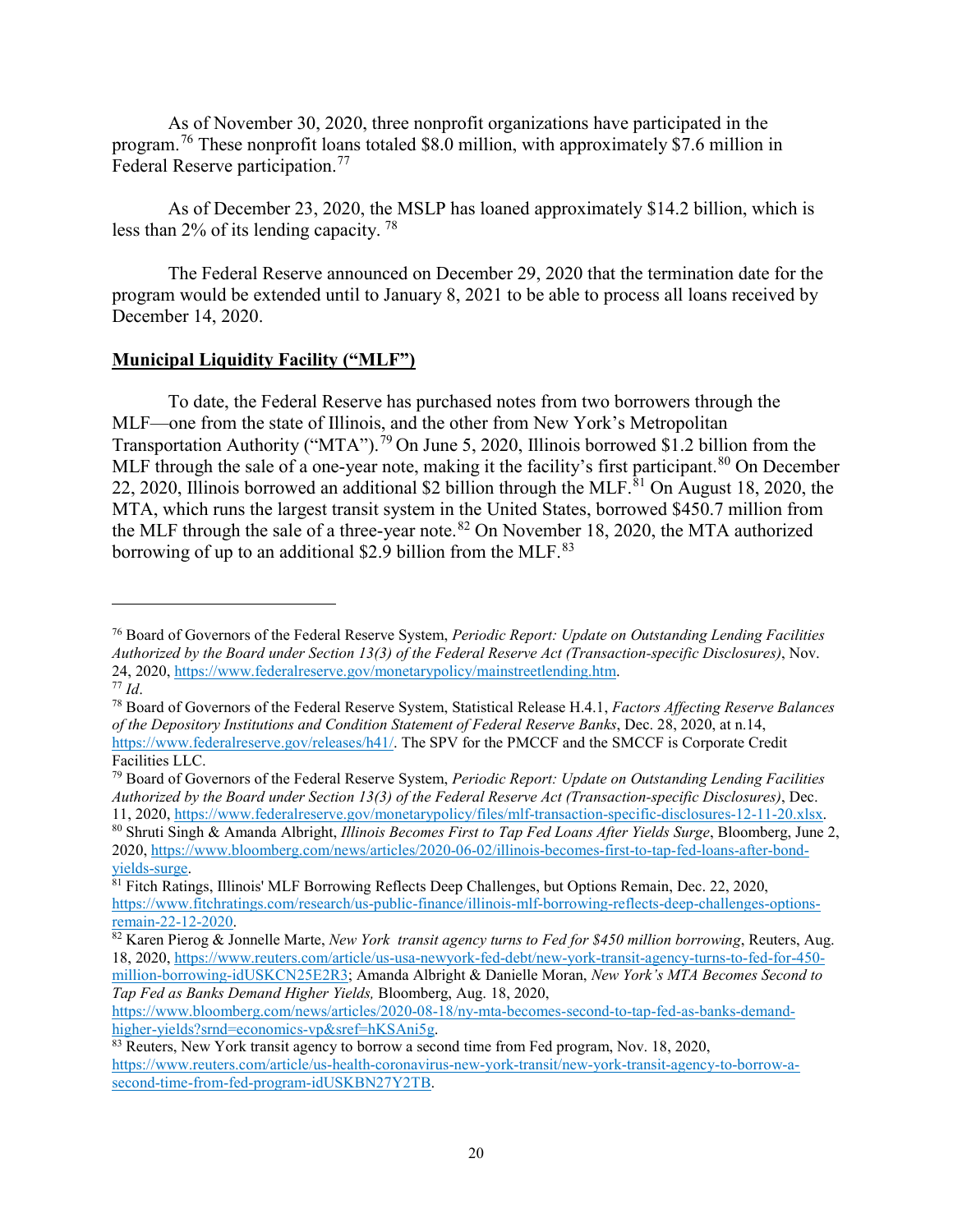# **Term Asset-Backed Securities Loan Facility ("TALF")**

On December 11, 2020, the Federal Reserve disclosed transaction-specific data about the TALF's activities through November 27, 2020.<sup>[84](#page-20-0)</sup> As of November 27, 2020, the TALF had made 208 loans totaling \$3.9 billion to 20 different borrower funds.<sup>[85](#page-20-1)</sup> Several of these loans have been repaid and 190 loans totaling \$2.6 billion are currently outstanding.<sup>[86](#page-20-2)</sup> The funds use TALF loans to purchase securities backed by certain types of consumer and business loans. The chart below illustrates the current collateral sector breakdown of those underlying loans as of November 27, 2020. [87](#page-20-3)

| <b>Collateral Sector</b>                   | <b>TALF Loan</b> | % of Total        |  |
|--------------------------------------------|------------------|-------------------|--|
|                                            | <b>Amount</b>    | <b>TALF Loans</b> |  |
|                                            | (in \$ million)  |                   |  |
| <b>Small Business Administration Loans</b> | \$2,024.4        | 51.8              |  |
| <b>Commercial Mortgage</b>                 | 1,158.1          | 29.6              |  |
| Leveraged Loan                             | 327.6            | 8.4               |  |
| <b>Private Student Loans</b>               | 289.2            | 7.4               |  |
| Premium Finance                            | 106.9            | 2.7               |  |
| <b>Total</b>                               | 3,906.0          | 100.0             |  |

The following chart shows the five funds to whom the TALF has lent the most money as of November 27, 2020.<sup>[88](#page-20-4)</sup>

|                                                          | <b>TALF Loan</b> |
|----------------------------------------------------------|------------------|
|                                                          | <b>Amount</b>    |
| <b>TALF Borrower Fund</b>                                | (in \$ million)  |
| Alta Fundamental Advisers SP LLC - Belstar-Alta Series 1 | \$1,908.6        |
| MacKay Shields TALF 2.0 Opportunities Master Fund LP     | 837.3            |
| Palmer Square TALF Opportunity Sub LLC                   | 221.6            |
| Alta Fundamental Advisers SP LLC - Belstar-Alta Series 2 | 216.4            |
| <b>BlackRock Securitized Investors, LP</b>               |                  |

<span id="page-20-0"></span><sup>84</sup> Board of Governors of the Federal Reserve System, *TALF Transaction-specific Disclosures*, Dec. 11, 2020, [https://www.federalreserve.gov/monetarypolicy/files/talf-transaction-specific-disclosures-12-11-20.xlsx.](https://www.federalreserve.gov/monetarypolicy/files/talf-transaction-specific-disclosures-12-11-20.xlsx)  $\overline{\begin{array}{c} 85 \end{array}}$  *Id.* 

 $\overline{a}$ 

<span id="page-20-4"></span><sup>88</sup> *Id.*

<span id="page-20-1"></span><sup>86</sup> *Id.*

<span id="page-20-3"></span><span id="page-20-2"></span><sup>87</sup> *Id.*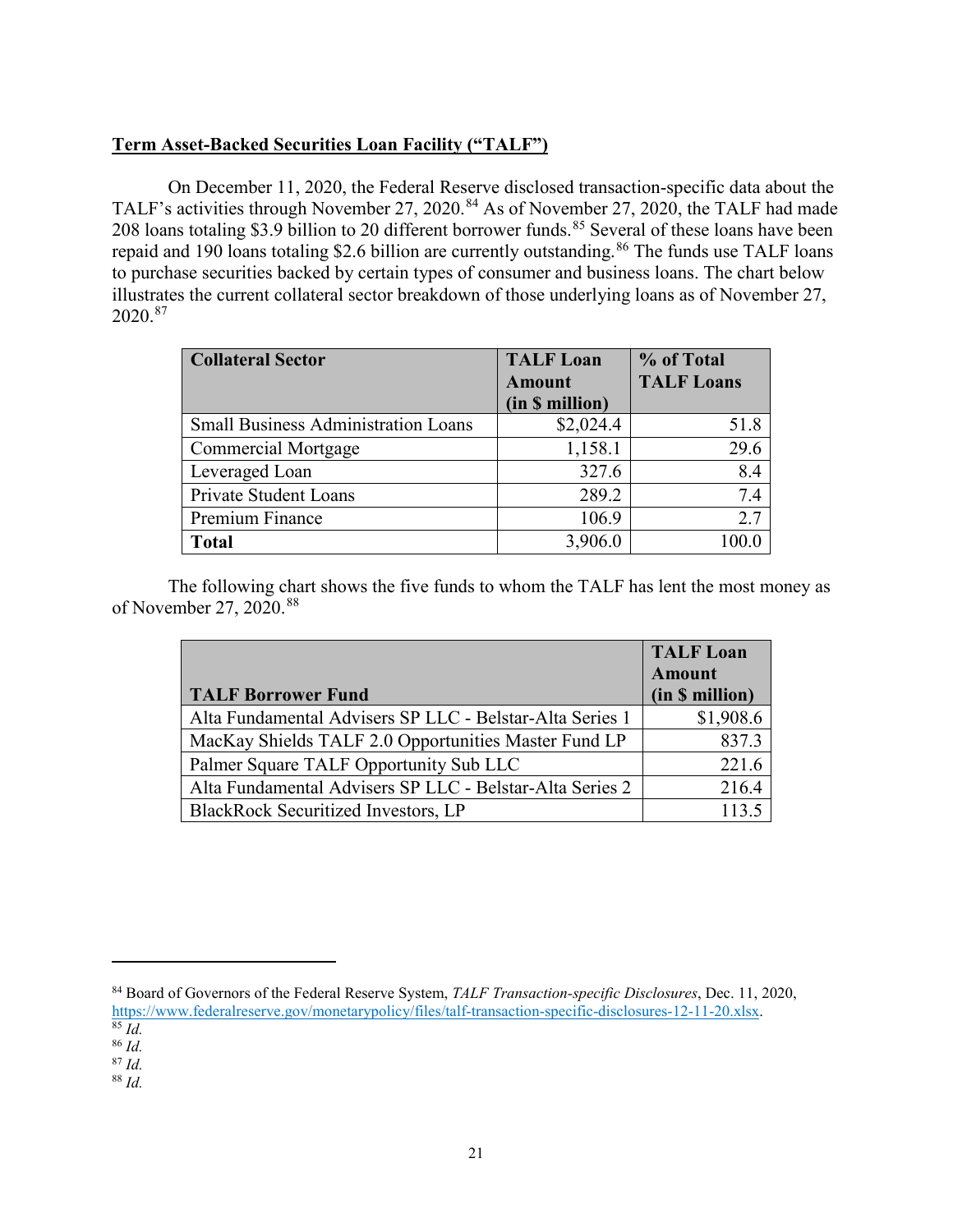The following chart shows the five asset-backed securities issuers that have received the most TALF support as of November 27, 2020.<sup>[89](#page-21-0)</sup>

|                                                  | <b>TALF Loan</b> |
|--------------------------------------------------|------------------|
|                                                  | <b>Amount</b>    |
| <b>Asset-backed Securities Issuer</b>            | (in \$ million)  |
| <b>Small Business Administration</b>             | \$2,024.4        |
| Golub Capital Partners TALF 2020-1 LLC           | 327.6            |
| Navient Private Education Refi Loan Trust 2020-F | 213.4            |
| PFS Financing Corp                               | 106.9            |
| CSAIL 2019-C16 Commercial Mortgage Trust         |                  |

### **Treasury Loans for National Security Businesses**

On July 8, 2020, the Treasury finalized a \$700 million loan to YRC. Beginning on October 30, 2020, the Treasury announced an additional ten national security loans, totaling \$35.9 million.<sup>[90](#page-21-1)</sup> This report describes these eleven loans in-depth. A summary of the transactions is provided in Appendix C.

#### **Treasury Loans for the Airline Industry**

As of December 8, 2020, the Treasury had made a total of twenty-four airline-industry loans, totaling \$21.2 billion. Of those loans, the Treasury has categorized one, a \$1.8 million loan to Legacy Airways, LLC, as a loan to a cargo air carrier pursuant to CARES Act § 4003(b)(2). The Treasury has classified the remaining twenty-three loans as § 4003(b)(1) loans to passenger air carriers and related businesses.<sup>[91](#page-21-2)</sup> The table below summarizes the loan transactions to date.<sup>[92](#page-21-3)</sup> On November 30, 2020, the Commission submitted questions to the Treasury regarding these loans

Earlier this month the United States Government Accountability Office ("GAO") released a report on "Lessons Learned from CARES Act Loan Program for Aviation and other Eligible Businesses" that included an analysis of the airline and national security loans. The

<span id="page-21-0"></span><sup>89</sup> *Id.*

 $\overline{a}$ 

<span id="page-21-1"></span><sup>90</sup> U.S. Department of the Treasury, *Loans to Air Carriers, Eligible Businesses, and National Security Businesses*, last visited Nov. 30, 2020, [https://home.treasury.gov/policy-issues/cares/preserving-jobs-for-american](https://home.treasury.gov/policy-issues/cares/preserving-jobs-for-american-industry/loans-to-air-carriers-eligible-businesses-and-national-security-businesses)[industry/loans-to-air-carriers-eligible-businesses-and-national-security-businesses.](https://home.treasury.gov/policy-issues/cares/preserving-jobs-for-american-industry/loans-to-air-carriers-eligible-businesses-and-national-security-businesses) <sup>91</sup> *Id.*

<span id="page-21-3"></span><span id="page-21-2"></span><sup>92</sup> *Id.*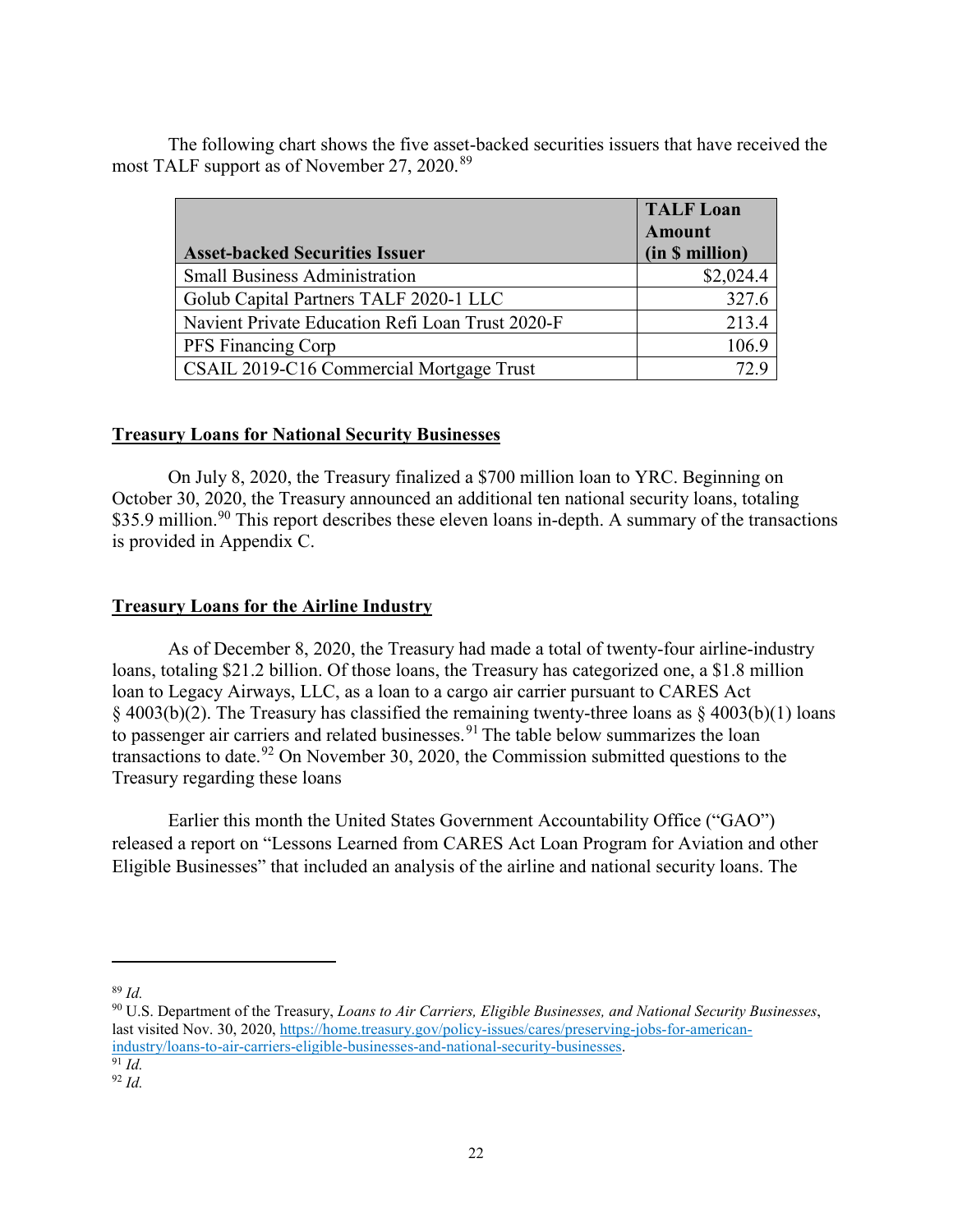report had three findings for the Treasury related to improving loan program and clearer communication of the program goals and timelines.<sup>[93](#page-22-0)</sup>

l

<span id="page-22-0"></span><sup>93</sup> United States Government Accountability Office, *FINANCIAL ASSISTANCE Lessons Learned from CARES Act Loan Program for Aviation and Other Eligible Businesses, <https://www.gao.gov/assets/720/711174.pdf>* at 2.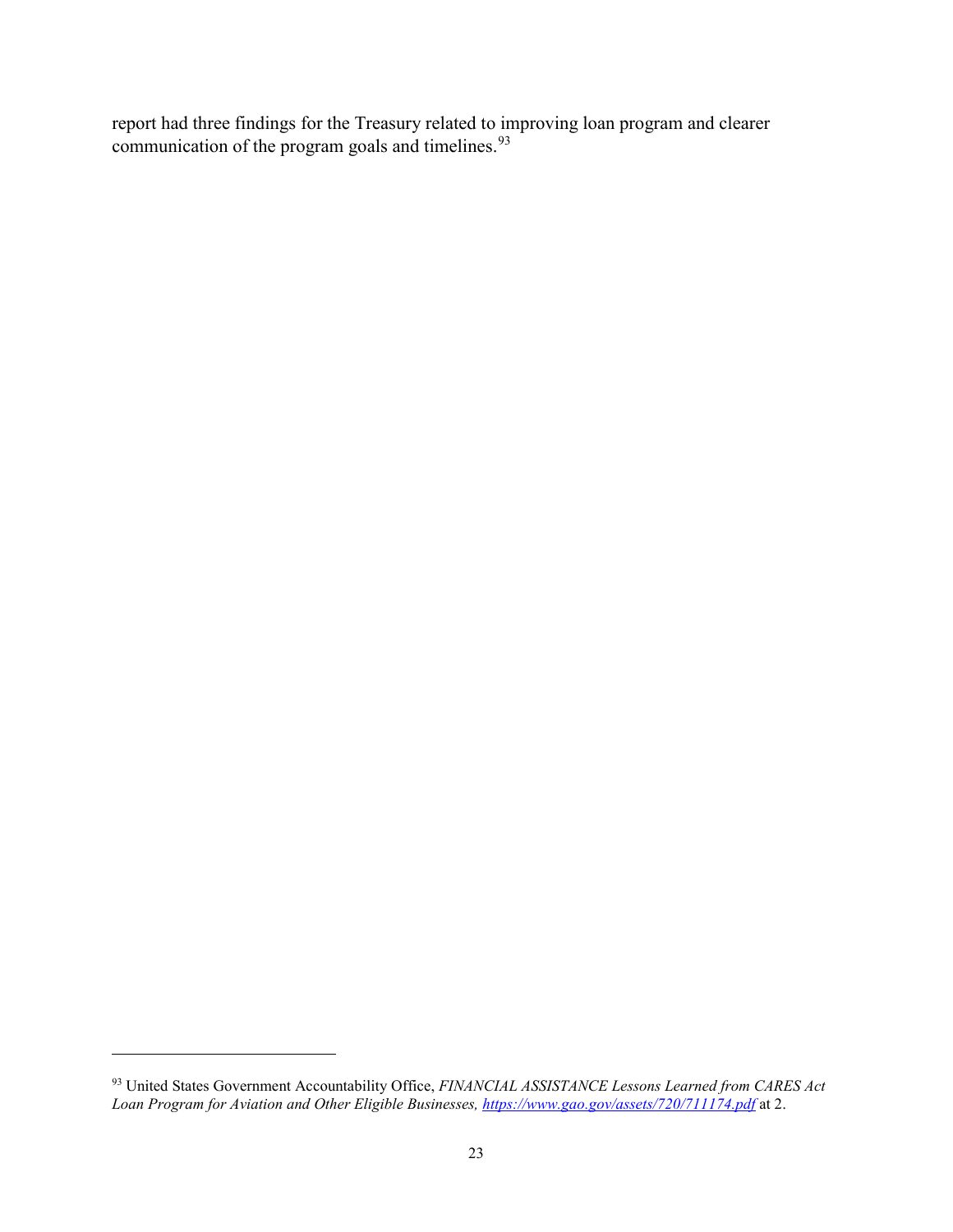| <b>Borrower</b>                           | City, State              | U.S. empl.,<br><b>March 2020</b> | Loan amount     | <b>Interest rate</b><br>$(LIBOR+%$ | <b>Maturity</b><br>date | <b>Compensation for</b><br><b>Treasury</b>                   | Loan collateral                                                                         |
|-------------------------------------------|--------------------------|----------------------------------|-----------------|------------------------------------|-------------------------|--------------------------------------------------------------|-----------------------------------------------------------------------------------------|
| American Airlines                         | Fort Worth,<br><b>TX</b> | 157,000                          | \$7,500,000,000 | 3.50%                              | 6/30/2025               | Warrants for common<br>stock equal to 10% of<br>loan amount. | Loyalty program.                                                                        |
| <b>United Airlines</b>                    | Chicago, IL              | 93,000                           | \$7,500,000,000 | 3.00%                              | 9/26/2025               | Warrants for common<br>stock equal to 10% of<br>loan amount. | European and South<br>American routes as well as<br>certain aircraft and<br>simulators. |
| JetBlue Airways                           | Long Island<br>City, NY  | 23,000                           | \$1,948,000,000 | 2.75%                              | 9/29/2025               | Warrants for common<br>stock equal to 10% of<br>loan amount. | Loyalty program as well as<br>certain aircraft and engines.                             |
| Alaska Airlines                           | Seattle, WA              | 22,000                           | \$1,928,000,000 | 2.50%                              | 9/26/2025               | Warrants for common<br>stock equal to 10% of<br>loan amount. | Loyalty program as well as<br>certain aircraft and engines.                             |
| Hawaiian Airlines                         | Honolulu, HI             | 7,400                            | \$622,000,000   | 2.50%                              | 6/30/2024               | Warrants for common<br>stock equal to 10% of<br>loan amount. | Loyalty program as well as<br>certain aircraft.                                         |
| <b>Frontier Airlines</b>                  | Denver, CO               | 5,000                            | \$574,000,000   | 2.50%                              | 9/26/2025               | Warrants for common<br>stock equal to 10% of<br>loan amount. | Loyalty program.                                                                        |
| <b>SkyWest Airlines</b>                   | St. George,<br>UT        | 15,000                           | \$725,000,000   | 3.00%                              | 9/29/2025               | Warrants for common<br>stock equal to 10% of<br>loan amount. | Certain engines, airframes,<br>and rotable parts.                                       |
| Mesa Airlines, Inc.                       | Phoenix, AZ              | 3,540                            | \$200,000,000   | 3.50%                              | 10/30/2025              | Warrants for common<br>stock equal to 10% of<br>loan amount. | Aircraft, engines, accounts<br>receivables, and other<br>equipment.                     |
| Sun Country, Inc.                         | Minneapolis,<br>MN       | 1,630                            | \$45,000,000    | 3.50%                              | 10/26/2025              | 3% payment-in-kind<br>interest.                              | Loyalty program.                                                                        |
| <b>Ovation Travel</b><br>Group            | New York,<br><b>NY</b>   | 250                              | \$20,000,000    | 5.50%                              | 10/15/2025              | 3% payment-in-kind<br>interest.                              | Unsecured senior debt.                                                                  |
| Eastern Airlines,<br>$_{\rm LLC}$         | Wayne, PA                | 137                              | \$15,000,000    | 3.50%                              | 10/28/2025              | 3% payment-in-kind<br>interest.                              | Aircraft, engines, and<br>accounts receivables.                                         |
| Caribbean Sun<br>Airlines, Inc.           | Virginia<br>Garden, FL   | 173                              | \$15,000,000    | 3.50%                              | 11/5/2025               | 3% payment-in-kind<br>interest.                              | Aircraft, engines, and<br>rotable parts.                                                |
| Timco Engine<br>Center, Inc.              | Oscoda, MI               | 25                               | \$8,390,240     | 3.50%                              | 11/5/2025               | 3% payment-in-kind<br>interest.                              | Engines, parts, accounts<br>receivables, and other<br>equipment and inventory.          |
| Allflight<br>Corporation                  | Kent, WA                 | 35                               | \$4,721,260     | 3.50%                              | 11/5/2025               | 3% payment-in-kind<br>interest.                              | Inventory, engines,<br>equipment, and spare parts.                                      |
| Aviation<br>Management &<br>Repairs, Inc. | Fort Pierce, FL          | 6                                | \$4,026,705     | 3.50%                              | 11/5/2025               | 3% payment-in-kind<br>interest.                              | Aircraft, accounts<br>receivable, engines, parts,<br>and other equipment.               |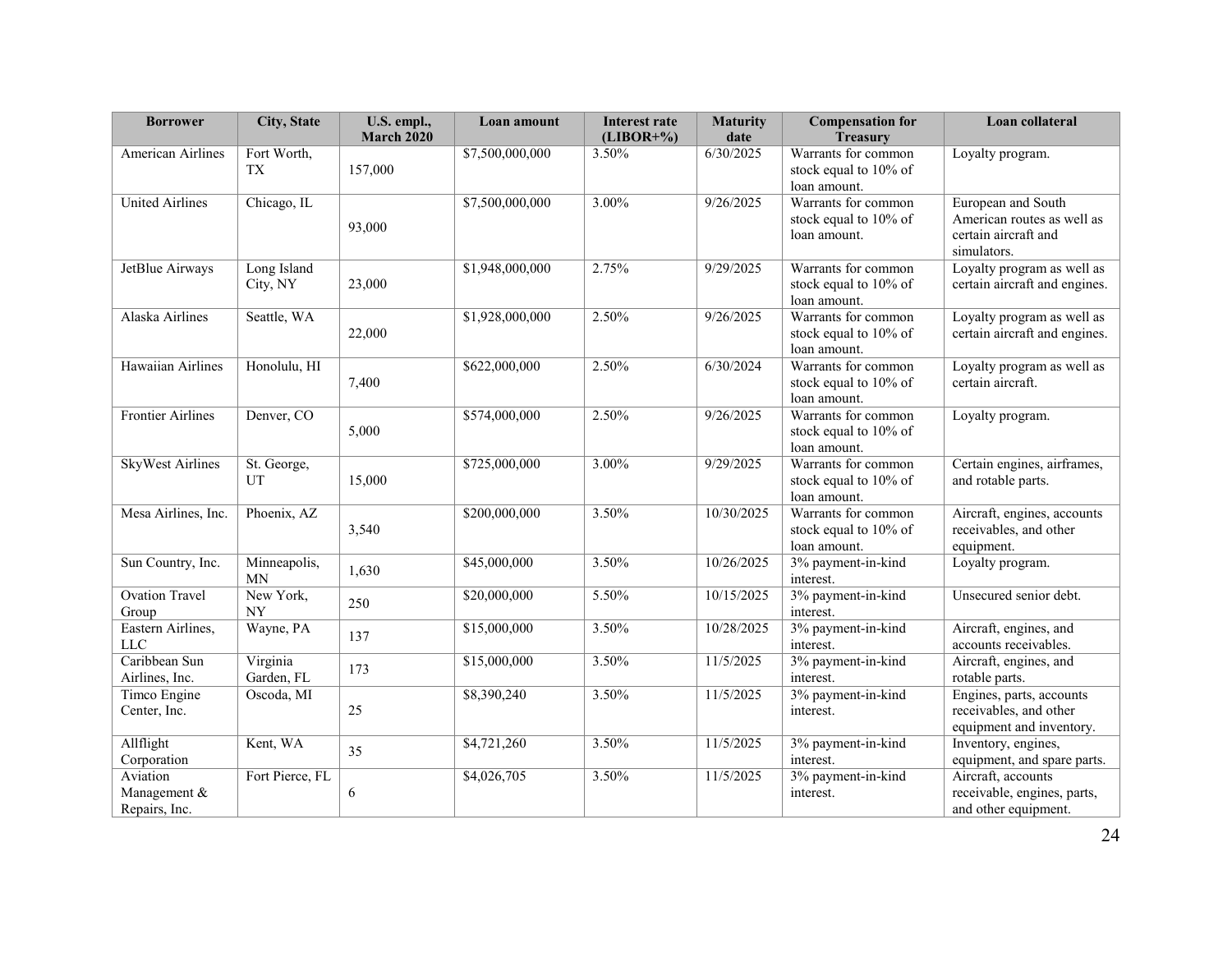| Southern Airways    | Pompano         | 458            | \$1,838,501      | 3.50% | 10/28/2025 | 3% payment-in-kind    | Aircraft, engines, parts, and |
|---------------------|-----------------|----------------|------------------|-------|------------|-----------------------|-------------------------------|
| Express, LLC        | Beach, FL       |                |                  |       |            | interest.             | other equipment.              |
| Legacy Airways,     | Conroe, TX      | 19             | \$1,817,306      | 5.50% | 10/20/2025 | 3% payment-in-kind    | Unsecured senior debt.        |
| LLC -               |                 |                |                  |       |            | interest.             |                               |
| American Jet        | Houston, TX     | 44             | \$1,162,124      | 3.50% | 11/5/2025  | 3% payment-in-kind    | Secured by accounts           |
| International Corp. |                 |                |                  |       |            | interest.             | receivable.                   |
| Bristin Travel,     | Fayetteville,   | 12             | \$549,651        | 3.50% | 10/26/2025 | 3% payment-in-kind    | Accounts receivable.          |
| LLC                 | AR              |                |                  |       |            | interest.             |                               |
| Island Wings, Inc.  | Ft. Lauderdale, | not disclosed  | \$294,350        | 3.50% | 11/5/2025  | 3% payment-in-kind    | Aircraft.                     |
|                     | FL              |                |                  |       |            | interest.             |                               |
| Aero Hydraulics,    | Fayetteville,   | $\overline{2}$ | \$450,000        | 5.50% | 10/23/2025 | 3% payment-in-kind    | Unsecured senior debt.        |
| Inc.                | GA              |                |                  |       |            | interest.             |                               |
| Republic Airlines,  | Indianapolis,   |                | \$77,000,000     | 3.50% | 11/6/2025  | Warrants for common   | Spare parts and tooling       |
| Inc.                | IN              | 6,700          |                  |       |            | stock equal to 10% of | inventory.                    |
|                     |                 |                |                  |       |            | loan amount.          |                               |
| Thomas Global       | Irvine, CA      | 20             | \$1,400,000      | 3.50% | 11/7/2025  | 3% payment-in-kind    | Accounts receivable.          |
| Systems, LLC        |                 |                |                  |       |            | interest.             |                               |
| Elite Airways,      | Portland, ME    | 110            | \$2,630,274      | 3.50% | 11/7/2025  | 3% payment-in-kind    | Equipment and spare parts.    |
| LLC                 |                 |                |                  |       |            | interest.             |                               |
| Total               |                 | 335,561        | \$21,196,280,411 |       |            |                       |                               |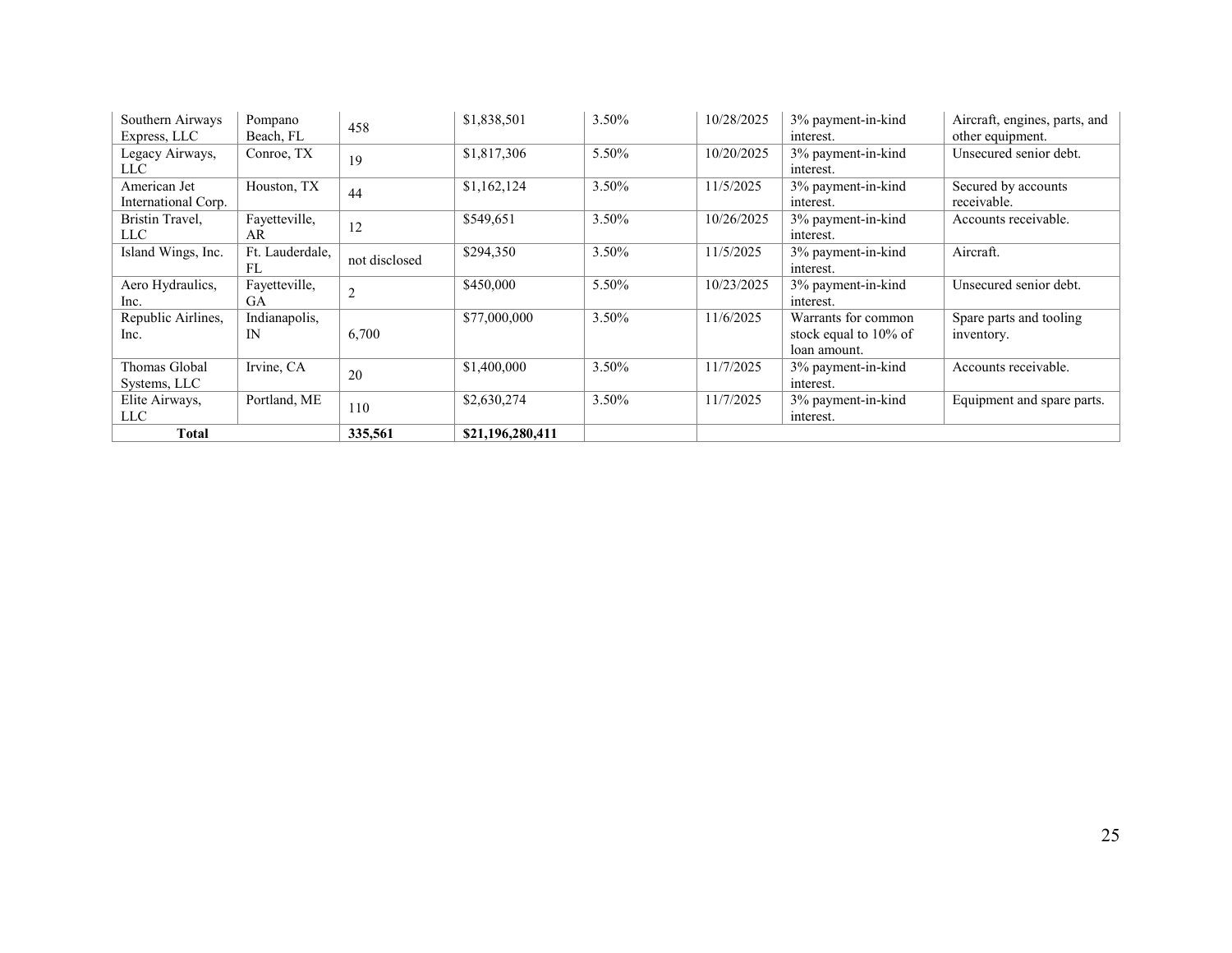# **Appendix A: Answers to Follow-Up Questions Submitted to the Honorable Ellen Lord at the Department of Defense**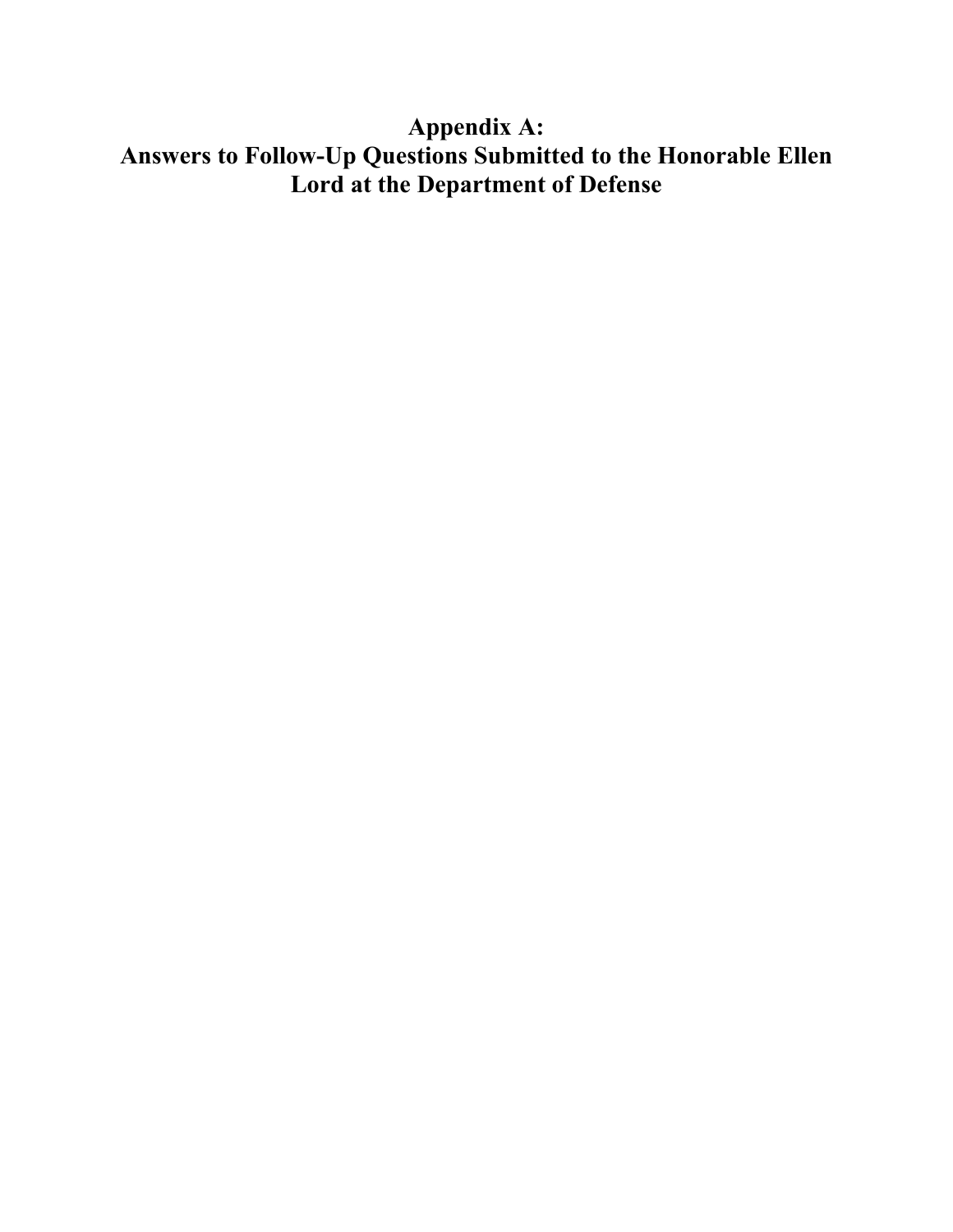# **CONGRESSIONAL OVERSIGHT COMMISSION Briefing via Teleconference of December 18, 2020:**  *Examination of National Security Loans and Loan Guarantees Authorized by the CARES Act*

# **Follow-Up Questions Submitted to the Honorable Ellen M. Lord Under Secretary of Defense for Acquisition and Sustainment U.S. Department of Defense December 23, 2020**

**Question 1:** On December 10, 2020, Secretary Mnuchin testified to the Congressional Oversight Commission ("Commission") that the U.S. Department of the Treasury ("Treasury") deferred to the U.S. Department of Defense (DOD) and that Treasury "relied upon" the DOD for the designations and "did not second-guess the DNI or DOD." In your opening statement you implied that you believe the CARES Act contemplated that the Treasury Department should have had more involvement in the national security determination. Do you believe the Treasury Department should have done additional analysis regarding whether a company is critical to national security?

**Answer:** To be clear, I never stated that the Treasury Department should have had more involvement in the national security determination. Treasury's loan application states: "Applicants that do not satisfy either of these two criteria [DX rated contract or Top Secret cleared facility] may be considered if, based on a recommendation and certification by the Secretary of Defense or the Director of National Intelligence that the applicant business is critical to maintaining national security, the Secretary of the Treasury determines that the applicant business is critical to maintaining national security." (emphasis added). As such, I respectfully refer the Commission to the Treasury Department for further information regarding what analysis it did or did not undertake.

**Question 2:** On October 22, 2020, you told the Commission that one of the criteria for whether a business is critical to maintaining national security is whether "there [are] alternate sources for the item." You replied in the negative, and further stated that the DOD did not consider replacement services or service providers for YRC Worldwide, Inc ("YRC"). Yet, you also stated that there are five other companies that provide less-than-truckload (LTL) services for the DOD, including FedEx, UPS, and others.

- a. Did the DOD inquire whether any of those five other companies could have stepped in to provide the services that YRC provides to the DOD and/or to DOD contractors? **Answer:** DoD did not inquire with other LTL service providers to determine whether they could have stepped in to satisfy DoD requirements should YRC cease operating. The Department's role was limited to determining whether a company was critical to maintaining national security.
- b. Is there any reason those five other companies could not perform the services that YRC performs?

**Answer:** See the answer to a. DoD respectfully refers the Commission to other LTL providers for further information.

c. Do you acknowledge that your stated designation criteria of whether "there [are] alternate sources for the item" requires consideration of whether another company could step in and provide the services YRC provides to the DOD and/or to DOD contractors? **Answer:** That particular criterion does not preclude a company from certification, but instead helps inform the Department's decision, along with a multitude of other information. DoD was aware that there were other companies that provide the services YRC provides, as our primes already use some of those other companies, in addition to YRC.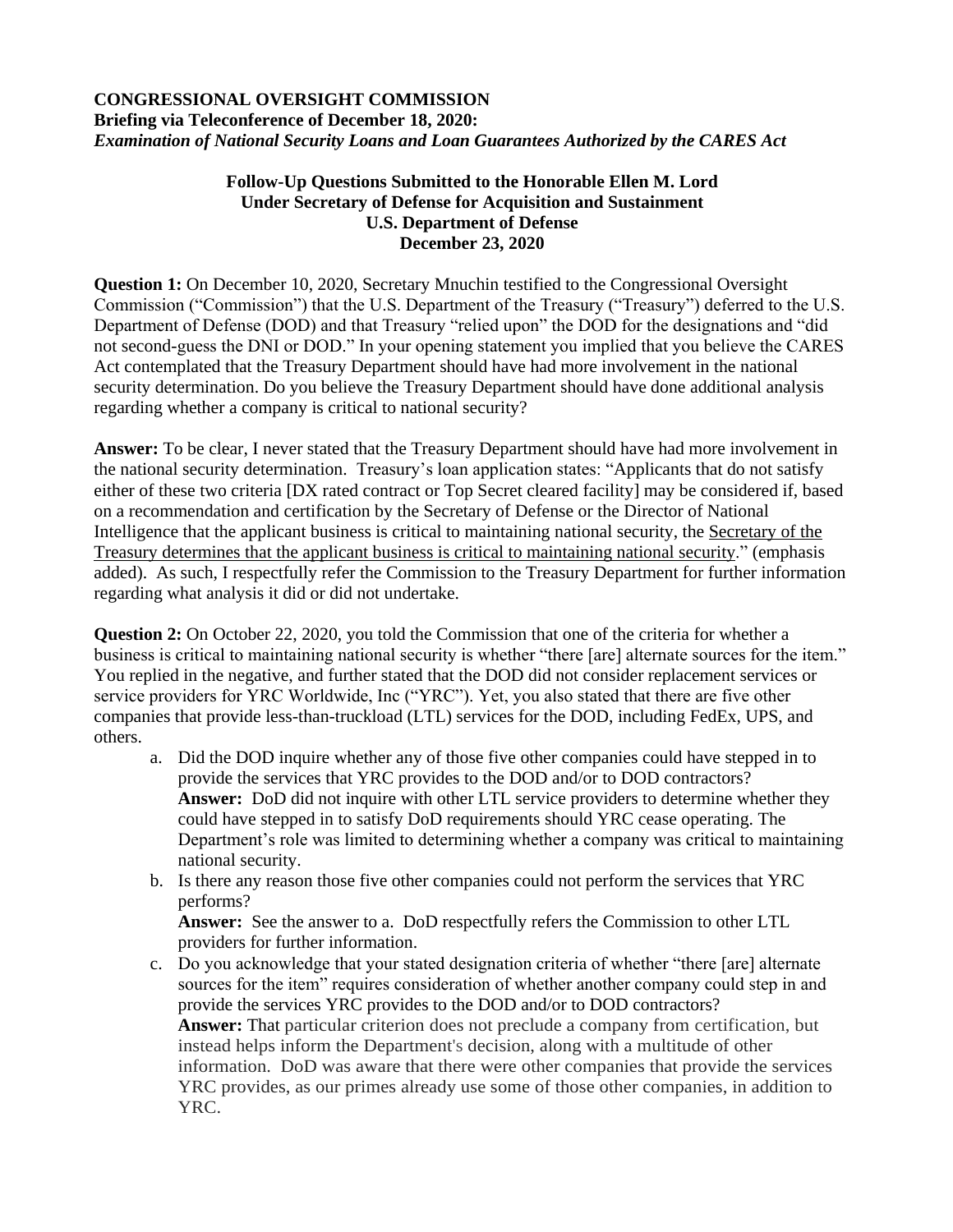- d. Given that on October 22, 2020 you stated that you did *not* consider replacement services or service providers for YRC, do you acknowledge that you did not follow your own designation criteria of considering whether "there [are] alternate sources for the item"? **Answer:** See the answer to c.
- e. How can you determine whether a company is critical to national security without assessing whether another company could provide the same services? **Answer:** See the answer to c.
- f. If the DOD could have found replacement services for YRC, would it still have designated YRC as critical to national security?

**Answer:** Yes, see the answer to c. YRC's status as "critical to national security" is a function of its providing services to DoD; it is not necessary that it be a unique provider of such services.

g. In response to a question from the Commission regarding whether the DOD considered replacement services when deciding whether YRC was critical to national security, you responded "No. DOD does not contract with YRC directly." Why do you believe YRC's status as a subcontractor is relevant to whether the DOD should have considered replacement services?

**Answer:** Since YRC provides the predominance of its services to the Department as a subcontractor, in those cases, the Department is not in the position of selecting YRC or any other sources for subcontracted services. It is the business of the prime.

h. Similarly, you also stated that another criteria for companies being critical to national security is "supplying a commodity." While you cited a product such as "duct tape," commodities can also be in the form of services such as LTL trucking. Since LTL trucking services are available from multiple providers and at very competitive prices, please provide your rationale for approving YRC as critical to national security as well as any internal DOD correspondence to that effect.

**Answer:** Similar to the alternate sources criterion, the commodity criterion does not preclude a company from certification, but instead helps inform the Department's decision, along with a multitude of other information.

**Question 3:** At the Commission's hearing with Secretary Mnuchin on December 10, 2020, in response to questions about the DOD's designation of YRC as critical to maintaining national security, Secretary Mnuchin responded, "I hope the Pentagon looks at all of their critical vendors and looks at [their] financial condition and spreading risk. Had they not had this type of exposure, perhaps they would not have certified it." In your October 22, 2020 written responses to the Commission, you stated that the DOD did not have any contingency plans if YRC went out of business – even though YRC had been in financial trouble for years.

- a. Did the DOD examine the financial health of national security loan applicants before deeming them critical to national security? **Answer:** Treasury performed financial screening of companies DoD recommended as part of Treasury's process to issue a loan.
- b. Does the DOD consider the financial health of its contractors and their subcontractors to be relevant to whether there is a risk to national security? **Answer:** It is one of the many criteria DoD uses to assess companies in our supply chain.
- c. What processes and safeguards do you recommend implementing to reduce risk to national security stemming from financially unstable DOD contractors and subcontractors? **Answer:** Enabling financial assistance for financially troubled suppliers, such as grants and loans from DoD or other sources, is one of the mechanisms DoD uses. This should continue going forward.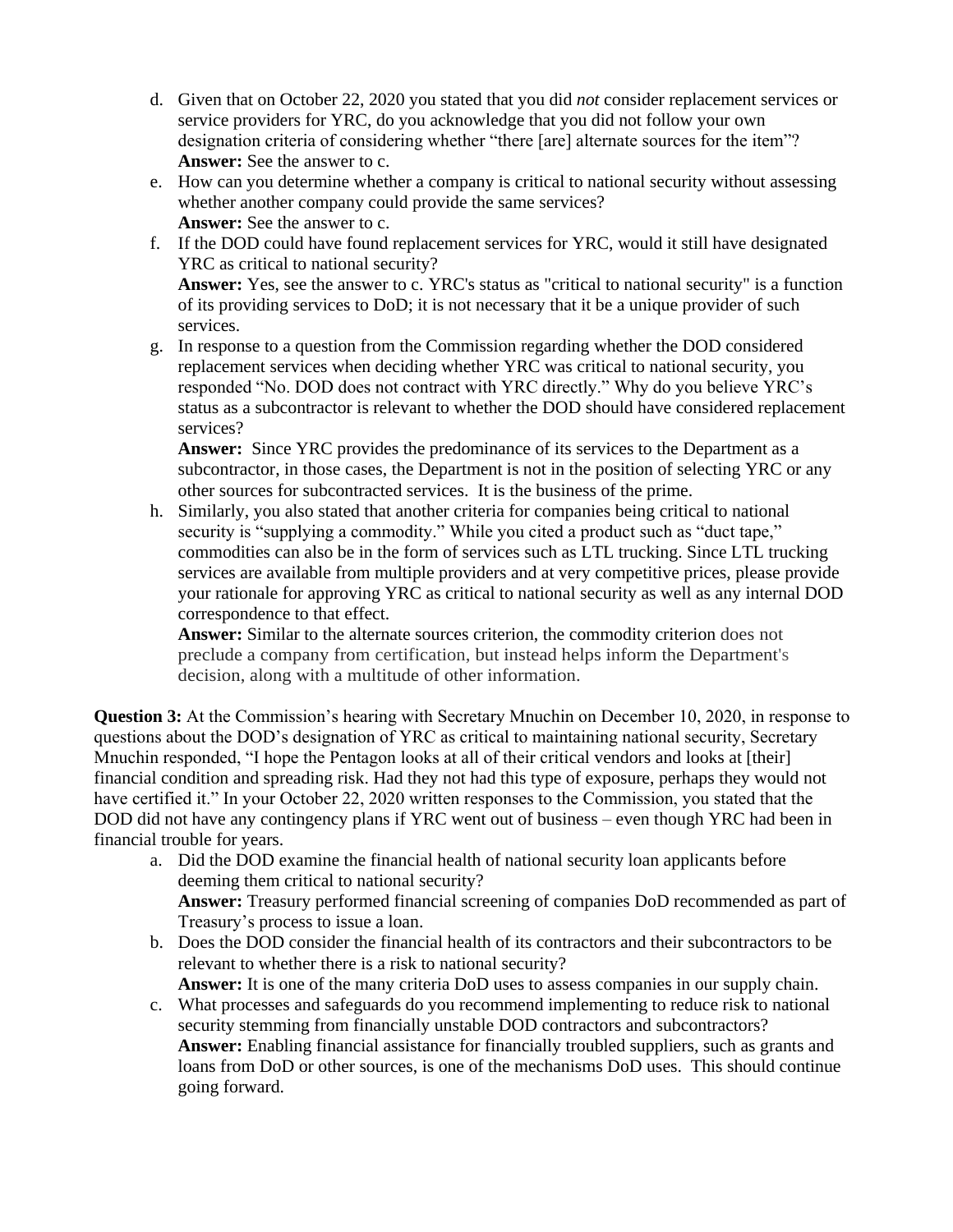**Question 4:** Treasury provided the Commission a copy of a one-page letter from the DOD, dated June 26, 2020, that designated four companies as critical to national security, including YRC. That letter was signed by Secretary Esper and offered to provide the Treasury "any additional information … to process the applications" of the companies listed. Did the DOD provide Treasury with any additional information, either in writing or through conversations? If so, what information was provided and by whom?

**Answer:** No additional information was provided.

**Question 5:** Several national security loan recipients appear to provide products or services that are merely in the start-up phase – i.e., companies that are either working on a prototype or are still in the early stages of commercializing their products. Four companies (SpinLaunch, Channel Logistics, Ovio Technologies, and Visual Semantics) have less than \$1 million in revenues each. How do you square the mere *future possibility* that a company will have a useful product or service with the statutory requirement that a loan recipient be "critical to *maintaining* national security"? The CARES Act's language seems to require that the loan applicant be critical to national security *already*. **Answer:** National security requires not just maintaining current capabilities, but also developing and implementing new technologies that enable the United States to maintain a competitive edge against its adversaries.

**Question 6:** The DOD certified 20 companies as critical to national security, but only 6 of those companies received loans. Secretary Mnuchin testified last week that the other companies did not pass Treasury's underwriting standards. Has the inability of those companies to get loans impacted the DOD? If not, do you still believe they are critical to national security?

**Answer:** We were only recently informed of Treasury's final decisions for these loans, so the Department will need to assess the impacts.

**Question 7:** At the Commission's hearing with Secretary Mnuchin last week, he testified that "after consulting with the DOD and the Office of Director of National Intelligence (DNI), Treasury issued guidance" defining which "businesses were critical to maintaining national security." Please explain the process of creating that definition. Also, whose recommendation was it to include the third criteria – designation based on a recommendation and certification by the DOD or DNI – and what was the reasoning?

**Answer:** DoD was not involved in creating the guidance or definitions used by Treasury for its application process.

**Question 8:** In written responses, the DOD informed the Commission that YRC provides services to the DOD through its prime contractor, Crowley Logistics ("Crowley"). Did the DOD have discussions with Crowley before designating YRC as critical? If so, what was discussed?

**Answer:** Yes, US Transportation Command contacted Crowley regarding the anticipated effect of YRC ceasing LTL services.

**Question 9:** During the briefing, there was quite a bit of discussion about prime contractors versus subcontractors. Under Secretary Lord emphasized the extensive amount of work the DOD does to ensure effective and efficient oversight of their prime contractors. However, they have no oversight over their subcontractors and leave that to the prime contractors. How then can the DOD justify a subcontractor as critical to national security if they have no understanding of, oversight over or accountability mechanism with respect to the company?

**Answer:** DoD does have visibility into some, but not all, sub-contractors, although we don't dictate which ones prime contractors must use. In this case, DoD used data TRANSCOM obtained on Crowley and YRC usage as part of the decision process.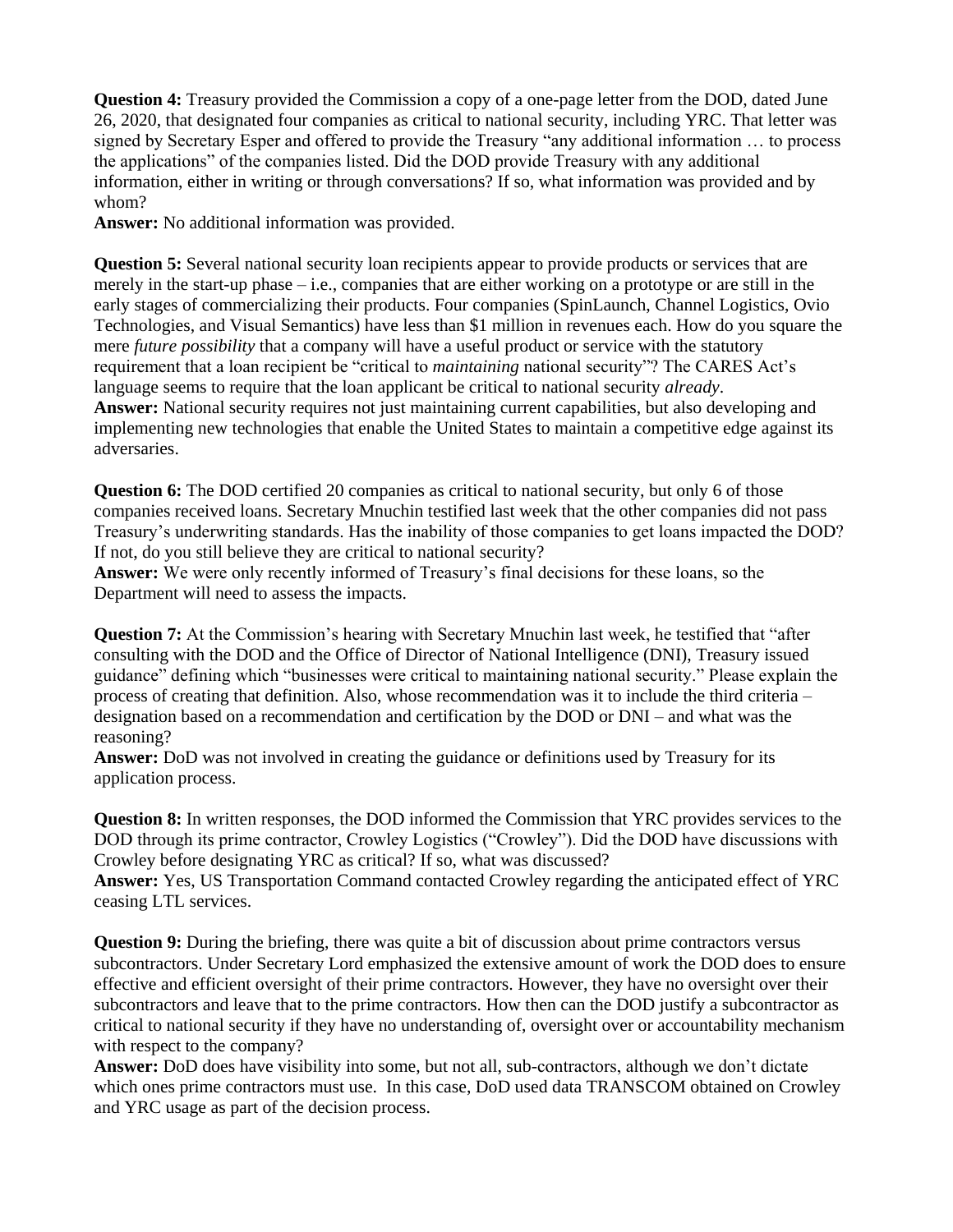**Question 10:** In written responses, you previously said that "the Government is not privy to the amount of cargo Crowley or other DOD prime contract shippers book with YRC or other subcontractors, as we do not track this information on an ongoing basis. The 68 percent cited elsewhere represents a snapshot in time provided after inquiries were made of USTRANSCOM, who did a one-time request for that data when the YRC's loan request was received."

a. If that's the case, is it possible that the snapshot was taken at a time when YRC's services were unusually high?

**Answer:** TRANSCOM provided data from 2019 and 2020, which showed that YRC usage was, and continues to remain, high.

b. Why does the DOD believe a one-time snapshot is sufficient to determine how critical a vendor is to national security?

**Answer:** See the answer to a.

c. Did the Industrial Policy Team consult Crowley on whether YRC should be deemed critical to national security?

**Answer:** A commercial company would not be able to make national security determinations. Therefore, the Industrial Base Council (IBC) did not consult Crowley, relying instead on TRANSCOM's data.

**Question 11:** Please provide the following follow-up items:

- a. Undersecretary Lord stated that, if possible, she would provide any industrial policy memo(s) sent to Undersecretary Lord and Secretary Esper (including pre-decisional or final memos). **Answer:** Please find memo of June 18, 2020, attached.
- b. Under Secretary Lord stated that she would follow-up regarding how many former DOD employees are currently employed by Crowley or YRC. Please provide us a copy of your inquiry to Crowley and YRC. Please ask Crowley and YRC to include anyone not employed directly, but retained on a contract basis or interfaces regularly with DOD.

**Answer:** Because DoD does not keep this data, we respectfully refer the Commission to Crowley and YRC for such company specific employee data.

c. Please provide a copy of DOD's contract with Crowley Logistics.

**Answer:** Please find FY2020 Crowley contracts attached.

d. On November 17, 2020, the Commission asked you to "produce to the Commission copies of all communications and records of communication between the Treasury Department and Department of Defense regarding the loan to YRC Worldwide, Inc.--whether electronic, telephonic, or otherwise, and including any notes or logs of communications." You have not responded whether you will do so. Please state whether you intend to produce these documents.

**Answer:** The Department has been completely transparent regarding this matter, and will continue to address any follow-up questions the Commission may have. The attached June 18, 2020, memo is the primary DoD document that memorializes the Department's decision making regarding this matter. The Department's certification letter to Secretary Mnuchin of June 26, 2020, is included attached.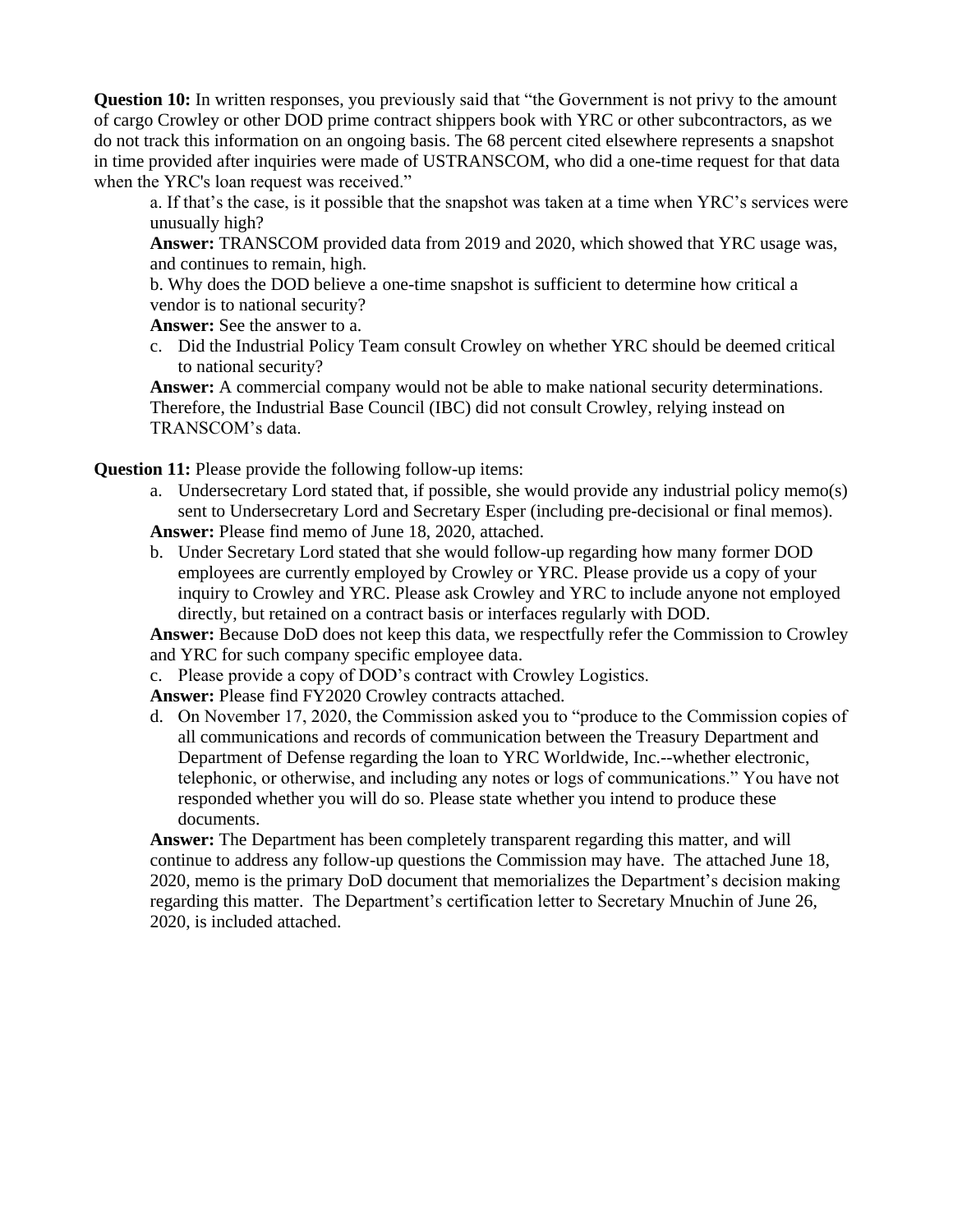# **Appendix B: Preliminary Transcript of National Security Loan Program Hearing on December 10, 2020**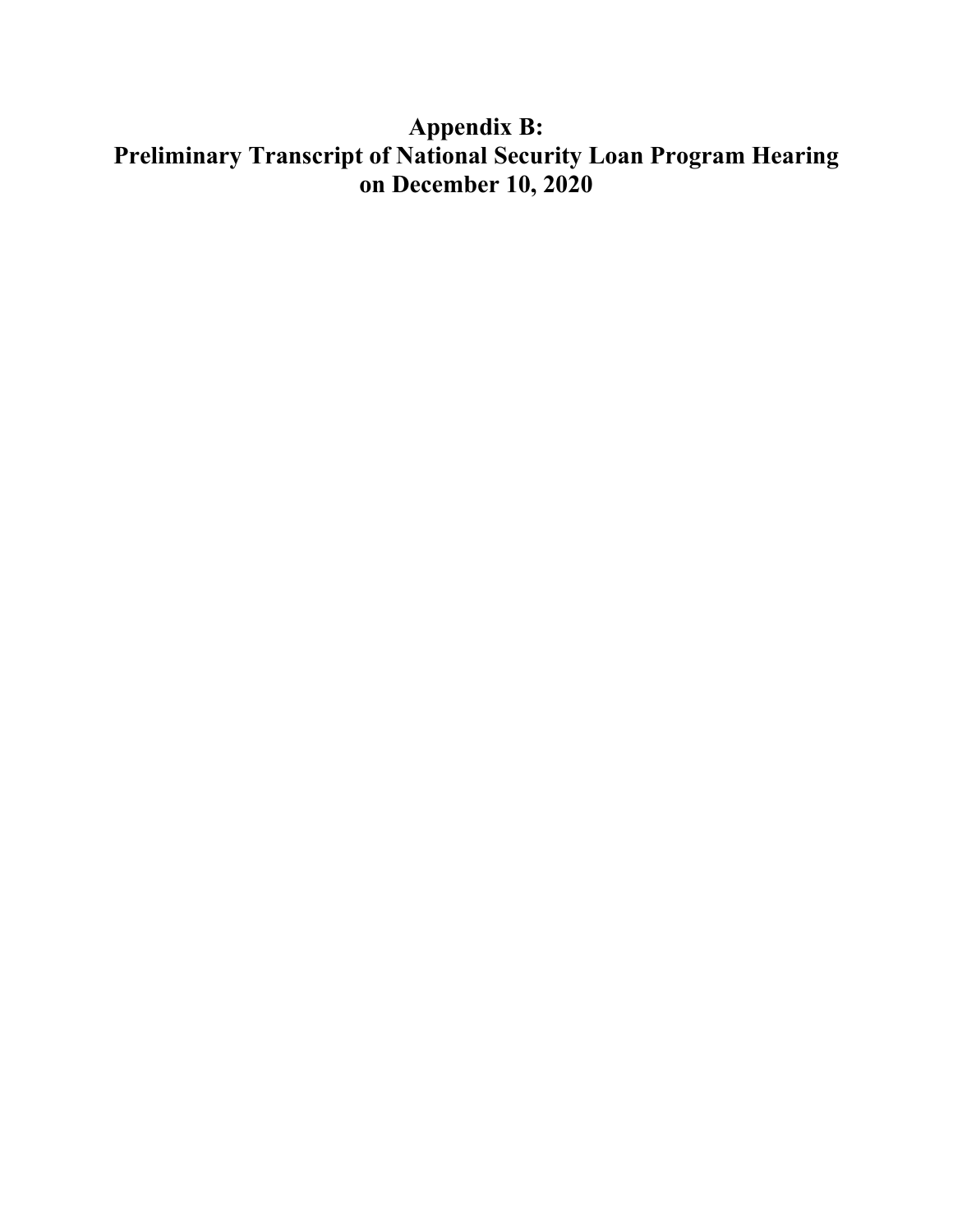Page 1

EXAMINATION OF CARES ACT FUNDING - - - THURSDAY, DECEMBER 10, 2020 Congressional Oversight Commission, Washington, D.C. The Commission met, pursuant to notice, at 10:01 a.m., 7 in Room SD-215, Dirksen Senate Office Building, and via 8 Webex, Hon. Pat Toomey, Acting Chairman, presiding. Present: Senator Toomey, Representative Hill, 10 Representative Shalala, and Mr. Ramamurti. OPENING STATEMENT OF SENATOR TOOMEY Senator Toomey. This hearing will come to order. 13 Welcome to the third hearing of the Congressional Oversight 14 Commission. I want to welcome the Treasury Secretary back. 15 Good to see you again, Mr. Secretary. The Commission was created by the CARES Act to provide 17 oversight for temporary emergency lending authorized by 18 Section 4003 of the CARES Act. Section 4003 authorized the 19 Treasury to spend up to \$500 billion on loans, loan 20 guarantees, and other investments, and, I quote, "to provide 21 liquidity to eligible businesses, States, and municipalities 22 related to losses incurred as a result of the coronavirus." Today's hearing will focus on the Treasury's National 24 Security Loan Program. The CARES Act provided Treasury with 25 \$17 billion, and I quote, "to make loans and loan guarantees 1 2 3 4 5 6 9 11 12 16 23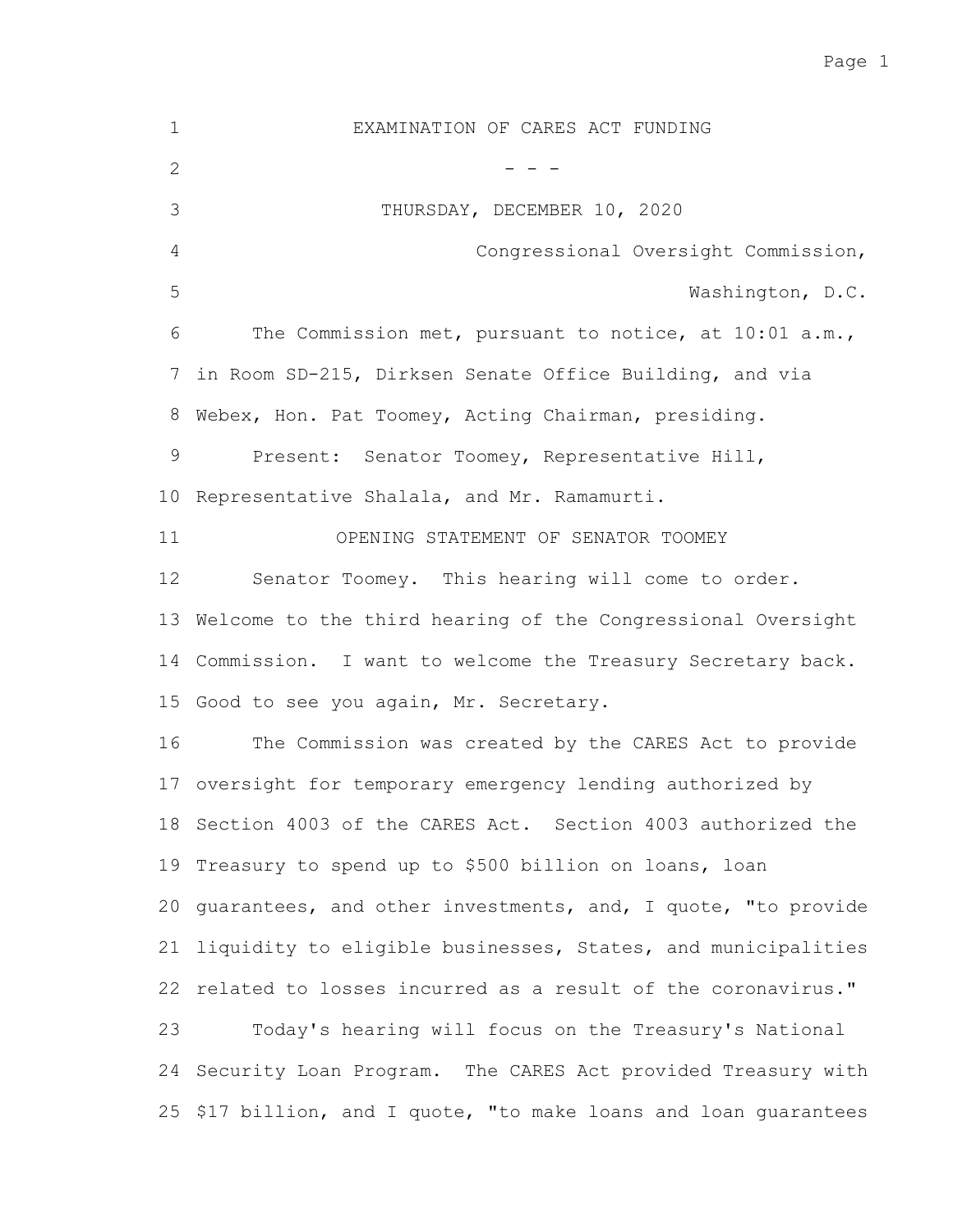1 for businesses critical to maintaining national security."

To date, Treasury has made \$736 million in national 3 security loans to 11 companies; \$700 million of that went to 4 a single trucking company, YRC Worldwide. 2

Our sole witness today is the Treasury Secretary, 6 Secretary Steven Mnuchin. Again, welcome, Secretary. Thank 7 you for joining us. 5

I should point out the Commission also invited the 9 Department of Defense and the Office of the Director of 10 National Intelligence to participate. The Defense 11 Department responded that it is unable to attend this 12 hearing. As a result, the Commission plans to host a 13 separate teleconference with DOD regarding the National 14 Security Loan Program. DOD is currently resisting making 15 public the official transcript record of that 16 teleconference. The Commission strongly urges DOD to 17 reconsider that position. The Commission and DOD have a 18 responsibility to inform the public how taxpayer funds are 19 being used, especially given the concerns that have been 20 raised about the YRC loan. 8

The Office of the Director of National Intelligence also responded that it has been unable to attend this 22 23 hearing. That said, ODNI has told the Commission that it 24 has not designated any company as "critical to maintaining 25 national security" nor has provided any input with respect 21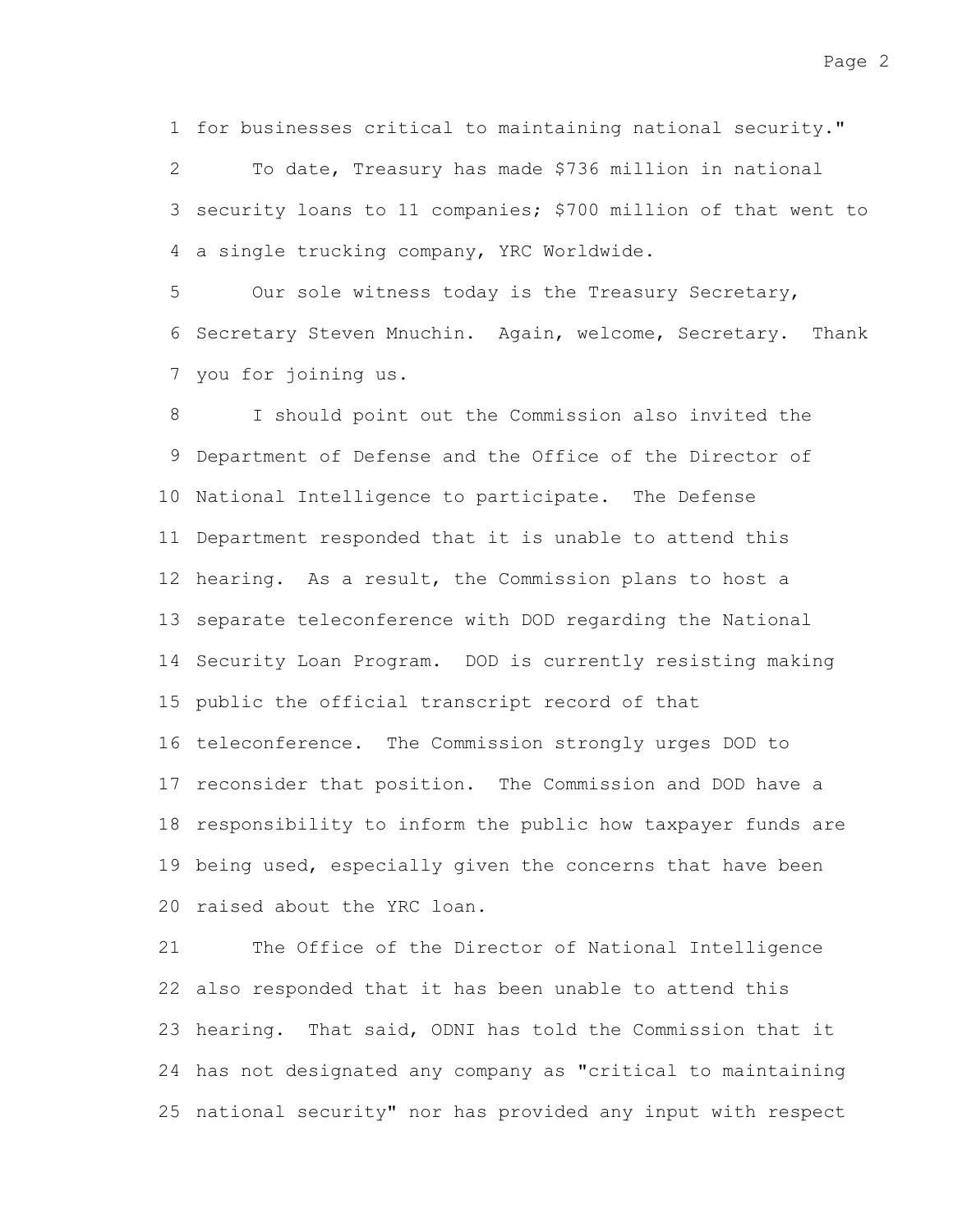1 to any DOD company designations.

This Commission currently does not have a Chairman. In 3 the absence of a Chair, the Commissioners have agreed to 4 each give a 1-minute opening statement, followed by two 5-5 minute rounds of questions. I will serve as Acting Chair 6 for this hearing, and I now recognize myself for my opening 7 statement. 2

In March, unprecedented turmoil in credit markets 9 threatened the ability of businesses, States, and municipalities to obtain capital. Credit markets were on 10 11 the verge of shutting down, and without intervention, 12 private credit was very likely going to stop flowing to 13 businesses, States, and municipalities. 8

Congress did not want these economic disruptions to 15 result in gaps in our national security. There was a very 16 real concern that essential national defense firms could 17 even collapse. 14

The CARES Act program announcements succeeded in 19 stabilizing the markets and averted a crisis in the national 20 security sector. In fact, the top five national security 21 firms raised over \$40 billion in bond sales since March. So since creditworthy firms have generally been able to 23 access private markets, only those with lower-grade credit 24 or limited access to credit in the first place appear to 25 have applied for national security loans. Of the 11 18 22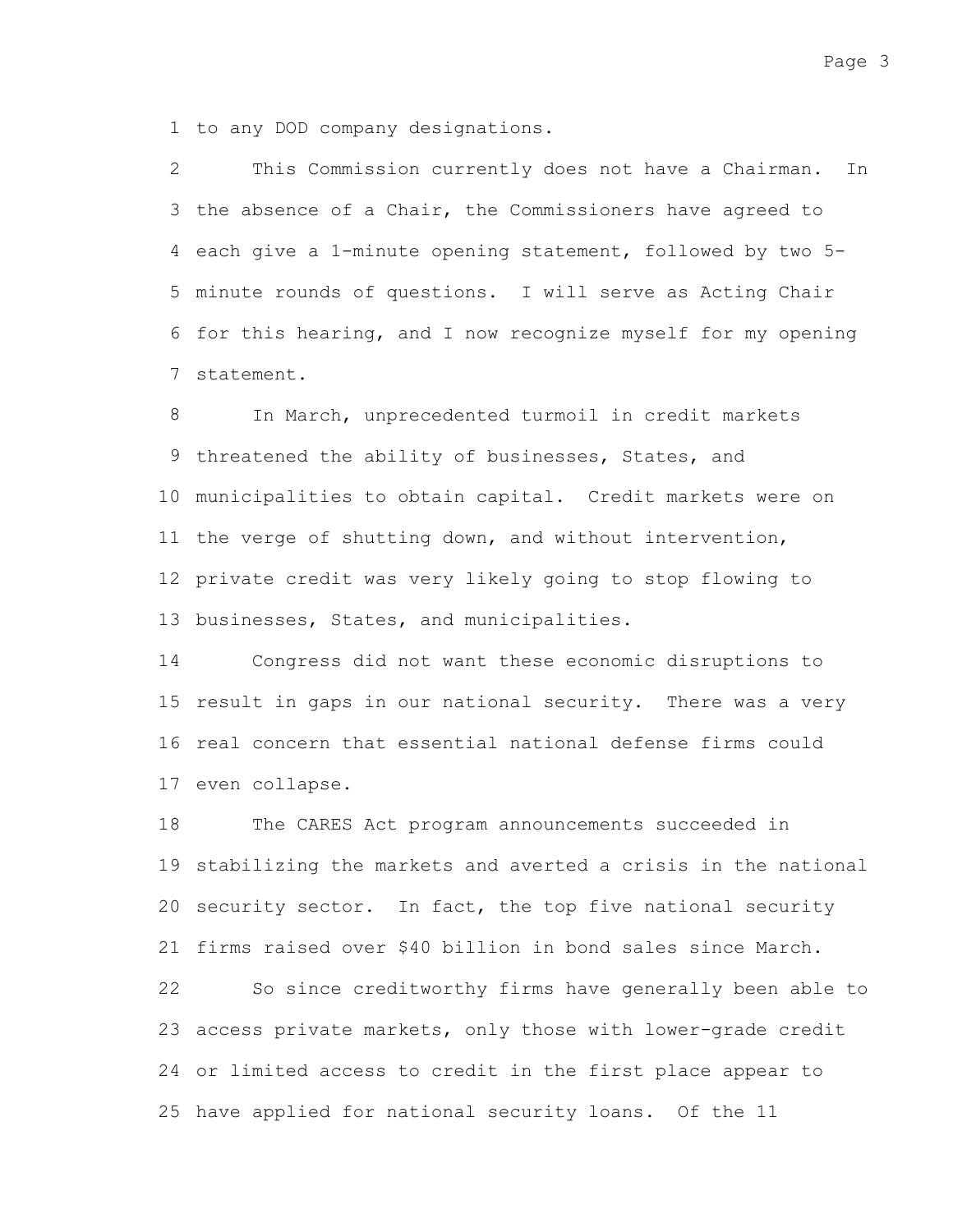1 businesses that have used the national security loan 2 program, 5 had negative profits in 2019 before the coronavirus struck. At least three are early-stage 3 companies, including SpinLaunch, Inc., an essentially pre-4 5 revenue venture whose products are commercially unproven. While I am glad that the national security sector is 7 now stable, I would like to understand better why the 8 Treasury made loans to what appear to be startups and what may have been or close to a fundamentally insolvent company 9 10 like the YRC. The question in my mind is whether or not 6

12 Act and whether or not they were a prudent use of taxpayer 13 funds.

11 these loans adhere to the criteria set out under the CARES

I will now turn to Commissioner Ramamurti to give his 15 opening statement. 14

OPENING STATEMENT OF MR. RAMAMURTI 16

Mr. Ramamurti. Thank you, Mr. Chairman. My questions 18 today will focus on the National Security Loan Program, but 19 in my opening statement I want to address Secretary 20 Mnuchin's termination of the CARES Act lending programs. Despite the Secretary's claims, the CARES Act did not 22 require him to end the programs this year. The Secretary 23 admits as much when he says he based his decision not on 24 what the law actually says, but on his interpretation of 25 Congress' intent. 17 21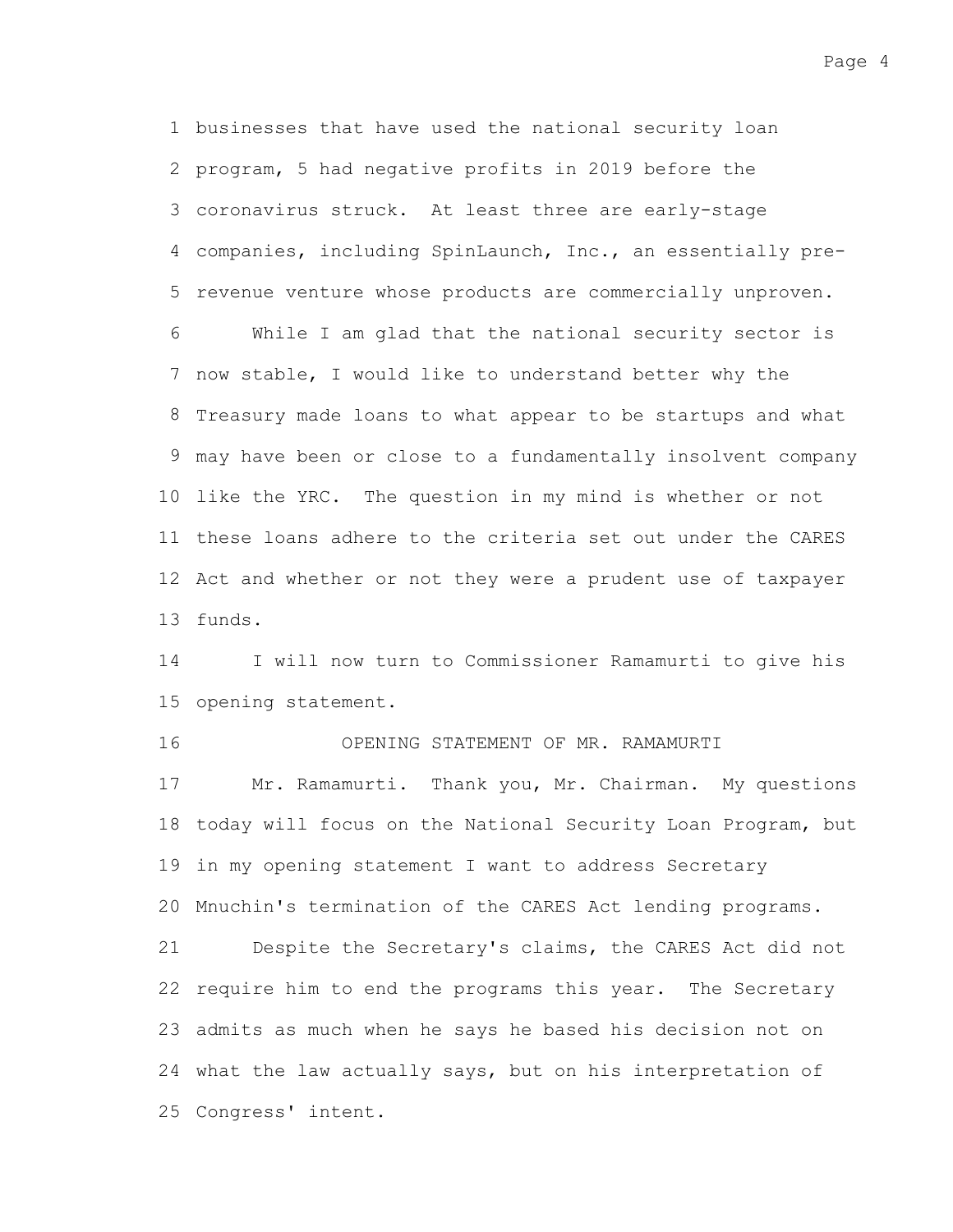In quite the coincidence, the Secretary decided that 2 this is what Congress intended only after the election of 3 Joe Biden. Before the election, the Treasury's position was 4 that it could extend the programs if market conditions 5 required it. This was a political decision, one intended to hamstring the incoming administration even as COVID deaths 6 7 are spiking and the economic recovery is slowing. 1

Let me put it this way: Does anyone think that 9 Treasury would have ended these programs if Donald Trump was 10 reelected? 8

Thankfully, the Biden administration is not bound by 12 the Secretary's decision. The new administration can and, 13 in my view, should restart the programs, reclaim the money 14 Congress has set aside in the CARES Act and use it to offer more help to small businesses and State and local 15 11

16 governments.

Thank you, Mr. Chairman. 17

Senator Toomey. I will recognize Representative Hill. OPENING STATEMENT OF MR. HILL 18 19

Mr. Hill. Thank you, Mr. Chairman, and, Mr. Secretary, 21 thank you and your staff for the extraordinary work during 22 this tragic year of 2020 and all your leadership. 20

Today we are going to explore the national security 24 lending process under the CARES Act, and I am particularly 25 concerned about the YRC Worldwide loan. YRC has been in 23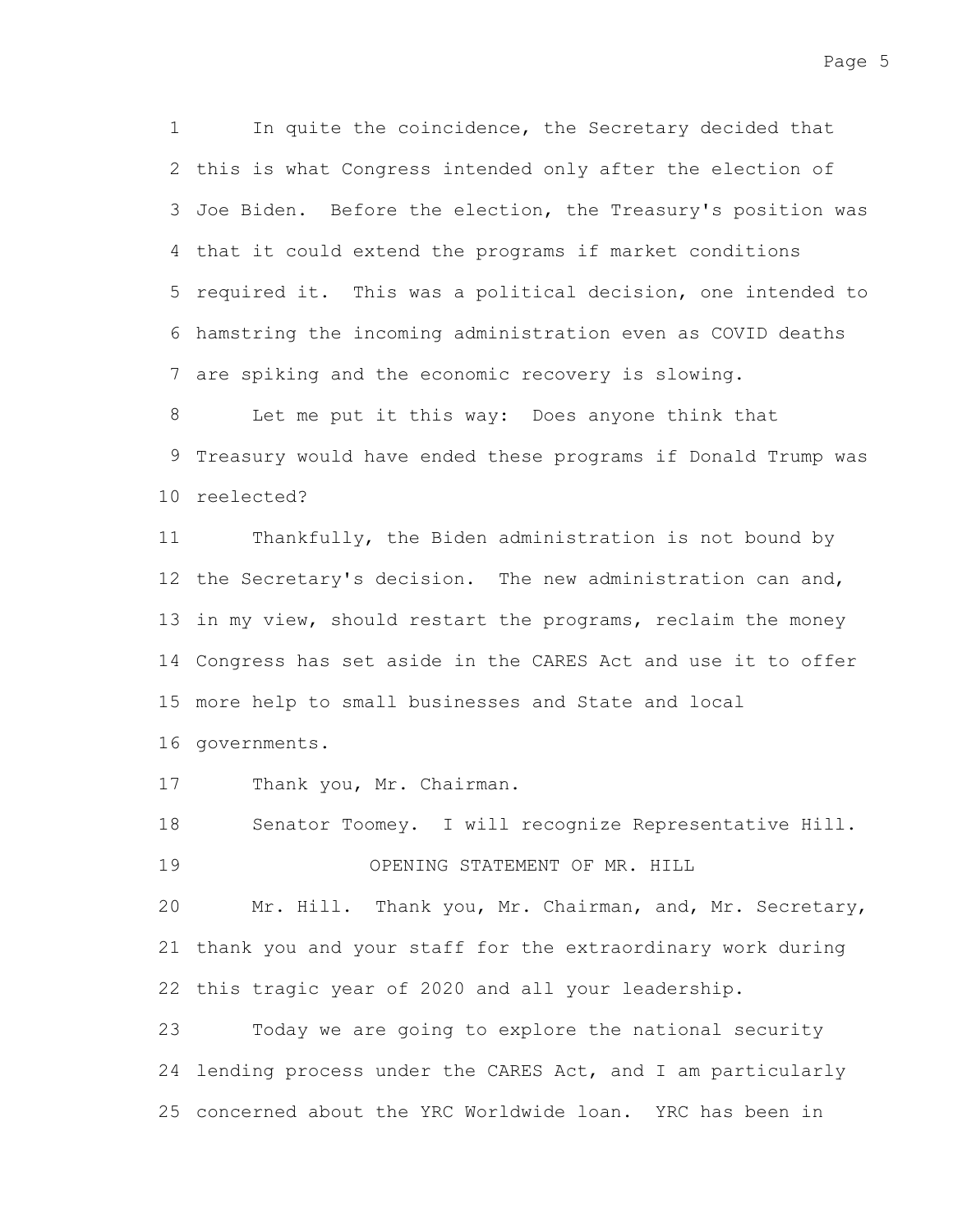Page 6

1 poor financial condition for quite some time, and the 2 company has actually been shrinking since 2007. This company has been rated speculative by Moody's and Standard & 3 Poor's for nearly 20 years and has been hanging on by a 4 5 thread since the global financial crisis.

The only way YRC has survived for the last 10 years is 7 through bailouts by the Government and the private equity 8 industry, which we will discuss more this morning. Based on an analysis from your credit memorandum and publicly 9 10 available investment research, YRC is staying afloat by 11 providing the cheapest pricing, which also means typically 12 the worst service. For context, YRC charges about 18 cents 13 for every pound shipped across the country versus an average of the mid-20s for the rest of the less-than-truckload 14 15 industry. Having analyzed this data, reviewed the 16 collateral, it makes me realize that, were I still in 17 finance, I would not have made this loan. 6

I look forward to our discussion this morning. I yield back. 19 18

Senator Toomey. Thank you, Congressman Hill. 20

Representative Shalala. 21

OPENING STATEMENT OF MS. SHALALA Ms. Shalala. Well, thank you. Secretary Mnuchin, I 24 want to start by thanking you for your service these past 25 four years to our country. I also want to add my deep 22 23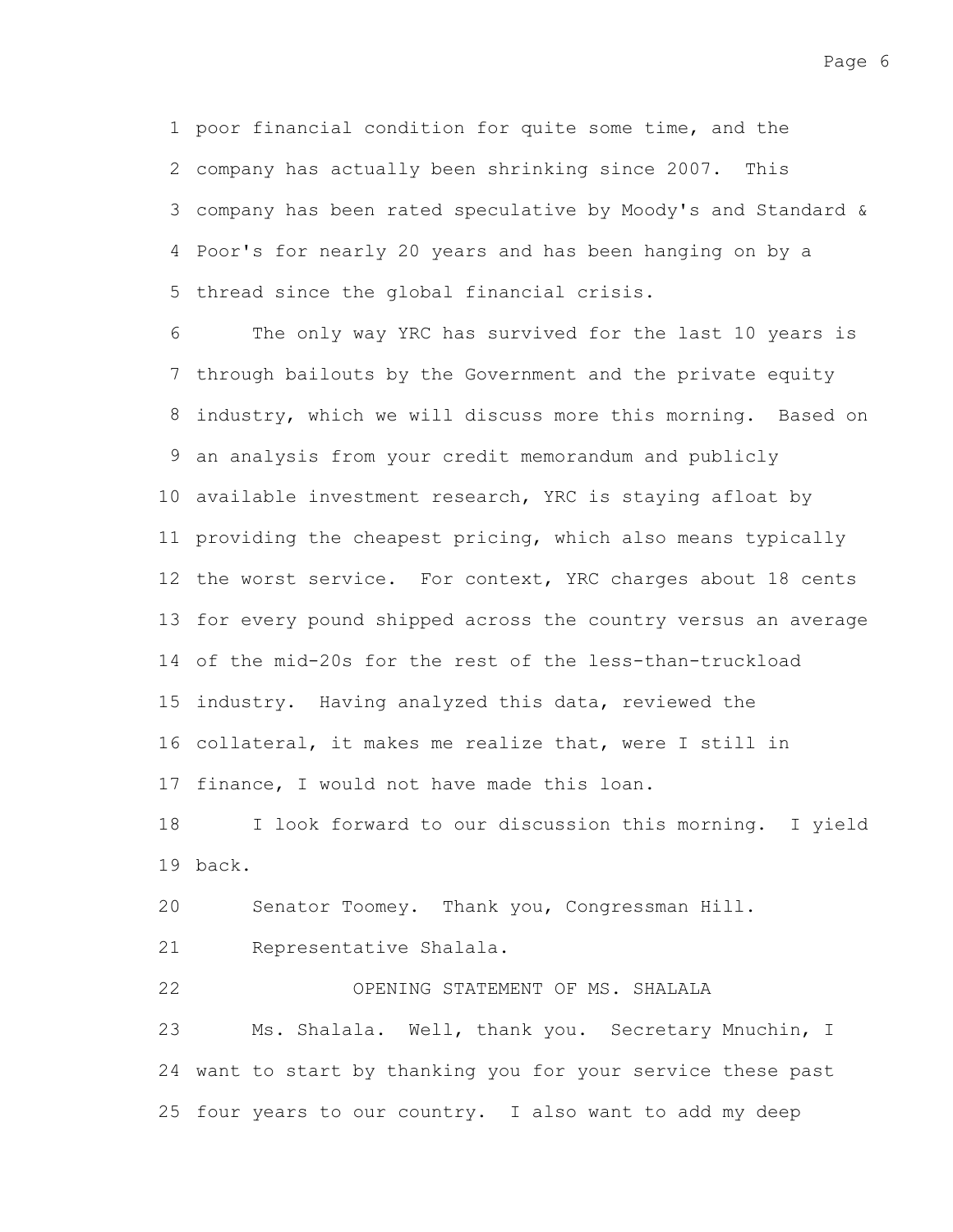1 disappointment in your recent decision to terminate these 2 emergency lending programs. I understand that you interpret 3 the statute to mean that Congress intended to terminate the programs on December 31st. But certainly we did not intend 4 5 for you to prematurely claw back the funds.

Treasury has already committed to investing in the 7 programs at a time when American small businesses, cities, 8 States, and workers are still struggling desperately. If 9 the Main Street and Municipal Lending Programs are 10 underutilized, it is because the terms were too stringent, 11 not because there was not a need. Keeping these facilities 12 open was projected to cost taxpayers virtually nothing while closing them puts up a roadblock for the next Treasury 13 14 Secretary to get our economy back on track. This decision 15 is especially concerning when contrasted with your 16 generosity in the National Security Loan Program, in 17 particular, the \$700 million YRC loan, which does put 18 taxpayers at a real risk of loss. 6

I look forward to hearing from you. 19

20

25

All members' statements will be added to the hearing 22 record. We will now proceed to Secretary Mnuchin's 23 testimony. At the end of the testimony, we will begin the 24 first of two rounds of questions for Secretary Mnuchin. 21

Secretary Mnuchin, you may proceed.

Senator Toomey. Thank you, Representative Shalala.

Page 7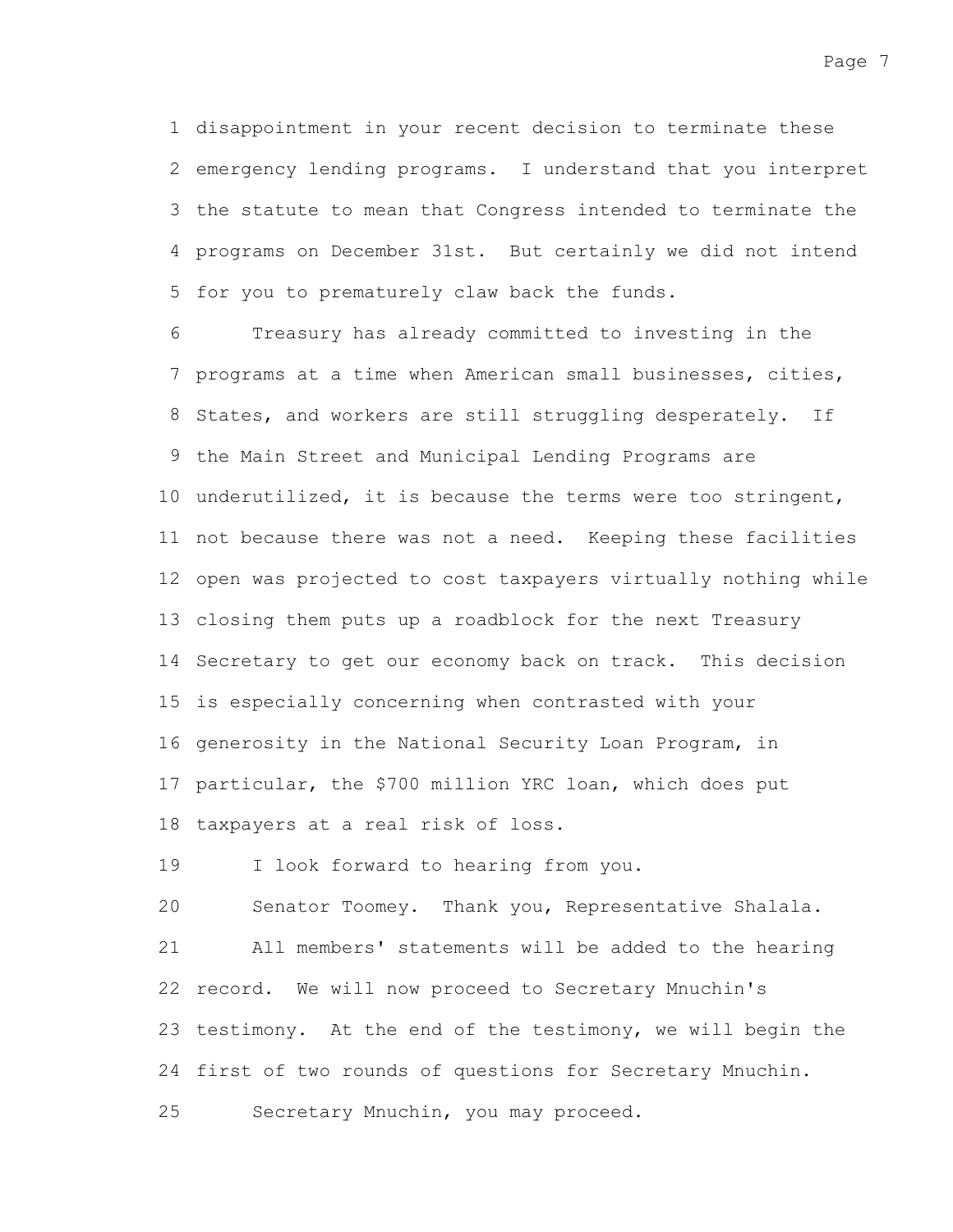STATEMENT OF THE HONORABLE STEVEN T. MNUCHIN, SECRETARY, U.S. DEPARTMENT OF THE TREASURY Secretary Mnuchin. Thank you very much. Senator 4 Toomey, Representative Hill, Representative Shalala, and 5 Commissioner Ramamurti, I am pleased to join you today to 6 discuss the Treasury Department's work on executing the 7 National Security Loan Program established under the CARES Treasury has worked diligently to implement every 9 piece of the CARES Act, including the National Security Loan 10 Program. 1 2 3 8 Act.

The CARES Act provided up to \$17 billion in loans to 12 businesses critical to maintaining national security related 13 to losses incurred as a result of COVID. The CARES Act 14 authorized Treasury to make loans and loan guarantees for 15 maintaining national security. The statute, however, does 16 not define that term. Therefore, after consulting with the 17 Department of Defense and the Office of the Director of 18 National Intelligence, Treasury issued guidance on April 19 10th providing that a company can fall within the definition 20 if it meets at least one of the three criteria: Number one, the applicant business performs under the 11 21

"DX"-priority rated contract or order under the Defense 22 23 Priorities and Allocations System regulations (15 CFR part 700); 24

Number two, the applicant operates under a valid top 25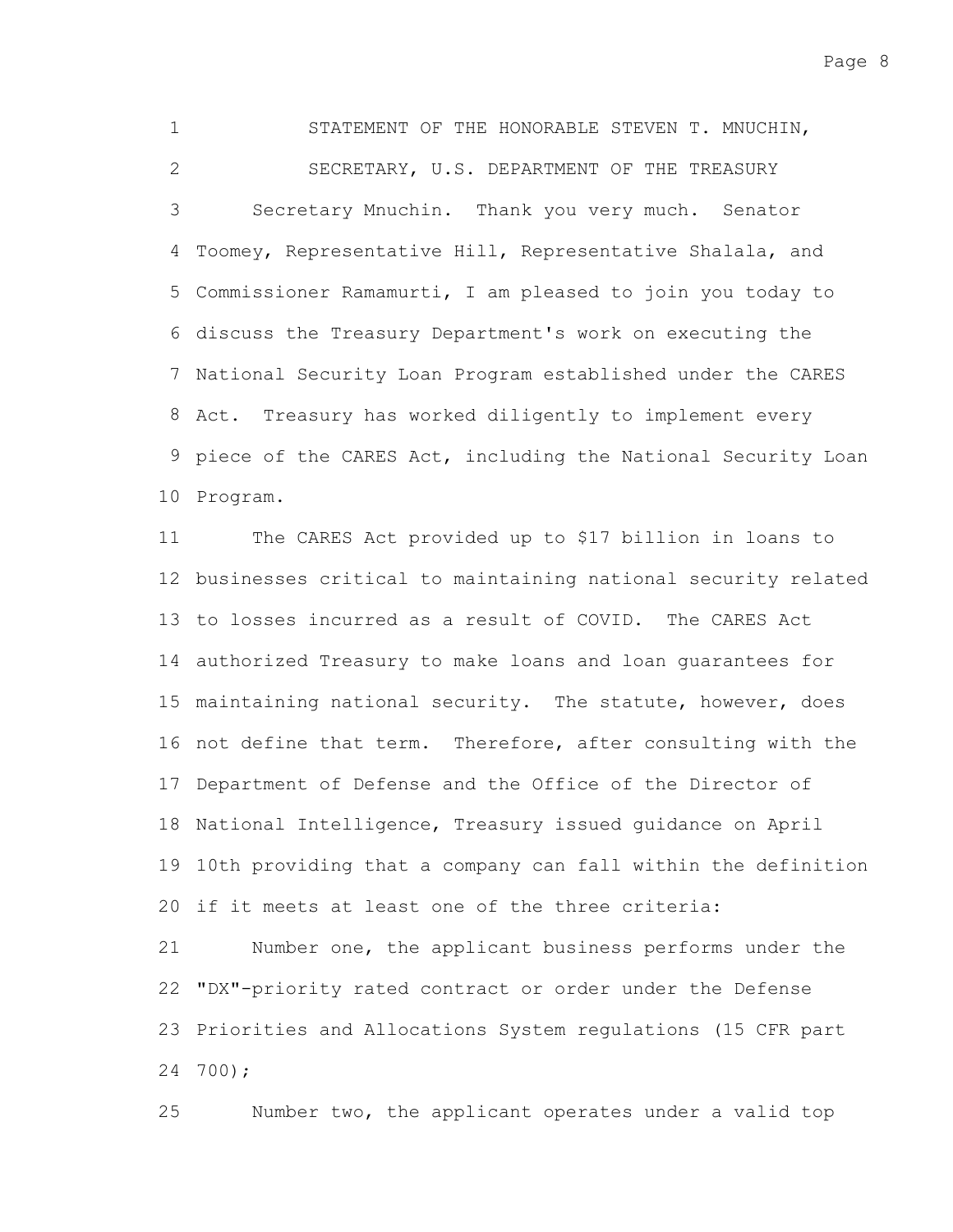1 secret facility security clearance under the National 2 Industrial Security Program regs (32 CFR part 2004);

Or, number three, based upon the recommendation and certification by the Secretary of Defense or the Director of 4 5 National Intelligence that the applicant business is 6 critical to maintaining national security, the Secretary of 7 the Treasury determines that the applicant business is 8 critical to maintaining national security. 3

If a company met at least one of these, Treasury 10 conducted a detailed financial and legal review. To date, 11 we approved 11 loans, nearly \$736 million. Information on 12 the companies and dollar amounts is on our website, 13 Treasury.gov. Many of the companies we initially expected 14 to take part in the program were able to raise funds in the 15 capital markets, leaving most of the funds unused. I urge 16 Congress to reallocate these funds to provide relief for 17 aviation industry workers who continue to struggle through 18 no fault of their own, small business, and other important issues. 19 9

In conclusion, I would like to thank the Commission for 21 working with us to provide vital economic relief to American 22 workers, families, and businesses. I hope that the 23 extensive amount of information Treasury has provided and 24 will continue to provide will be helpful. 20

And let me just say although the topic of today's 25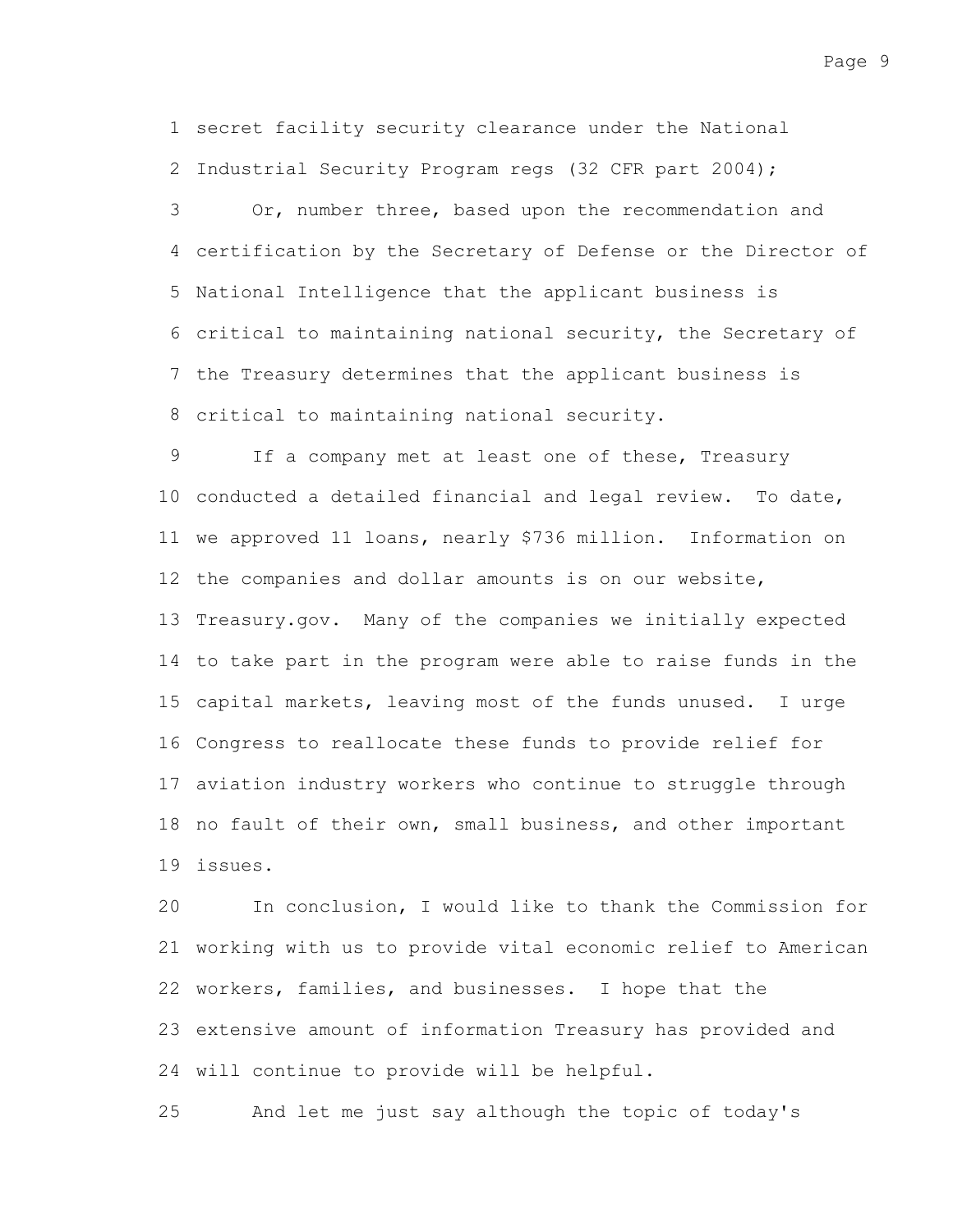1 hearing is not the 13(3) facility, I would be more than 2 happy to answer any questions on the 13(3) facility, and let 3 me reiterate that Treasury's obligation is to manage these programs under the law as the law is written and interpreted 5 by us and our legal department, and that is what we have 6 done. And I have never made comments that we would have 7 extended this and changed that view.

So thank you very much. 

[The prepared statement of Secretary Mnuchin follows:] 

- 
- 
- 
- 
- 
- 
- 
- 
- 
- 
- 
- 
- 
- 
- 
-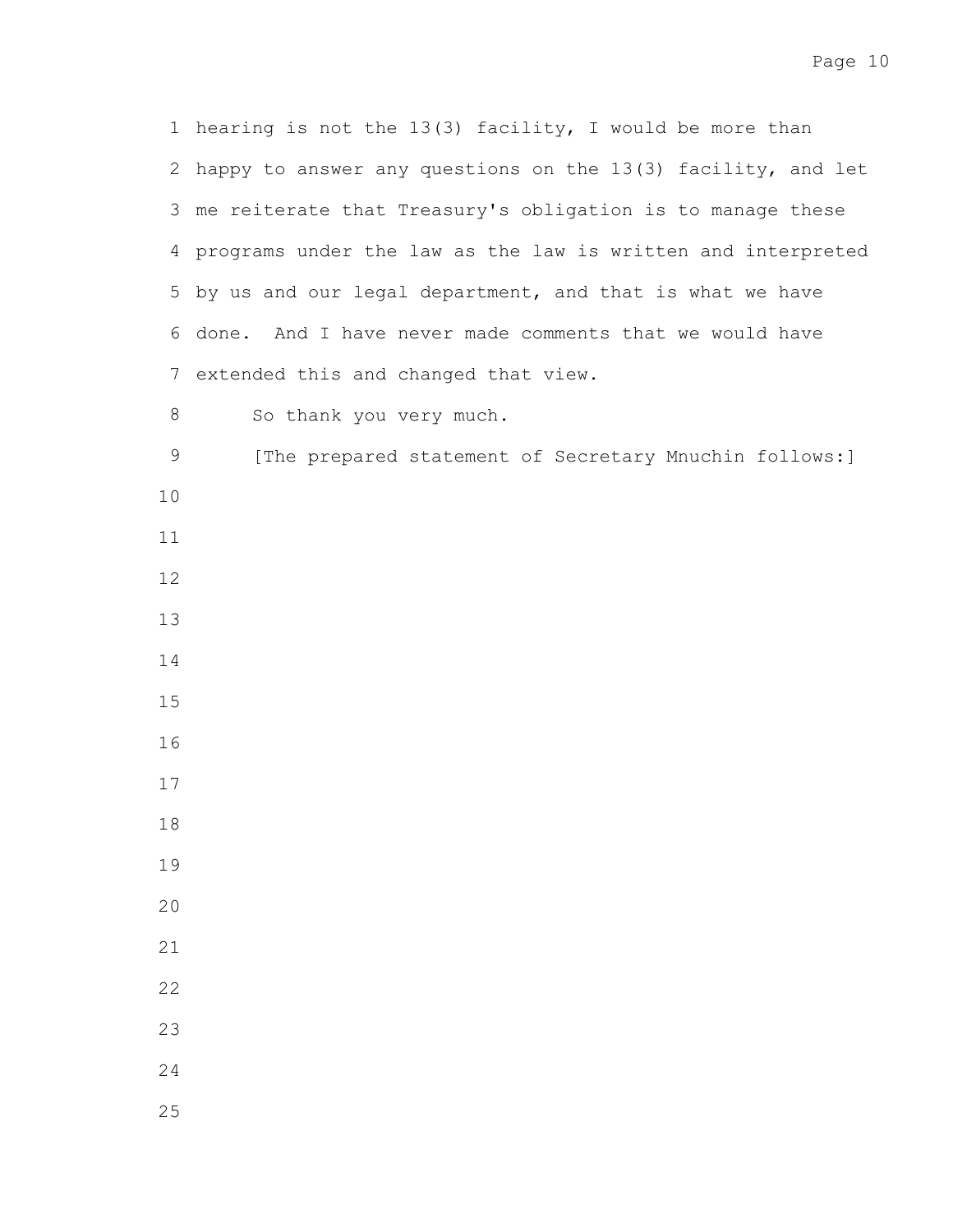Senator Toomey. Thank you, Mr. Secretary.

1

I will recognize myself for my 5 minutes of questions, 3 and I want to give you a chance to explain in some detail 4 how you came to this decision with respect to the 13(3) 5 facilities. I have questions about the defense lending, but 6 since two of my colleagues have raised this, I feel a need 7 to address this. 2

First of all, let me be very unequivocal about this. 9 Mr. Secretary, you did exactly the right thing. You did 10 what the law required in both ending these programs and 11 requiring a return of the money. I was one of the small 12 number of Senators who were in the room with you as we 13 negotiated the specific terms of this. There is nothing 14 ambiguous about this. And had you done anything to the 15 contrary, it would have been outrageous and a violation of 16 the law and certainly the intent of Congress. This is not 17 speculative on my part. Every single Republican on the 18 Senate Banking Committee signed a letter affirming that you 19 did the right thing for the right reasons. And when you 20 think about what an extraordinary set of powers Congress 21 handed over to the Treasury and the Fed at a moment of 22 crisis, absolutely unprecedented ability to potentially make 23 literally trillions of dollars of credit available, had you 24 not followed the law and returned that money, canceled these 25 programs and asked for the return of that money, what future 8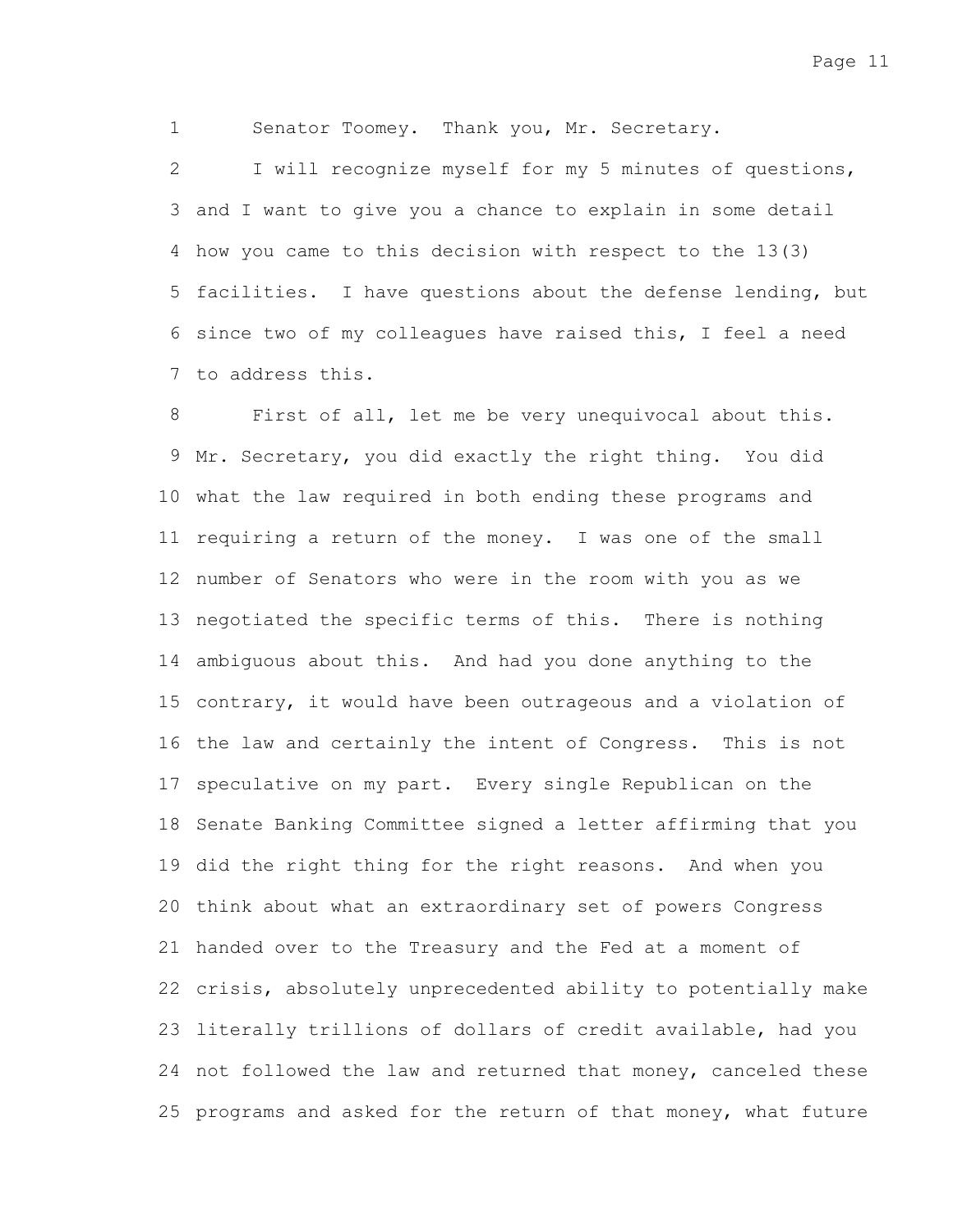Congress would ever give flexibility to a Treasury Secretary 1 2 and a future Federal Reserve Chairman in a moment of crisis? I want to remind my colleagues this legislation was passed in March when we were in an unprecedented turmoil. 4 Credit markets were threatening to drive us into a 5 6 depression. The financial circumstances were worse than the 7 financial crisis of 2008. And so we decided to set up a 8 temporary facility to restore the normal functioning of the 9 markets. That was its purpose: stabilize the credit 10 markets, allow private credit to flow to businesses, States, and municipalities. 11 3

Well, it turns out it worked even better than we had 13 hoped, at least better than I had. Markets did not just 14 restore their normal liquidity. They set new records. It 15 was remarkably successful. 12

Now, here is the important thing. We have some folks 17 who think that these facilities should be used as a way to 18 subsidize preferred borrowers, maybe municipalities that 19 have been irresponsible, may even be insolvent. Maybe it is 20 a way to subsidize certain preferred companies that are in 21 industries that are favorably looked upon. That is 22 absolutely not what these programs were for. They were for 23 restoring a functioning market, and that is why the statute 24 called for them to come to an end, and that is why the 25 Secretary did exactly the right thing by ending them. And, 16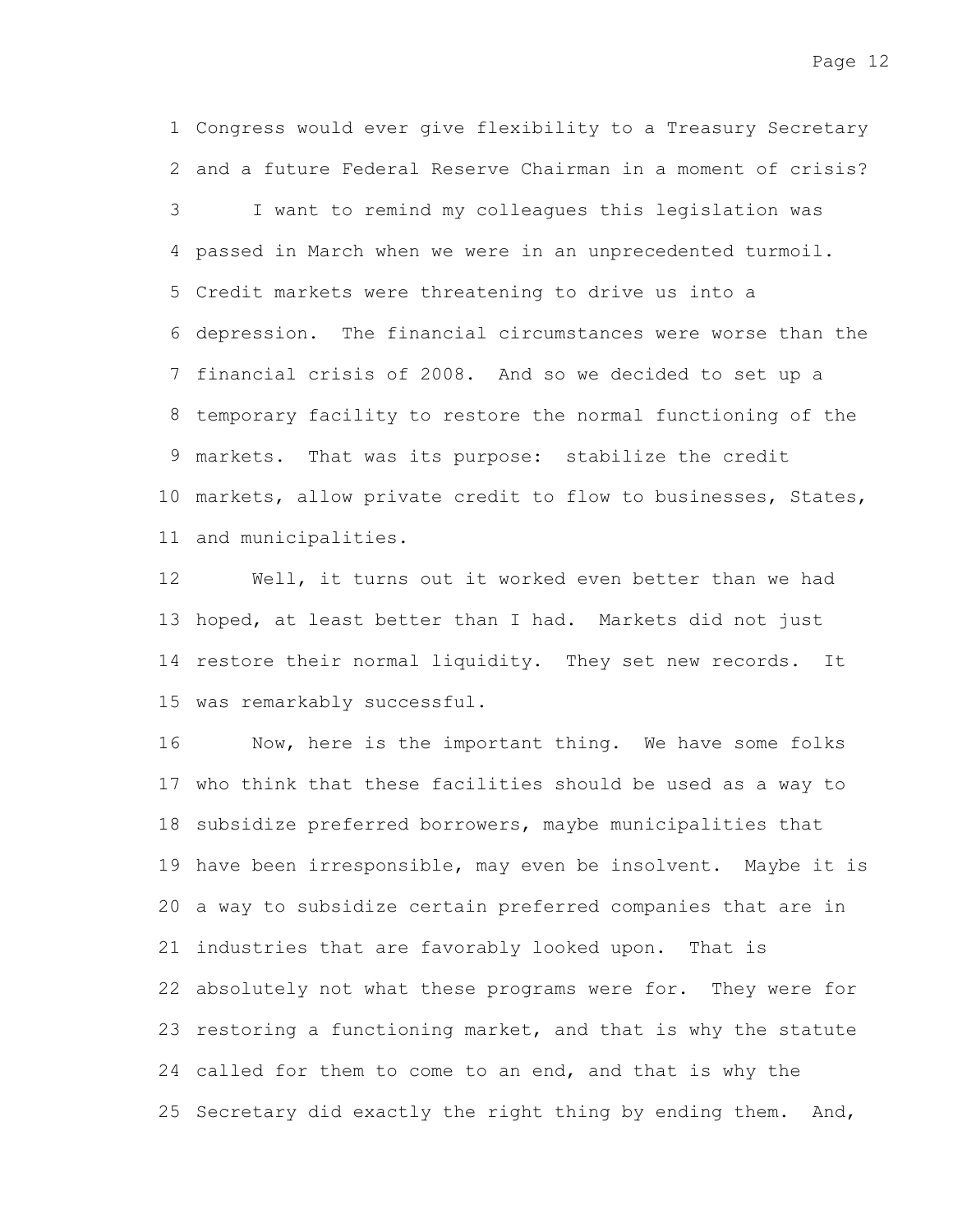1 frankly, it would be outrageous for any future Secretary to 2 attempt to restart them.

I have 2 minutes left in my questioning, and so I am 4 going to turn this over to you, Mr. Secretary, to explain to 5 us how and why you came to the decision you did. 3

Secretary Mnuchin. Thank you very much. The decision 7 on the 13(3) facilities? 6

Senator Toomey. Yes. 8

Secretary Mnuchin. Okay. Thank you very much. Let me 10 refer you to the CARES Act, and there are three provisions 11 of the CARES Act that work together. And, Senator Toomey, 12 as you know--you recall this because you and I were in the 13 room, and we actually drafted this. Senator Crapo was with 14 me as well. I sat with Senator Crapo right outside Senator 15 Schumer's office with Senator Schumer's staff very late that 16 night going through line by line. 9

So the first part, Section 4029, which everybody can 18 look at, has a December 31, 2020, date. Obviously, there 19 was some relevance or there would not have been the point of 20 putting it in. It is very clear: "Except as provided in 21 (b), on December 31, 2020, the authority...to make new loans 22 shall terminate." 17

It also references 4027. So under 4027, what it says 24 is that if there are existing loans outstanding, we can 25 continue to make advances under existing loans. And then 23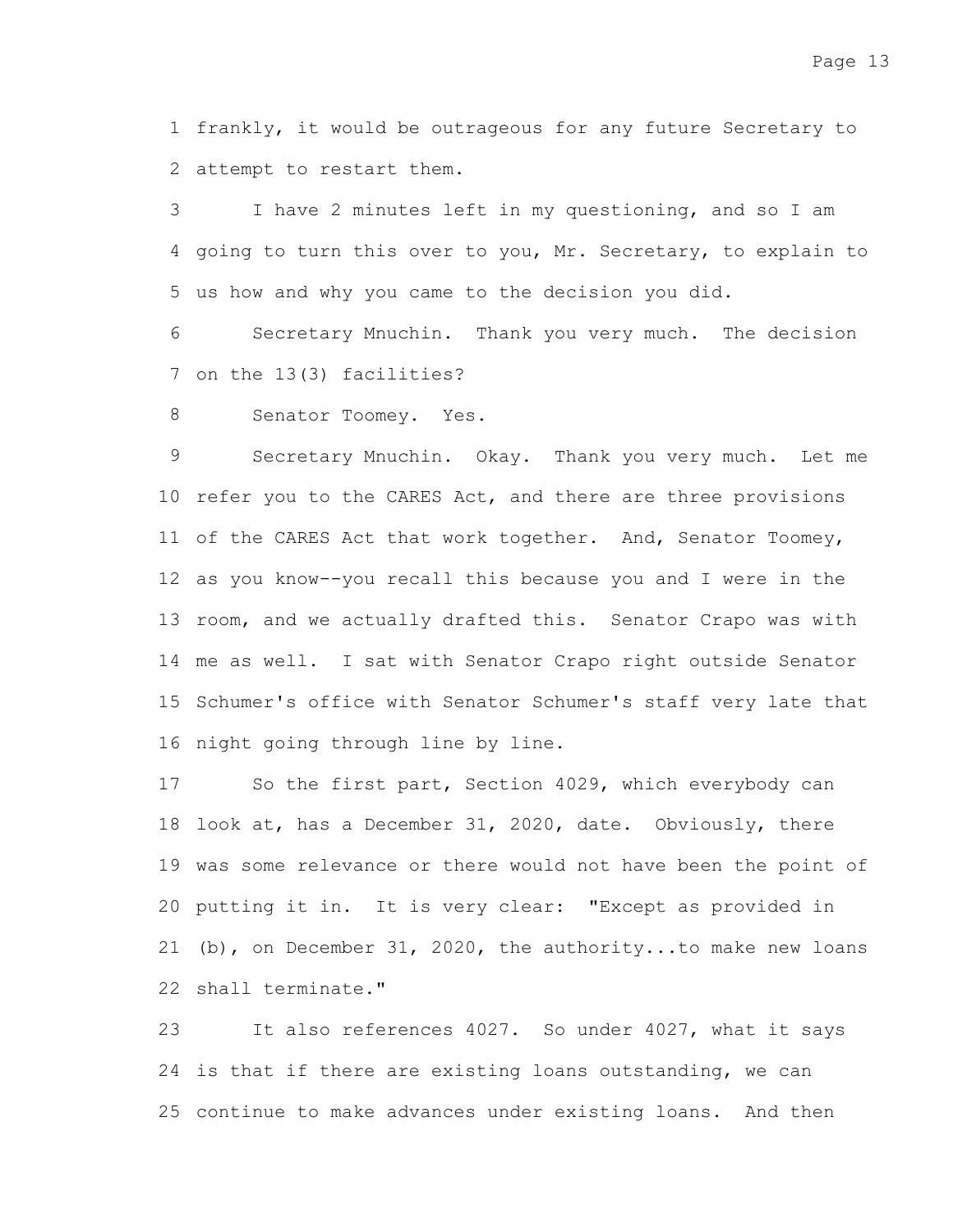1 the final part I would just comment, there is a provision 2 that when the money comes back under waterfall, how it 3 works. I have made no judgment as to whether it goes into 4 the ESF or whether it goes into the general fund. As a 5 matter of fact, a lot of it will stay in the ESF as unused funds. 6

For people who think there is another interpretation, 8 the only logical thing is that 4029 does not apply to 9 indirect commitments as well as direct commitments, and it 10 would imply that money I put in the Fed, if it were just 11 sitting there, could be used. That was not the intent that 12 you and I discussed. It is not in the law. And if Congress 13 wants to reallocate this money for the Fed instead of 14 reallocating it for unemployment and PPP loans and others, 15 Congress can do that now. 7

Thank you, Mr. Senator. 16

Senator Toomey. Thank you very much, Mr. Secretary. Commissioner Ramamurti. 17 18

Mr. Ramamurti. Thanks. I have questions about the YRC 20 Loan, but just briefly to address this point, first, I have 21 heard in many different contexts from my Republican and 22 conservative friends that to interpret a statute, the thing 23 you do is look at the text of the statute, not at 24 congressional intent. And I think there is not an objective 25 lawyer in town, frankly, or in the country that I have heard 19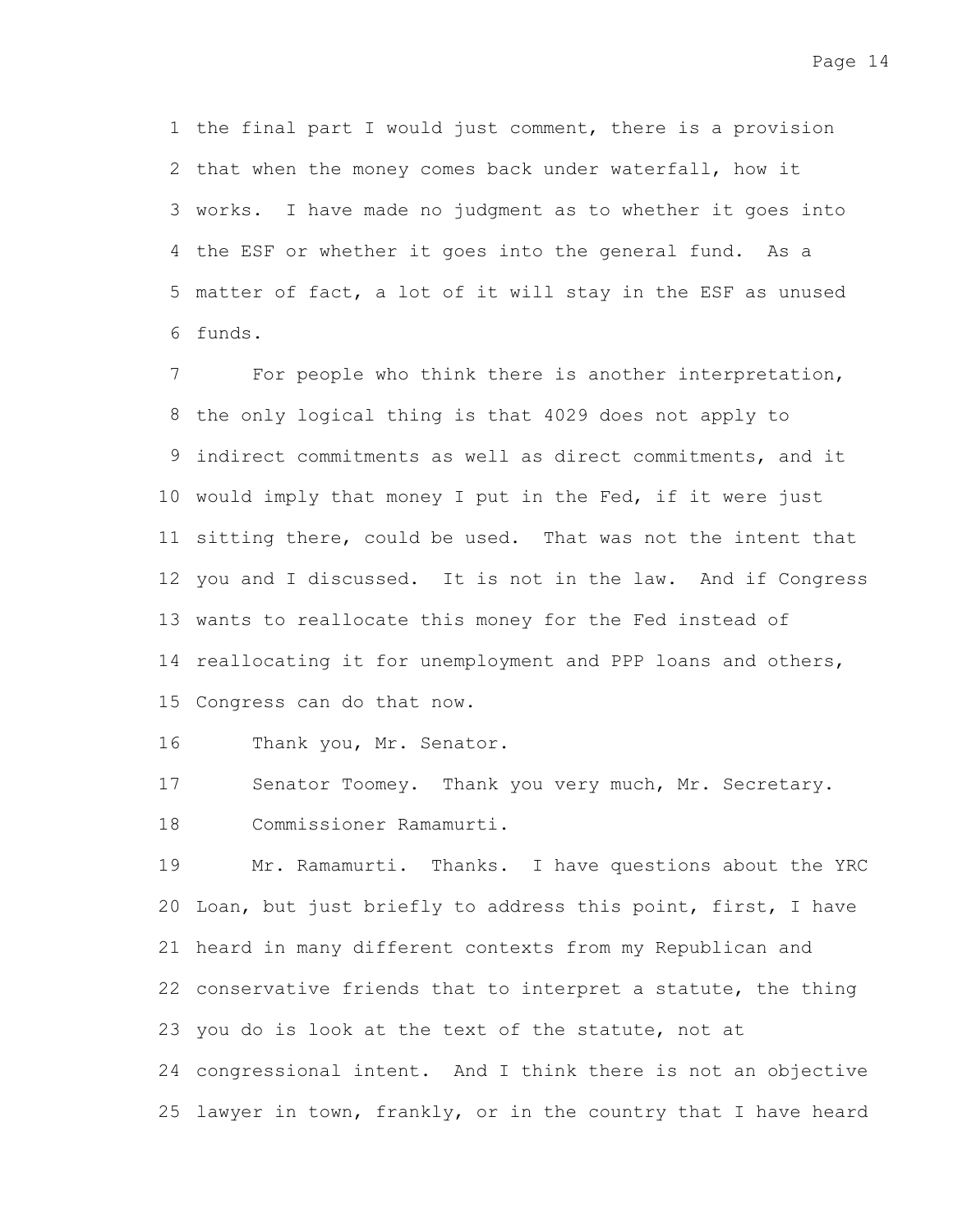1 from that reads the text of the law the way that the 2 Secretary has. And I will say respectfully I think that my 3 Republican colleagues here and in the Senate felt the same 4 way, because recall in the fall they offered an amendment to 5 the CARES Act that actually would have terminated the lending programs in January, but that amendment did not 6 7 pass. And so I think I will just leave it there instead of 8 going back and forth on this.

So, Mr. Secretary, in the CARES Act, Congress gave you 10 the authority to make direct loans to companies critical to 11 national security. By far the biggest loan you have made 12 for \$700 million, or 70 times larger than the next largest 13 loan, is to a trucking company called "YRC," which helps the 14 Defense Department ship basic supplies between military 15 bases. So I am glad that this loan has helped put off job 16 losses and health care cuts and retirement cuts for 17 truckers. 9

But it was not just the company's workers that 19 benefitted from this loan. The company's creditors on Wall 20 Street made out great, too, and so I want to dig into why 21 you chose to give such a big and generous loan to this 22 specific company, a company that this Commission has said 23 has a weak connection to national security. 18

So at the time that you made this loan to YRC in July, 25 were you aware that Apollo Global Management, a big private 24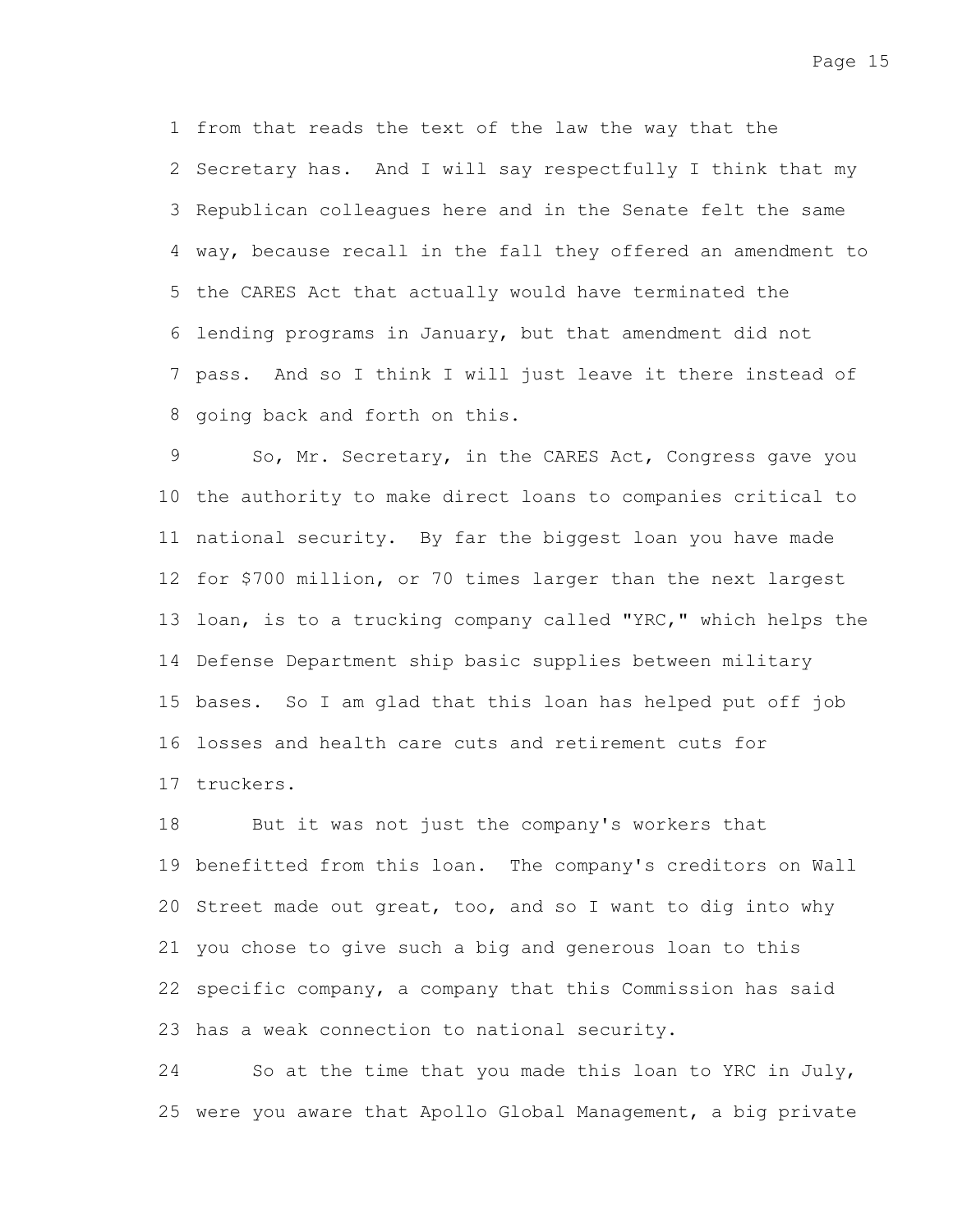1 equity firm, was YRC's biggest creditor with as much as \$600 million at stake? 2

Secretary Mnuchin. Yes, I was. But I just want to 4 state for the record, I have consulted with my General 5 Counsel. My General Counsel agrees with our reading of the 13(3), and if a future Treasury Department wants to break 6 7 the law and have a different interpretation, Congress will 8 deal with that. 3

Mr. Ramamurti. Just on that point, Secretary Mnuchin-- Secretary Mnuchin. In all due respect, you are not the 11 person who I am relying upon for legal advice. I have a 12 legal department that I relied upon, and we are following 13 the law. 9 10

Mr. Ramamurti. I appreciate that. And just to turn 15 back to this, but, quickly, is that a written memo that the 16 General Counsel provided to you on this topic? 14

Secretary Mnuchin. He has provided me verbal advice, 18 and we are going to follow it up with a memo. And if the 19 Commission would like it, once the memo is complete, we are more than happy to-- 20 17

Mr. Ramamurti. Yes, I think we would all agree that 22 that would be a useful thing to have. 21

Okay. So back to the question. You were aware that 24 Apollo was YRC's biggest creditor. 23

Secretary Mnuchin. Of course I was. 25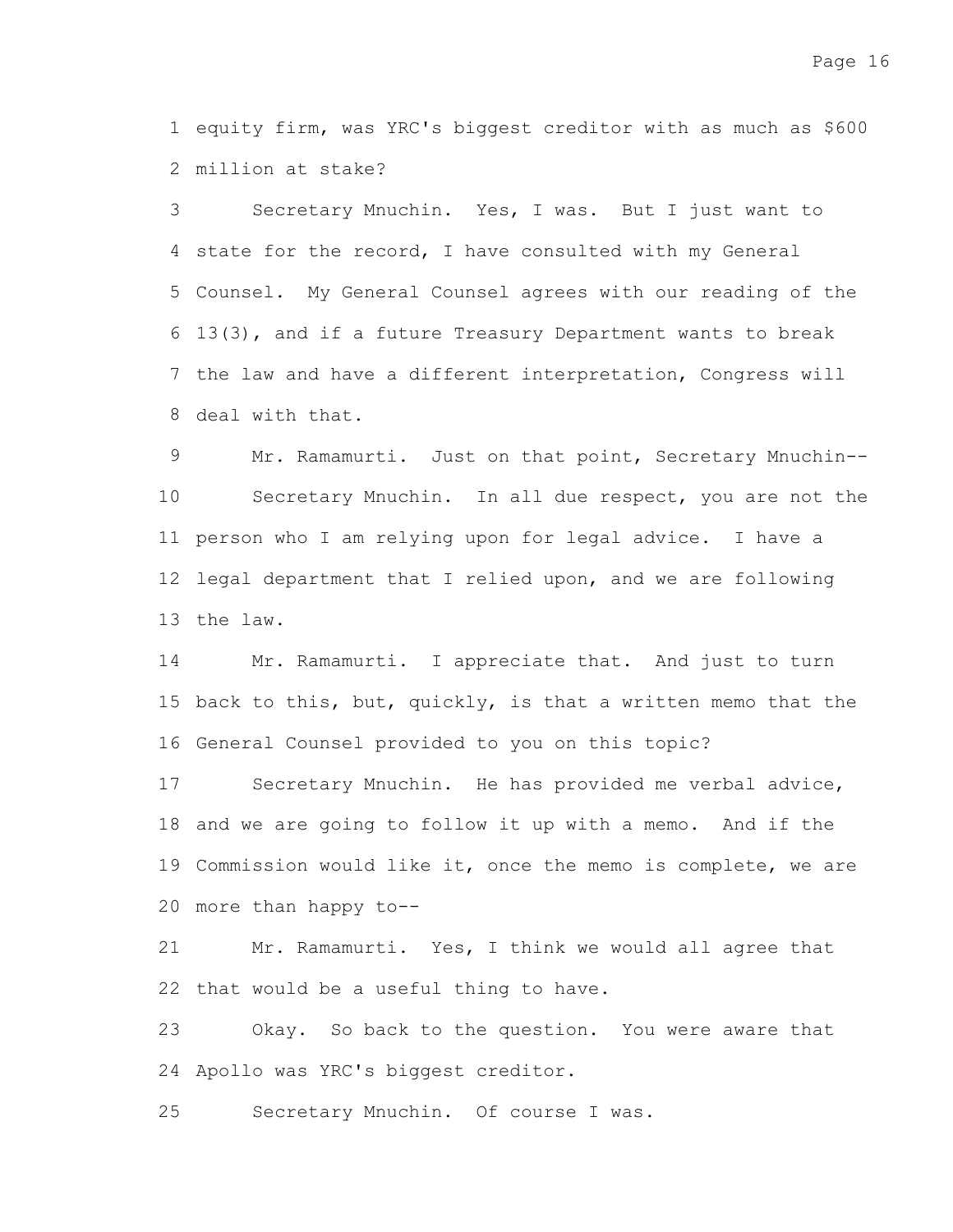Mr. Ramamurti. And you also knew, according to written 2 responses that Treasury has provided to this Commission, 3 that YRC was likely to file for bankruptcy if it did not 4 receive a loan from the Government. 1

Secretary Mnuchin. Yes, I was aware of that. 5

Mr. Ramamurti. And YRC going through bankruptcy would 7 have potentially cost Apollo hundreds of millions of 8 dollars. But--6

Secretary Mnuchin. That I was not aware of. That is 10 subjective. I never did that analysis. 9

Mr. Ramamurti. Okay. 11

Secretary Mnuchin. I think it would not have cost 13 them, but I do think it would have been bankrupt and the 14 company would have fired lots of people. 12

Mr. Ramamurti. Sure. But Apollo got lucky because not 16 only did you give YRC a loan, you gave them a great deal, as 17 the Commission has concluded on a bipartisan basis. In 18 fact, even though taxpayers are ponying up \$700 million, 19 Apollo, not American taxpayers, gets the first claim on 20 YRC's existing assets if it goes bankrupt. Is that right? Secretary Mnuchin. So would you like me to give our 22 analysis on why we made the loan? 15 21

Mr. Ramamurti. No. I just simply want an answer to 24 the question about does Apollo retain first priority on YRC's-- 2523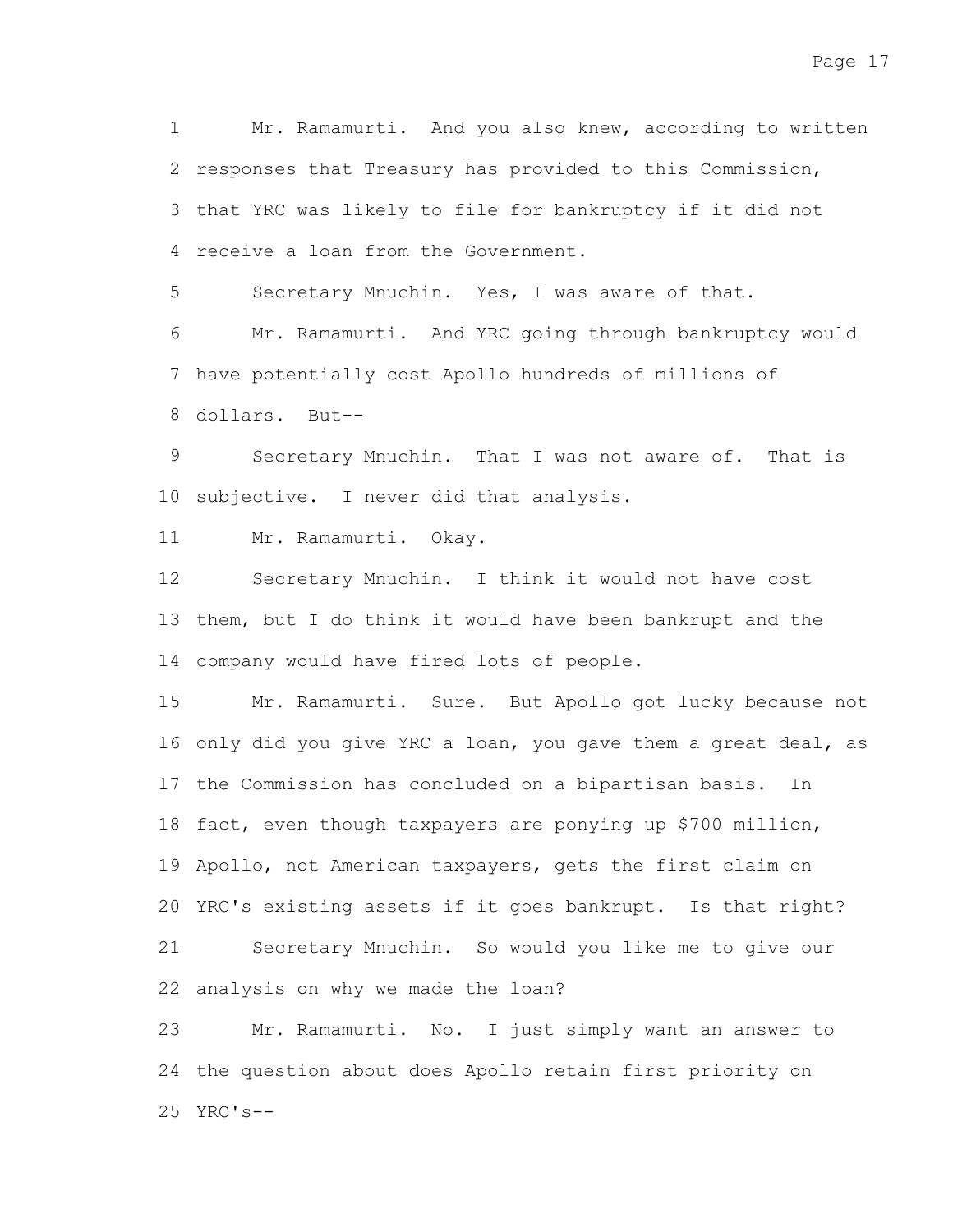Secretary Mnuchin. On certain assets it does, and on 2 certain assets we have a first priority lien. 1

Mr. Ramamurti. Only on assets that are purchased using 4 the Treasury--3

Secretary Mnuchin. Again, there is Term A and there is 6 a Term B, and there is different collateral. We would be 7 happy to go through the detailed analysis with you. 5

Mr. Ramamurti. Okay. 8

Secretary Mnuchin. You can see I brought plenty of 10 information. I tried to--I did not realize Representative 11 Hill was going to have as much as well. I wanted to be 12 prepared. 9

Mr. Ramamurti. Okay. I appreciate that. So the 14 answer sounds like, yes, that on most of the assets that 15 exist now, Apollo retains first priority. And there are 16 other signs of special treatment. According to a GAO report 17 released this morning, Treasury "did not follow the standard 18 process established for evaluating applications for the YRC 19 loan." The GAO found that Treasury fast-tracked YRC's 20 application even though "Treasury did not fast-track any 21 other applications, though other businesses faced similar 22 circumstances." So, again, we have a fast-tracked, 23 extremely generous loan that just so happened to help the 24 private equity giant Apollo. 13

So, Mr. Secretary, were you aware before you made this 25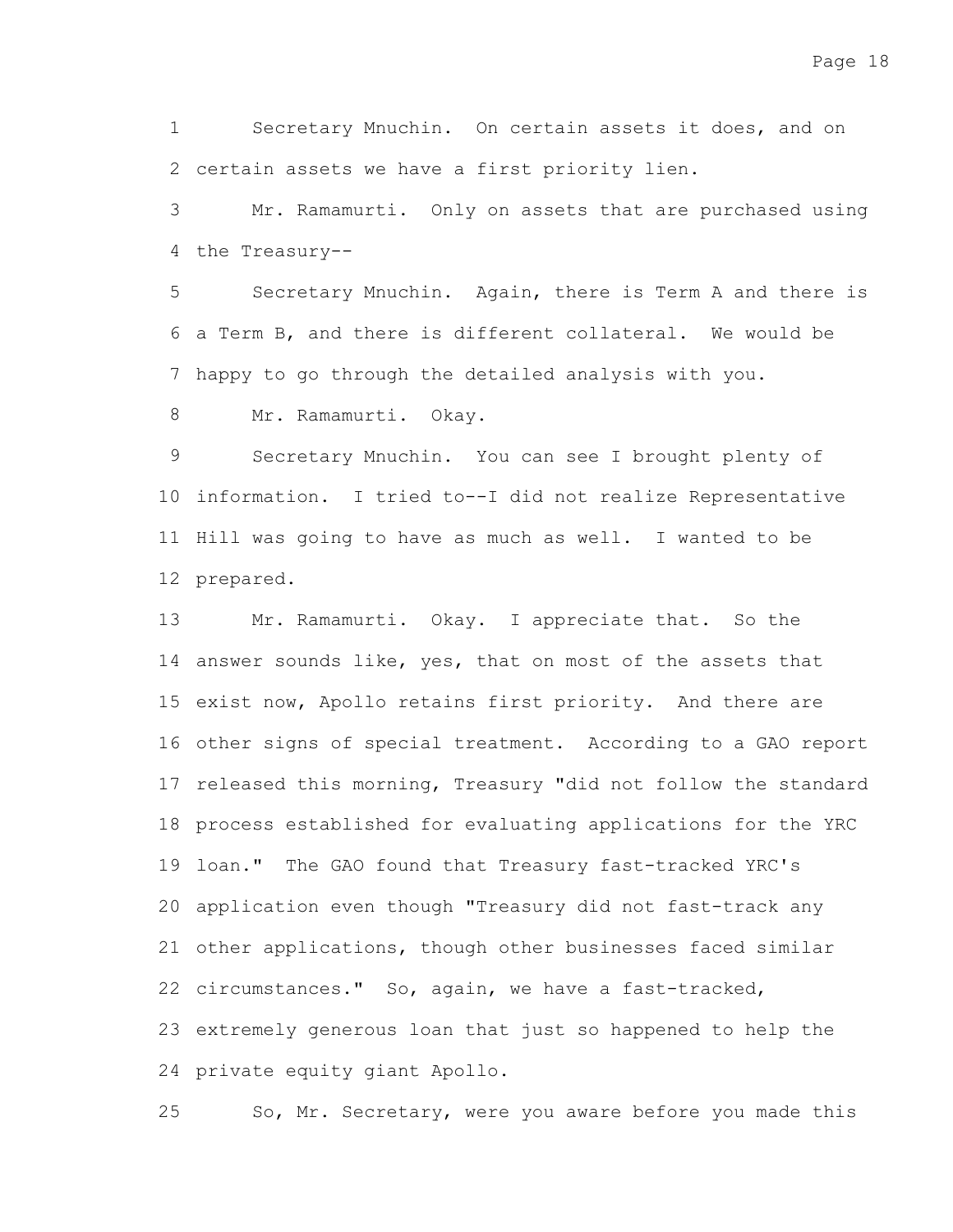1 loan that Apollo has close personal ties to Jared Kushner, 2 the President's son-in-law and senior adviser?

Secretary Mnuchin. So let me submit for the record a 4 letter from Peter DeFazio and Sam Graves. Let me also 5 submit for the record a letter from Ron Wyden and Pat 6 Roberts. I have many other letters that I would be more 7 than happy to submit afterwards, but let me just say we had tremendous interest from Congress asking us to expedite 8 9 this. We also had a certification from the Department of 10 Defense that the loan qualified. So, of course, we were 11 going to prioritize this because, as you said, there was a 12 tremendous risk to the Department of Defense and a 13 tremendous risk to the number of jobs. [The letters follow:] / COMMITTEE INSERT 3 14 15 16 17 18 19 20 21 22 23 24 25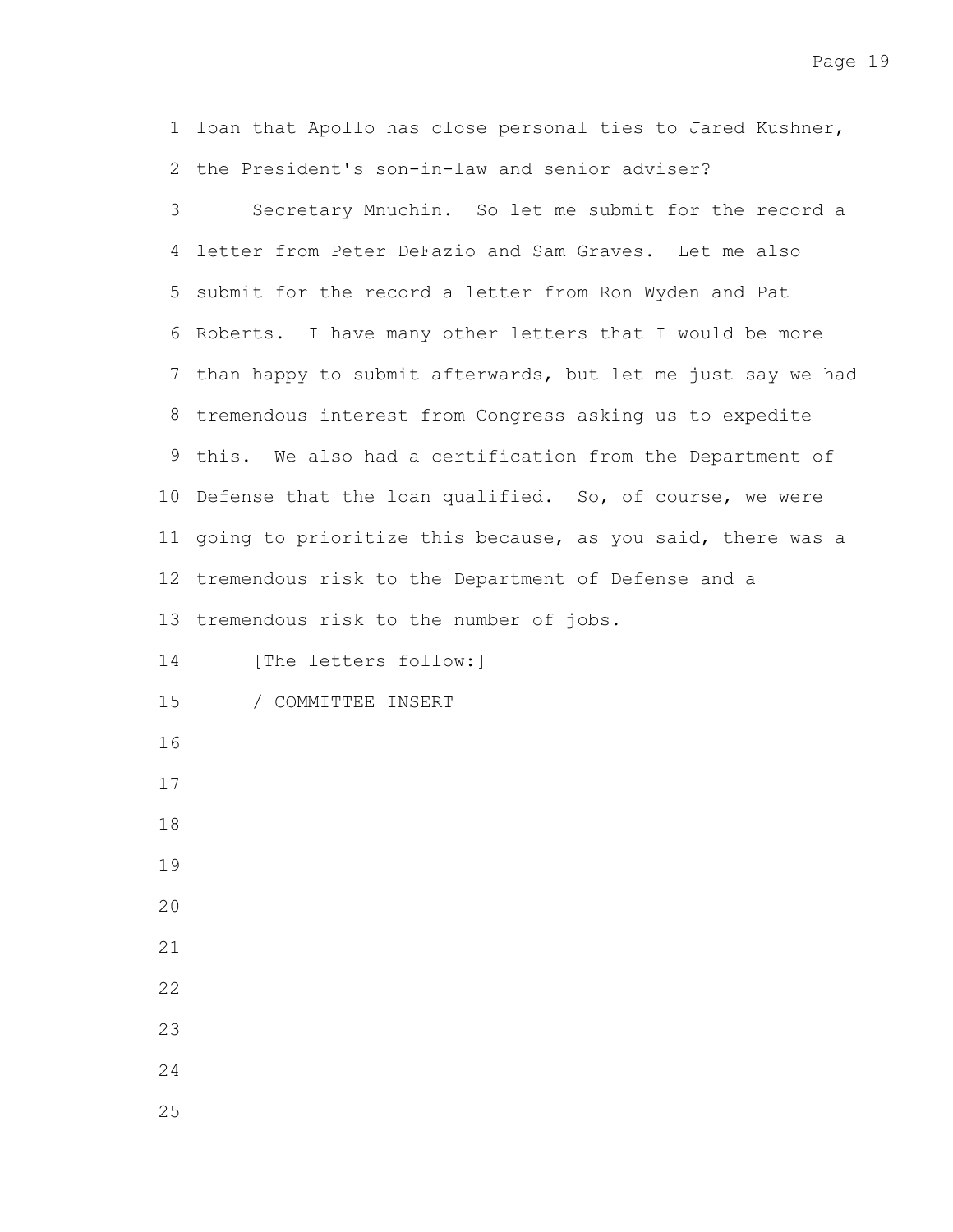Mr. Ramamurti. So, Mr. Secretary, I understand all of 2 that, but my question was: Were you aware at the time you made this loan that Apollo has close ties to Jared Kushner? 3 Secretary Mnuchin. When you say "close ties," what is 5 the definition of "close ties"? 1 4

Mr. Ramamurti. Were you aware that in 2017 Apollo 7 loaned the Kushner companies \$184 million--6

Secretary Mnuchin. I was not aware of that. 8

Mr. Ramamurti. You were not aware of that, which was 10 reported in the New York Times in--9

Secretary Mnuchin. I may have read it in the press at 12 some point, but I am not involved nor did I take that into 13 consideration, nor prior to you asking me that would I have 14 known that. 11

Mr. Ramamurti. Sorry, Mr. Chairman. Briefly, to 16 finish up here, Mr. Secretary, can I just ask on the record, 17 did Mr. Kushner or anyone from his staff ever reach out to 18 you about providing a loan to YRC? 15

Secretary Mnuchin. He or nobody on his staff ever 20 reached out to me. 19

Mr. Ramamurti. And so-- 21

Senator Toomey. Thank you. We will have another round. 23 22

Representative Hill. 24

Mr. Hill. Thank you, Mr. Chairman. 25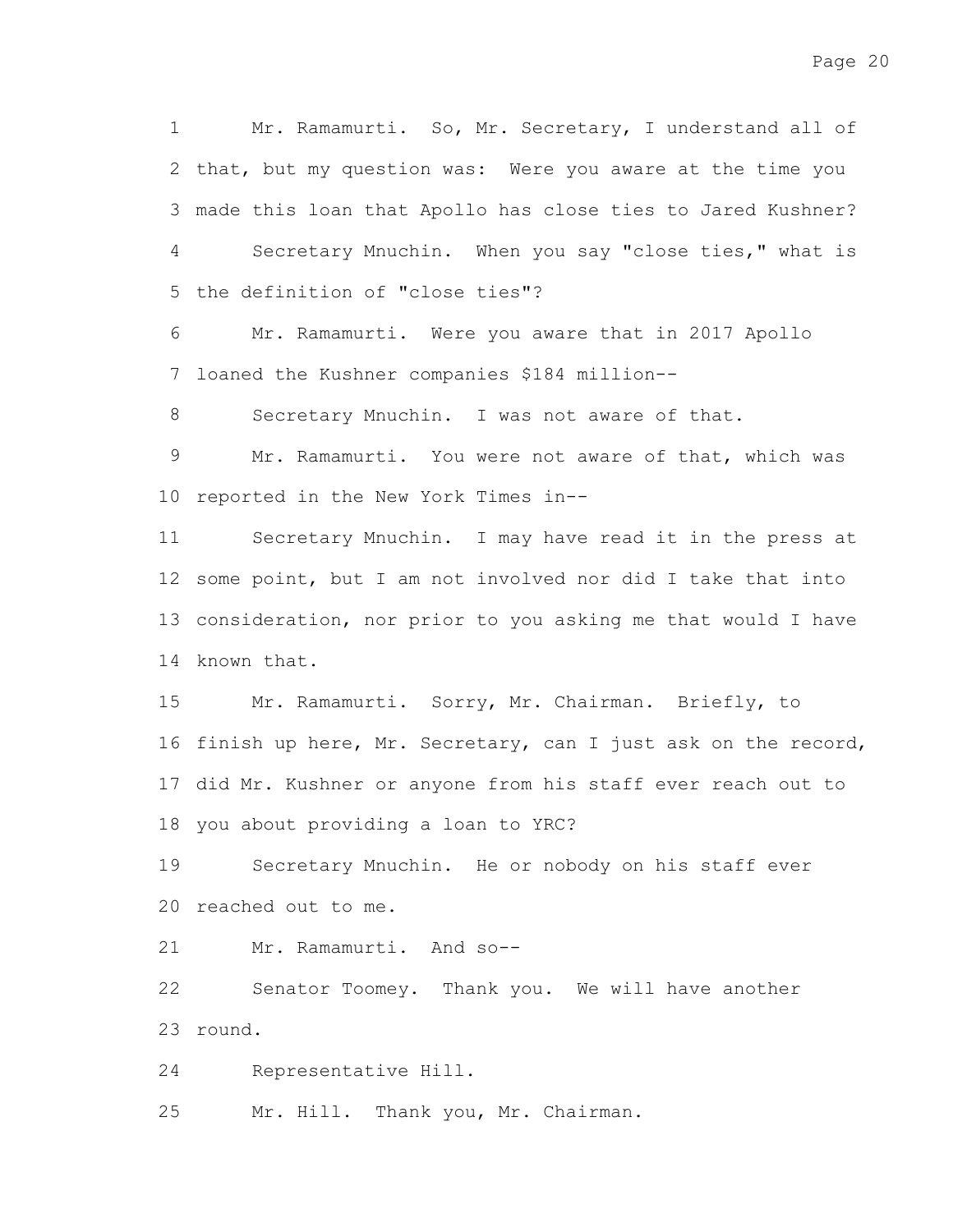Mr. Secretary, when you received this request from YRC 2 and the DOD certified that it was essential to national 3 security, were you under an obligation to also determine 4 that the applicant's business was essential to national 5 security sort of independent of the certification? 1

Secretary Mnuchin. I was not. We relied upon the 7 certification. If you have questions about that, you should ask DOD. We published regulations and we followed them. 8 Mr. Hill. Yes. And so in looking at the YRC loan 10 structure for Tranche A, which is the working capital 11 tranche, as Commissioner Ramamurti suggested, Treasury is in 12 a junior position there in the collateral pool, and you have also asked for equity compensation in addition to the 13 14 payment-in-kind interest and the current pay interest on the 15 note. From my review of the collateral pool, it does not 16 look like it is at all adequately secured for covering both 17 Apollo and Tranche A plus the other obligations of the 18 company. And I just would ask your view. Did you look at 19 the collateral pool? And do you believe that the collateral 20 protected the American taxpayers? 6 9

Secretary Mnuchin. The answer to that is yes. We did 22 a thorough analysis of the collateral pool. We consulted 23 with Perella Weinberg, who was our financial adviser on this 24 loan and all the national security loans. And let me just 25 comment we did get equity, and our equity is currently worth 21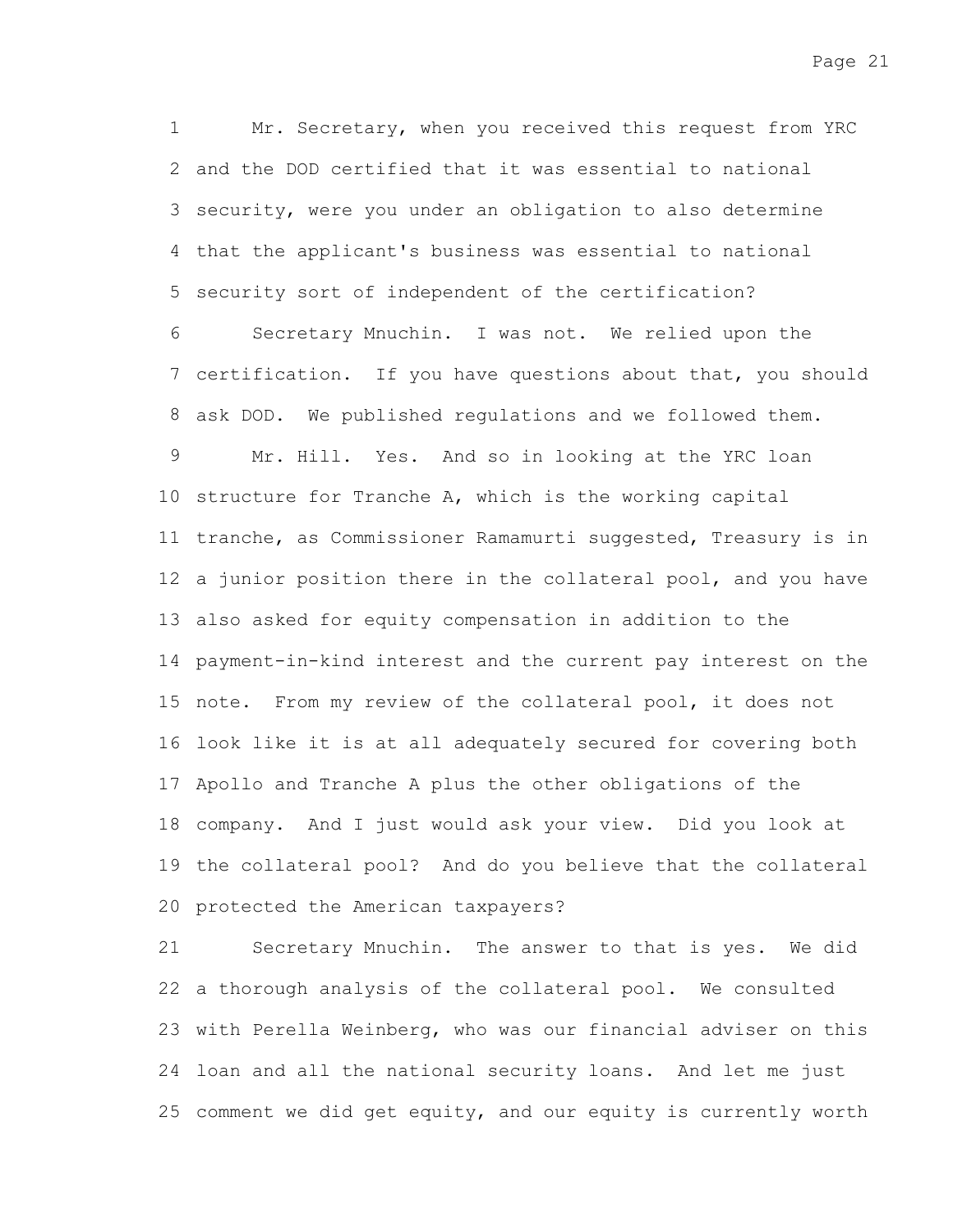1 \$100 million.

Mr. Hill. That is because the stock has increased 3 because the Treasury now has made this loan, and I agree the company was certainly near bankruptcy before the credit. 4 2

When I look at the collateral pool, it is stated in the Wasserstein Perella material it is at \$1.5 billion, securing 6 7 \$1.3 billion in debt, so in that sense, on the face of it, 8 using book values that Wasserstein Perella had, it is 9 covered. But, of course, when you underwrite a loan, you do 10 not use book value and 100 cents on the dollar when you look at collateral pools. You would discount it based on normal 11 12 business traditions and underwriting. And when I look at 13 the accounts receivable, they were given 100 cents on the 14 dollar instead of, say, 80 cents on the dollar. When I look 15 at the real estate value, it was given 100 cents on the 16 dollar valuation. And then in the existing fleet, which as 17 noted in Tranche B lending, the YRC fleet is old, and that 18 is what these collateral documents cover, all the tractors 19 and trailers. And when you look at that, there is no way 20 that it is worth the face value of \$312 million. 5

So my point is when I look at that, I find a collateral 22 value of about \$1.1 billion, so under the combined lending 23 amount. I just would urge Treasury to reassess that 24 collateral. I think you are vulnerable there, and if this 25 company does not hit its projections, then your equity 21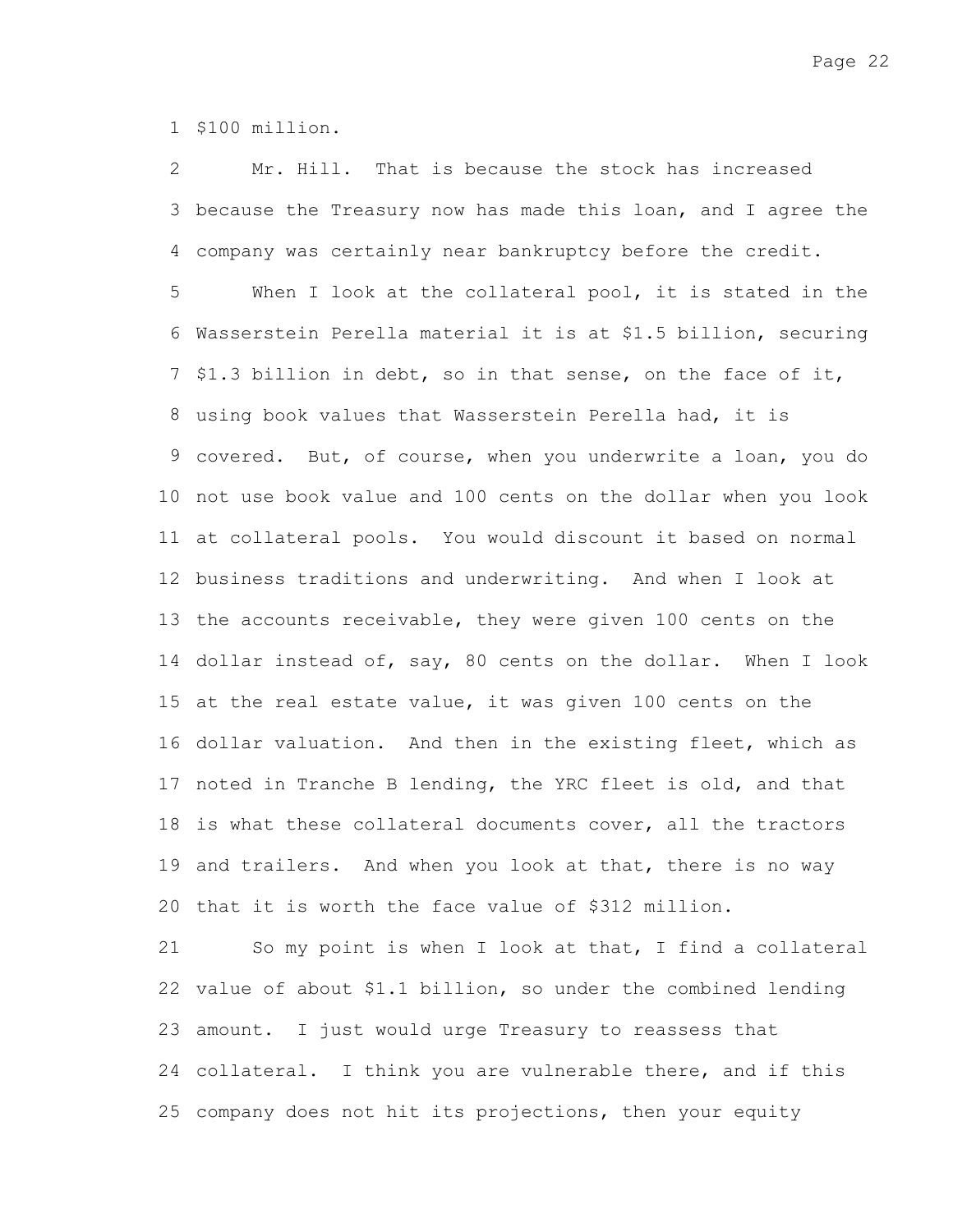1 value, which does have a positive gain now, will not in 4 2 years. What is your reaction to that analysis?

Secretary Mnuchin. Representative Hill, let me explain 4 to you that I was chairman of a bank, an OCC bank, and I am 5 the first one to say if my bank had been underwriting this 6 loan, we would not have made this loan. So let me be clear. 7 The purpose of these facilities--now, that does not mean I 8 do not think we are secured and will not get our money back. 9 But as you recall, both Congress and outsiders encouraged us 10 to take losses. So when we did the neutral analysis, we are 11 not in any way saying this was a market loan. As a matter 12 of fact, had it been a market loan, the Treasury would not 13 have been involved. 3

Now, I do believe that ultimately Treasury and the 15 taxpayers will be very well compensated because the economy 16 came back quicker than people thought and the businesses 17 come back quicker. We analyzed it, and in many scenarios we 18 thought we would lose money. And, again, I am happy to 19 submit letters for the record from both Republicans and 20 Democrats that encouraged us on Main Street that we should 21 lose money. This loan was priced at a premium to the Main 22 Street pricing. This loan--you know, I was not operating a 23 hedge fund at Treasury. I was not operating an OCC bank. I 24 would be more than happy to go through--14

Mr. Hill. Let me reclaim my time. Thank you for that 25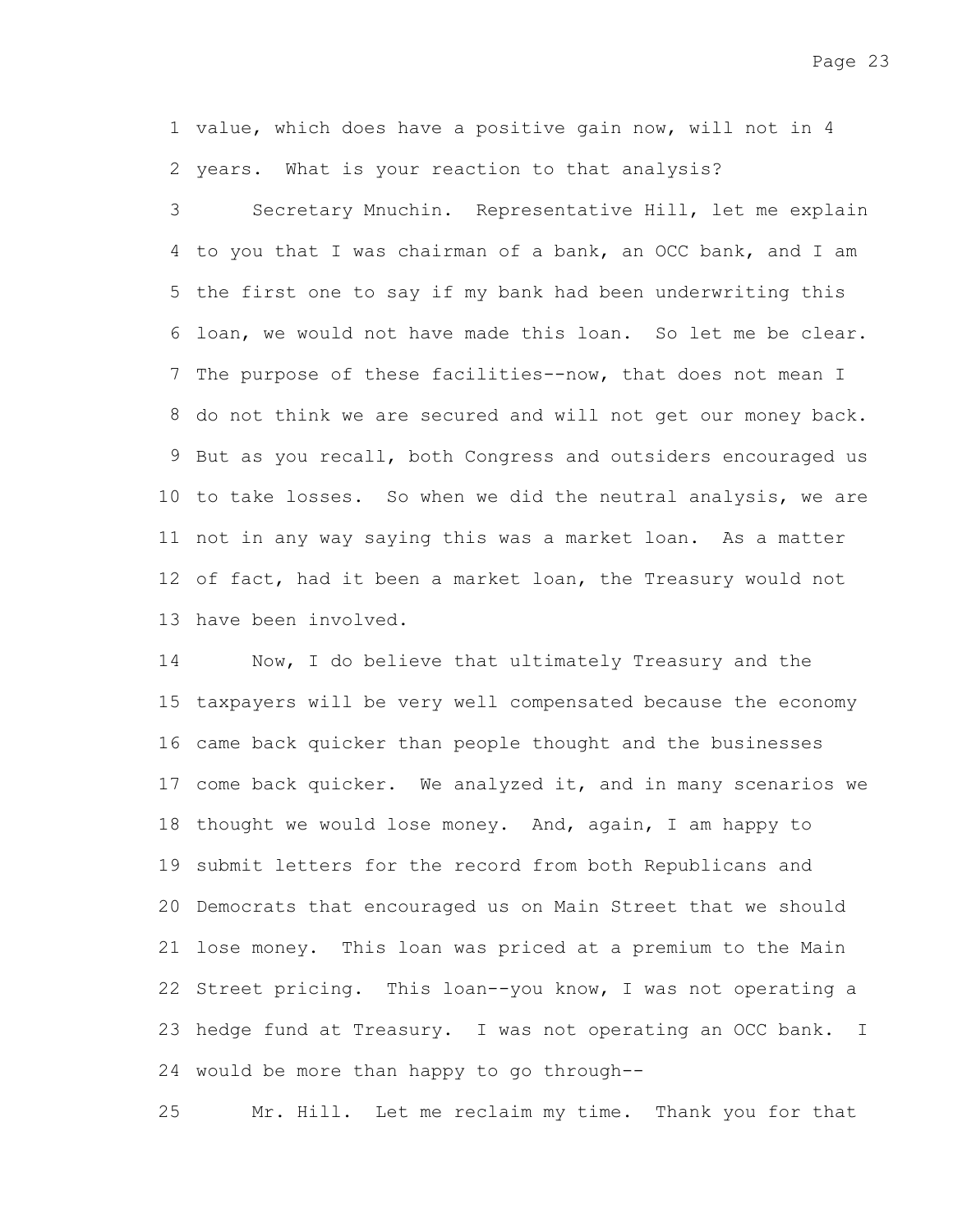view. 1

When you look at this company, it has been bailed out 3 before under pressure from Jimmy Hoffa and the unions in 2008-2009. Banks were compelled by Government to 4 5 intervention in the Treasury then and Congress then to bail 6 this company out in a debt-for-equity swap in 2010. And 7 despite having all of its debt wiped out then, the same important characteristics, this company finds itself exactly 8 9 in the same position before the pandemic. 2

So let me yield back, Mr. Chairman, but I still have 11 concerns about this credit. 10

Senator Toomey. Thank you, Representative Hill. 12

Representative Shalala. 13

Ms. Shalala. Thank you. I think I will slightly 15 change the subject. 14

The CARES Act requires borrowers under the National 17 Security Loan Program to maintain its March 2020 employment 18 levels until September 30, 2020. Treasury contractually 19 extended this requirement in the national security loan 20 documents. Why did Treasury extend unemployment level 21 requirements in this program but not in its Airline Loan 22 Program? And, also, why didn't it work with the Federal 23 Reserve to impose employment level requirements on the other 24 lending programs like Main Street? And why did Treasury 25 only extend the requirement through September 30, 2021, in 16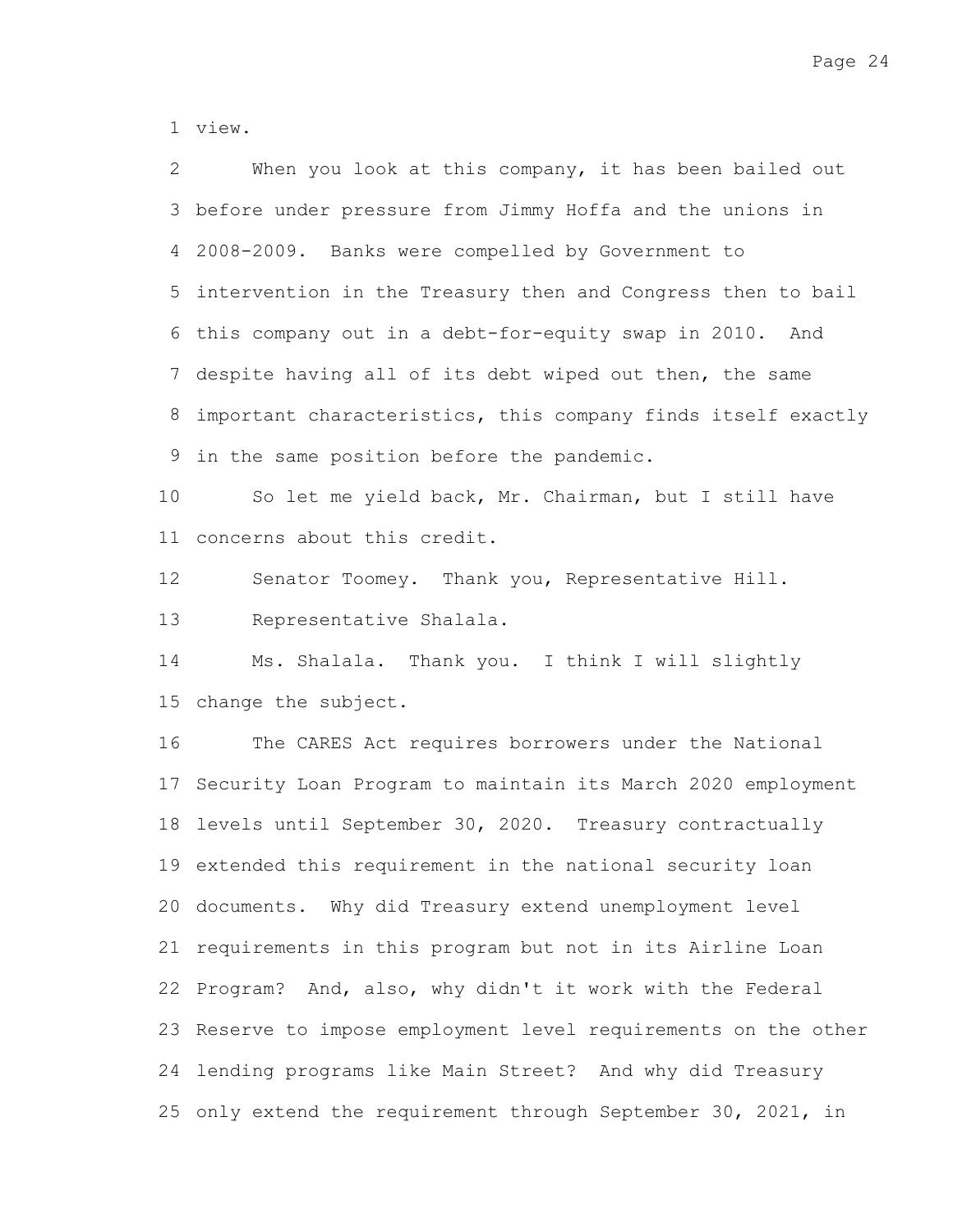most cases? Why not for the entire duration of the loan? 1 2 And how did Treasury ensure that none of the borrowers 3 reduced their employment level prior to getting a national security loan? And how will Treasury monitor the borrower's 4 compliance with this requirement on a go-forward basis? 5 Secretary Mnuchin. I can answer all the questions, but 6

7 since there were a lot of them, I am not sure I--maybe I can do them one at a time. 8

Ms. Shalala. Okay. 9

Secretary Mnuchin. I may ask you just to repeat them, 11 but let me do the last one, which I just recalled. How will 12 we monitor? We have hired a group of dedicated people at 13 Treasury who will be responsible for monitoring all the 14 direct loans. So whether it is a national security loan or 15 an aviation loan, those will be monitored and go through a 16 quarterly certification process with appropriate people. 10

If you just want to give me the rest of-- 17

Ms. Shalala. Yes. The first question was about the 19 employment level requirements in the National Security 20 Program that were not extended in the Airline Loan Program? Secretary Mnuchin. I do not want to defer the 22 question, but we are happy to follow up with you. It is a 23 highly technical issue. The intent of all these programs--24 well, the intent of the direct programs clearly was that 25 companies should not terminate people if they were taking 18 21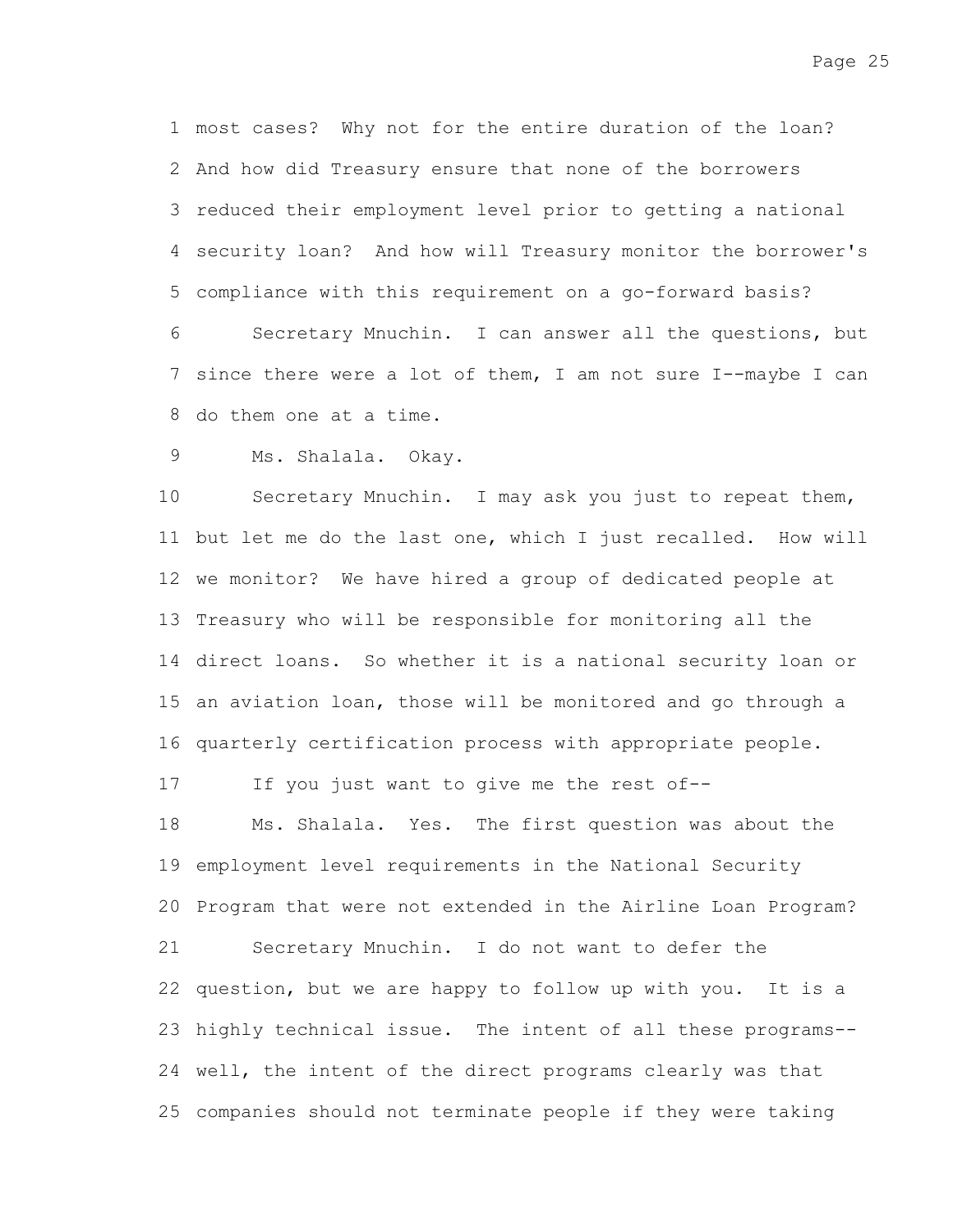1 these programs. There was an unintended consequence in some 2 of the contractors' programs, which, again, is somewhat 3 technical, I am happy to follow up with your office on. Ms. Shalala. I am happy to have your follow-up. I do 5 not see what is technical about you did it in the National 6 Security Program; you did not do it in the airline 7 employers--4

Secretary Mnuchin. We did do it in the airline 9 employers. There is a difference between the contractors. 10 Again, in the case of the contractors, it took a longer 11 period of time. But once people entered into loans, there 12 was that commitment. 8

Ms. Shalala. Okay. And on the second question, why 14 did you only extend the requirement through September 30, 2021, in most cases? Why not for the entire duration of the 15 16 loan? 13

Secretary Mnuchin. I believe that was--yes, YRC was 18 extended a year beyond the legislation. But I believe what 19 you are referring to, there was a requirement in the 20 legislation. Other than YRC, I believe we just followed the 21 legislation. 17

Ms. Shalala. But you could have protected employment 23 through the duration of these loans. 22

Secretary Mnuchin. We could have, and had Congress 25 intended us to do that, it would have been written in. YRC 24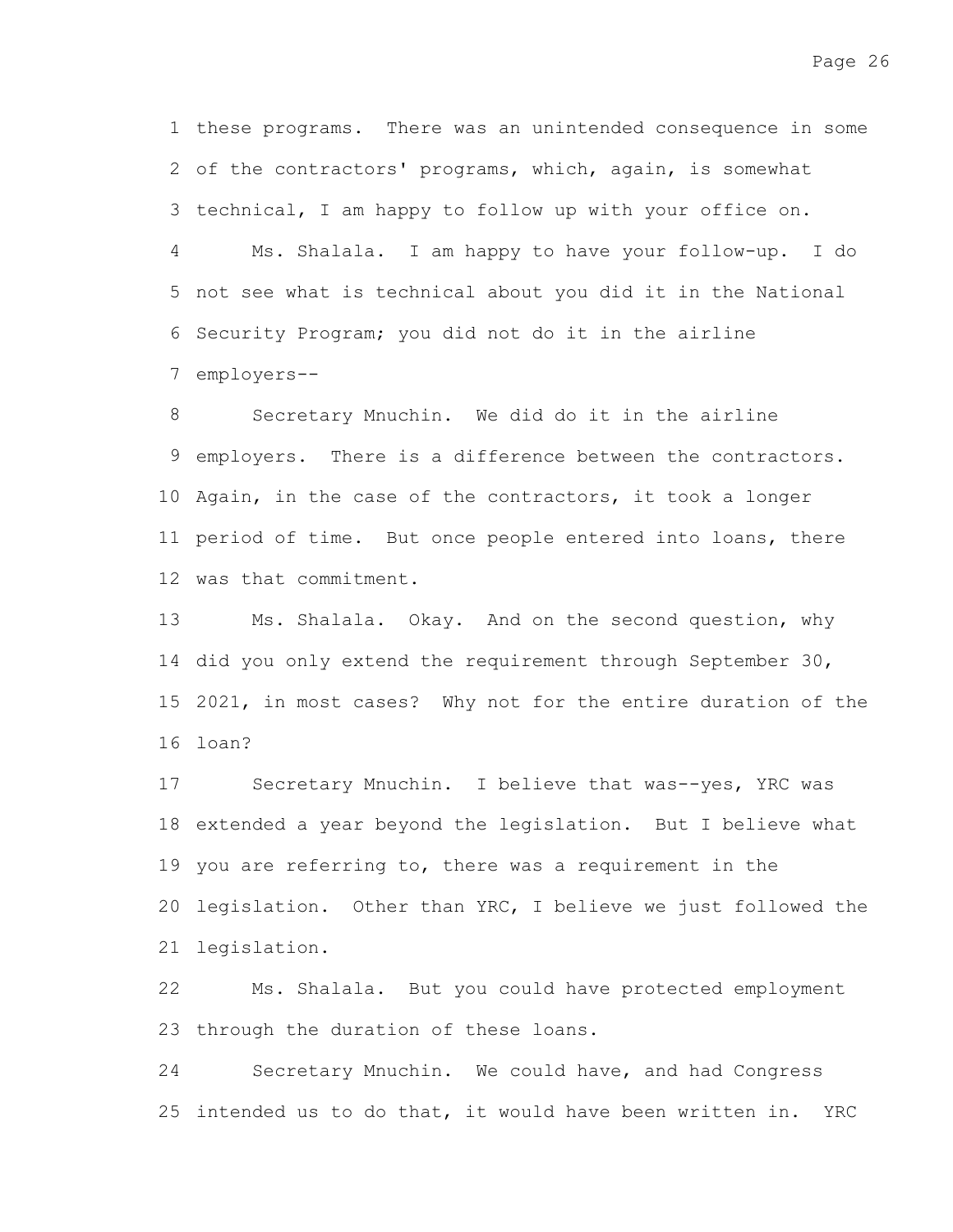1 was the one situation because it was such a big loan, we 2 felt a need to add it on. And I think you asked me a 3 question about Main Street, why that was not included. Ms. Shalala. Yes. 4

Secretary Mnuchin. There were very specific 6 discussions in the crafting of this with the Finance 7 Committee, and there was a requirement, what I call kind of 8 the "Warner Provision" that was added. But, specifically, 9 the Main Street Program, because it was not a direct loan 10 program, there was a desire to get the money out without 11 that requirement. That was specifically discussed with both 12 Republicans and Democrats in the Senate. 5

Ms. Shalala. I yield back. 13

Senator Toomey. Thank you, Representative Shalala. We will begin now our second round of questions, and I 16 will begin. Mr. Secretary, the CARES Act states that 17 Section 4003 loans are, and I quote, "to provide liquidity 18 to eligible businesses... related to losses incurred as a 19 result of coronavirus." So certainly we are familiar with many businesses and many different industries where they 20 21 have had losses that result from lost revenue from the 22 revenue they would have otherwise had. And certainly it is 23 plausible that companies would have higher expenses in 24 dealing with this coronavirus. 14 15

But it appears that a majority of the firms that 25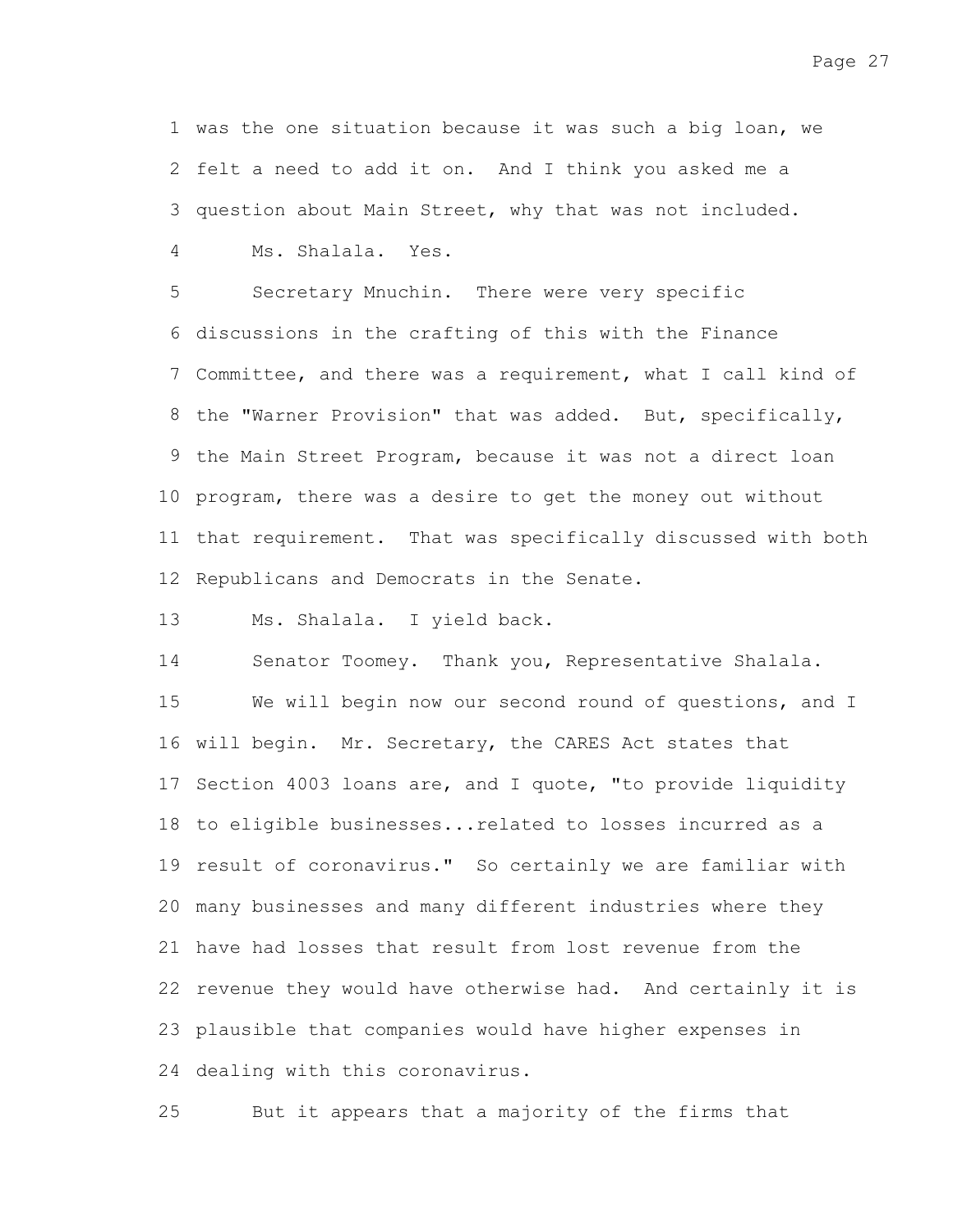1 received these national security loans projected COVID-2 related losses to be greater than their entire 2019 3 revenues. That just seems a little bit odd. And based on 4 the limited information that we have been able to see, it 5 appears that at least two of the companies that received 6 these loans are essentially startups and appear to be either 7 entirely or very nearly pre-revenue companies. SpinLaunch, 8 for instance, is a tech startup with, my understanding is, 9 thus far commercially unproven technologies still. oVio 10 Technologies is a software company, and the loan amounts for 11 both of those companies were substantially greater than 12 their entire 2019 revenues.

So could you shed some light on how these loan amounts 14 relate to the losses they incurred as a result of the 15 coronavirus if they were not forecast to have any revenue 16 anyway? Or perhaps suddenly in 2020 they were supposed to 17 be revenue positive. The information that we got does not 18 shed any light on this. So could you tell us how these 19 slightly counterintuitive circumstances make sense? 13

Secretary Mnuchin. Senator Toomey, let me just first 21 say, as you said in your opening comment, the good news is 22 that the markets recovered, and so many of the companies 23 that we thought we would have to make loans to were able to 24 borrow in the markets, companies like Boeing and GE that we 25 thought were going to be major military contractors. 20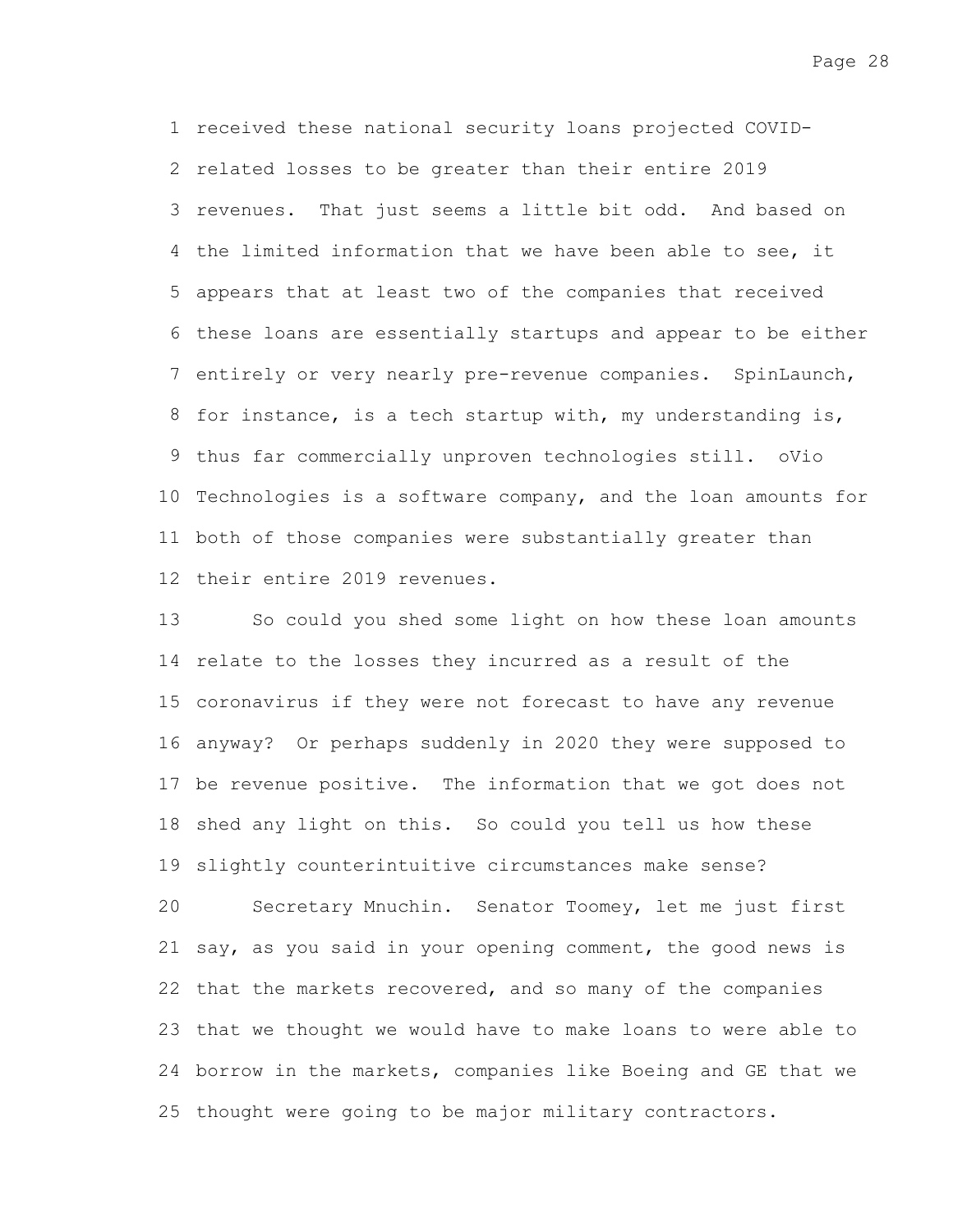So the good news is we only ended up with 74 2 applicants. Of the 74 applicants, we only approved 11 of 3 them. So as you can see, we rejected plenty of loans. 1

What we tried to do was establish a process so that we 5 were not picking winners or losers. The criteria was there 6 had to be a designation or one of the specific criteria for 7 national security. When it did that, we put it through a credit underwriting, and there was credit determinations 8 9 both for some of the smaller ones on an unsecured loan and 10 some of the bigger ones. 4

As you said, you know, the intent was supposed to be 12 COVID. When COVID impacted the entire business, it was very 13 difficult to figure out COVID versus non-COVID. But we made 14 sure that the loans fit our credit criteria and rejected 15 many that did not. But I understand your comment and, you 16 know, would be happy to follow up with you on it. 11

Senator Toomey. So my understanding is that there is 18 some backup information that would get into some of the 19 details such as whether a company that had zero revenue in 2019 was actually projecting revenue in 2020 that did not 20 arrive because maybe they are contractors with the 21 22 municipalities that canceled the contract. So it is 23 entirely plausible, but we cannot see what happened. So if 24 you can provide us with additional specifics on these 25 applications, that would be very helpful. 17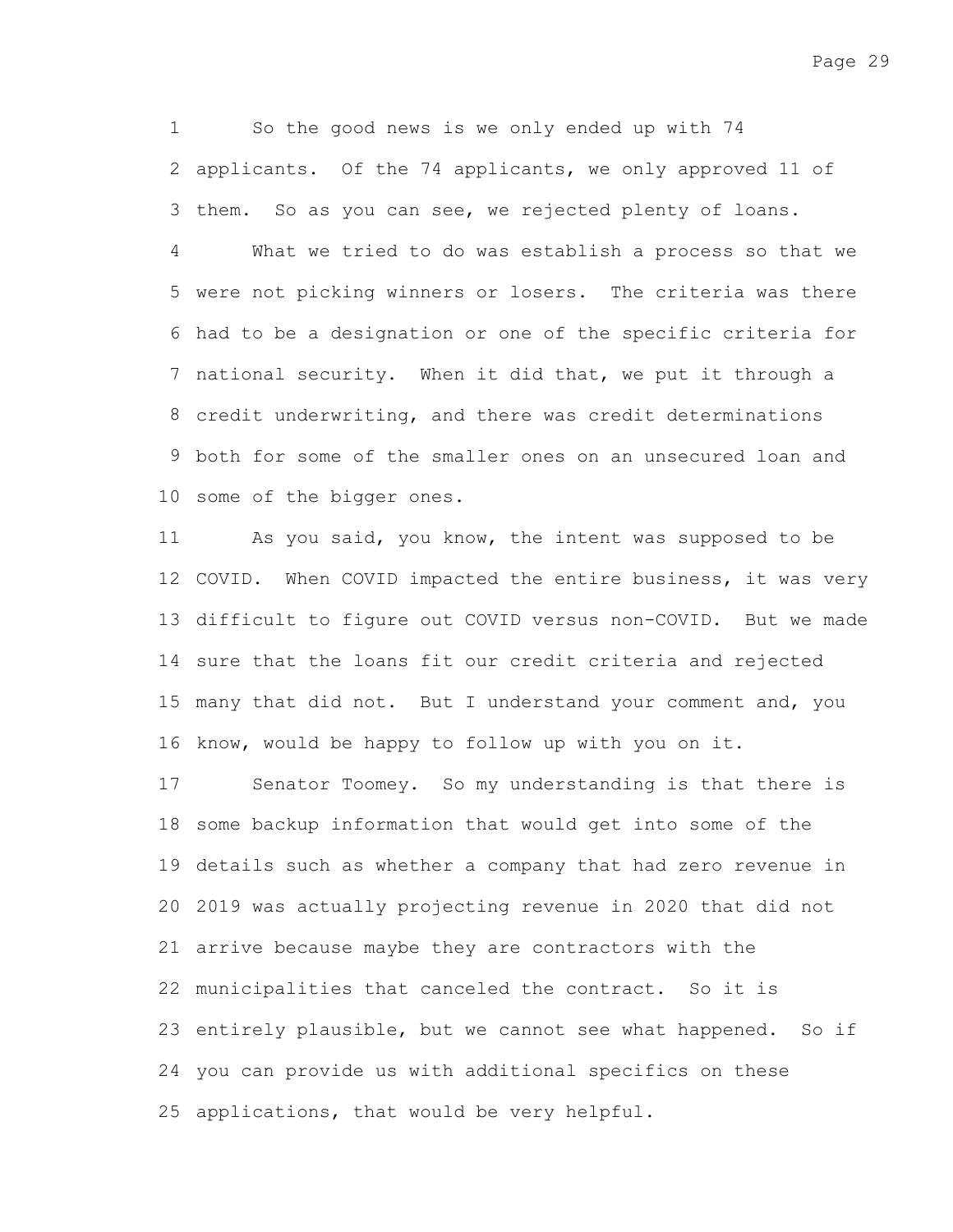Secretary Mnuchin. I would be happy to. There is a 2 credit memo on every loan. We are happy to provide it to 3 you. And, again, on the objective criteria, we provided to 4 do it. On some of the things that you are talking about, it 5 was a little bit harder to differentiate what was COVID-6 related and was not COVID-related when the businesses were 7 highly impacted. [The information follows:] 

/ COMMITTEE INSERT 

- 
- 
- 
- 
- 
- 
- 
- 
- 
- 
- 
- 
- 
- 
- 
- 
- 
-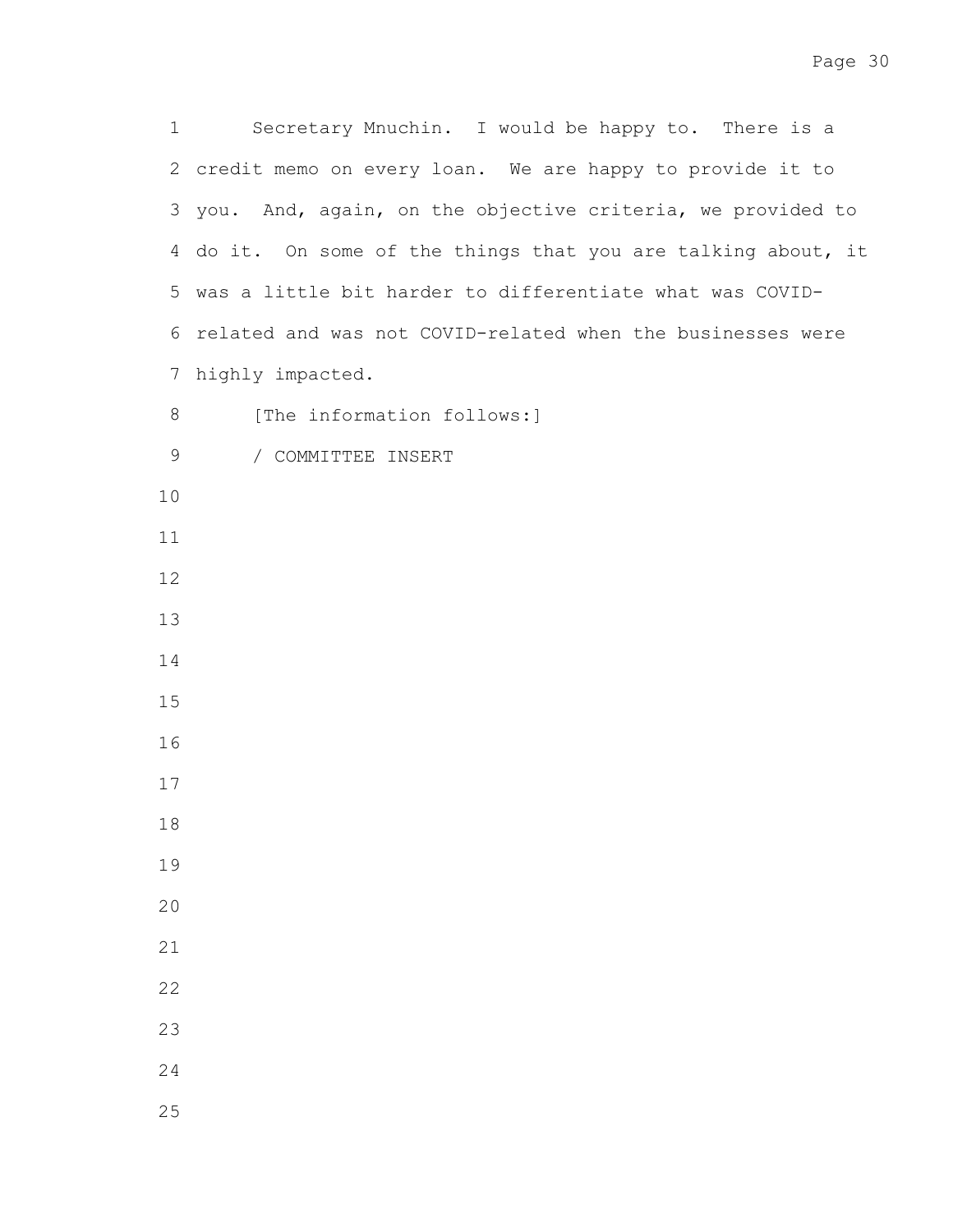Page 31

Senator Toomey. Thank you. 1

Commissioner Ramamurti. 2

Mr. Ramamurti. Thank you, Mr. Chairman. 3

Just to pick up where we left off last time, Mr. 5 Secretary, you mentioned that there had been no communications with the White House or Jared Kushner about 6 7 the YRC loan. So can you commit now to reviewing all of the 8 documents in your possession and turning over to this Commission any correspondence, including phone call notes 9 10 and emails, with the White House relating to YRC? And if 11 there is none, that is fine. But can you commit to do that? Secretary Mnuchin. Actually, I just want to correct 13 the record. You did not ask me about the entire White 14 House. You asked me if there was anybody on Jared Kushner's 15 staff or Jared Kushner that I spoke to, and the answer to 16 that was no. I did not respond to the entire White House. Mr. Ramamurti. Okay. But in terms of the question I 18 just asked, are you willing to turn over any of the 19 correspondence you may have had with the White House on this topic? 20 4 12 17

Secretary Mnuchin. You have to ask me--what is the 22 question? Because you are now asking me a different 23 question than you asked before. I just wanted to correct 24 it. But, yes, any correspondence that related to Jared 25 Kushner or his staff, which are none, I would be happy to 21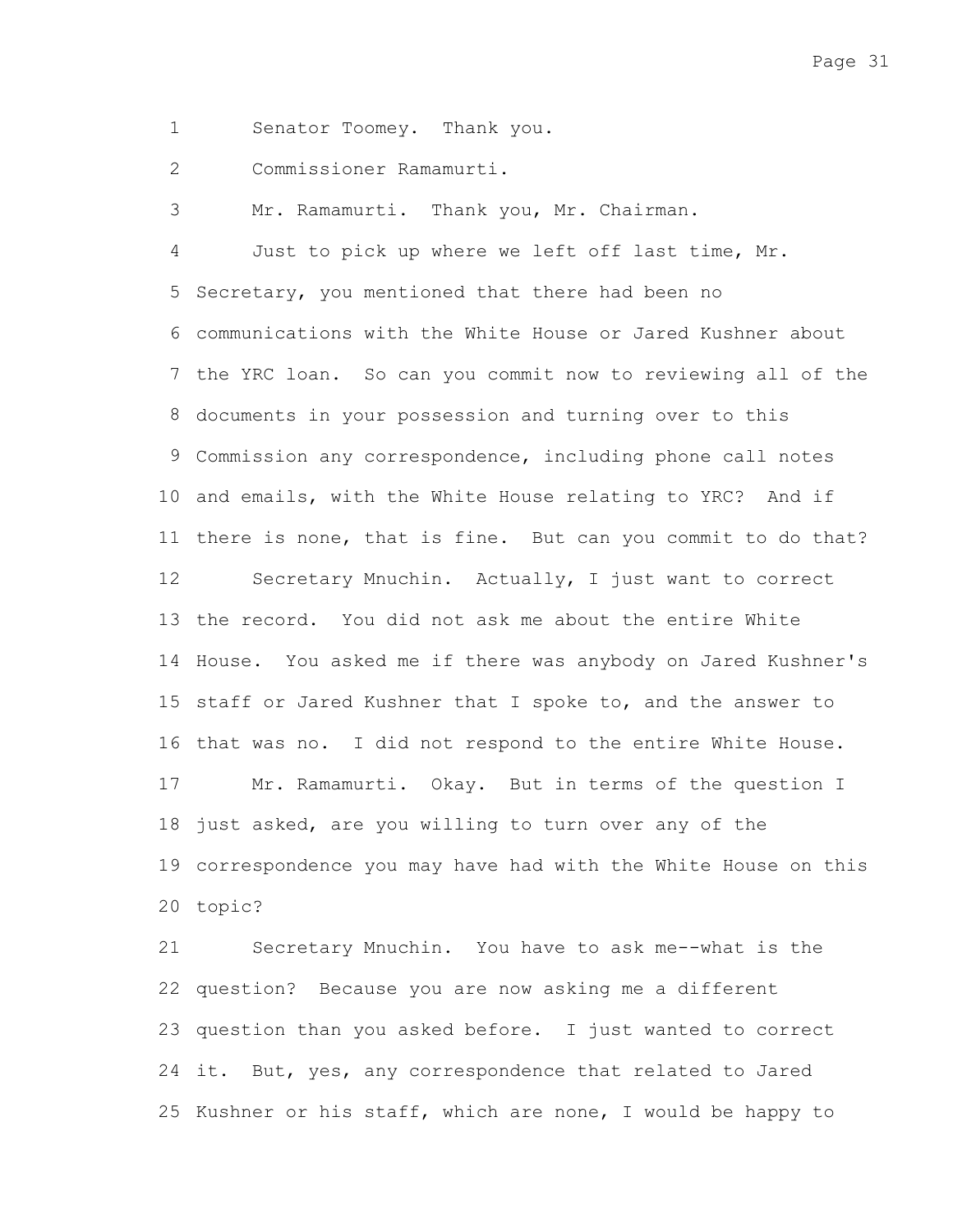1 turn over because that does not exist.

Mr. Ramamurti. Okay. The White House more broadly? Secretary Mnuchin. I will consult with our legal 4 department. 2 3

Mr. Ramamurti. Thanks. 5

Secretary Mnuchin. I think as you know we have certain 7 privileged claims with the White House. 6

Mr. Ramamurti. I understand, but thank you for taking 9 a look at that, and we will follow up on that. Look, I 10 think at best this is a loan, as some of my colleagues have 11 said, that puts nearly \$1 billion of public money at risk 12 with minimal protections, and that helps a private equity 13 giant that was sitting on billions of dollars of its own 14 money. And at worst, I think this generous loan was rushed 15 into place to benefit a firm with close personal ties to the 16 President's family, and I think that this warrants further 17 investigation by this Commission. 8

So I want to take a look at some of the national 19 security loans other than the YRC loan. Of course, none of 20 them are nearly as big as the \$700 million loan to YRC, but 21 the GAO report that came out this morning raises some 22 concerns about the process. 18

So as you noted, the Defense Department has certified 24 20 companies as critical to national security, and you have 25 provided loans to 11 of those companies. And I just want to 23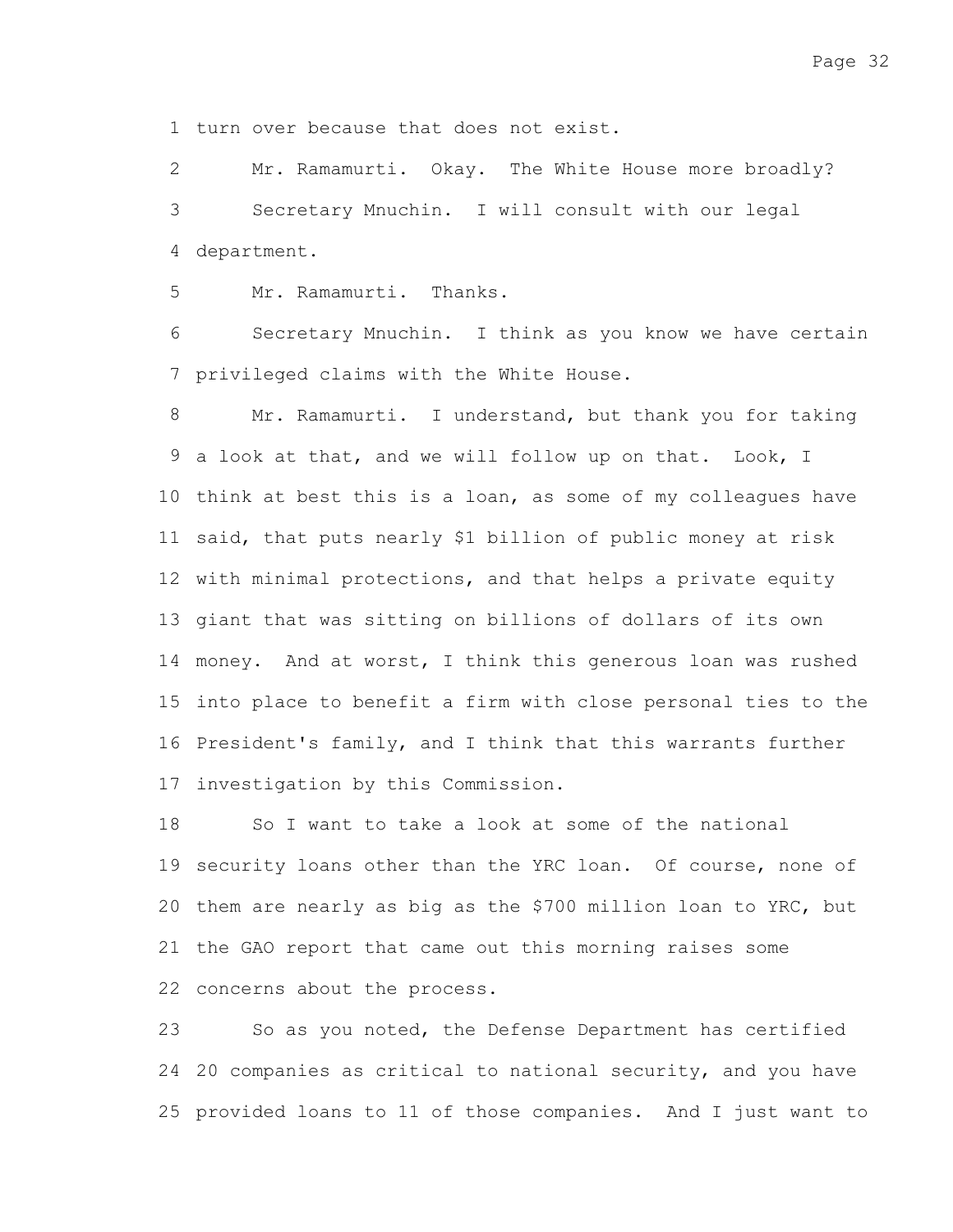understand why you chose to support the companies that you 1 2 did. Those nine companies that have been certified as 3 critical to national security but that have not yet received 4 loans, are you currently negotiating with them on loan 5 terms? Or what is the status of those nine companies?

Secretary Mnuchin. So, first, I just want to say on 7 the first part, again, although I think because the economy 8 has recovered, taxpayers will do very well on this loan, I 9 want to acknowledge this was a risky loan. I also want to 10 say our intent was not to bail out any hedge funds. If we 11 want to be criticized, perhaps it is the influence from many 12 of the Democrats who wanted us to save union jobs. And, 13 again, we were very focused on saving jobs because this was 14 a national security loan, which was the intent of the 15 program. 6

I think your other question is the program is over, it 17 is done, there is nothing else left. 16

Mr. Ramamurti. So you are not currently in 19 negotiations with those nine companies? 18

Secretary Mnuchin. No. Everything is finished. 21 Treasury approved 11 loans, and there are no other loans, 22 and I encourage Congress to reallocate the money. 20

Mr. Ramamurti. So these companies that were found to 24 be critical for national security, what is the status of 25 them? Have they all gotten support from the private 23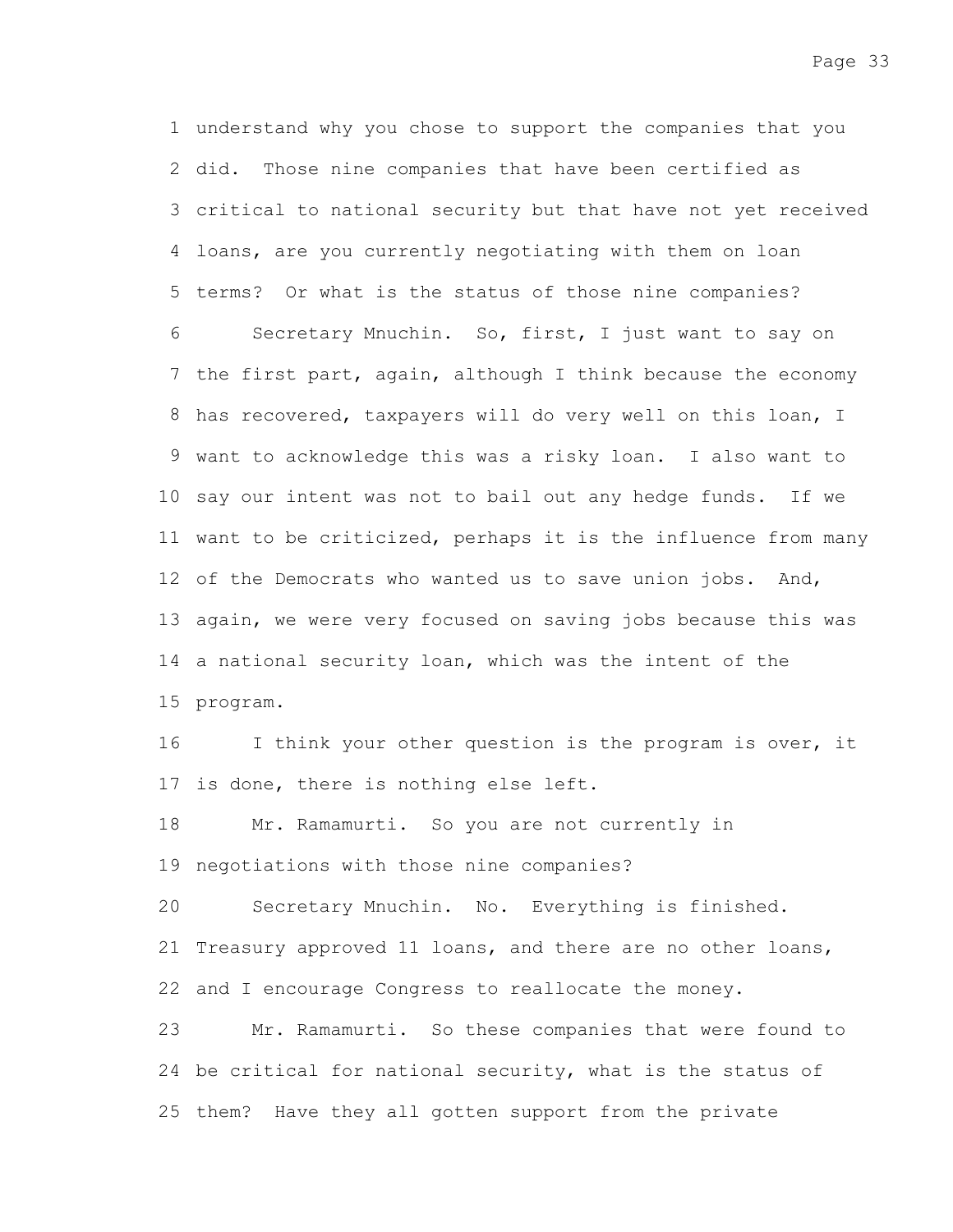markets? Or what is the situation? 1

Secretary Mnuchin. I believe they did not pass our underwriting. Again, it was very simple. Companies either 3 passed or did not pass the underwriting once they made it 4 5 through the criteria. 2

Mr. Ramamurti. Okay. So I want to go through some of 7 the weaknesses that the GAO has identified in the process 8 for providing these loan. The first weakness is that the 9 Treasury failed to focus on "providing assistance in a 10 timely fashion." So, for comparison, the YRC loan took you 11 70 days from application to execution. The next fastest 12 loan you made took nearly 2-1/2 times that long with 13 applicants having to wait 5 or 6 months for those loans. So why did it take so long for you to get aid to those 14 15 companies that were deemed critical to our national 16 security? 6

Secretary Mnuchin. Well, I think that is a reasonable 18 criticism. I just want to put this into context. Treasury 19 had huge obligations as a result of the CARES Act. We had 20 to create a PPP program with SBA from scratch. We had to do 21 payroll support loans. We prioritized the aviation industry 22 over national security, again, given the number of jobs 23 there were in the aviation industry. So had we had more 24 resources--a lot of the people at Treasury could not come 25 into the building. So, yes, I feel badly that it took us as 17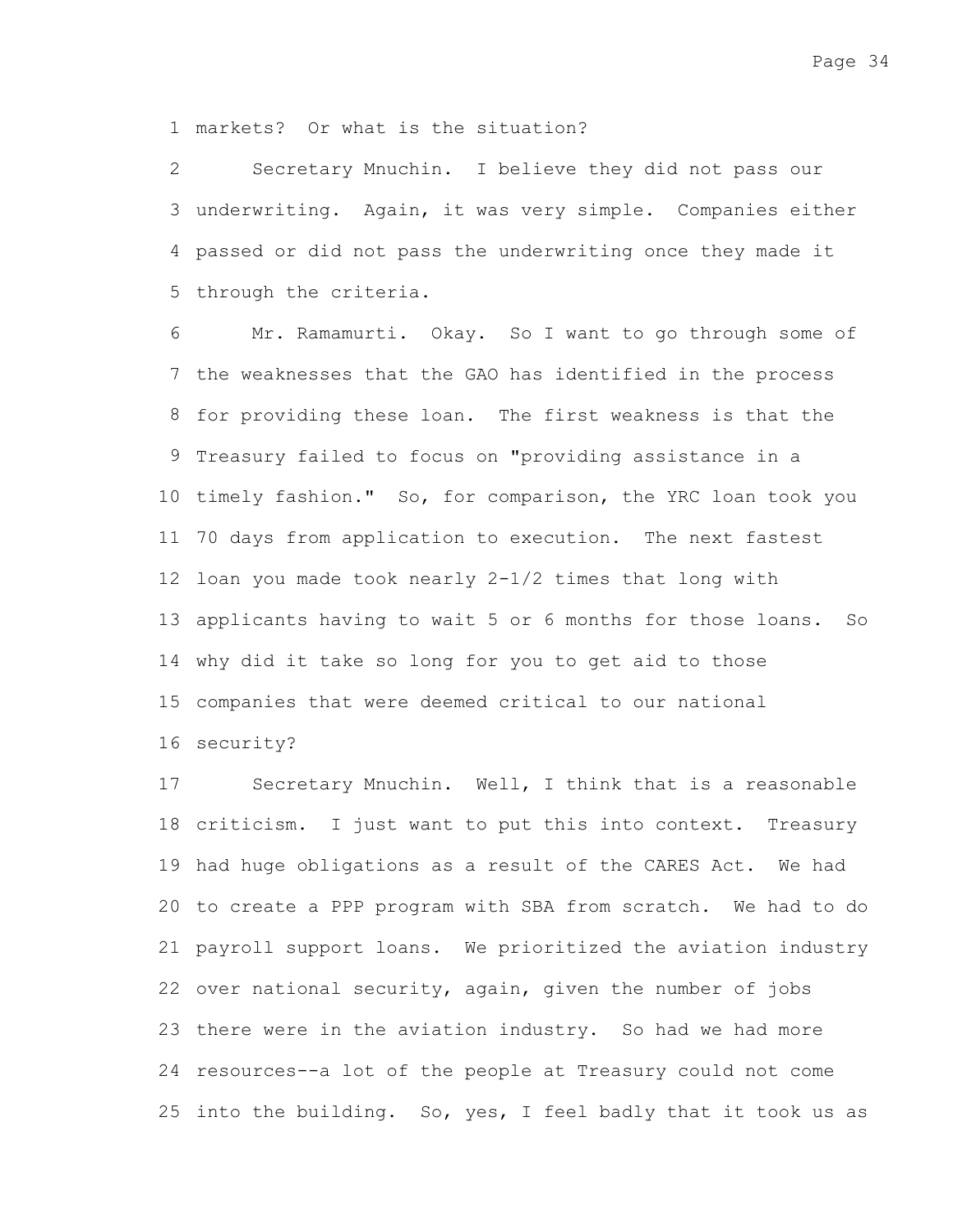1 long as it did, but we executed a lot of programs in record 2 times. And, yes, obviously, as it related to the national 3 security, once we got to national security, we prioritized 4 the larger loan over the other ones.

Mr. Ramamurti. Thank you. One other question. The 6 GAO specifically notes that you approved the YRC loan while 7 your internal program guidance was "still in draft form and 8 subject to change," and that your incremental approach to 9 finalizing the program rules "may have weakened the 10 consistency with which Treasury reviewed and analyzed loan 11 applications." So did you use the same application review 12 process and criteria for these other loans that you applied 13 to YRC? 5

Secretary Mnuchin. I would say we are happy to respond 15 in writing to the GAO issue, and we will copy you on that. 14

[The information follows:] 16

- / COMMITTEE INSERT 17
- 18
- 19
- 20
- 21
- 22
- 23
- 24
- 25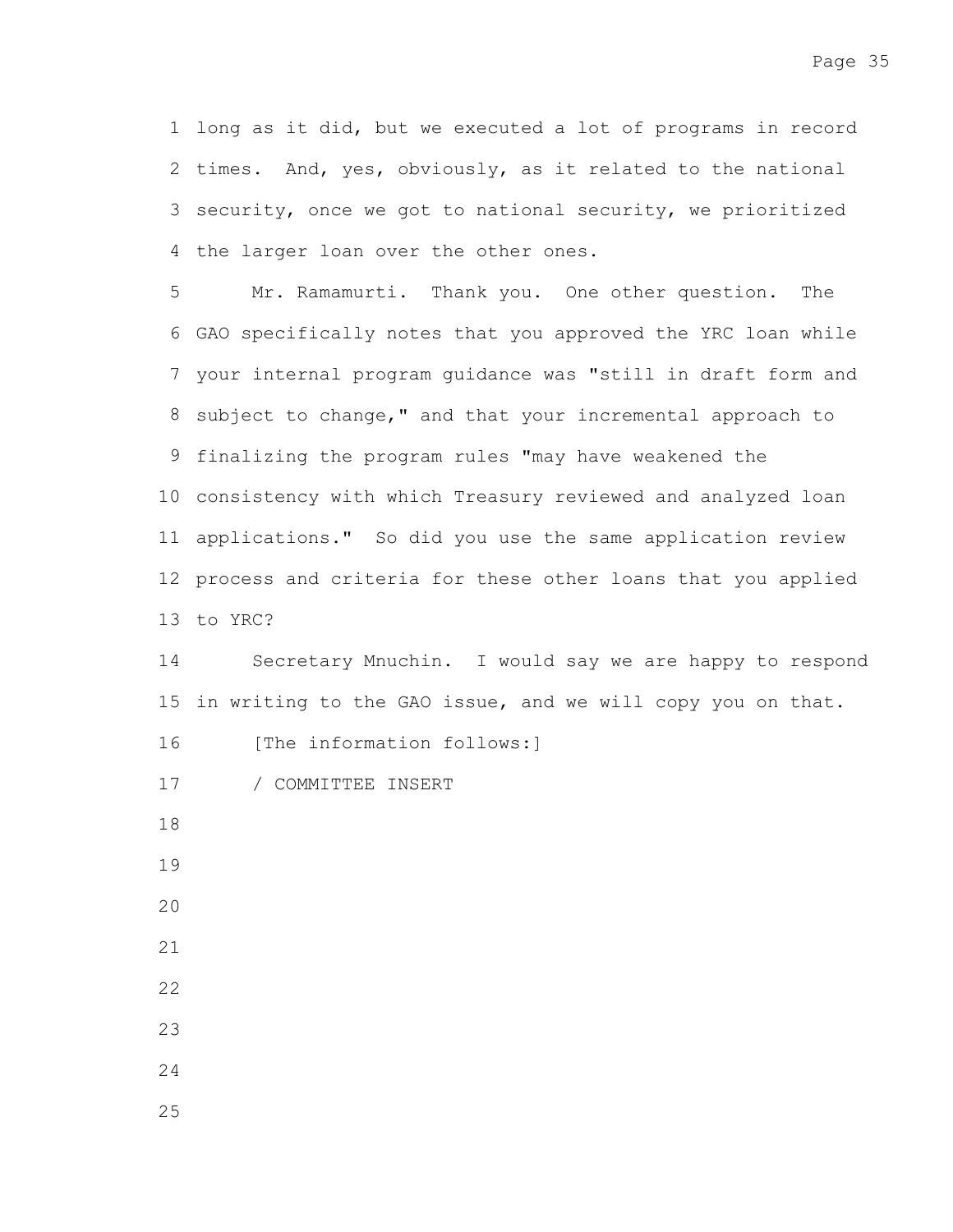Mr. Ramamurti. Thank you, Mr. Secretary. 1

Senator Toomey. Thank you, 2

Commissioner Ramamurti. 3

Representative Hill. 4

Mr. Hill. Thank you, Chairman. 5

Mr. Secretary, I want to read you some quotes here from 7 a news article, Associated Press: "Publicly traded trucking company YRC will ask for \$1 billion in aid from the Federal 8 9 bailout fund." Shares of YRC have "plummeted." Those sound 10 familiar, and they might sound like they are from a post-11 CARES Act headline, but they are actually from the 12 Associated Press May 15, 2009. 6

Later that year, banks and investment banks were compelled to do a debt-for-equity swap with YRC led by their 14 15 union, Jimmy Hoffa speaking on behalf of organized labor, 16 pressing them, saying that he was successful in getting this 17 done in Washington. 13

When you were reviewing this credit application, were 19 you aware of this debt-for-equity swap and the trouble YRC 20 had at the end of the financial crisis? 18

Secretary Mnuchin. I believe the team was. I was not 22 specifically aware of that. 21

Mr. Hill. So in addition to the valuation questions on 24 the collateral pool I talked about, I wonder if the team had 25 had conversations with the other senior creditors for 23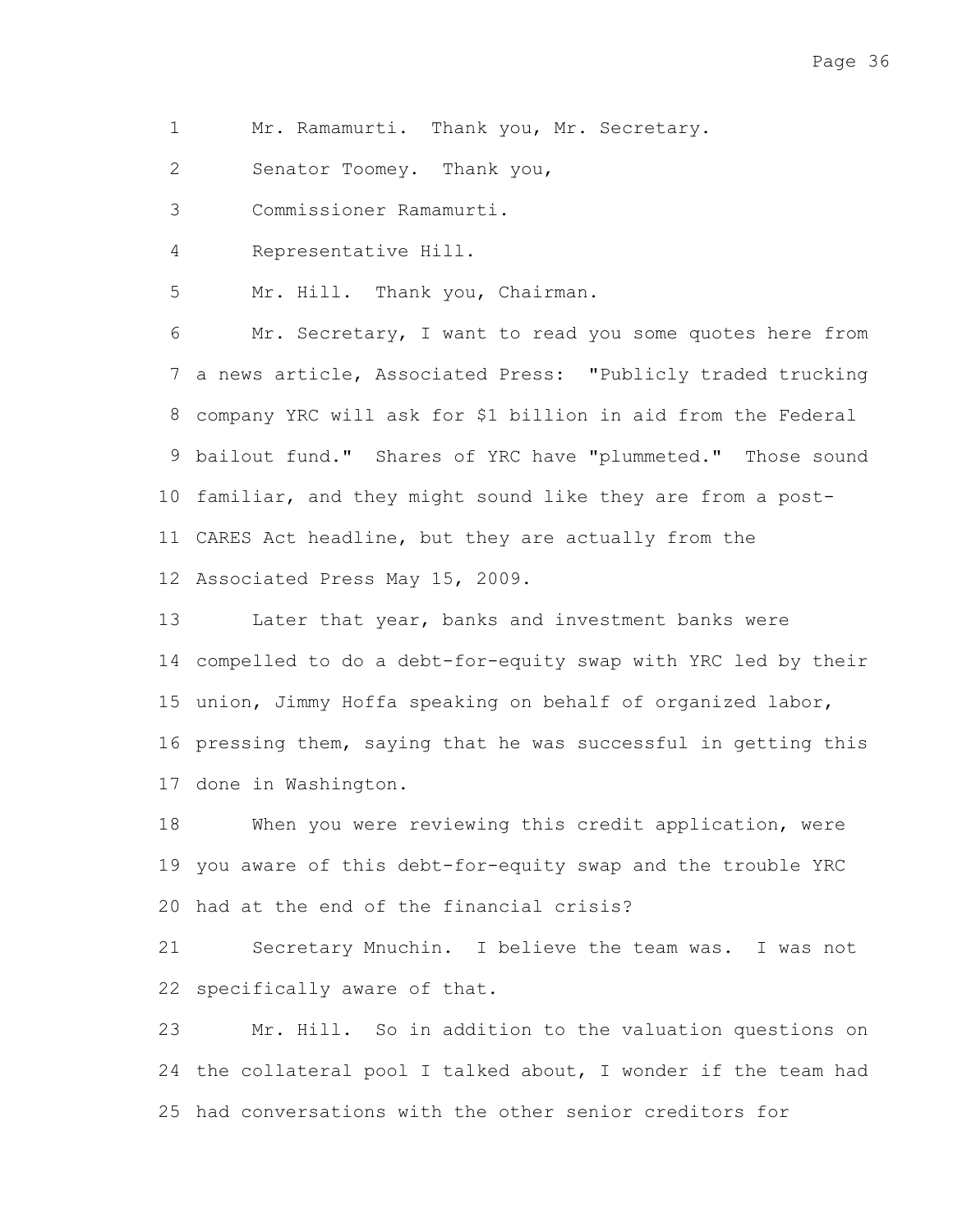1 Tranche A on a different sharing arrangement before you 2 agreed to the terms.

Secretary Mnuchin. Well, I can tell you we obviously had discussions with other creditors because we needed 4 5 inter-creditor agreements and other issues. I personally do 6 not recall any of those conversations. Adam Lerrick, who 7 led the team, was here and can follow up with your office. 8 And, again, let me just reiterate, Representative Hill and 9 others. This was a risky loan. We have been fortunate that 10 the economy recovered and that the equity is doing well, and 11 I am going to recommend that next year whoever is Treasury 12 Secretary seriously look at selling this loan and recovering 13 what I think will be a profit to taxpayers, because this was 14 a success. But we do not want to be in the long-term 15 business of lending to this type of company or any of the 16 national security companies. But, fortunately, we have made 17 a significant profit, and taxpayers should get paid back. Mr. Hill. Well, I appreciate that, and we will be 19 having a meeting, the Commission will, next week with the 20 Department of Defense because the whole issue, when you look 21 at this underwriting situation, you have to ask yourself: 22 Why did the Pentagon get dependent through its prime 23 contractor, Crowley, for 68 percent of its less-than-24 truckload needs on a company that was essentially near 25 bankruptcy and has been in, as I say, junk financial 3 18

Page 37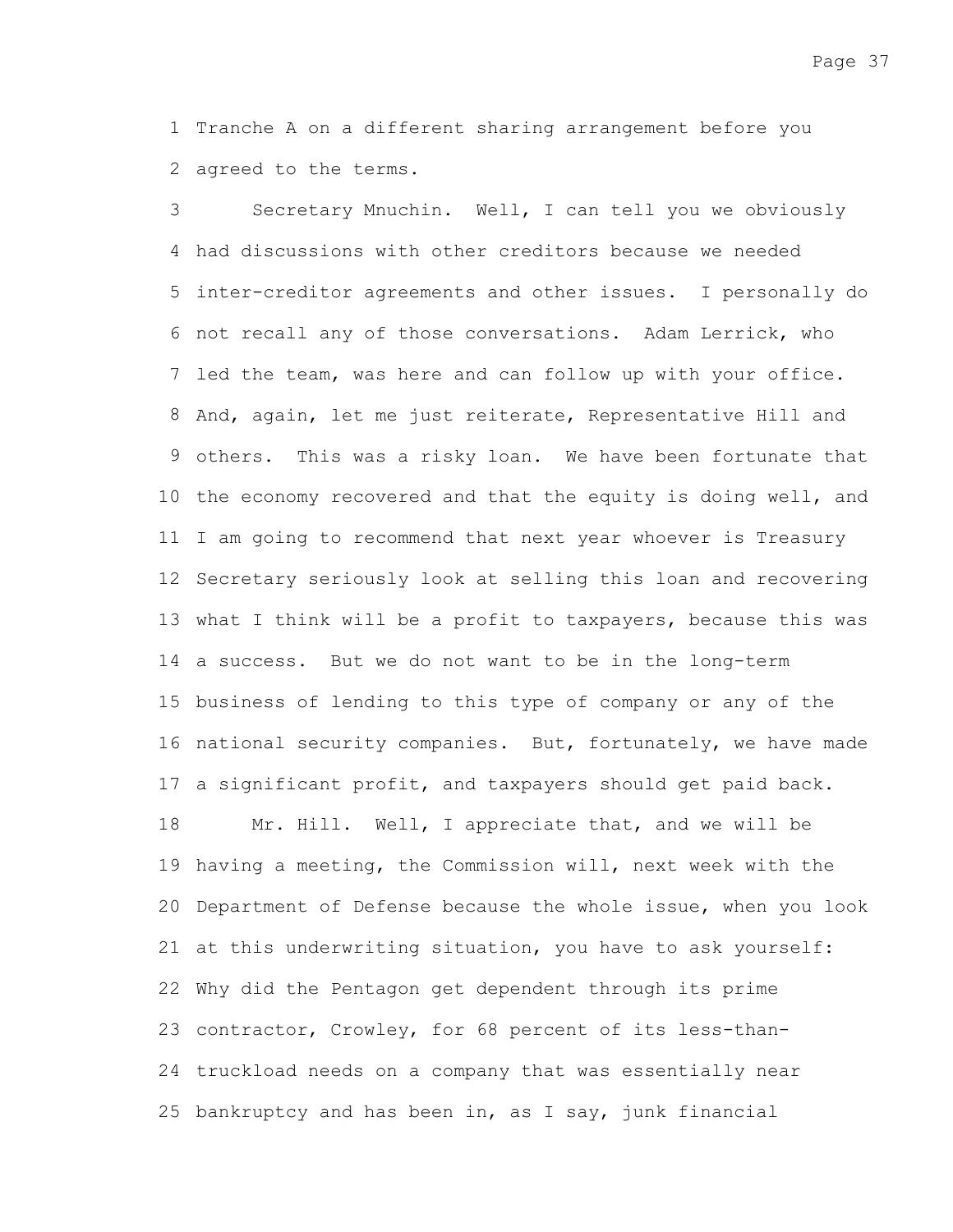condition for 20 years? I find that--not a Treasury 1 2 question here, and I respect that, but certainly a question 3 that this Commission will be interested in when we meet with 4 the Treasury Department on why the DOD would be so dependent 5 on such a weak company when there are many companies, including union companies, for my friends on the other side 6 7 of the aisle, that have tremendous financial strength that provide LTL services. 8

What recommendations would you make, now having gone 10 through this CARES Act, when it comes to drafting this kind of language in the future for future Treasury Secretaries? 11 12 Would you have a different caveat than simply having the DOD 13 Secretary certify that a company is essential to national 14 security? And in your personal view, do you think an LTL 15 trucking company is essential to national security? 9

Secretary Mnuchin. Let me just say, if I had to do it 17 all over again, I would use the same criteria. Again, I 18 think the intent when we did this was there were going to be 19 some big companies, but, again, we set up the intent early 20 on. It is not my position to comment on the DOD 21 certification, although I will make a comment that I do 22 agree with. I hope that the Pentagon looks at all of their 23 critical vendors and looks at the financial condition and 24 spreading risk. Had they not had this type of exposure, 25 perhaps they would not have certified it. 16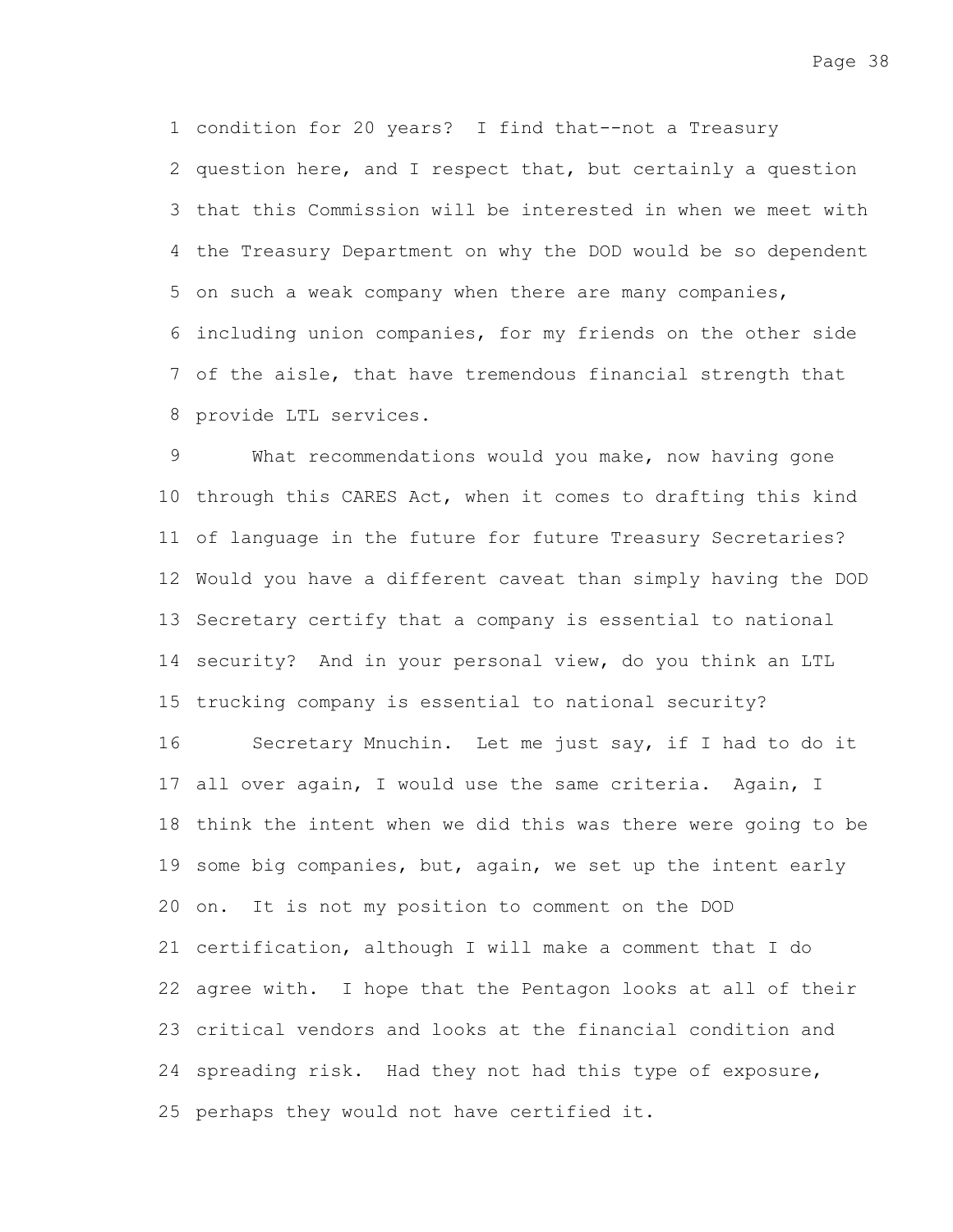Mr. Hill. I think that is a fair point, and I yield back, Mr. Chairman. 2 1

Senator Toomey. Thank you, Representative Hill. Representative Shalala. 3 4

Ms. Shalala. Thank you. I want to follow up on that 6 definition. How did Treasury create its definition for 7 national security loans? Did you consult with the 8 Department of Defense and the Director of National 5

9 Intelligence or anyone else?

Secretary Mnuchin. We did. As I said in my opening 11 statement, we consulted with them before we put out the 12 regulations. 10

Ms. Shalala. The language of the definition that the 14 Treasury Secretary determines that the applicant is critical 15 to maintaining national security is based on a 16 recommendation and certification of the DOD or DNI implies 17 that Treasury has the final say in which businesses are 18 designated. Is that really the case? 13

Secretary Mnuchin. From a technical statement, it may 20 be the case. But from a practical statement, we did not 21 second-guess the DNI or DOD, so we did not do additional diligence. 22 19

Ms. Shalala. So you did not ever disagree with the DOD 24 on designations? 23

Secretary Mnuchin. We did not. We relied upon it, and 25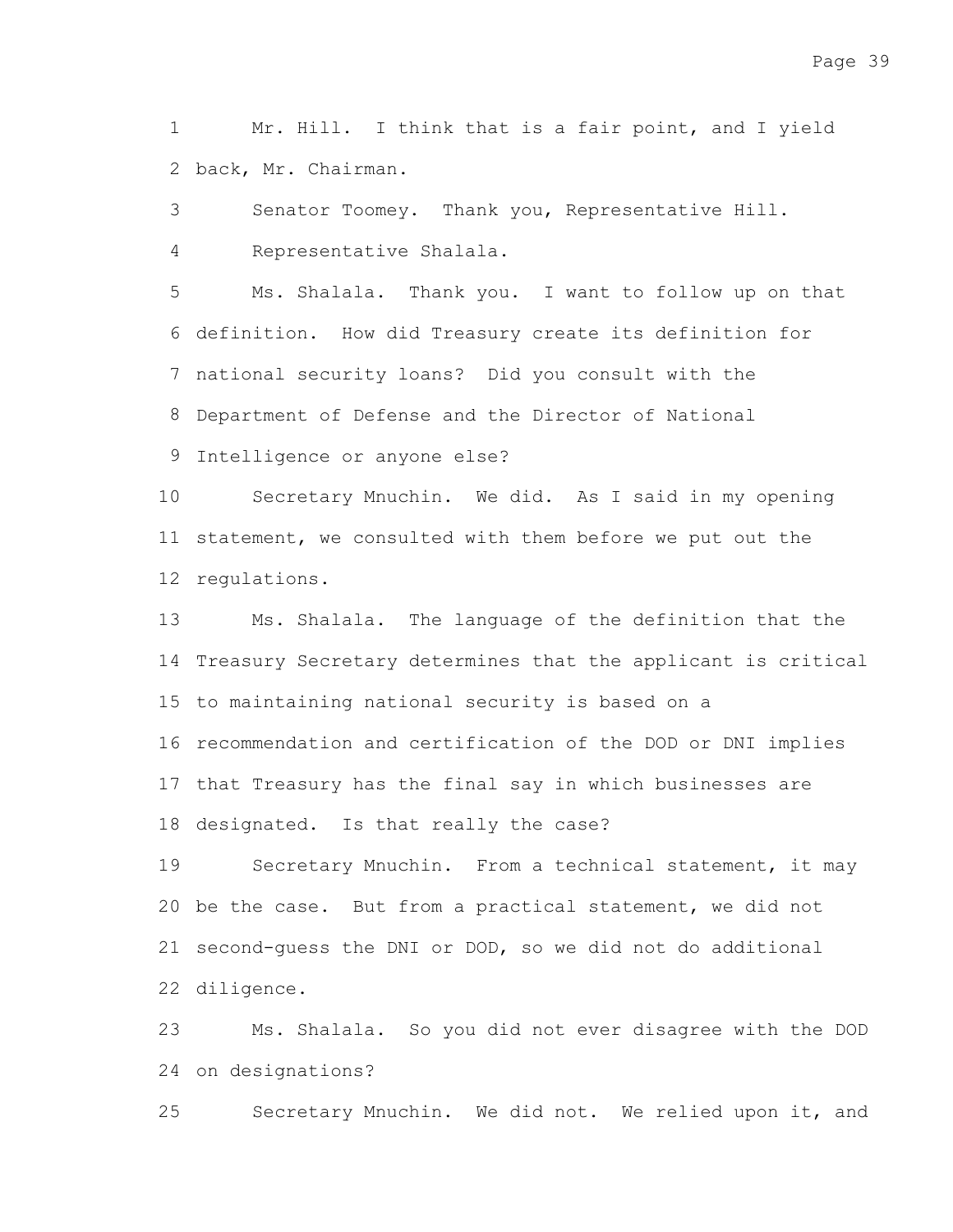I have written certifications from the DOD. I would be 1 2 happy to put them in the record. But once we received them, 3 that was their expertise. We do not have the expertise at 4 Treasury to analyze that.

Ms. Shalala. Do you think that the definition or the alternative process requiring certification by DOD or DNI 6 7 deterred business from applying? 5

Secretary Mnuchin. I do not. 8

Ms. Shalala. Finally, you have been actually quite 10 candid about what you would do in the future. While I have 11 serious questions along with my fellow Commissioners about 12 the National Security Loan Program and the YRC loan in 13 particular, clarify for us, looking back, would you do it all again? Would you do something different with the YRC 14 15 loan or the lending program or really any of the other 16 emergency loan programs? 9

Secretary Mnuchin. So I just want to put this in 18 context. Congress allocated close to \$3 trillion for CARES-19 related items in the most difficult part of the economic 20 environment that this country has faced since the Great 21 Depression, not recession. 17

Of course, in a different environment we can look back, 23 and hopefully in future times Congress can do different 24 things. I would just say on the \$500 billion that was 25 allocated to me, between direct and indirect, we could have 22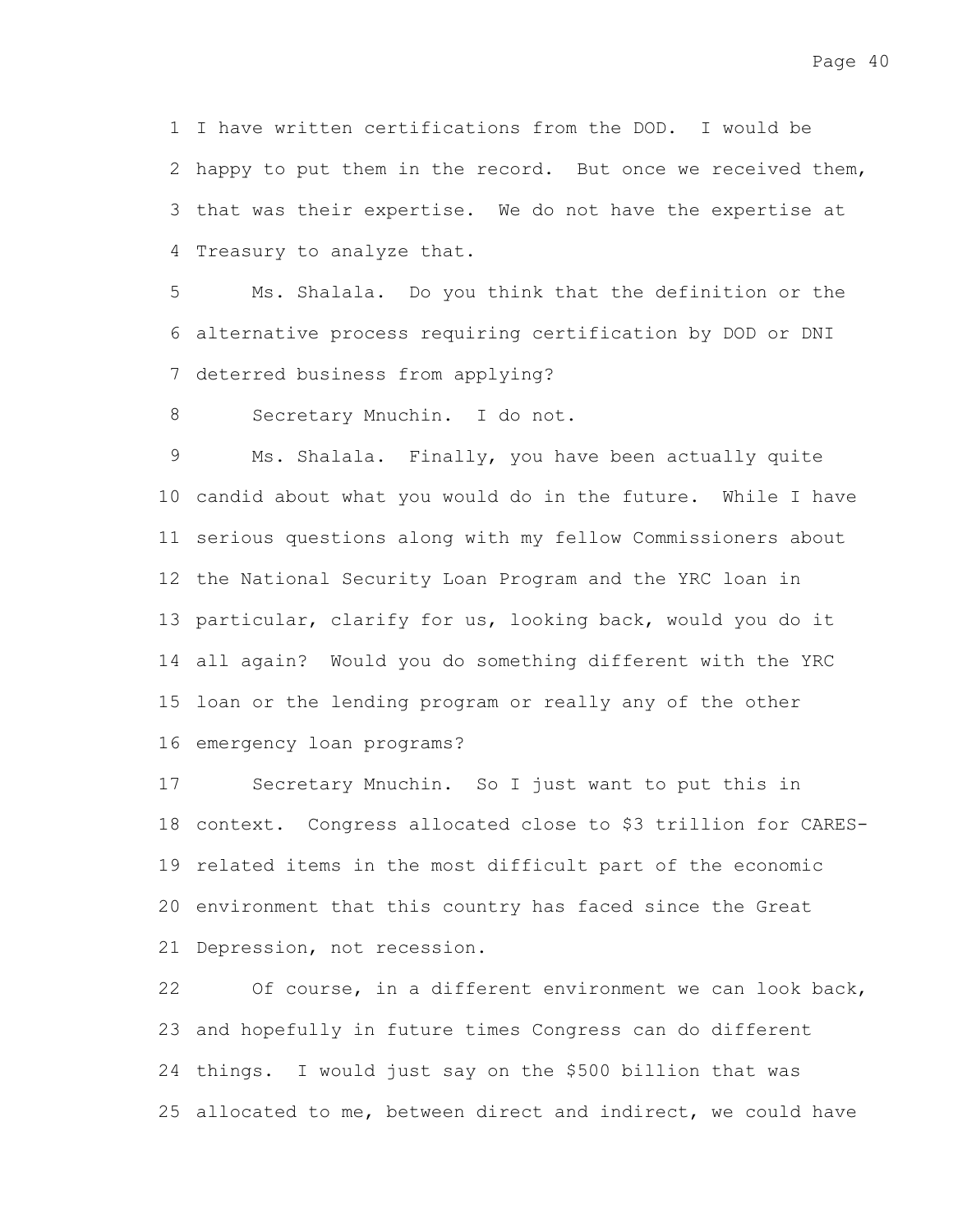made \$5 trillion of loans. This was an enormous amount of 1 2 responsibility.

I have been criticized by the right; I have been criticized by the left. There were people who said to me I 4 5 was not taking enough losses; there were people who have 6 said to me I have taken too many losses. 3

So, again, I think this has been a great success. The 8 good news is most of this money did not need to be used and 9 can go back for taxpayers. And, Acting Chair Toomey, I 10 would be happy, since it is such a small group today, to 11 take a third round of questions. I want to make sure that 12 the committee has as much time for oversight as is needed 13 for us to be able to answer whatever there is today. 7

Ms. Shalala. Well, reclaiming my time, I just want to 15 make sure that I understand, because we need to learn from 16 your experience with these loans. What would you do 17 differently in the National Security Program in particular 18 that you would recommend to us that should be included in 19 legislation, for example, so that we do not get a YRC in the 20 future? 14

Secretary Mnuchin. Well, again, you are assuming we 22 should not get a YRC in the future. You know, as I have 23 said, there are plenty of people who are very senior people 24 in Congress on both sides, Republicans and Democrats, that 25 encouraged me. I am actually quite proud of the fact that 21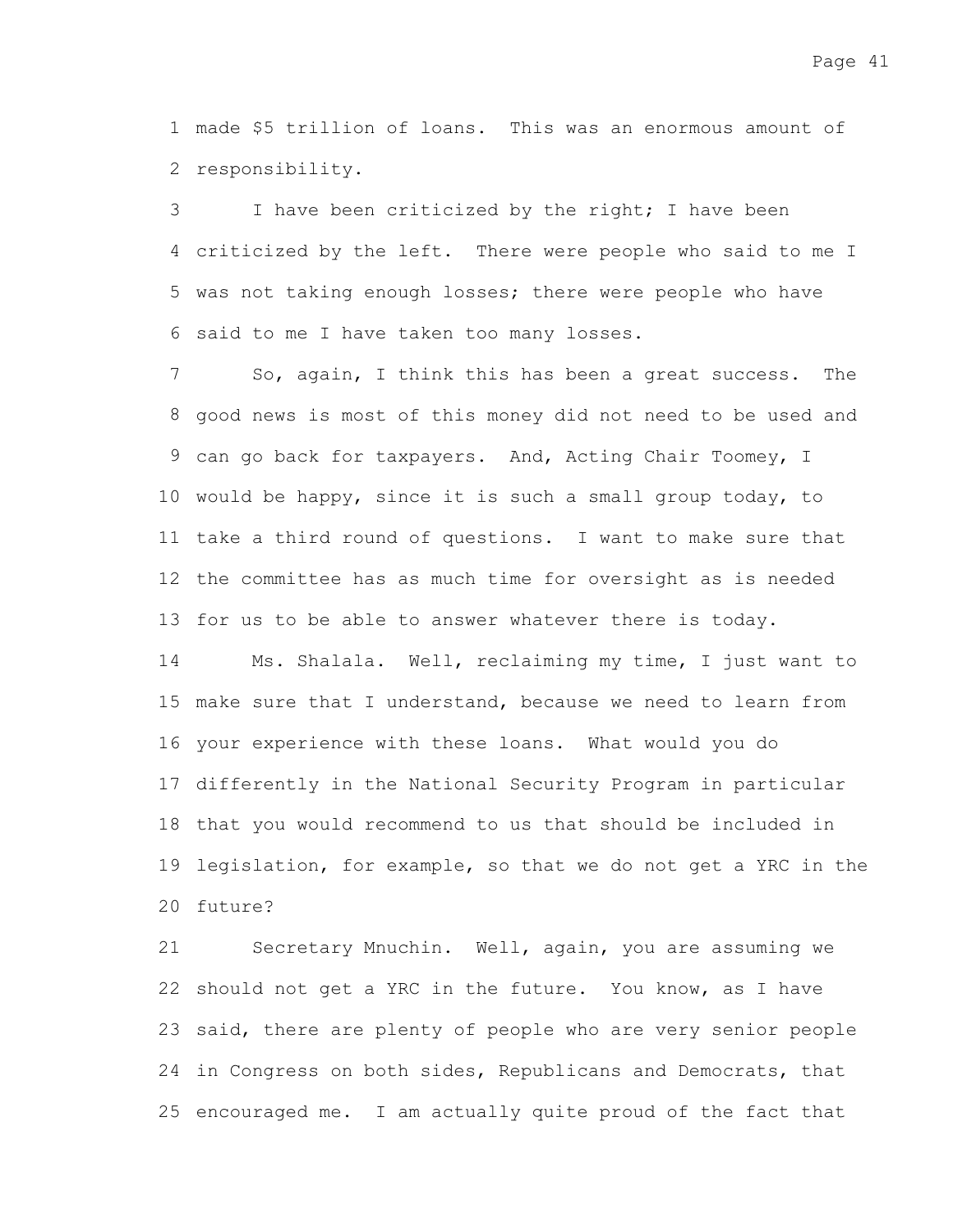1 we did YRC. It saved lots and lots and lots of jobs. And I 2 can tell you I have received calls from the company, from 3 truckers, from other people who really appreciate this. So 4 I actually expect that taxpayers will get back their money, 5 will make money.

I can tell you the original concept of the national 7 security loans was for critical suppliers, and we thought--8 we were worried about Boeing. I can tell you Senator Warner 9 came up with the idea, which I thought was a great idea, of 10 there would be small companies that had top secret 11 clearances, and we did not want them to go out of business 12 and have all these people disappear. 6

So I actually think the program has worked, and, again, 14 I am more than happy to stay here so nobody needs to worry 15 about reclaiming their time. I want to make sure you have 16 more than enough time to ask me questions. 13

Ms. Shalala. Thank you. I yield back. 17

18

Senator Toomey. Thank you, Representative Shalala. So my understanding is the House has called a vote. I 20 do not have further questions, so I will pass on another 21 round for myself. But with the unanimous consent of the 22 four of us, I would suggest we give Representative Hill and 23 Representative Shalala additional time, if you would like to 24 take it now, so that you could use that time and still make 25 the vote. And then I would then recognize Commissioner 19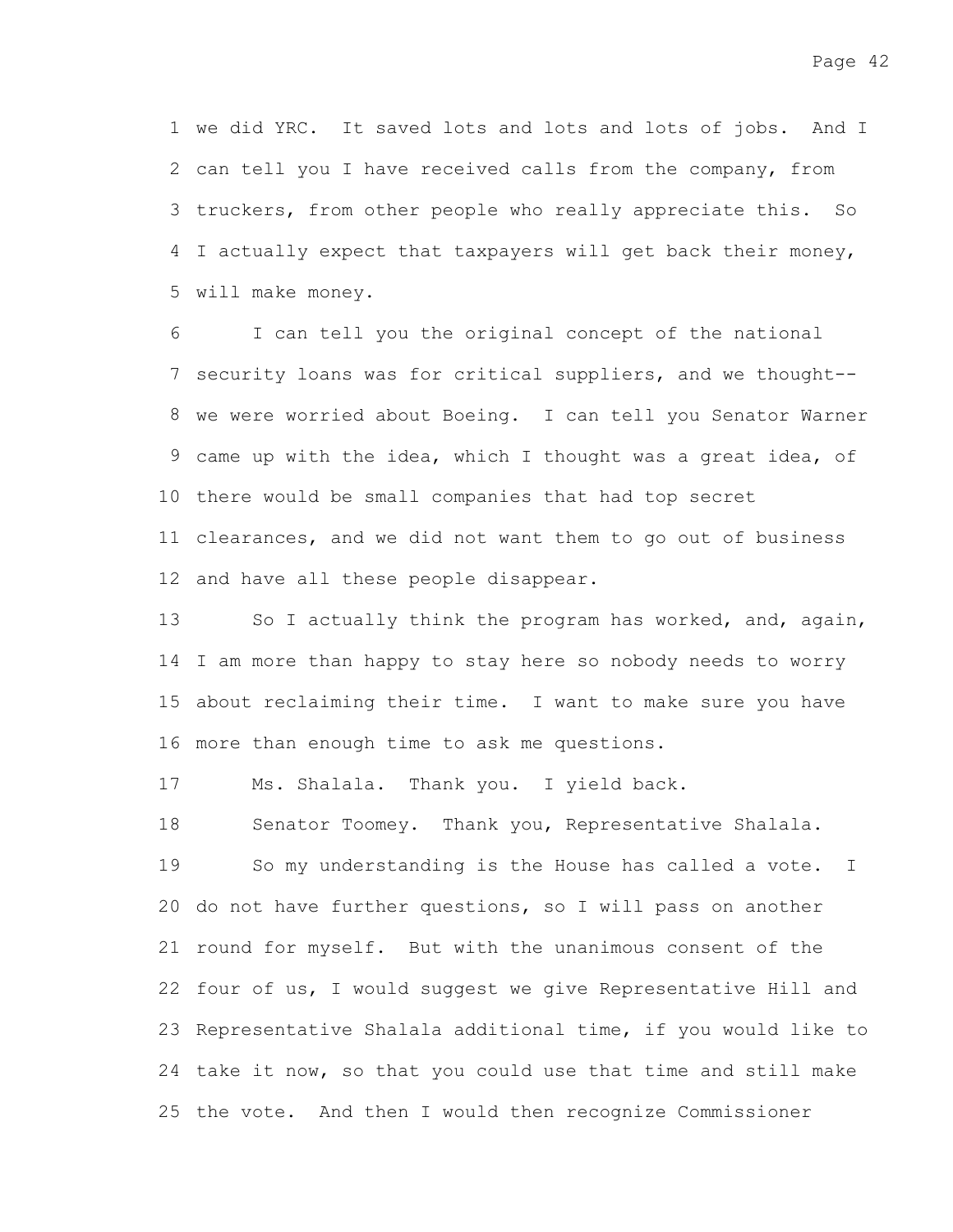1 Ramamurti. Is that okay?

Mr. Hill. I do not have any more questions. 2

Senator Toomey. Okay. Representative Shalala? Ms. Shalala. Just a statement. I realize that you get 5 enormous pressure from Members of Congress, and as someone 6 that had to sit in one of those seats at one point and say 7 no to Members of Congress, sometimes we are right and 8 sometimes we are wrong, and we rely on the judgment of the 9 Secretaries to make those decisions. And sometimes moving 10 too fast under great pressure is dangerous, and so I just 11 want to put that on the record, that I think your answers to 12 the questions about how you managed this are fine. But I am 13 not impressed when Members of Congress are putting Cabinet 14 Secretaries under pressure, because I rely on all of you to make a good judgment on whether you have the time to make 15 16 the right decision. 3 4

Thank you. 17

Secretary Mnuchin. And I would just agree with you, 19 and we do not make decisions solely based upon pressure, or 20 we would have made thousands of loans. I would merely again 21 just highlight, of the 74 loans, we only made 11. We turned 22 down lots of loans that had Congress write us letters, and, 23 again, I appreciate the opportunity to answer any more 24 questions you or others have. 18

Senator Toomey. So I will now recognize for an 25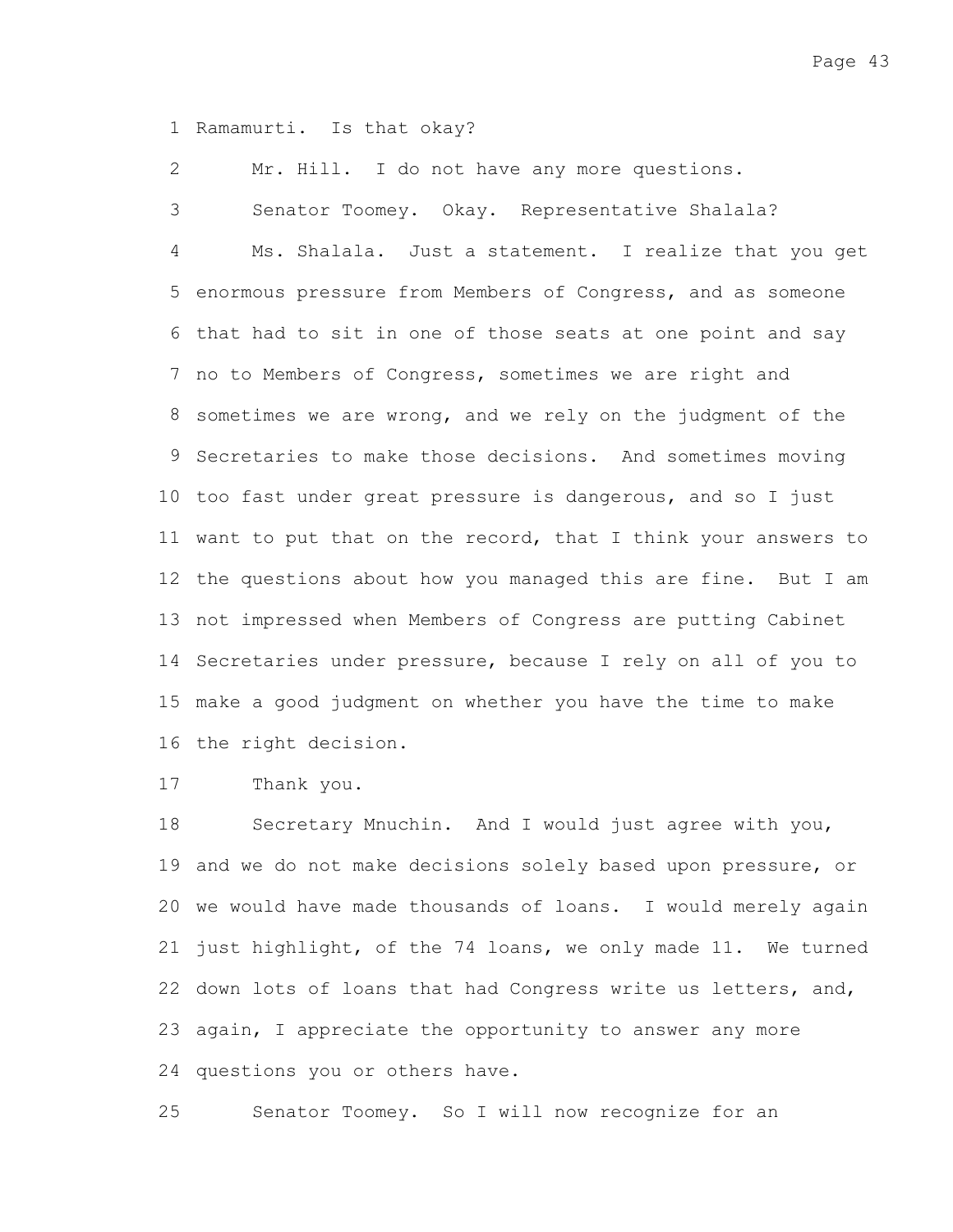additional 5 minutes Commissioner Ramamurti. 1

Mr. Ramamurti. Thanks. This should not take the whole 3 5 minutes. But I just want to, since it came up today, talk 4 through the termination question again. 2

So the way that this program works, right, is that the money that Congress authorizes goes to the Treasury 6 7 Department, the Treasury Department makes a loan or an investment into a Special Purpose Vehicle created by the 8 9 Fed, and then that Special Purpose Vehicle in turn makes 10 loans to the public or to Main Street businesses? Is that 11 right, Mr. Secretary? 5

Secretary Mnuchin. As it relates to the Fed facility, 13 that is accurate. 12

Mr. Ramamurti. Okay. So basically there is a two-step 15 process here. There is a Treasury investment into an SPV 16 created by the Fed, and then there is a set of loans that 17 goes from the SPV to the public. 14

Now, what the CARES Act says is that after December 19 31st of this year, there can be no new investments with that money by the Treasury Department. So how do you get from 20 21 that text to saying that there shall be no new loans by the 22 Fed, using money that has already been invested by the 23 Treasury Department? 18

Secretary Mnuchin. So, Mr. Commissioner--and, again, I 25 am happy to spend as much time as you want on this--the 24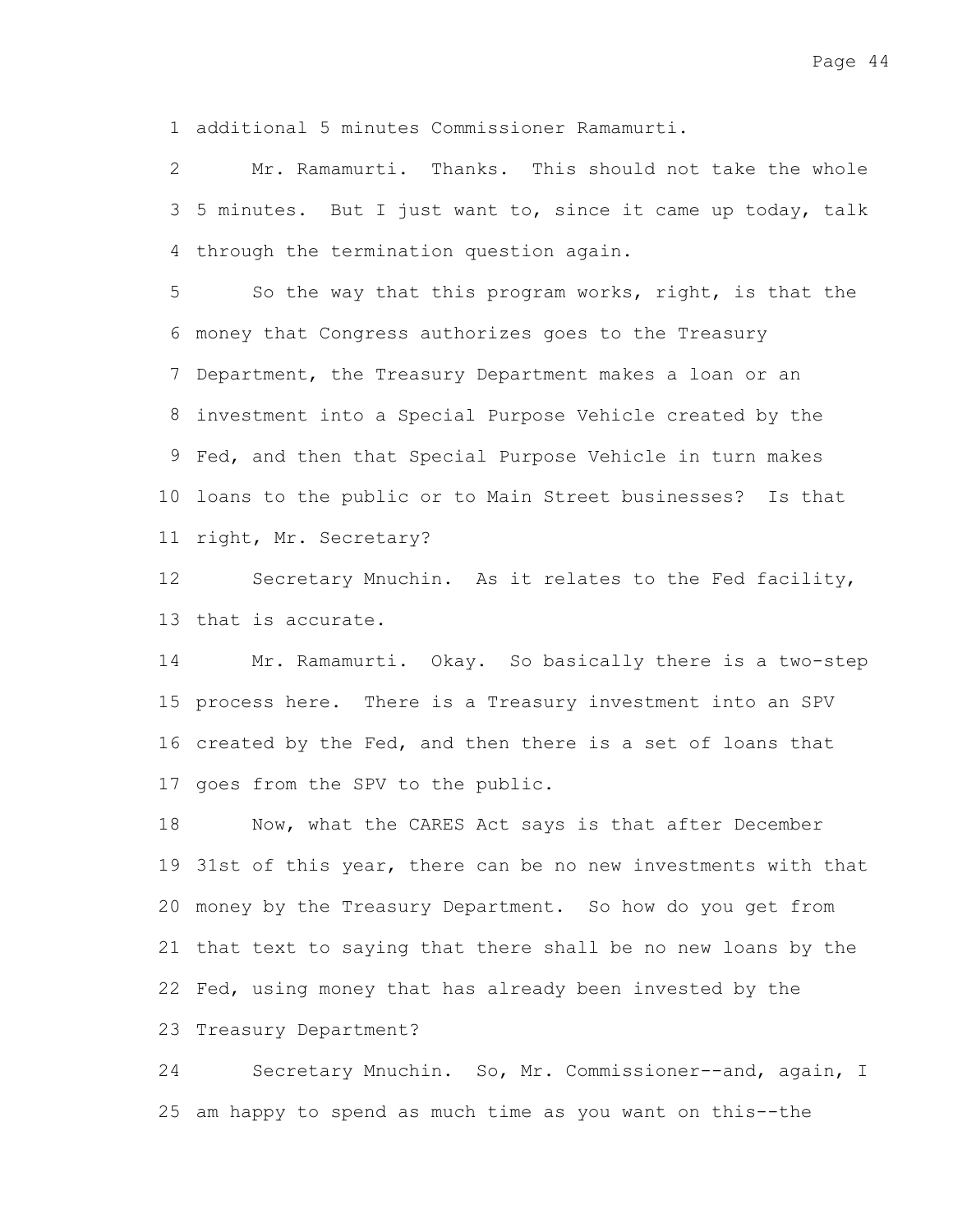1 Treasury put up 100 percent of the equity in the SPV. Okay? 2 That SPV is owned by the Treasury Department. That SPV is 3 governed by a term sheet and an LLC agreement. So our view 4 is that the requirements are both direct and indirect, so 5 that, again--and let me just be clear. You have described an alternative reading. So if one viewed that alternative 6 7 reading, that would have meant that I could make \$500 8 billion of investment on day one, and if you believe that 9 reading, that would mean that there would be no December 31st date. I would say that is just a preposterous 10 11 interpretation. If that had been the case, Congress never 12 would have put in the December 31st. Your reading, which 13 certain people have read, is an obvious loophole.

Again, if someone else wants to take that reading, 15 which I think is not the legal interpretation, they can do 16 that. I am not going to do that. I was trusted by Congress 17 with \$500 billion. Lots of Democrats came out and said, 18 "How could the Treasury Secretary have a slush fund?" I 19 will responsibly read the letter of the law as interpreted 20 by me and my General Counsel and fulfill the obligation. 21 And, by the way, if Congress wants to extend these programs, 22 Congress has every right to do that. 14

Now, I would also just add, because Senator Toomey was 24 the person who I believe asked for the amendment to be put 25 in, and, Senator Toomey, I will let you speak. But in our 23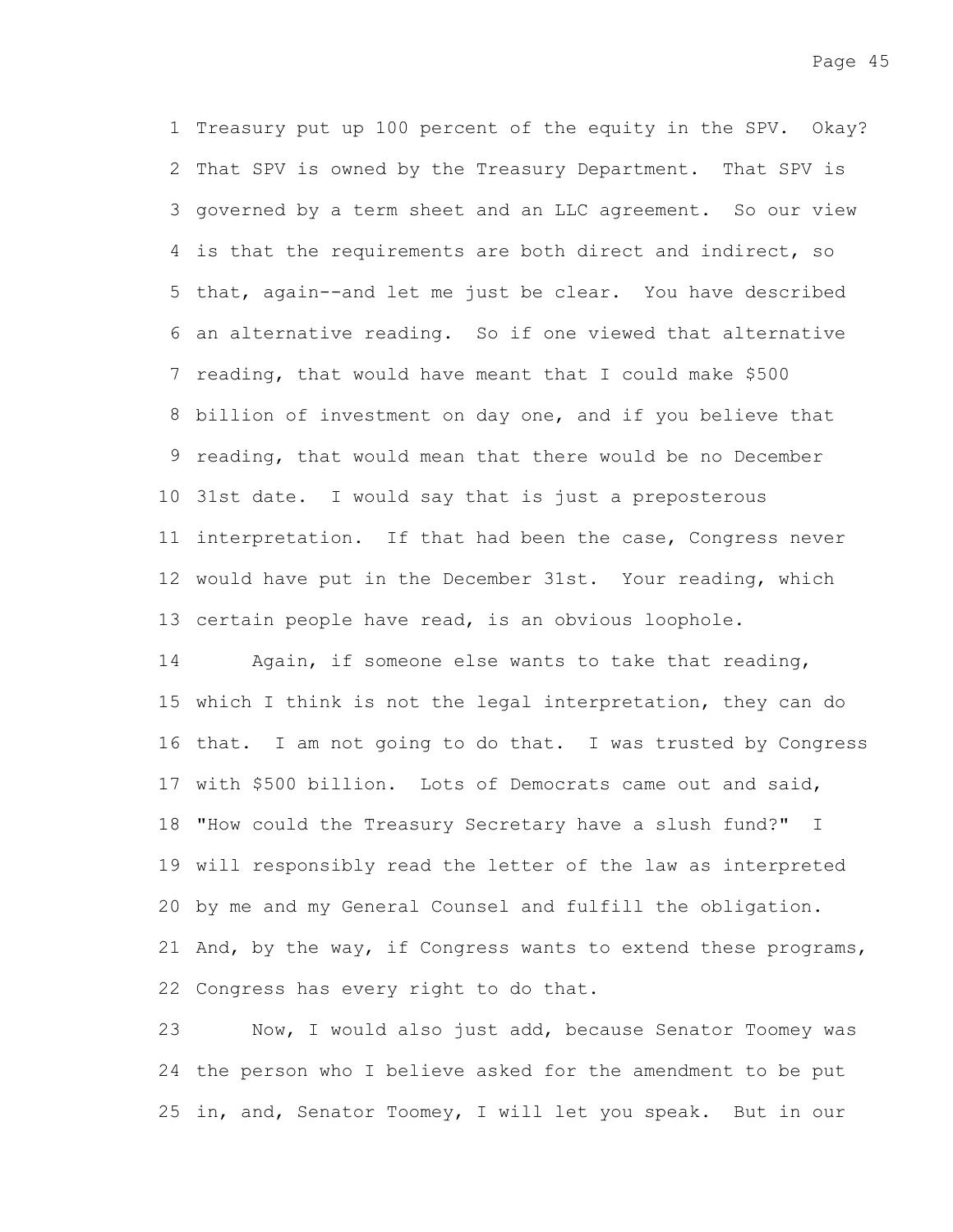conversations, you were concerned that someone could somehow 1 2 or another interpret a loophole that was not intended of 3 what we negotiated. And I think it was a belt and 4 suspenders. It was not an acknowledgment that that was the 5 right reading, but, Senator Toomey, I will let you speak for yourself. 6

Senator Toomey. Well, I want to let Commissioner 8 Ramamurti finish his time, if he would like. 7

Mr. Ramamurti. Thank you. I appreciate it. 9

Senator Toomey. And then I will respond. 10

Mr. Ramamurti. Sure. I mean, look, what you--number 12 one, it seems like what you are--you are saying that it is a 13 valid and credible reading of the statute to read as the alternative-- 14 11

Secretary Mnuchin. I am not. I want to correct that. 16 I have never said it is valid. What I am saying is if that 17 is your reading--okay?--which certain people have said--I am 18 not saying it is valid. As a matter of fact, I want to be 19 on the record. I think it is invalid. Our General Counsel 20 thinks it is invalid. Every single Republican on the Senate 21 Finance Committee that was involved in this thinks it is invalid. 22 15

Again, it would be--if one takes that interpretation, 24 it would have to be an obvious loophole. That is what I am 25 saying. 23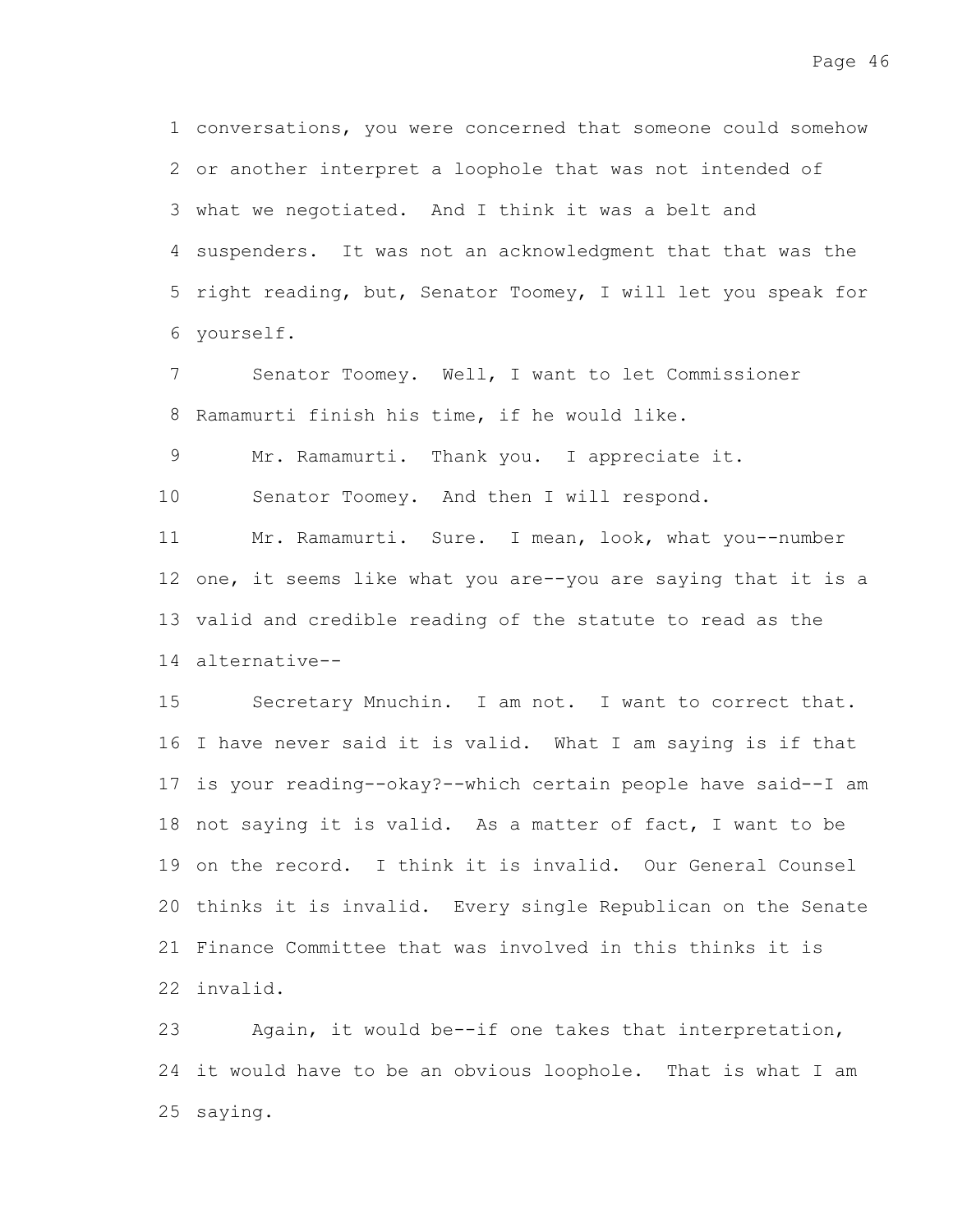Mr. Ramamurti. So, look, I think what you call a 2 "loophole" I would call the plain reading of the statute, 3 and I think that--1

Secretary Mnuchin. Commissioner, were you involved in 5 the drafting--4

Mr. Ramamurti. No, but, look, the whole point of this-- 7 6

Secretary Mnuchin. Have you got outside legal counsel 9 that advised you on the draft--8

Mr. Ramamurti. Yes. Yes, I think there have been 11 several law professors who have looked at--10

Secretary Mnuchin. Just as you have asked for us to 13 have a memo, we would be happy for you to get an outside 14 legal opinion, send it to us. I am happy to have my General Counsel-- 15 12

Mr. Ramamurti. Sure. 16

Secretary Mnuchin. --view it and respond to you. Mr. Ramamurti. Okay. Look, my point is that there 19 have been several finance lawyers who have looked at this 20 language, not--look, they were not in the room, but that is 21 why we look at the text of statutes, not congressional 22 intent. I hear that from my Republican colleagues all the 23 time. 17 18

Secretary Mnuchin. Does that mean you acknowledge it would be a loophole-- 2524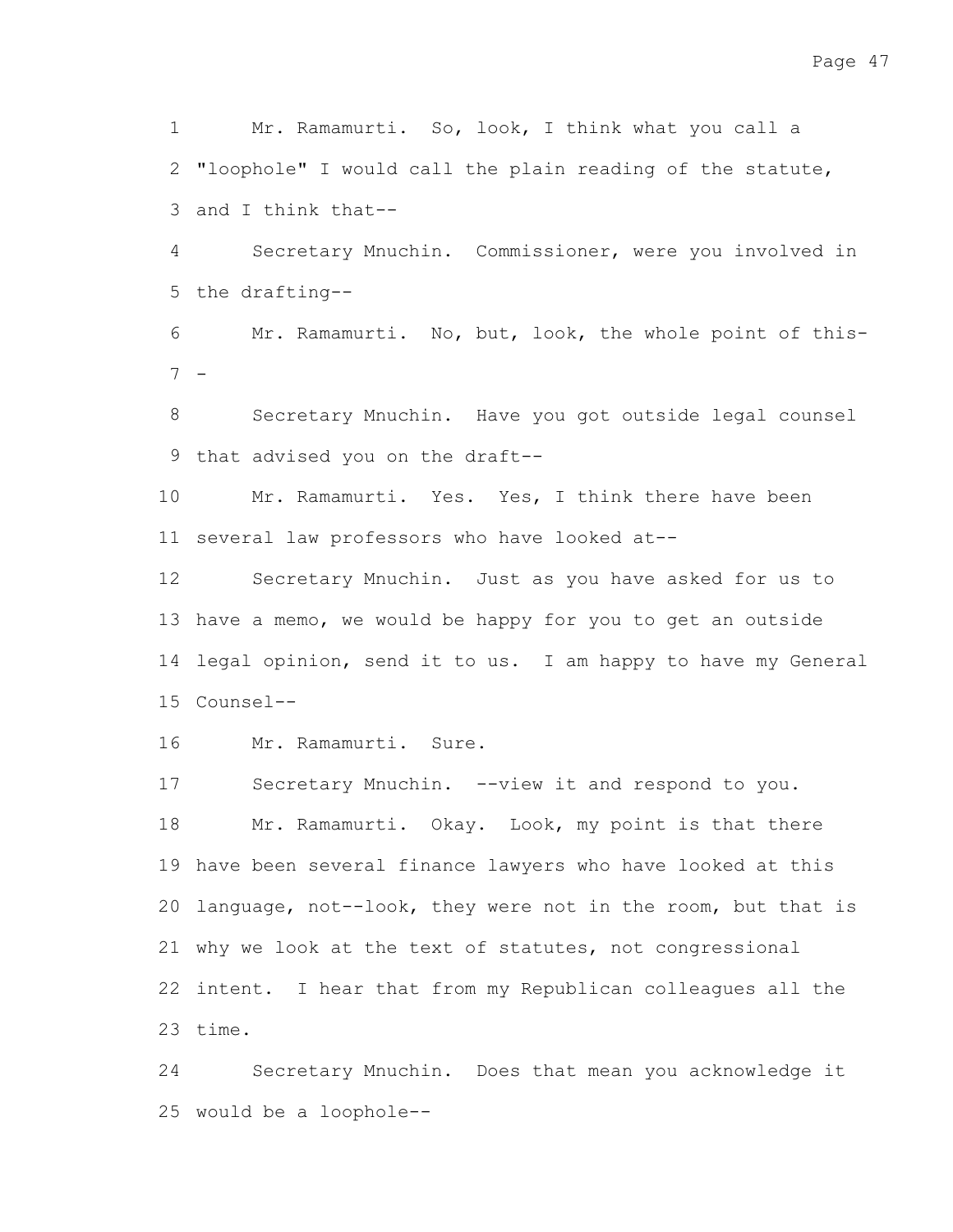Mr. Ramamurti. No, I do not. I hardly think it is a 2 loophole. I think it makes complete sense for Congress--Secretary Mnuchin. Well, why would it make-- Mr. Ramamurti. --to create a program that says--Secretary Mnuchin. Why, if there is a December--then what was the intent of the December 31st-- 6 Mr. Ramamurti. Sure, I will explain what I think is a 8 reasonable interpretation of the statute. As of December 9 31st, the Treasury Department cannot create new facilities 10 with this money that was allocated by Congress. Separately, 1 3 4 5 7

11 Congress said in the very same statute that the money 12 remains with the Treasury Department until 2026, at which 13 point it goes back to the general fund, which to me 14 indicates an intent of Congress that the money should remain 15 available to the Treasury Department up until 2026, which to 16 me contemplates this program existing well past 2021. That 17 is in the statute, and I think that if you look at the Fed's 18 response to your letter asking for the money back, it is 19 quite clear that they do not agree with your interpretation 20 with the statute either. They are deferring to it, but they 21 said that if it was up to them, they would extend these 22 facilities.

So I know I am over my time, but that is all I wanted 24 to say. Thank you. 23

Secretary Mnuchin. Senator Toomey, can I just make one 25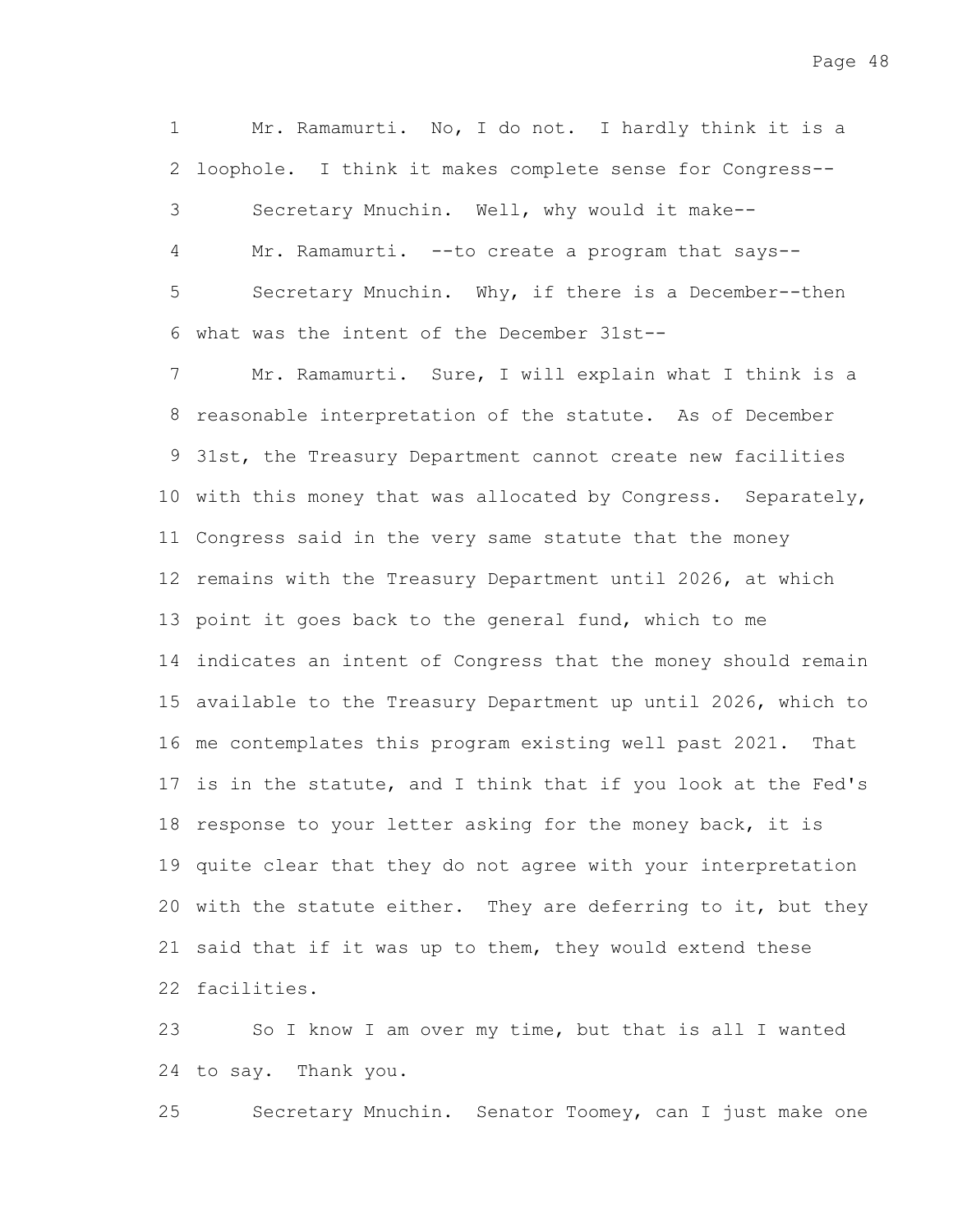comment? 1

Senator Toomey. Secretary Mnuchin. 2

Secretary Mnuchin. I just want to correct the record, 4 and you can speak to Chair Powell or the Fed, but since I 5 speak to him all the time, and we have spoken, what the Fed has said--okay? The Fed has not said that is their 6 7 interpretation of the legal view. What the Fed has said is 8 that if there were no restriction, as a general matter, they 9 like to leave facilities outstanding. And that is why, as 10 deferential to the Fed, the facilities that use pre-CARES 11 Act money were extended. And, obviously, if this was 12 politically motivated, why would I have extended any 13 facilities? 3

Senator Toomey. Thank you, Mr. Secretary. Let me 15 comment on this discussion briefly. 14

First of all, I think the alternative interpretation of 17 the statute that Commissioner Ramamurti has articulated is 18 not the correct interpretation at all, and I do think it is 19 important to point out that it would necessarily lead to an absurd outcome--absurd in the context of the clear fact that 20 21 the entire purpose of this facility was to solve an 22 immediate credit liquidity crisis, not to provide an ongoing multiyear set of tools for the Fed to decide whom to 23 24 subsidize in the future. The latter never crossed anybody's 25 mind in the room. I can assure everybody of that. And in 16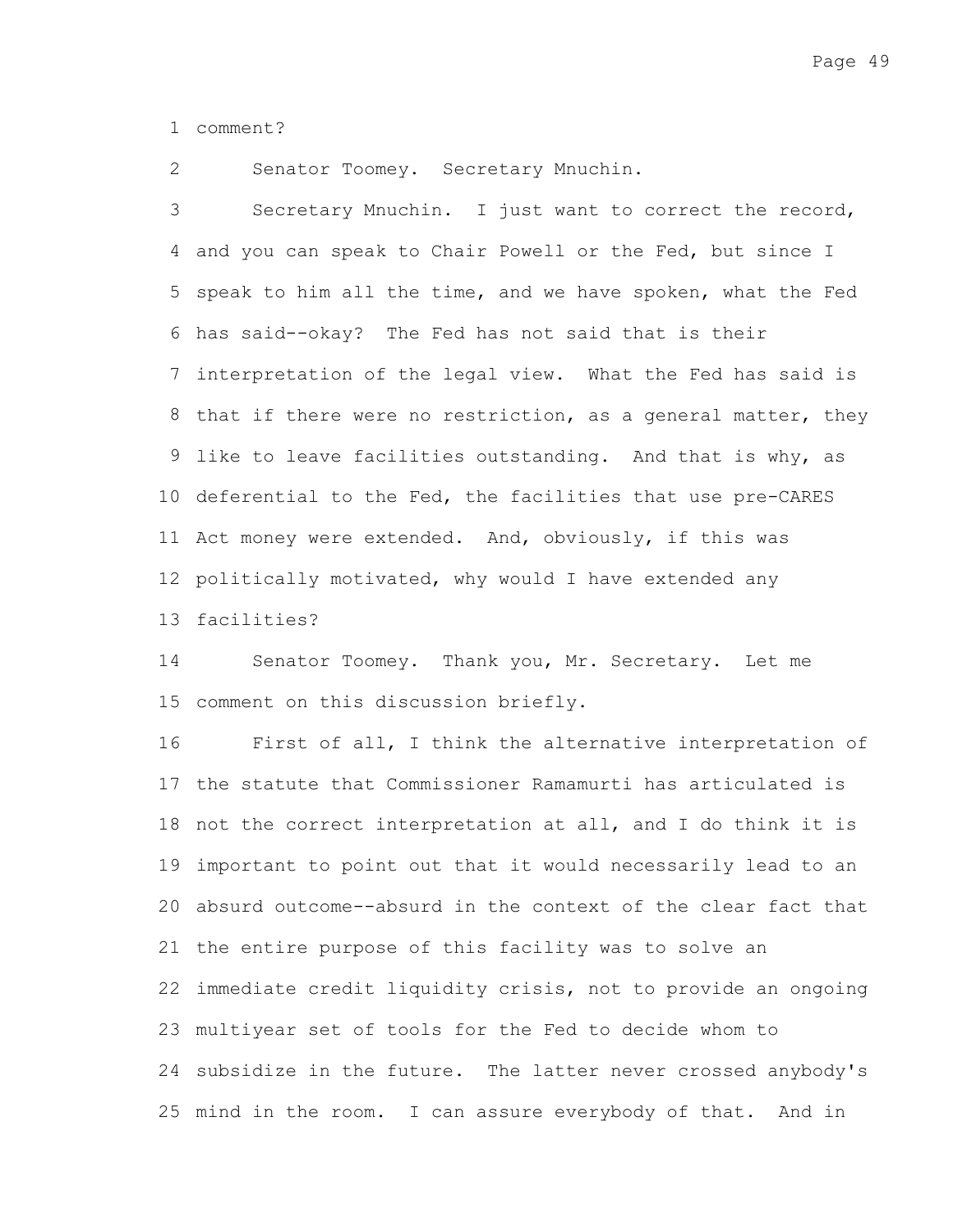1 my interpretation, the letter of the law correctly calls for 2 this to end.

So Commissioner Ramamurti asked the question: Then why 4 the amendment that changes language in a recent piece of 5 legislation? That was my amendment, and the reason I wanted it is precisely because this argument is taking place, 6 7 precisely because there are people out there who have this other interpretation. And I would rather avoid the risk of 8 9 having to litigate, which is what would happen if somebody, 10 a future Treasury Secretary, for instance, decided that this 11 invalid interpretation was the one that was going to govern 12 their behavior. We would be mired in litigation for who 13 knows how long if someone were to go down that road. So I thought the best and simplest solution is 3 14

15 eliminate even the possibility for this, which I believe to 16 be an invalid interpretation.

That said, Mr. Secretary, thank you for joining us. On 18 behalf of the Congressional Oversight Commission, we 19 appreciate your time and responsiveness. Members of the 20 Commission may submit any additional questions for the 21 record. 17

The hearing is adjourned. 22

[Whereupon, at 11:04 a.m., the Commission was 24 adjourned.] 23

25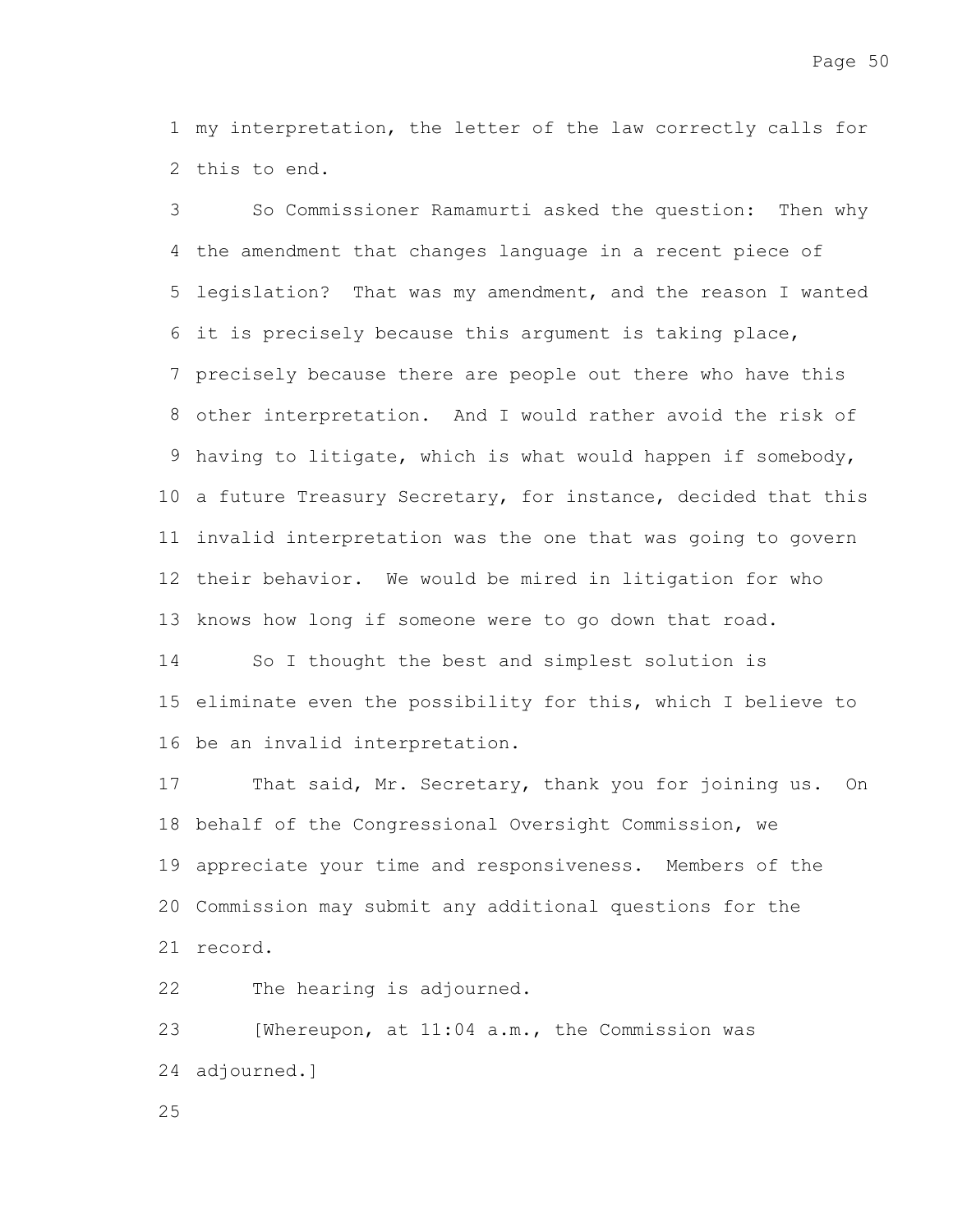# **Appendix C: National Security Loan Program Transactions Summary**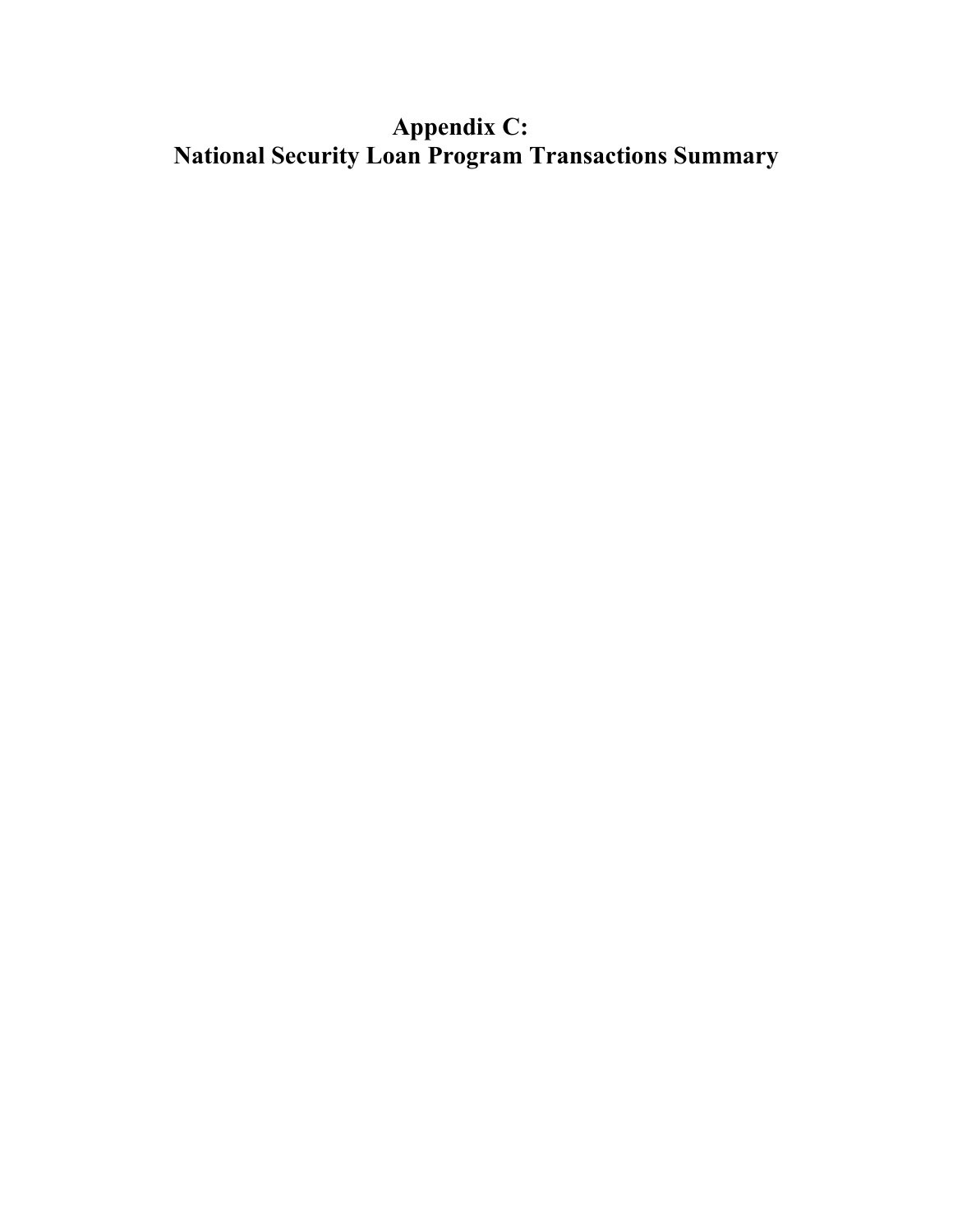| <b>Borrower</b>                      | <b>City, State</b>   | U.S. empl.,<br><b>March 2020</b> | <b>Loan amount</b> | <b>Interest rate</b><br>$(LIBOR+%)$ | <b>Compensation for</b><br><b>Treasury</b>             | Loan collateral                                                      | How qualified for<br>"critical to<br>maintaining<br>national security" |
|--------------------------------------|----------------------|----------------------------------|--------------------|-------------------------------------|--------------------------------------------------------|----------------------------------------------------------------------|------------------------------------------------------------------------|
| YRC Worldwide Inc.                   | Overland<br>Park, KS | 30,000                           | \$700,000,000      | 3.50%                               | 29.6% of common<br>stock, on a fully<br>diluted basis. | Third lien and<br>certain equipment<br>purchased under<br>tranche B. | DoD designation                                                        |
| Map Large, Inc.                      | Atlanta, GA          | 37                               | \$10,000,000       | 5.50%                               | 3% payment-in-kind<br>interest.                        | Unsecured senior<br>debt.                                            | Top secret<br>clearance                                                |
| Meridian Rapid<br>Defense Group, LLC | Pasadena, CA         | 14                               | \$7,100,000        | 5.50%                               | 3% payment-in-kind<br>interest.                        | Unsecured senior<br>debt.                                            | DoD designation                                                        |
| Core Avionics &<br>Industrial, Inc.  | Tampa, FL            | 25                               | \$6,000,000        | 5.50%                               | 3% payment-in-kind<br>interest.                        | Unsecured senior<br>debt.                                            | DX priority-rated<br>contract                                          |
| Wiser Imagery<br>Services, LLC       | Murfreesboro,<br>TN  | 135                              | \$3,069,700        | 5.50%                               | 3% payment-in-kind<br>interest.                        | Unsecured senior<br>debt.                                            | Top secret<br>clearance                                                |
| SpinLaunch, Inc.                     | Long Beach,<br>CA    | 66                               | \$2,519,200        | 3.50%                               | 3% payment-in-kind<br>interest.                        | All assets of the<br>company.                                        | DoD designation                                                        |
| Channel Logistics,<br><b>LLC</b>     | Camden, NJ           | 6                                | \$2,500,000        | 3.50%                               | 3% payment-in-kind<br>interest.                        | All assets of the<br>company.                                        | DoD designation                                                        |
| Semahtronix, LLC                     | Flippin, AR          | 172                              | \$1,999,100        | 3.50%                               | 3% payment-in-kind<br>interest.                        | All assets of the<br>company.                                        | DX priority-rated<br>contract                                          |
| Ovio Technologies,<br>Inc.           | Newport<br>Beach, VA | 6                                | \$1,186,900        | 5.50%                               | 3% payment-in-kind<br>interest.                        | Unsecured senior<br>debt.                                            | DoD designation                                                        |
| Visual Semantics, Inc.               | Austin, TX           | 9                                | \$1,053,200        | 5.50%                               | 3% payment-in-kind<br>interest.                        | Unsecured senior<br>debt.                                            | DoD designation                                                        |
| Semantic AI, Inc.                    | San Diego            | 51                               | \$506,300          | 3.50%                               | 3% payment-in-kind<br>interest.                        | All assets of the<br>company.                                        | TS clearance;<br>DX priority-rated<br>contract                         |
| <b>Total</b>                         |                      | 30,521                           | \$735,934,400      | 3.58%                               |                                                        |                                                                      |                                                                        |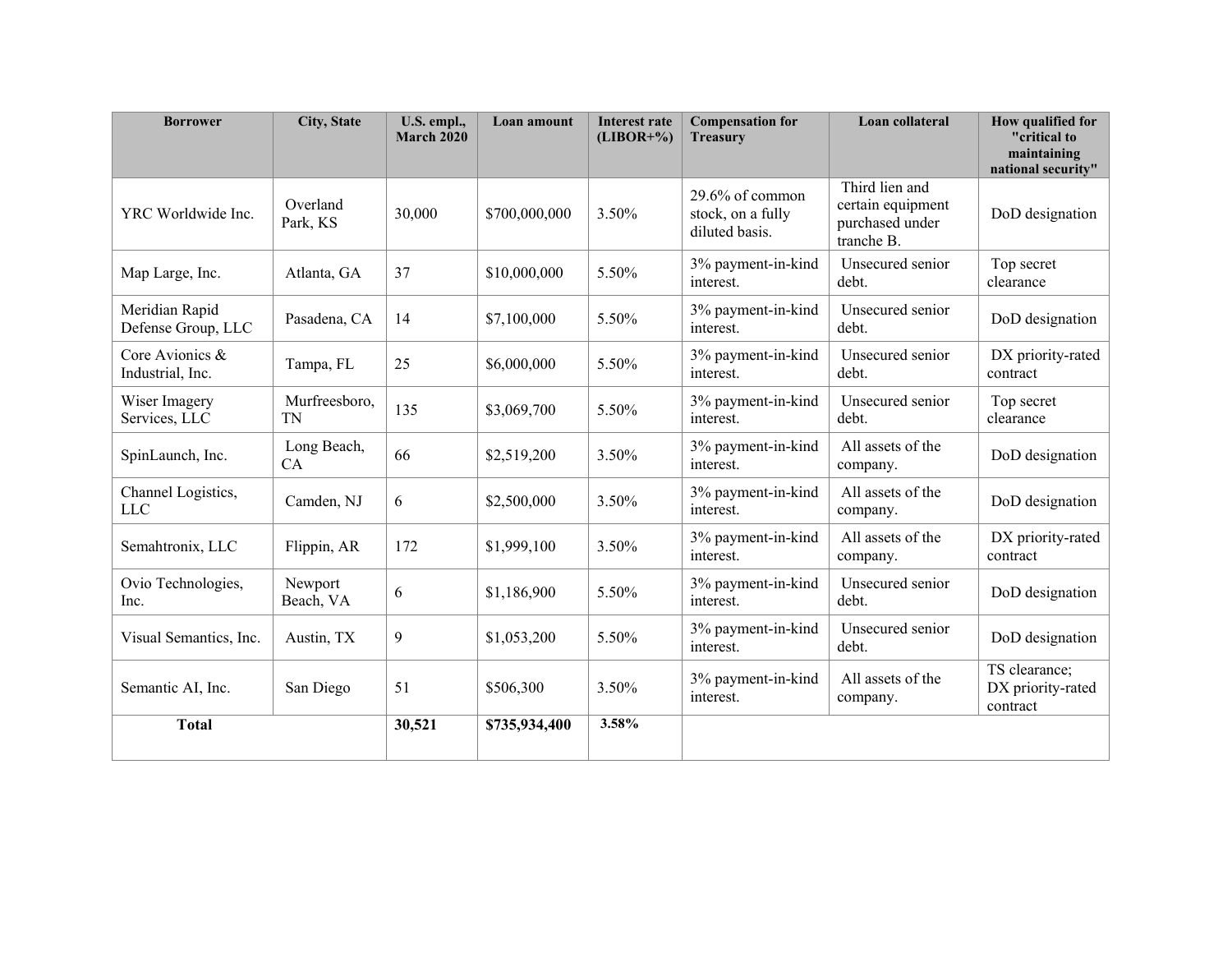**Appendix D: Sample Application to Treasury**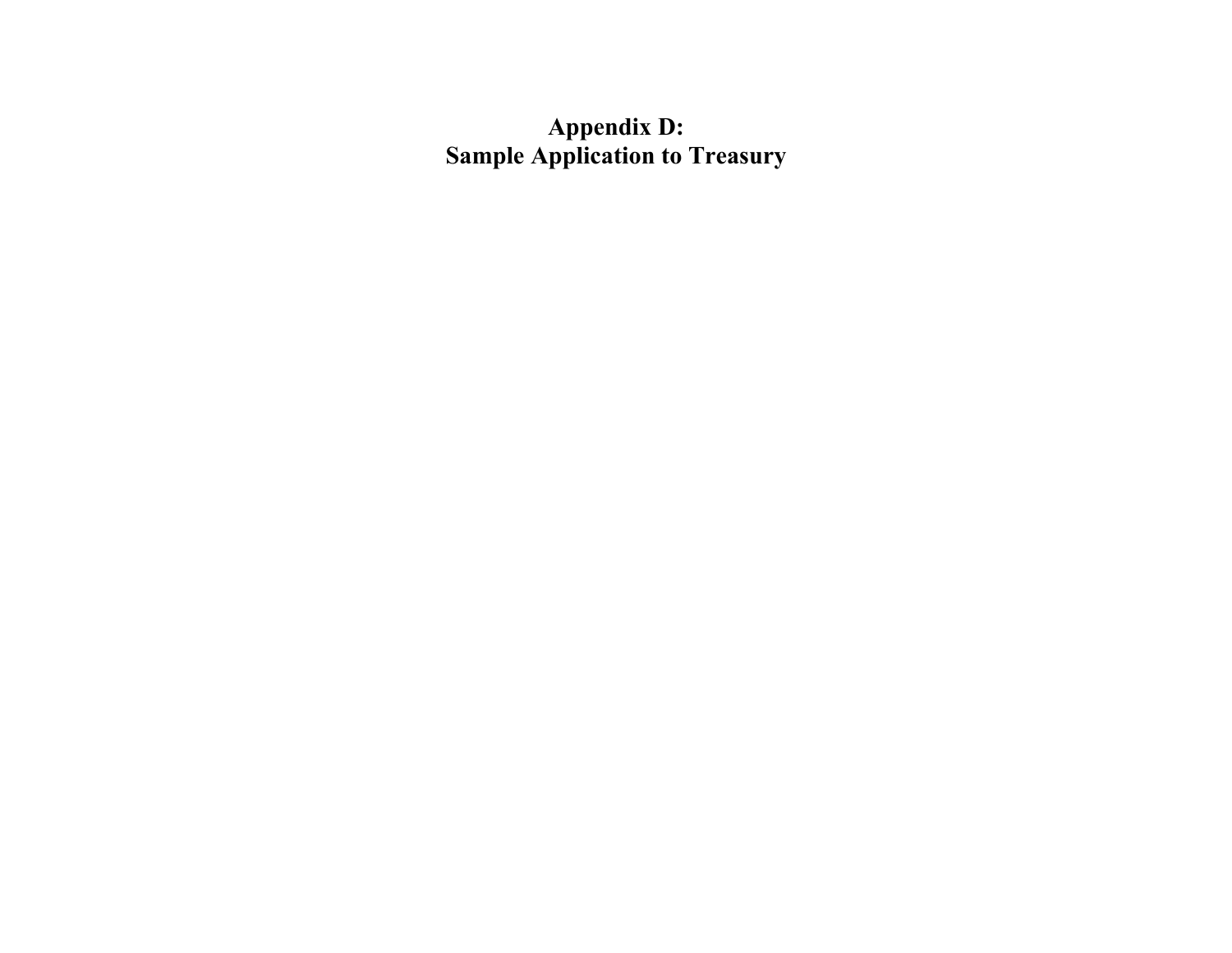OMB Approved No. 1505-0263 Expiration Date: 09/30/2020

#### **TREASURY LOAN APPLICATION FORM for Businesses Critical to Maintaining National Security**

#### **April 23, 2020**

*This application form is for informational purposes only, to enable potential applicants to begin preparing the required information. Treasury is not accepting applications at this time. In the coming days, Treasury will provide a web-based form for application submissions.*

This application is for loans from the U.S. Department of the Treasury to eligible businesses that are critical to maintaining national security ("Borrowers").

Borrowers are encouraged to submit their completed application materials by 3:00 p.m. EDT on May 1, 2020, for expedited review. Applications received after 3:00 p.m. on May 1, 2020, may not be considered, but the Treasury Department may, in its discretion and subject to the availability of funds, consider such applications for approval.

The definitions of the terms contained in this application appear in Division A, Title IV, Subtitle A of the Coronavirus Aid, Relief and Economic Security Act, Pub. L. 116-136 (Mar. 27, 2020) (the "Act"), and in the Procedures and Minimum Requirements for Loans to Air Carriers and Eligible Businesses and National Security Businesses under Division A, Title IV, Subtitle A of the Act, as updated (the "Procedures").

#### **BORROWER INFORMATION**

- Borrower's Name
- Borrower's Taxpayer ID Number
- Borrower's DUNS Number
- Borrower's Address
- Contact Person's Name
- Contact Person's Title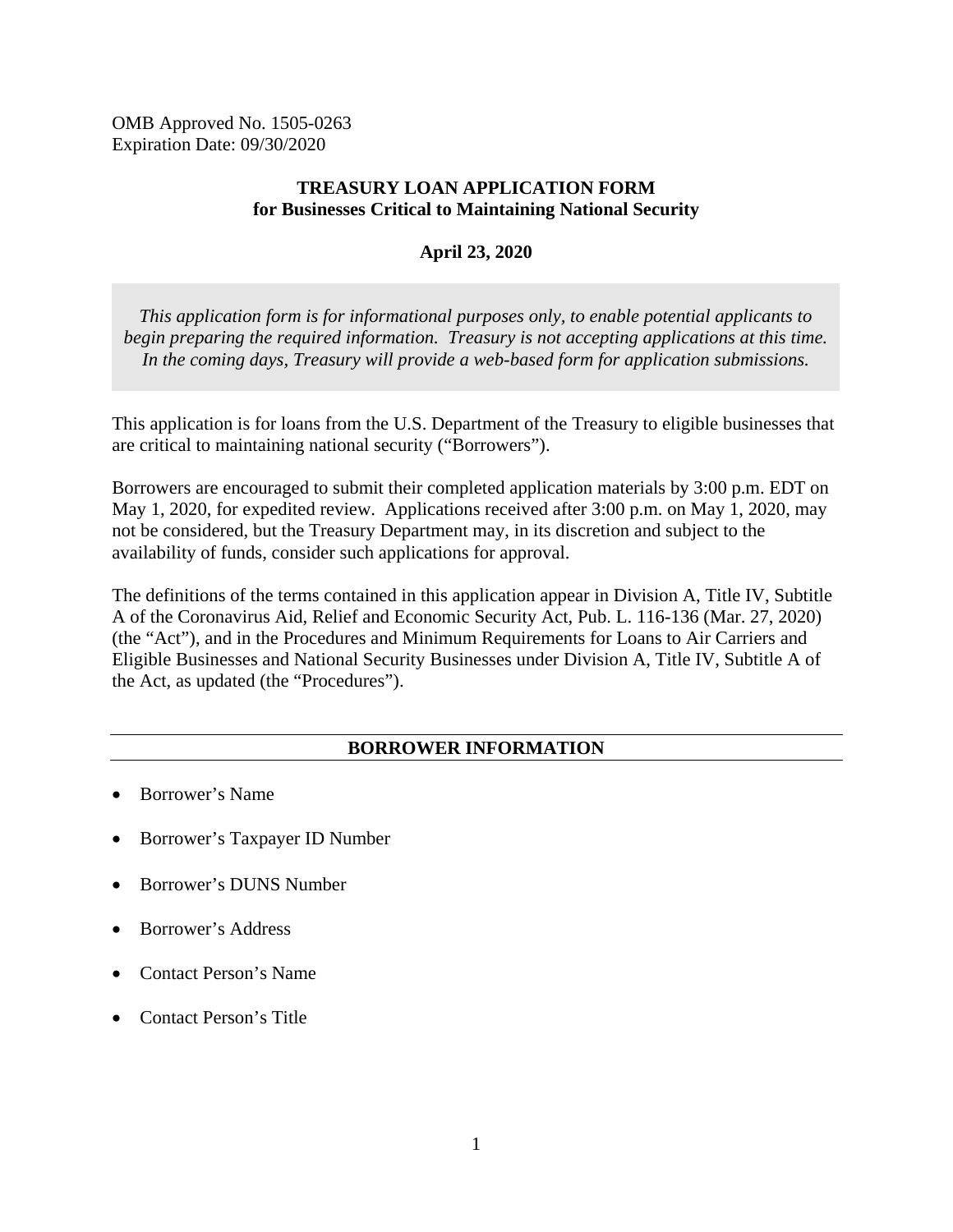- Contact Person's Phone
- Contact Person's E-mail

Provide a general description of the Borrower's corporate structure, including type of business entity (LLC, corporation, sole proprietorship, etc.) and tax classification (C Corporation, S Corporation, partnership, etc.) and whether the Borrower is publicly or privately owned.

- Corporate Structure
- Ownership Structure (choose one)
	- o Public
	- o Private
- Borrower's Jurisdiction of Organization or Formation
- Names and Jurisdiction of Organization or Formation of Parent Companies and Material Affiliates (including companies that control, are controlled by, or are under common control with the Borrower) (if applicable)
- Top-Level Parent's Jurisdiction of Organization or Formation (if applicable)

Identify the primary and secondary North American Industry Classification System (NAICS) codes for the Borrower.

Did the Borrower apply for or receive loans provided or guaranteed under the Act?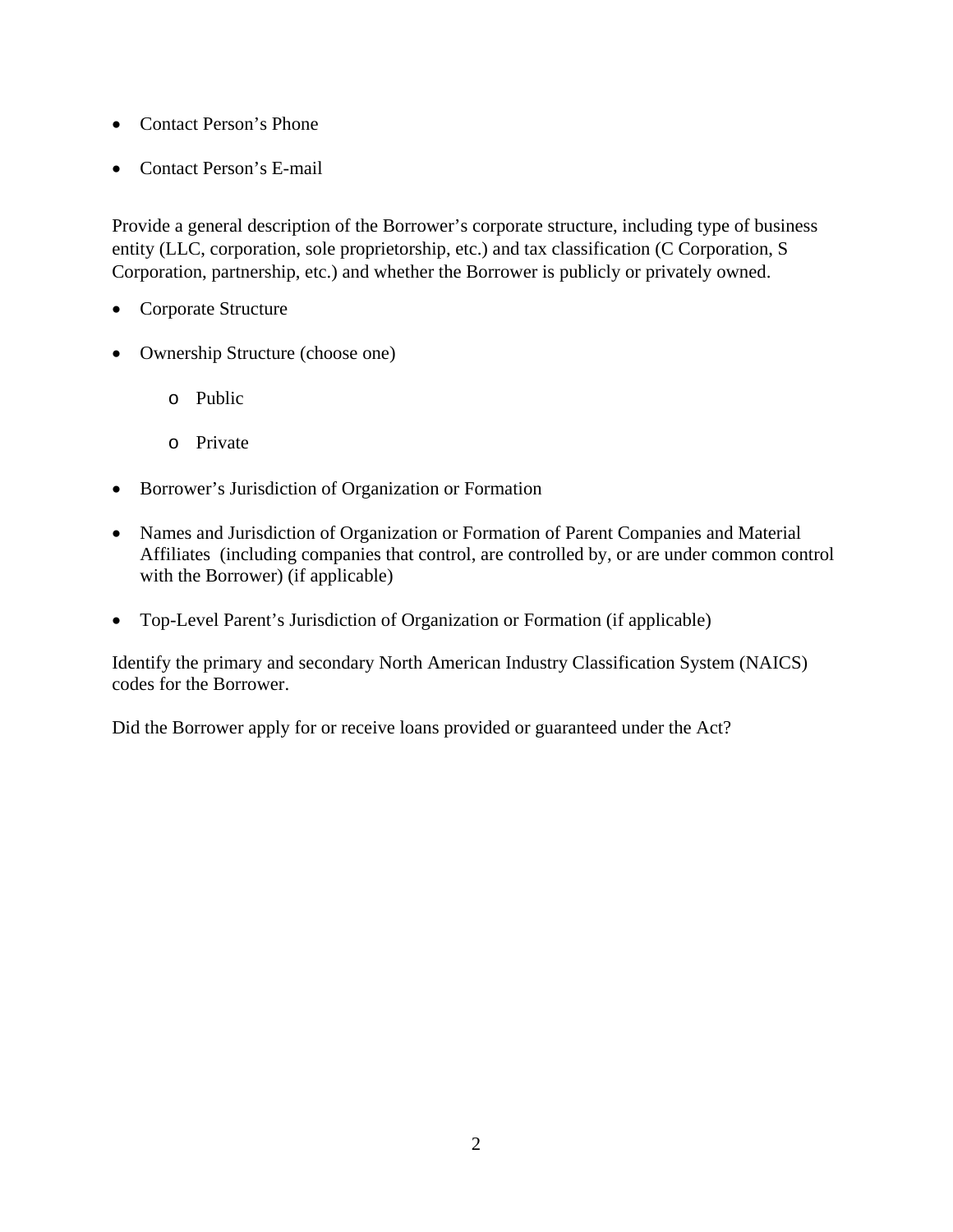Does the Borrower perform under a DX priority rated contract or order under the Defense Priorities and Allocations System regulations (15 CFR part 700)?

• If yes, please describe these contracts/orders.

Does the Borrower currently operate under a valid Top Secret facility security clearance pursuant to the National Industrial Security Program regulations (32 CFR Part 2004)?

• If yes, please describe this Top Secret facility security clearance, provide the relevant CAGE code(s), and attach the relevant form DD-254, Contract Security Classification Specification.

If the response to either of these criteria above is classified, please contact the Treasury Department at [CARESActNationalSecurity@Treasury.gov](mailto:CARESActNationalSecurity@Treasury.gov) for more information.

Applicants that do not satisfy either of these two criteria may be considered if, based on a recommendation and certification by the Secretary of Defense or the Director of National Intelligence that the applicant business is critical to maintaining national security, the Secretary of the Treasury determines that the applicant business is critical to maintaining national security. The Treasury Department will process such applications upon receipt of such certification.

# **DEBT, ASSETS, AND EQUITY**

*Debt*. Provide a description of the Borrower's outstanding secured and unsecured debt, including debt securities, notes, loans, and bank lines of credit.

- Debt
	- o Type
	- o Current Amount Outstanding
	- o Maximum Commitments Available
	- o Seniority [Secured/Senior Unsecured/Subordinated]
	- o Lien Ranking
	- o Maturity Date(s)
- Lines of Credit
	- o Current Amount Outstanding
	- o Maximum Commitments Available
	- o Maturity Date(s)
- Other Material Indebtedness
	- o Description
	- o Current Amount Outstanding
	- o Maximum Commitments Available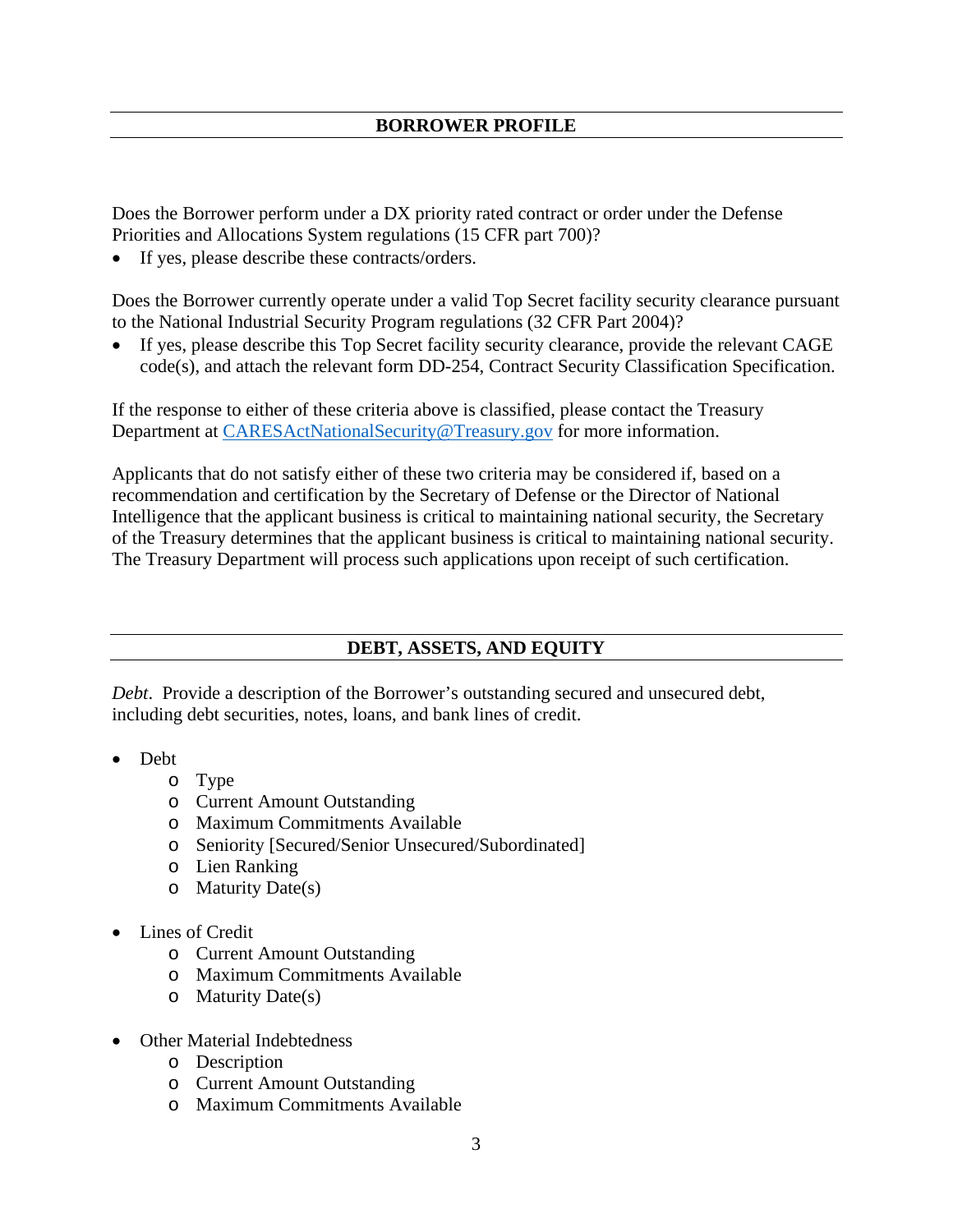- o Maturity Date(s)
- Total Debt Currently Outstanding
- Total Debt Commitments Currently Available

*Intercompany Debt and Guarantees.* Provide a description of the existing intercompany debt and guarantee arrangements of the Borrower and any of its subsidiaries, with current amounts outstanding.

• Intercompany Debt and Guarantees

*Restrictions on Indebtedness*. Provide a description of any restrictions on the Borrower or any of its subsidiaries incurring additional indebtedness.

• Restrictions on Indebtedness

*Restrictions on Collateral*. Provide a description of any restrictions on the Borrower or any of its subsidiaries granting additional security interests in collateral.

- Restrictions on Collateral
- Does the Borrower have a judgment lien against the Borrower's property for a debt owed to the United States?

*Debt Service*. Provide, for the Borrower and its subsidiaries on a consolidated basis, the amounts of principal and interest currently scheduled to be paid on outstanding debt for the next 3 years.

- 2020
- 2021
- $\bullet$  2022

*Assets*. Provide the total assets in the Borrower's 2019 financial statements.

• Total Assets

*Available Security*. Provide a brief description of the type and general value of all assets, property, and revenue streams of the Borrower and its affiliates available to be pledged to secure the loan to the Borrower.

- Type of Asset, Property, Revenue Streams
- General Value
- Available Payment Seniority / Lien Rank
- If Applicable, Debt Instruments Secured By Asset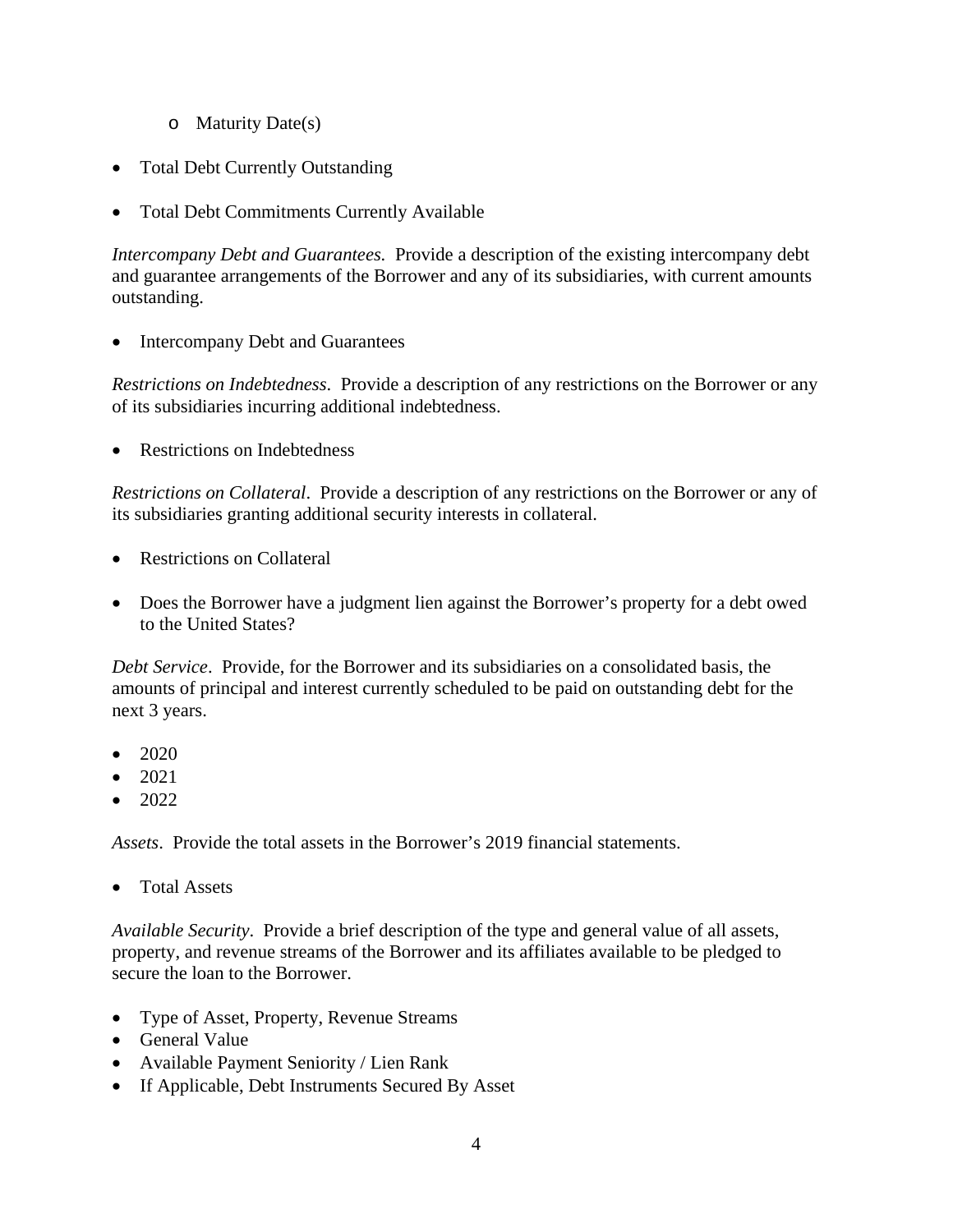*Available Guarantees*. Provide a list of the parent companies, subsidiaries, and affiliates of the Borrower that will provide guarantees and indicate whether such persons have other material debt.

*Equity*. List each class of outstanding equity interests in the Borrower.

- Common Stock
- Preferred Stock

*Ratings*. Provide the Borrower's issuer credit rating and issue level ratings for any senior unsecured debt as of December 31, 2019, from any Nationally Recognized Statistical Ratings Organizations (NRSROs).

- Issuer Credit Ratings
- Issue Ratings for Senior Unsecured Debt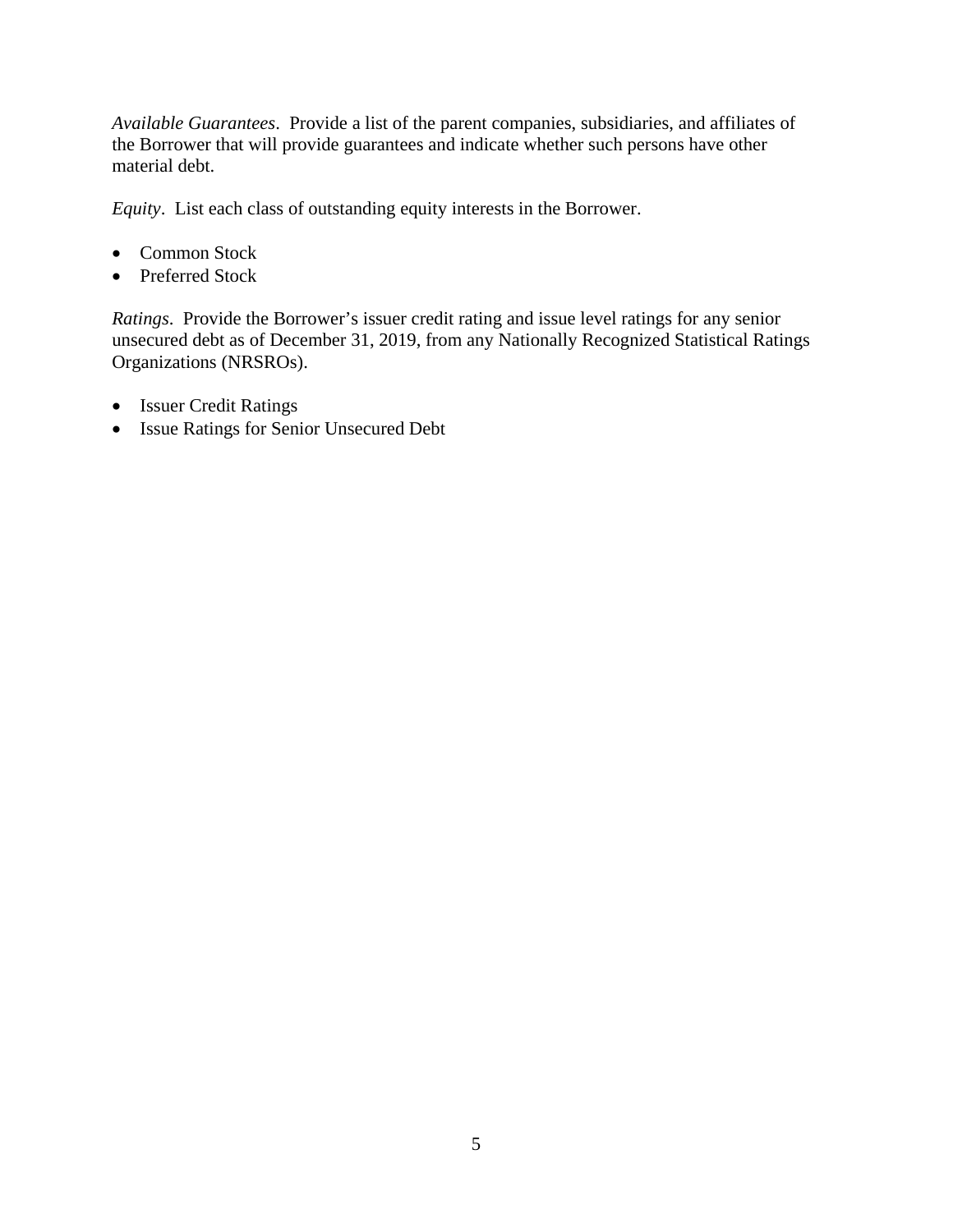# **FINANCIAL INSTITUTION INFORMATION**

(For electronic payment. The account listed below should be the same account used by the Borrower to make tax payments to the IRS.)

| <b>Routing Transit Number</b>                 |                     |
|-----------------------------------------------|---------------------|
| Borrower's Account Number                     |                     |
|                                               | Checking or savings |
| <b>Financial Institution Name</b>             |                     |
| <b>Financial Institution Address</b>          |                     |
| <b>Financial Institution Telephone Number</b> |                     |
| Primary contact at financial institution for  |                     |
| payment process validation (name, title,      |                     |
| email, and phone number)                      |                     |

#### **UNITED STATES OPERATIONS**

Describe the operations of the Borrower in the United States.

List the number of employees of the Borrower based in the United States (including territories or possessions) on March 24, 2020. For purposes of these calculations, include full-time, part-time, temporary, and leased employees, but do not include independent contractors or corporate officers.

• U.S. employees

List the number of employees of the Borrower on March 24, 2020.

• Worldwide employees

Describe any changes to the Borrower's U.S. employment levels between March 24, 2020 and the date of this application.

• Planned Employment Changes

Describe any changes that are planned in the Borrower's U.S. employment levels between the date of this application and December 31, 2020.

• Planned Employment Changes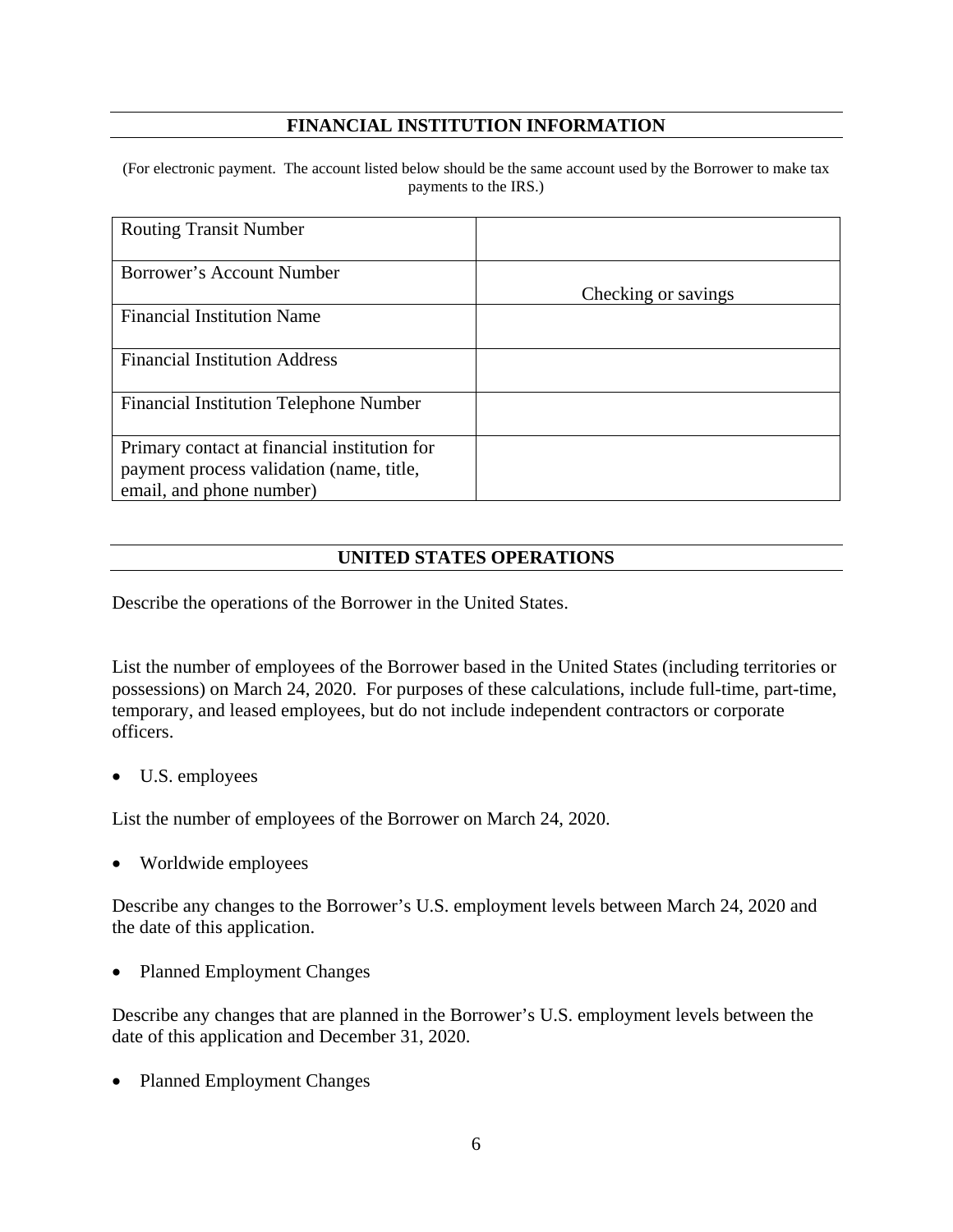# **COVERED LOSSES**

List the Borrower's revenue and expenses in 2019 and in the first quarter of 2020.

- 2019 Revenue
- 2019 Expenses
- Q1 2020 Revenue
- Q1 2020 Expenses

List each category of revenue loss or new unbudgeted expense that the Borrower has incurred or expects to incur directly or indirectly as a result of the coronavirus through March 30, 2021, and the actual or expected revenue loss or new expense for each category. Categories of revenue losses or new unbudgeted expenses may include, for example, reduced demand, unavailability of credit, and new medical expenses.

Revenue Losses

- Category Description
- Amount

New, Unbudgeted Expenses

- Category Description
- Amount

# **FINANCIAL PLAN**

Provide a separate document containing a financial plan that includes each of the following components.

(1) *Use of Proceeds* – an itemized description of the purposes for which the Borrower will use the loan proceeds.

(2) *Financial Needs* – quantitative information on the Borrower's total financial needs for the remainder of 2020, including expected revenues, expenses, and types and amounts of expected borrowing, and how the loan fits within those needs.

(3) *Operating Plan* – a discussion of the Borrower's (and any subsidiary's) operating plan for the remainder of 2020, if the loan is approved. Include a description of any changes to management, employment, as well as any strategic focuses or significant ventures or transactions.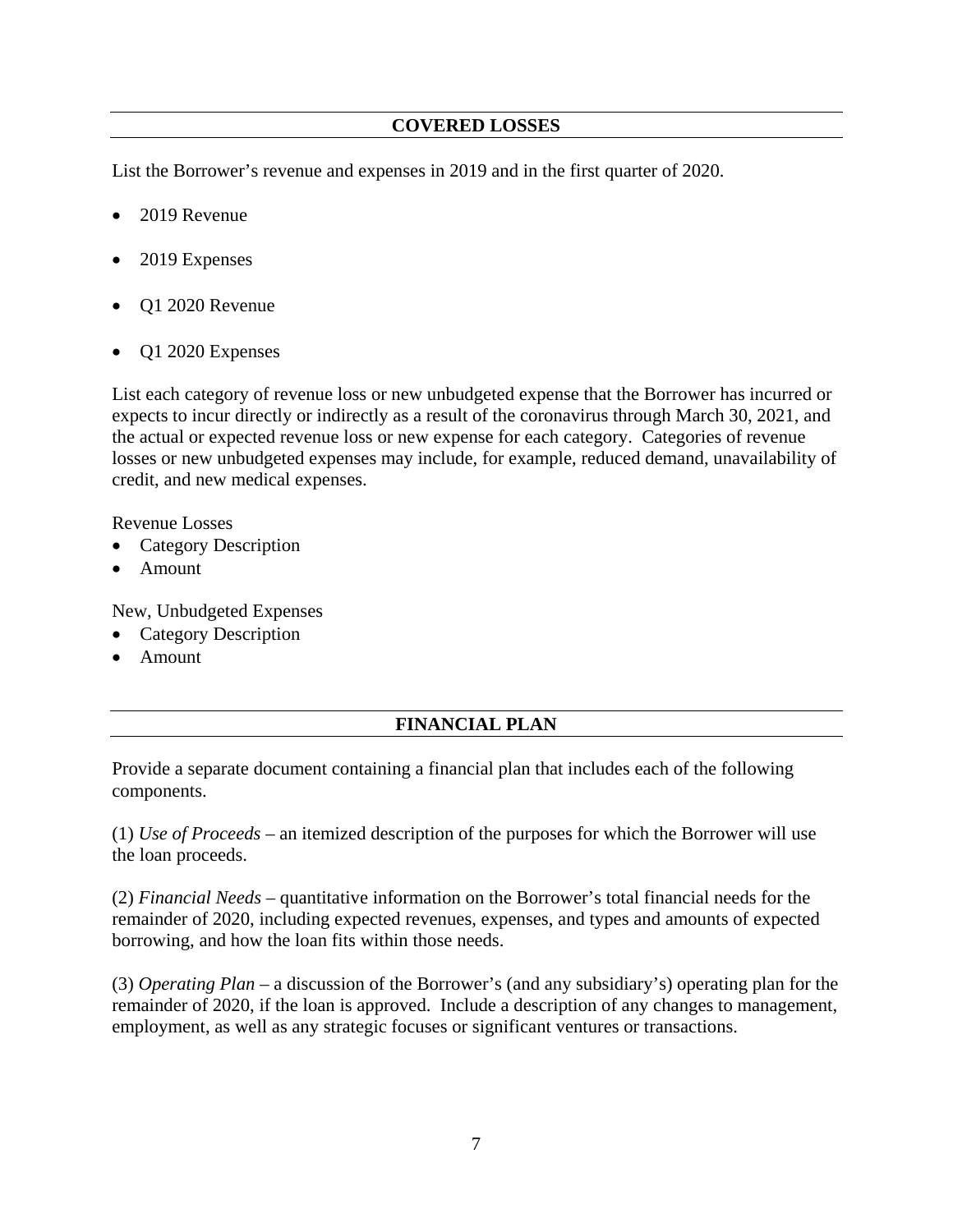(4) *Cost Restructuring* – a description of any plans the Borrower (and any subsidiary) has to restructure its obligations or contracts with creditors, vendors, or employees to improve the Borrower's financial condition in 2020.

(5) *Prudent Borrowing* – a justification based on the Borrower's financial needs and operating plan demonstrating that the loan is prudently incurred.

(6) *Stock Buybacks* – a description of any contractual commitment in effect as of March 27, 2020, obligating the Borrower or any affiliate thereof to purchase, before January 1, 2026, an equity security that is listed on a national securities exchange of the Borrower or any parent company of the Borrower.

(7) *Lack of Credit Elsewhere* – evidence based on market conditions, the Borrower's circumstances, or relationships with existing or potential creditors that credit is not reasonably available to the Borrower elsewhere.

# **ADDITIONAL INFORMATION TO UPLOAD**

Borrowers must upload copies of the following information.

The Borrower's most recently completed IRS Form 941 "Employers Quarterly Federal Tax Return."

The consolidated financial statements of the Borrower for the previous three years that (if available) have been audited by an independent certified public accountant, including any associated notes and auditor's report.

The consolidated financial statements of the Borrower's corporate parents, if any, for the previous three years that (if available) have been audited by an independent certified public accountant, including any associated notes and auditor's report.

Any interim financial statements of the Borrower for the current fiscal year, including any associated notes.

Please list any outstanding liens with the Federal Government.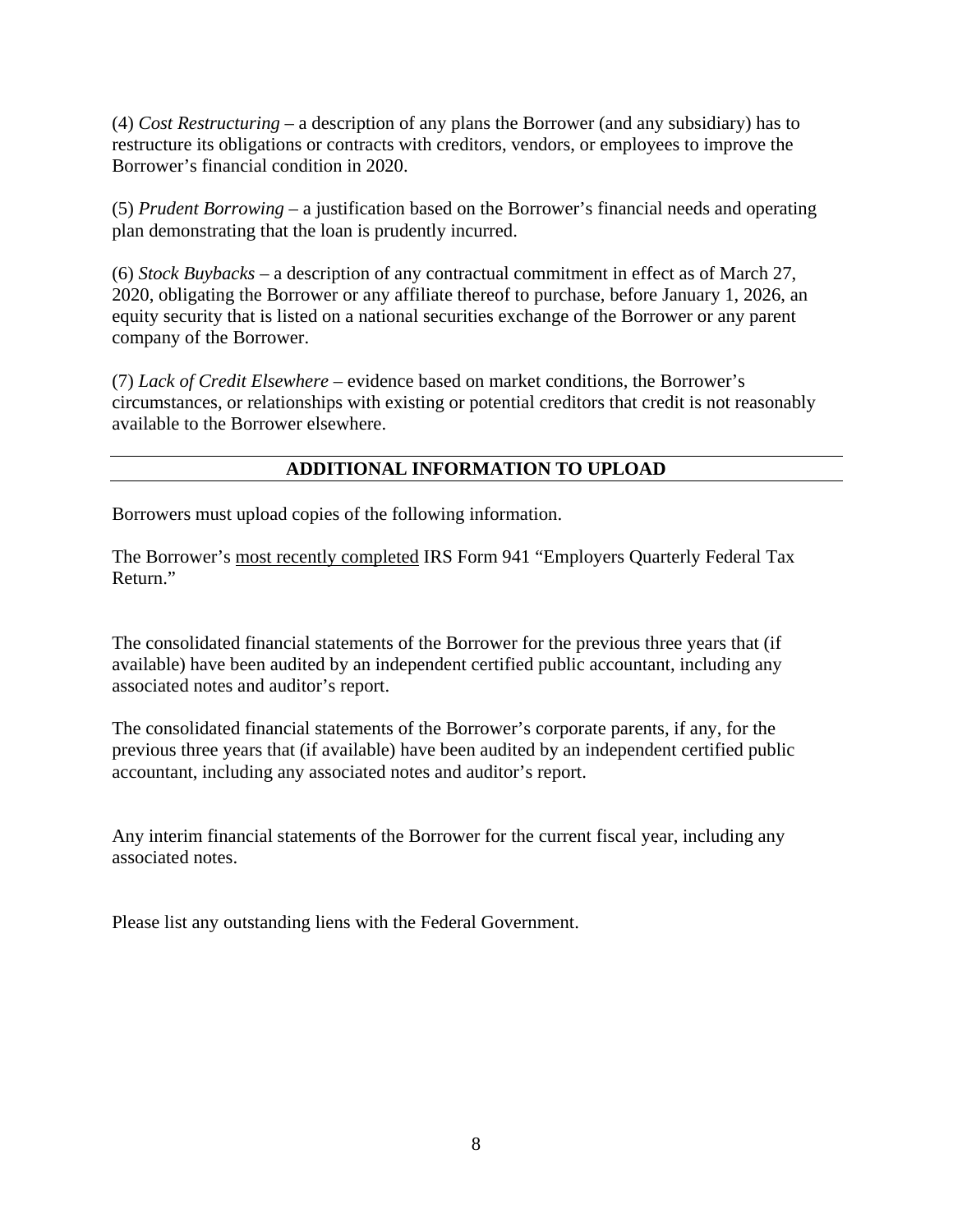# **TAXPAYER PROTECTION**

To receive a loan, each Borrower must provide the Treasury Department with appropriate financial instruments that, in the sole determination of the Secretary, provide for a reasonable participation in equity appreciation or a reasonable interest rate premium appropriate for the benefit of taxpayers.

If the Borrower has issued securities that are traded on a national securities exchange, the Borrower must provide a warrant or equity interest in the Borrower unless the Secretary determines in his discretion that the Borrower cannot feasibly issue warrants or other equity interests. For other Borrowers, the Secretary may, in his discretion, accept senior debt instruments or warrants or other equity interests.

Each Borrower must provide information in the following table that describes in sufficient detail its proposed financial instruments under this requirement. Each Borrower will be notified whether the proposed financial instruments are acceptable prior to application approval.

Type of Financial Instrument:

Amount, Value, or Price of the Financial Instrument, as Appropriate:

Seniority or Priority of the Financial Instrument Relative to Other Equity and Debt of the Borrower:

Term or Duration of the Financial Instrument, if Applicable:

Other Terms and Conditions that Could Affect the Value of the Financial Instrument:

#### **ADDITIONAL INFORMATION**

*Supplementary Information*. In order to evaluate the Borrower's application, the Treasury Department may request additional information from the Borrower. Failure to provide any information requested by the Treasury Department may result in a rejection of the Borrower's application.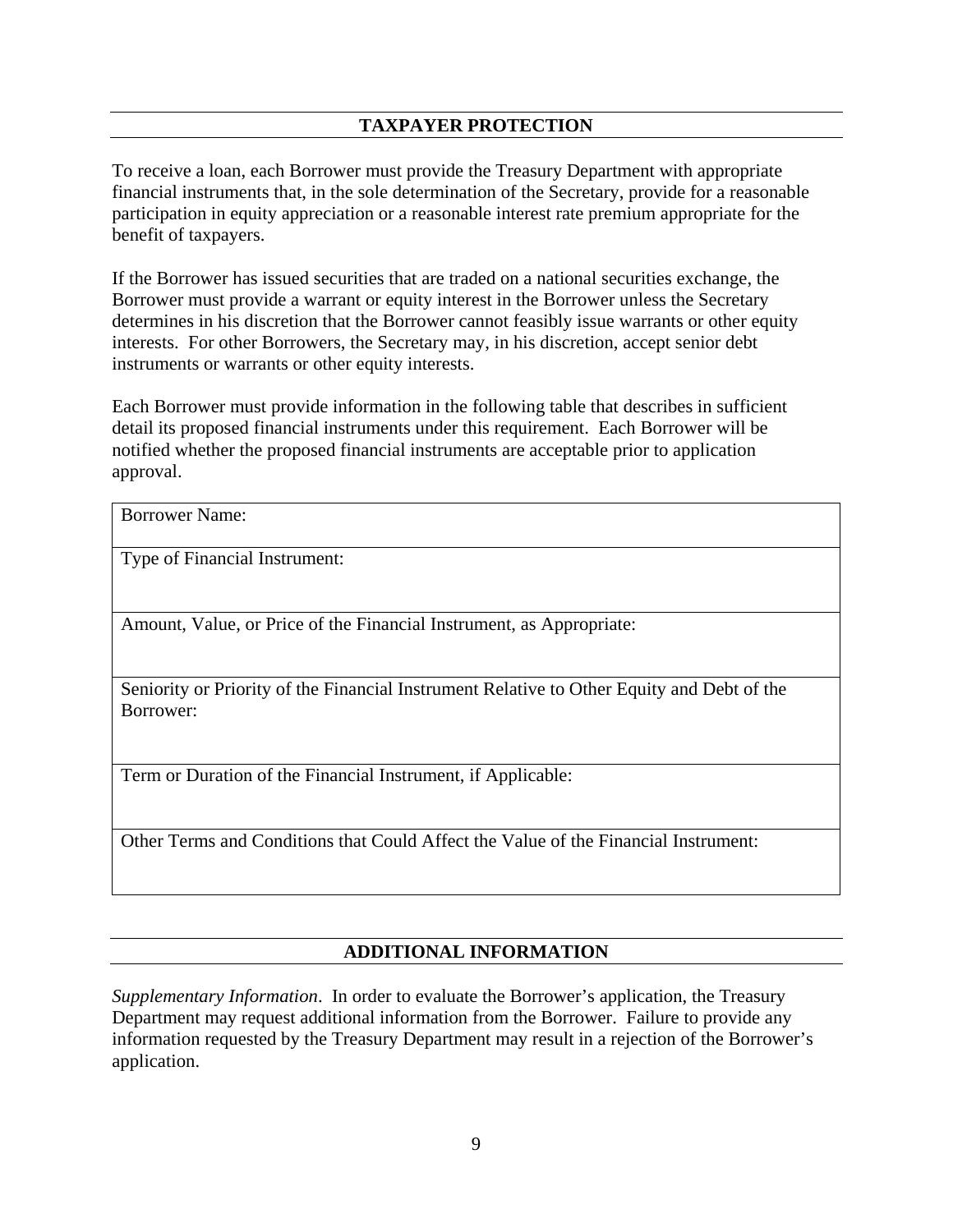# **CERTIFICATION**

I certify under penalty of perjury that the information and certifications provided in the application and its attachments are true and correct. WARNING: Anyone who knowingly submits a false claim or makes a false statement is subject to criminal and/or civil penalties, including confinement for up to 5 years, fines, and civil penalties. (18 U.S.C. §§ 287, 1001; 31 U.S.C. §3729, 3802).

| Name of First Certifying Official                   |  |
|-----------------------------------------------------|--|
| Title of First Certifying Official                  |  |
| Signature of First Certifying Official              |  |
| Phone Number of First Certifying<br><b>Official</b> |  |
| E-mail of First Certifying Official                 |  |
| Name of Second Certifying Official                  |  |
| Title of Second Certifying Official                 |  |
| Phone Number of Second Certifying<br>Official       |  |
| E-mail of Second Certifying Official                |  |
| Signature of Second Certifying Official             |  |
| <b>Borrower Name</b>                                |  |
| Date                                                |  |

#### PAPERWORK REDUCTION ACT NOTICE

The information collected will be used for the U.S. Government to process requests for support. The estimated burden associated with this collection of information is two hours per response. Comments concerning the accuracy of this burden estimate and suggestions for reducing this burden should be directed to the Office of Privacy, Transparency and Records, Department of the Treasury, 1500 Pennsylvania Ave., N.W., Washington, D.C. 20220. DO NOT send the form to this address. An agency may not conduct or sponsor, and a person is not required to respond to, a collection of information unless it displays a valid control number assigned by OMB.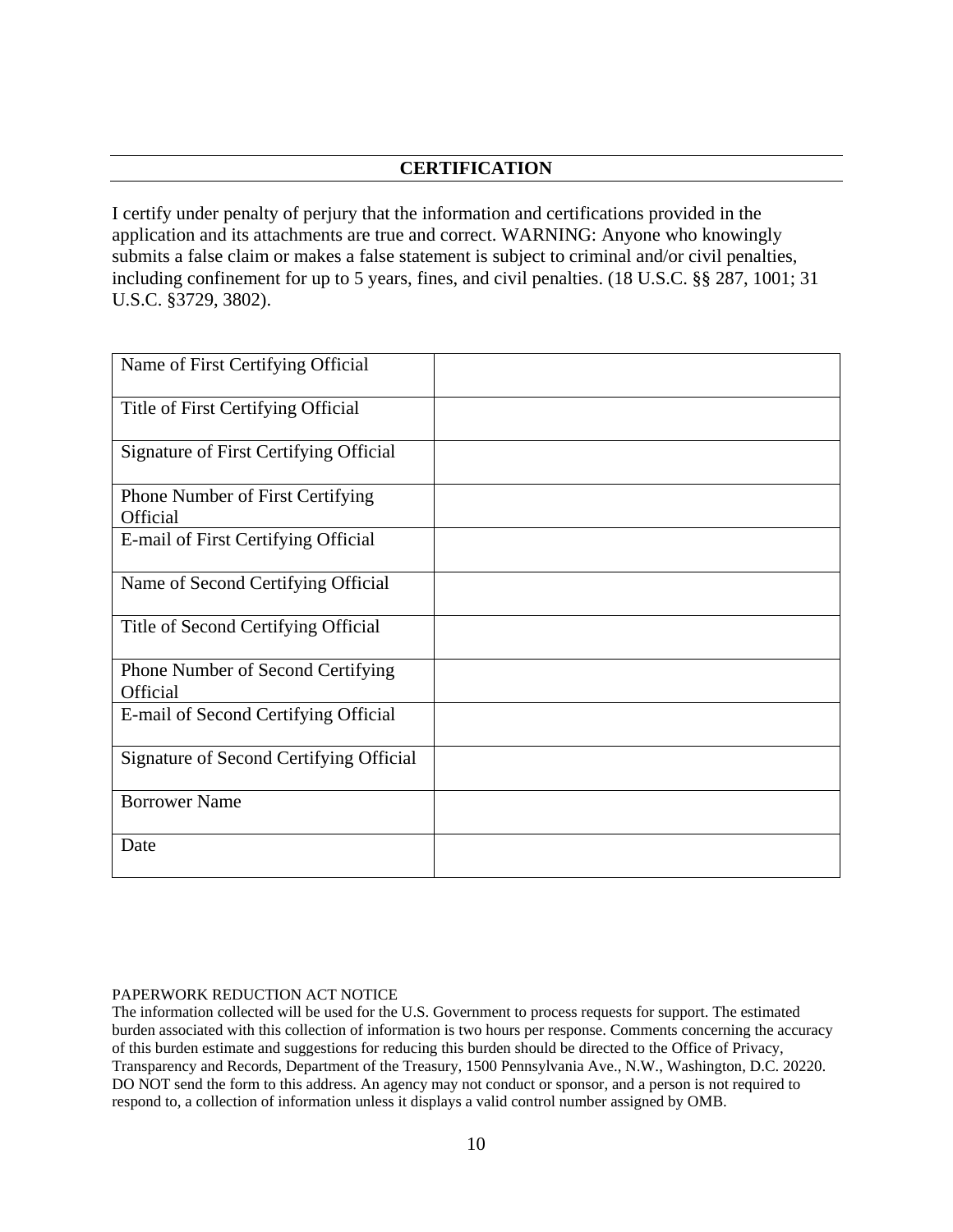# **Appendix E: Questions for the Record Submitted to Treasury by Rep. Hill**